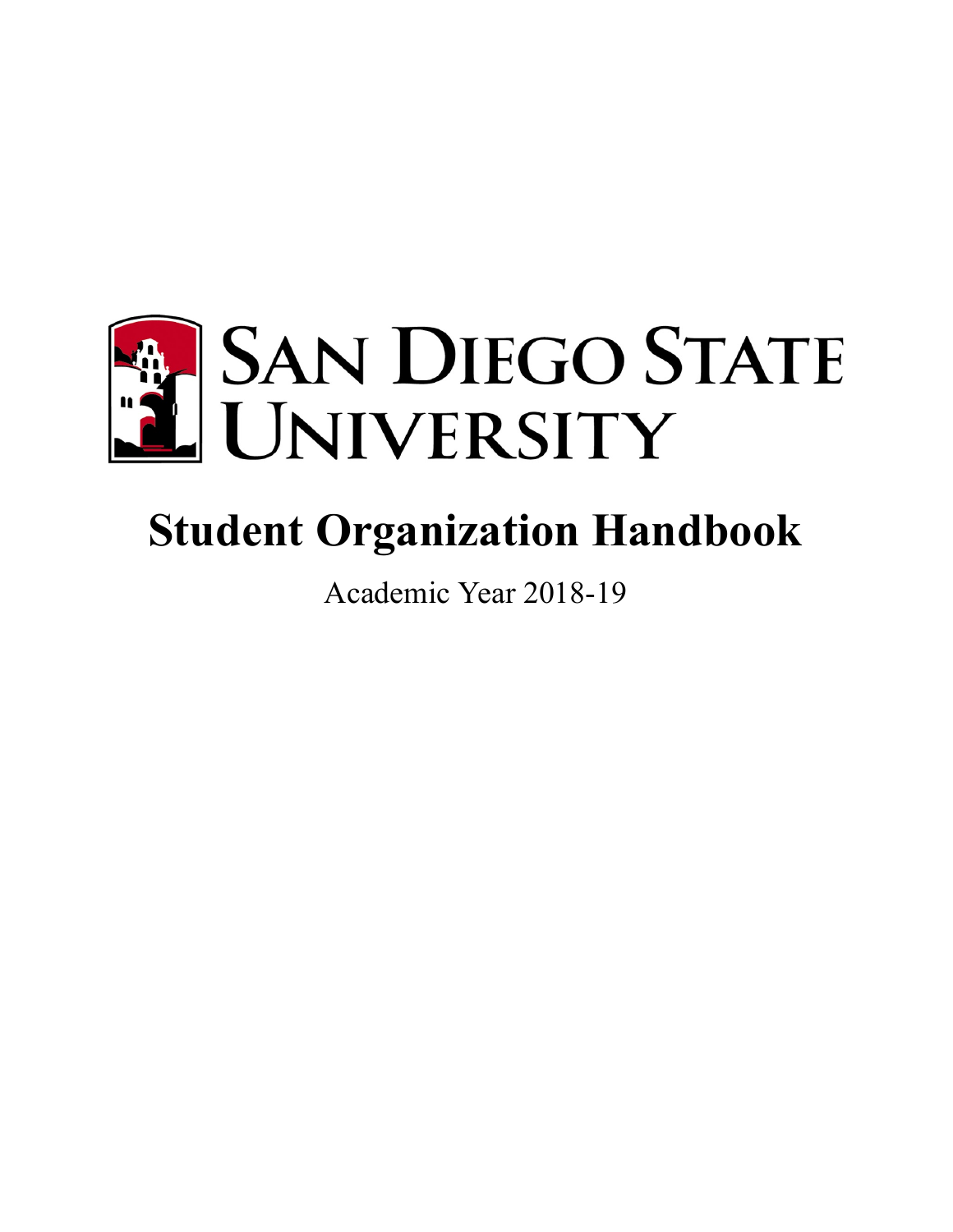# **Student Organization Handbook: Table of Contents**

| Foreward: Messages from the Vice President for Student Affairs & Dean of Students   | $\overline{2}$ |
|-------------------------------------------------------------------------------------|----------------|
| Section I, Article A: Student Organization Recognition                              | 6              |
| Section I, Article B: Recognized Student Organization Banking & Finance             | 13             |
| Section I, Article C: Recognized Student Organization Advisors                      | 15             |
| Section II, Article A: Event Planning & Publicity                                   | 18             |
| Section II, Article B: Event Planning, Food & Beverages                             | 36             |
| Section II, Article C: Risk Management & Insurance                                  | 43             |
| Section II, Article D: Organizational Travel                                        | 46             |
| Section III, Article A: Student Organization Code of Conduct                        | 48             |
| Section III, Article B: Student Organization Conduct Process                        | 58             |
| Section III, Article C: Guidelines for Social Fraternities & Social Sororities      | 67             |
| Section IV, Article A: Student Life & Leadership Programs                           | $72\,$         |
| Section IV, Article B: Campus Resources                                             | 76             |
| Section IV, Article C: Presence & the Campus Life $\omega$ State Mobile Application | 79             |
| Addendum I: Event Application and Permitting for Recognized Student Organizations   | 81             |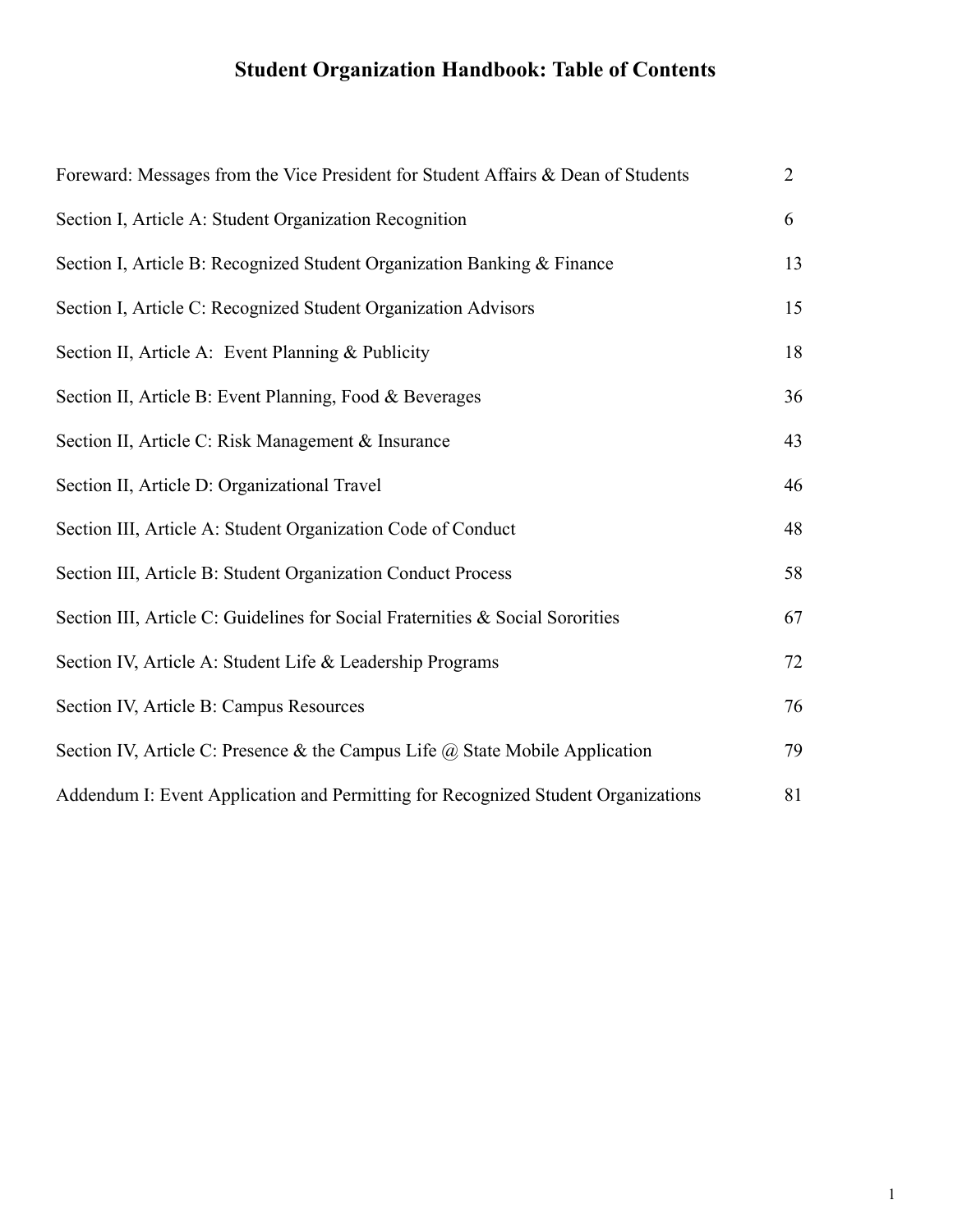## **Message from the Vice President for Student Affairs**

Dear Student Leader,

Welcome to San Diego State University. You have chosen to become an active student leader at one of the finest universities in the country. The guiding philosophy of Student Affairs is that learning is continuous: in the classroom, outside of the classroom, and in the community. Co-curricular activities are integral to your personal development, leadership involvement, and education here at SDSU. To become a successful university student leader, we will assist you in establishing meaningful connections with the campus community by:

- Encouraging mentorship relationships with faculty, staff, peer-to-peer, and community members
- Creating leadership and involvement opportunities
- Promoting positive wellness and health choices
- Supporting personal engagement within a diverse university and surrounding community
- Assisting with career exploration and development

The Division of Student Affairs is prepared to help you maximize your student experiences by ensuring that you have complete access to university resources and learning opportunities that will promote your personal and professional aspirations. Make every experience count while at SDSU.

Sincerely,

Eric Rivera Vice President for Student Affairs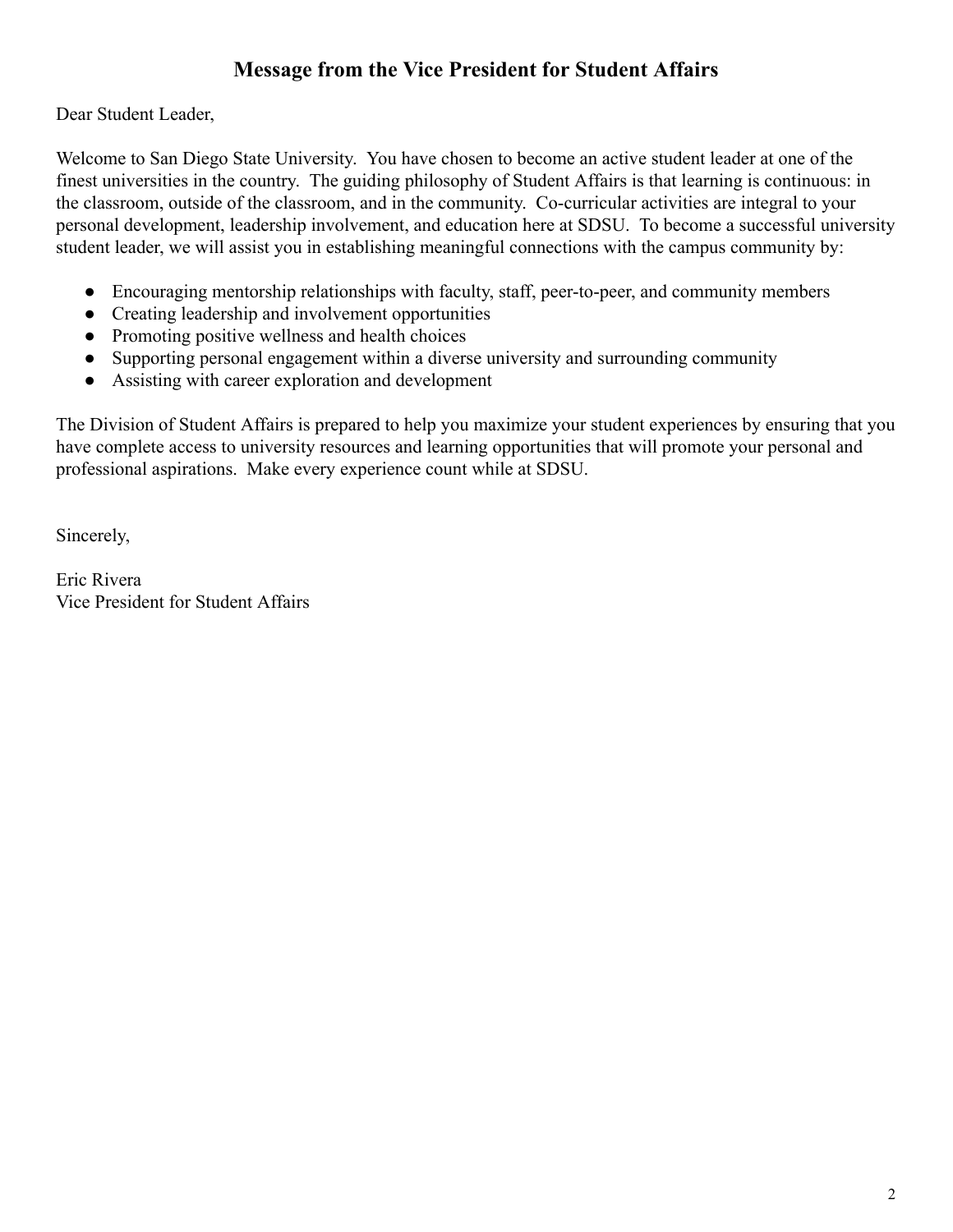## **Message from the Dean of Students**

Dear Student Leader,

A college education includes more than what goes on in the classroom. Our department exists to support you in making the most of your campus life at San Diego State University. Involvement in student organizations helps shape valuable personal, civic, social and leadership encounters that will enhance your learning experience at SDSU.

Student Life & Leadership is a key resource on campus to know and visiting us is your first step in succeeding as an organization. Our department includes Student Organizations & Activities, Fraternity & Sorority Life, the Glazer Center for Leadership & Service, and the Commuter Resource Center. We also enjoy a close collaboration with Associated Students.

*The Student Organizations Handbook* contains summaries of the policies, procedures, privileges and responsibilities of recognized student organizations. It should be read carefully and retained annually for your reference, as it defines the conditions under which your association must operate. You and your organization will be held accountable for adhering to all of the policies.

We appreciate the contributions made by student organizations to SDSU and the greater San Diego community and strongly encourage that your group be active in such activities as Welcome Week, Homecoming, Aztec Nights and Explore SDSU.

If you have questions about policies or procedures outlined in this handbook, or are looking for involvement opportunities, please contact Student Life & Leadership at (619) 594-5221.

Sincerely,

*Dr. Randy Timm* Dean of Students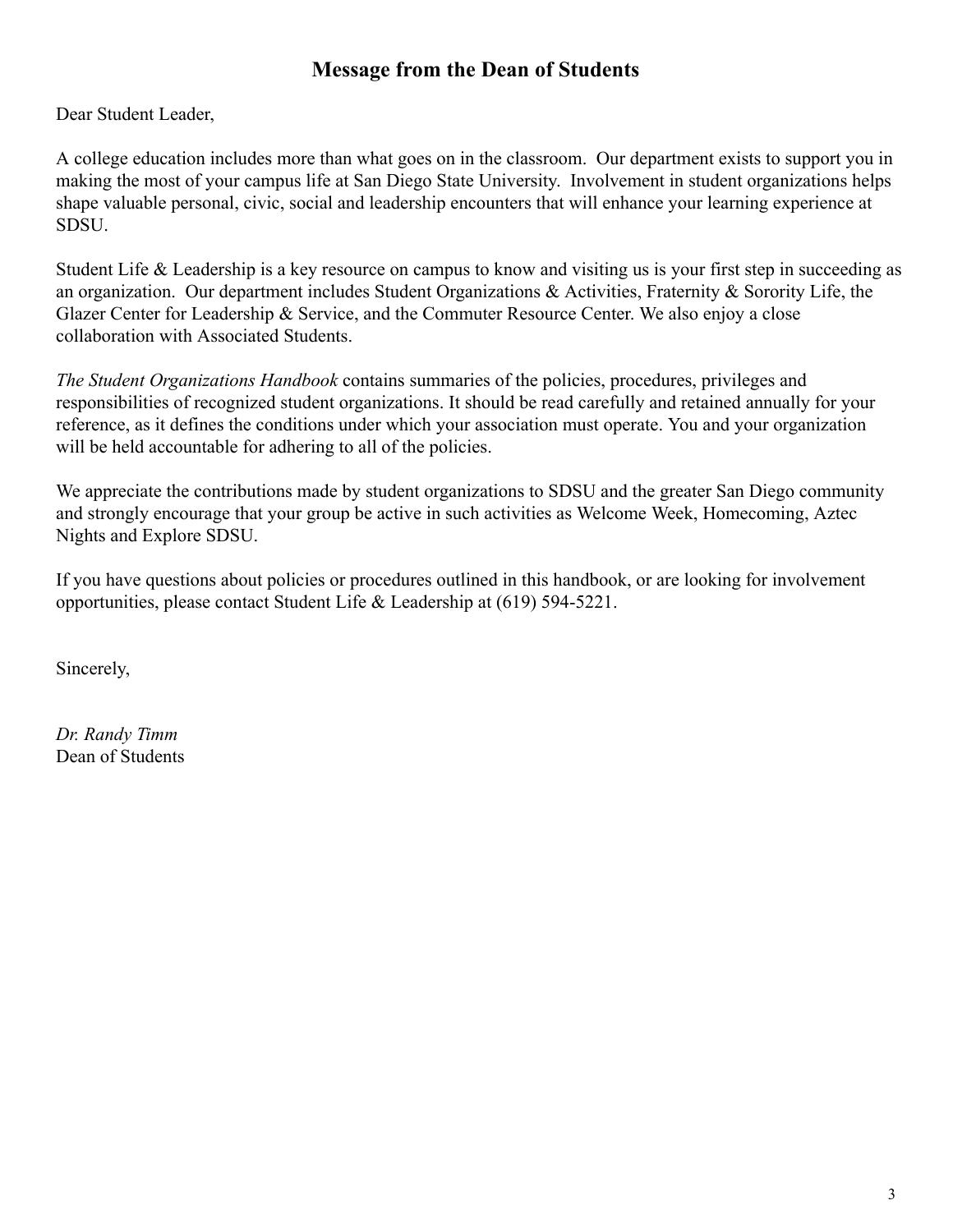## **Student Life & Leadership at San Diego State University**

#### **Student Life & Leadership Mission Statement**

Student Life & Leadership promotes student success and development, inclusive engagement and civic responsibility. We cultivate transformational leadership experiences for our diverse community.

#### **Introduction**

Student Life & Leadership is excited about your interest in student organizations. We recognize that student organizations provide a valuable service to the San Diego State University community by providing leadership development, spirit, activism, public service, and social and cultural interaction. As a student at San Diego State University, you have the unique opportunity to participate in a wide variety of activities.

Involvement in student organizations is a great way to get connected to the campus, build leadership skills, meet people and have fun! There are many benefits to being involved on campus, such as:

- Easing the transition from one school to another.
- Helps you meet people and make friends with those who have similar interests.
- Involved students are more likely to graduate.
- Involved students feel more connected to the university, the campus, the people, and are more familiar with the resources the university provides.
- Involved students report higher levels of satisfaction with their college experience.
- Being involved encourages and advances your development on all levels: intellectual, cultural, spiritual and social.
- You will gain knowledge, skills and experience in leadership, communication, problem-solving, group development and management, budgeting and finance, presentation and public speaking, and much more!
- You will become knowledgeable about what is happening on campus.
- Build your resume with co-curricular and leadership development activities.

Student organizations exist to build upon and enrich the classroom experience. Every student is invited to participate in activities and find a place to belong. Student Life & Leadership believes involvement outside of the classroom is an important aspect of your education at San Diego State University. Any student can take the initiative to create a new student organization. There is an organization to meet your needs, whether you arrive at San Diego State University with outstanding leadership ability or emerging potential.

Student Life & Leadership expects that all student organizations exemplify respect and inclusion in all organization events and activities. As you represent your organization through its events and activities, please remember that you are also representing San Diego State University. Please review and pay close attention to the guidelines and policies in this handbook. Feel free to consult Student Life & Leadership for clarification, guidance, and advice at any time. We encourage and welcome feedback on this handbook and all programs and services offered by our office. Stop by and visit!

#### **Principles of Community**

San Diego State University comprises a diverse community. Campus life and daily interactions are enriched by our acceptance of the diversity within the university community. Underlying SDSU's educational goals are basic values that include intellectual honesty; mutual respect; freedom from discrimination; and the abhorrence of intimidation, harassment, disruption or violence aimed at limiting these freedoms, or interfering with a student, faculty, or staff member's performance.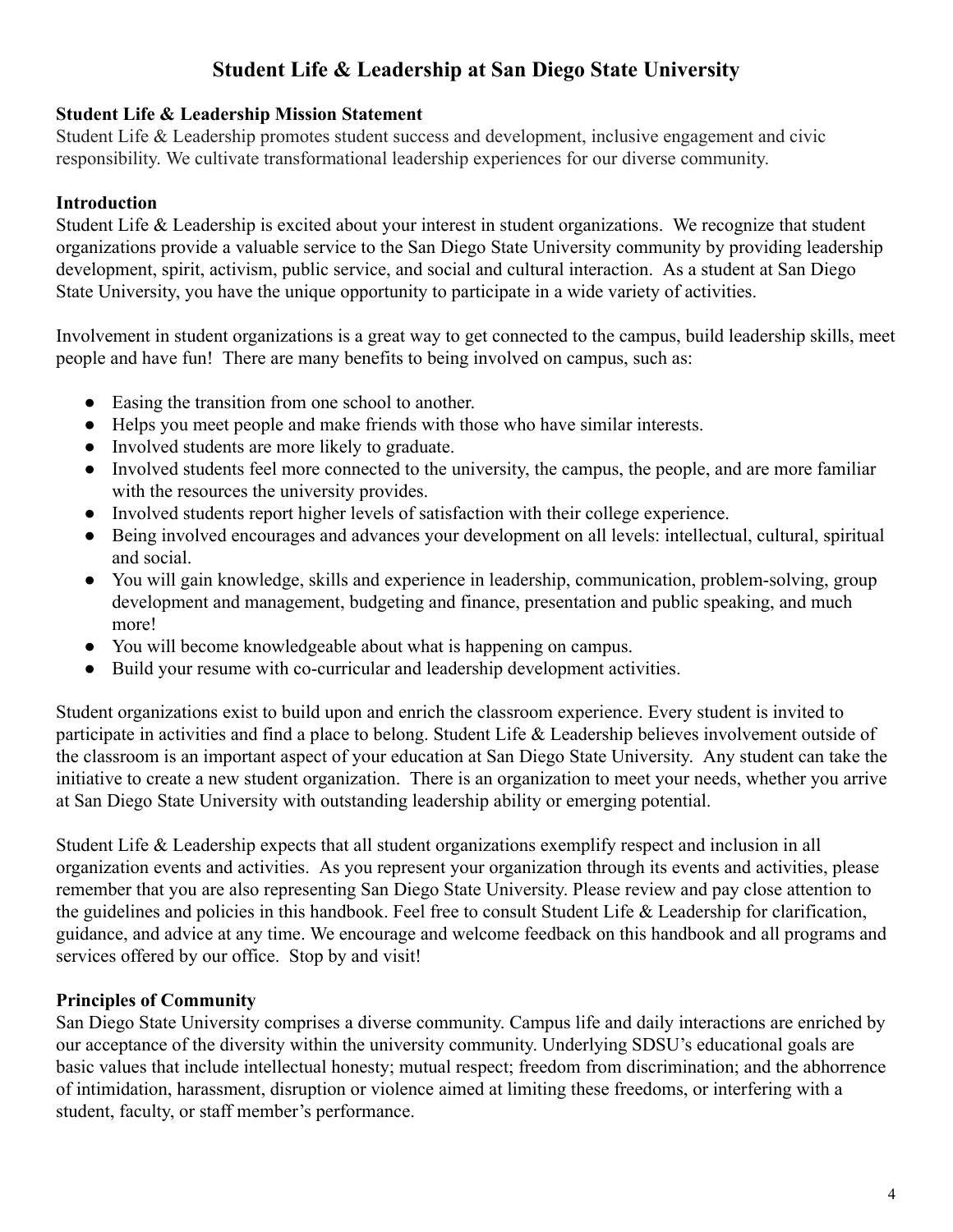#### **Inclusivity**

The Vice President for Student Affairs and Student Life & Leadership affirm our positive commitment toward inclusivity and basic values at SDSU through their mission statements, bylaws, policies and programs. We are committed to inspiring a student-centered multicultural community as a means of establishing a truly equitable educational community and an opportunity to learn.

#### **Membership**

We encourage every student organization to make a conscious effort to undertake recruitment efforts to ensure inclusivity within the group's membership and to take steps to reach populations currently underrepresented. Recruitment materials and activities should be designed to promote and embrace diversity.

#### **Membership Development**

Joining a student organization should be a positive experience; therefore membership development should focus upon the positive aspects of both the organization and the individual. Groups should carefully examine their screening criteria to ensure that it is inclusive of all students on campus. Abusive behavior toward, or hazing of, a member of the campus community is forbidden.

#### **Freedom of Expression and the Campus Community**

SDSU Senate Policy File declares, "Freedom of expression is a tenet of higher education; is integral to the mission of the University and to its students, staff, and faculty; is a central and inviolate freedom to learn and teach; necessary for an educated populace; is a requisite to a free society; is incompatible with the suppression of opinions; is incompatible with prior restraint; encompasses forms of expression other than speech; and defends the expression we abhor as well as the expression we support." We support and encourage the role of the university as a forum for debate and discovery. A central task of this community is to expand the knowledge of both the self and others and to utilize the diversity within our community to achieve those educational goals.

We recognize the right to freedom of expression and challenge you to express yourself in a manner that promotes and maintains the ideals of respect, equality, diversity, and freedom from harassment. While the University does not approve or disapprove student organization activities based on content, student organizations are strongly encouraged to be sensitive in selection of event themes, costumes, t-shirt designs and promotional materials that might portray an offensive or unintended stereotype based on race, color, ethnicity, culture, national origin, ancestry, citizenship, religion, gender, gender identity or expression, sexual orientation, disability or other personal characteristic. Programs and activities should contribute to creating a campus community that is free of conduct that interferes with any person's academic efforts or creates a hostile, intimidating, exploitative, or demeaning environment. A student or student organization that participates in harassment (as defined in the Student Code of Conduct and the Student Organization Code of Conduct) is subject to university discipline. Should you ever believe that your rights to freedom of speech or expression have been violated you may submit a Freedom of Expression Appeal form (found at [http://sll.sdsu.edu/student\\_affairs/sll/forms.aspx](http://sll.sdsu.edu/student_affairs/sll/forms.aspx)) to Student Life & Leadership to notify the university of your complaint.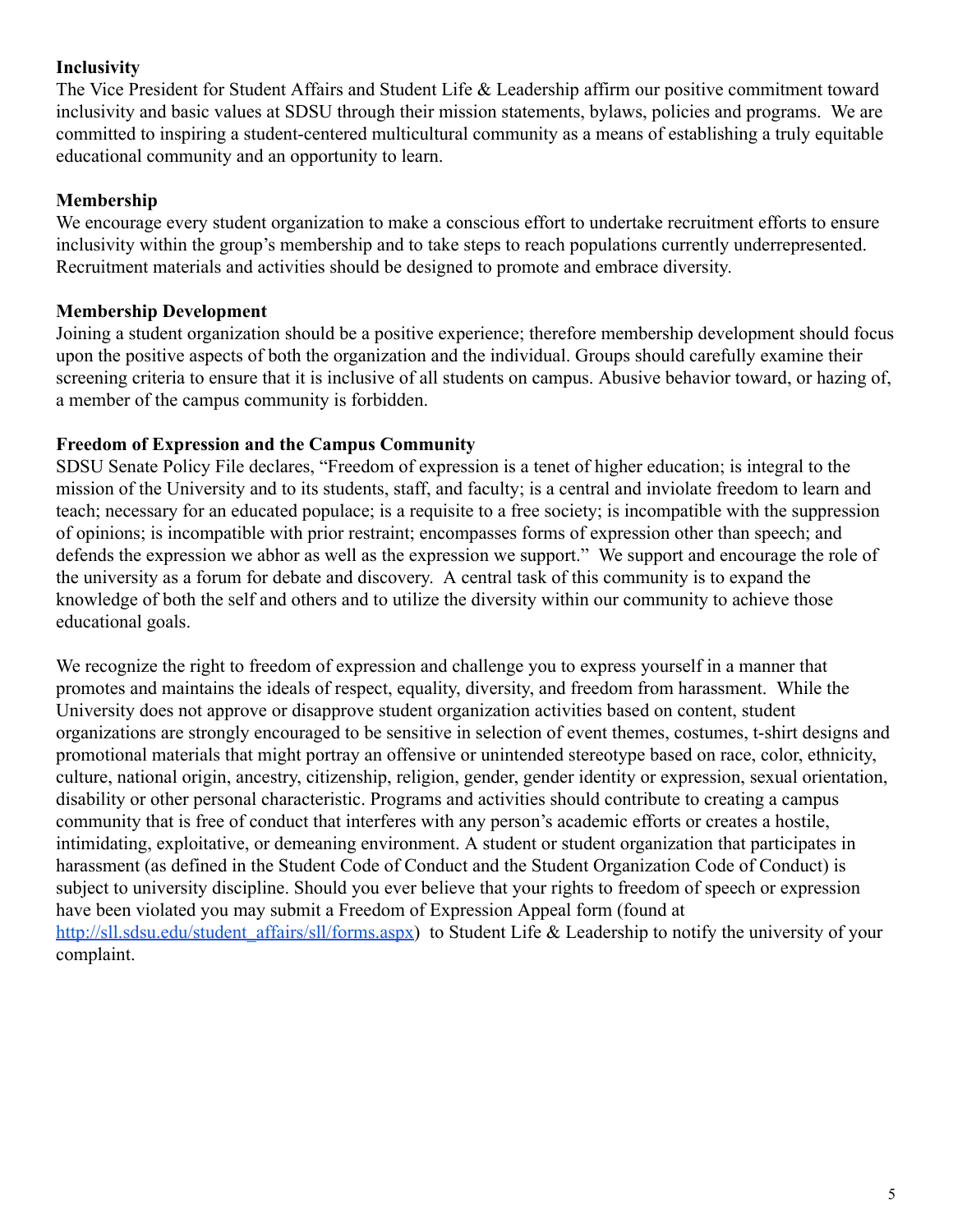## **Section I, Article A: Student Organization Recognition**

New and continuing student organizations seeking official recognition must be recognized on an annual basis. Upon recognition, the organization becomes an official member of the university community and enjoys all benefits and privileges available. Becoming a Recognized Student Organization (RSO) also requires compliance by the organization to the policies outlined in this handbook.

Organizations that were expelled or suspended from the University for any designated amount of time must formally request to regain recognition from the University. Requests should be submitted in writing to the Dean of Students. In addition to the request to the Dean of Students, fraternities and sororities must follow the organization's governing council's expansion/extension process. Applying for recognition does not guarantee official recognition status if the organization has prior judicial sanctions with the University.

#### **Process for Obtaining Official Recognition**

Complete the [online recognition application](https://stuapp.sdsu.edu/RSO/Login/Intro) on the Student Life & Leadership website. The online recognition process occurs in two seasons: May 1-September 1 and December 1-February 1. To complete the application organizations will need:

**Officers.** A list of officers and members, their Red IDs and their telephone numbers. Organizations need a minimum of five officers in order to be recognized.

**Advisor.** Contact information, employment classification and Red ID for an advisor who is a current SDSU faculty or staff member.

**Bylaws.** An electronic copy of the organization's most recently updated constitution and/or bylaws. Organizations that are chapters of national or parent organizations also need a current copy of the constitution and/or bylaws of the national or parent organization.

**Banking.** Determine the banking processes suitable for the student organization:

- If the organization does not need banking, they must provide reasonable proof of why an on-campus bank account will not be pursued.
- If using on-campus banking, a completed and approved A.S. Bank Account application must be kept on file with Associated Students.
- If using off-campus banking, RSO's must be affiliated with a national organization and use the organization's Federal Tax Identification Number must submit all required banking documentation to be granted an off-campus banking exemption.

**Officer In-Person Orientation.** Both the president and treasurer must complete the mandatory in-person student organization orientation. All training dates are available on the Student Life  $\&$ [Leadership](http://go.sdsu.edu/student_affairs/sll/orientations.aspx) website, the [SDSU Events Calendar](http://events.sdsu.edu/) and on the [Presence](http://sdsu.presence.io/) platform.

**Student Organization Conflict & Identity Awareness Training.** Both the president and treasurer must complete Session A and Session B of the Student Organization Conflict and Identity Awareness (SOCIA) Training. All training dates are available on the Student Life  $\&$  Leadership website, the [SDSU](http://events.sdsu.edu/) [Events Calendar](http://events.sdsu.edu/) and on the [Presence](http://sdsu.presence.io/) platform.

**Advisor Orientation.** The Organization faculty/staff advisor must complete a mandatory advisor orientation. If an advisor completes the in-person orientation they will be eligible to serve as an advisor for 3 years without additional in-person trainings. If an advisor completes the revised online orientation they will be eligible to serve as an advisor for 1 year. All training dates are available on the [Student Life](http://go.sdsu.edu/student_affairs/sll/orientations.aspx)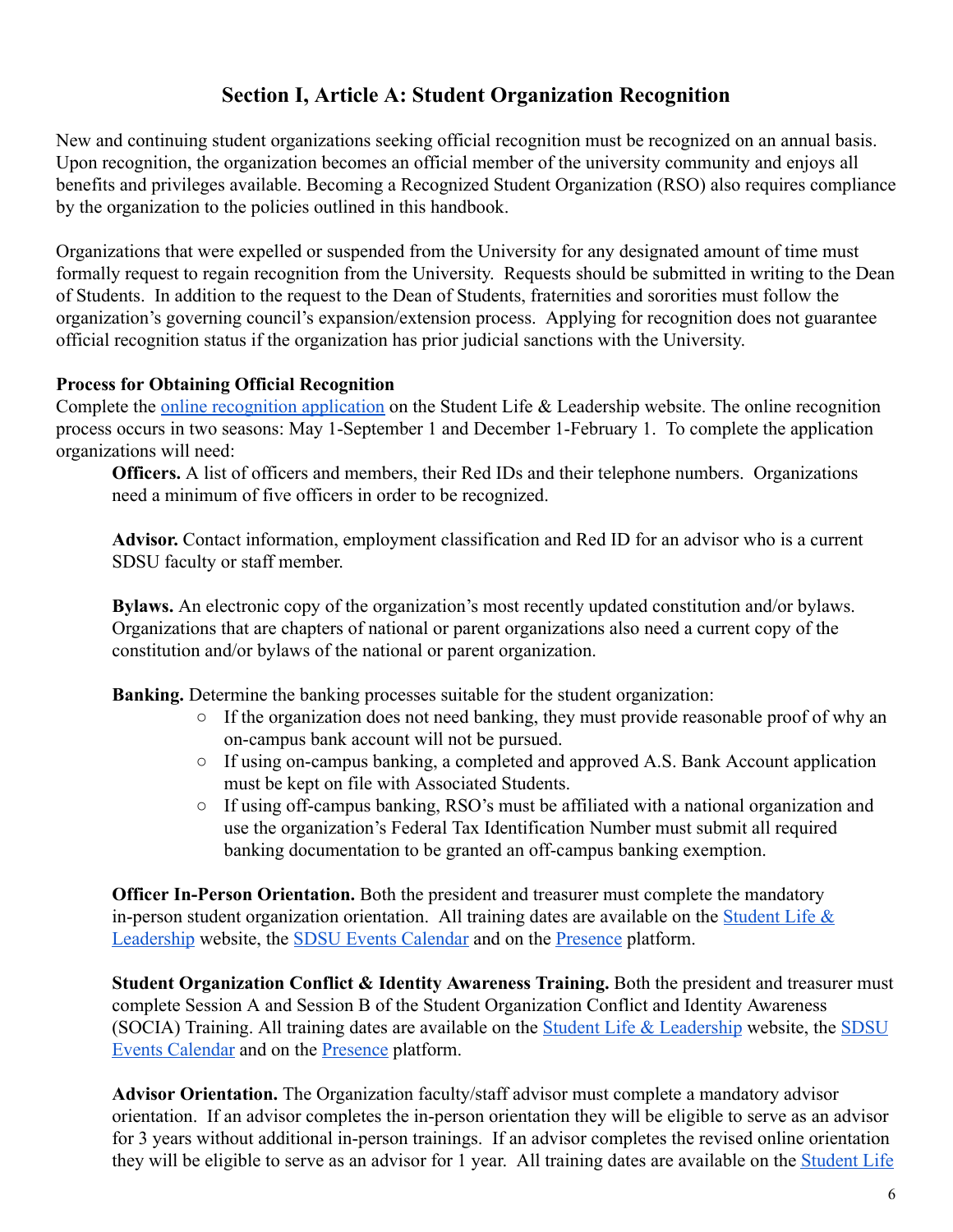[& Leadership website](http://go.sdsu.edu/student_affairs/sll/orientations.aspx) and the [SDSU Events calendar](http://events.sdsu.edu/).

**Open Membership Agreement.** Organizations must agree to and abide by the Open Membership Agreement. The Open Membership Agreement must be included in the organization's bylaws. Social fraternities, social sororities and living groups may impose a gender limitation per Title 5, California Code of Regulations, Section 41500.

**Rosters** *(social fraternities and social sororities)* . Social fraternities and sororities are required to update and confirm roster accuracy in the RSO at the time of submission and in an ongoing capacity. All members must be listed in the RSO application.

**Certificate of Liability Insurance** *(social fraternities and social sororities)* . Social fraternities and sororities are required to submit a current certificate of liability insurance and the policy endorsement, naming the University as an additional insured with primary coverage.

**Fire Marshal Inspection** *(residential organizations)* . Residential organizations are required to submit proof of having passed a fire inspection within one year of the organization's most recent fire inspection.

Please note the following regarding the RSO application:

- Student organizations are not recognized until Student Life & Leadership approves the RSO application.
- Organizations approved for official recognition will be notified via email.
- Organizations not approved for official recognition by Student Life & Leadership can appeal to the Associate Vice President for Student Affairs, Campus Life. Recommendations from the Associate Vice President will be reviewed by the Vice President for Student Affairs, who makes the final decision.

#### **Changes or Updates to your Student Organization Application**

If an organization wishes to change their name, advisor, officer list or has minor updates to their constitution and/or bylaws, the organization's officer(s) must make an appointment with Student Life & Leadership to submit the change. If there is a major change to the organization's mission statement or purpose, a new recognition application may need to be submitted, and the organization will need to go through the approval process.

#### **Open Membership Agreement**

Students, including regularly-enrolled undergraduate/graduate, Extended Studies, and Open University students, are eligible to participate in Recognized Student Organizations and corresponding activities during their time of enrollment at San Diego State University.

Recognized Student Organizations must agree to the non-discrimination provision in the Open Membership Agreement section in the RSO application. Additionally, the organization must include the Open Membership Agreement in the organization's bylaws. The Open Membership Agreement states:

*"Eligibility for membership or appointed or elected student officer positions may not be limited on the basis of race, religion, national origin, ethnicity, color, age, gender, gender identity, marital status, citizenship, sexual orientation, or disability. The organization shall have no rules or policies that discriminate on the basis of race, religion, national origin, ethnicity, color, age, gender, gender identity, marital status, citizenship, sexual orientation, or disability. Social fraternities, sororities or other university living group and may impose a gender limitation as permitted by Title 5, California Code of Regulations, Section 41500."*

As permitted by Title 5, California Code of Regulations, Section 41500, social fraternities, social sororities and other living groups may impose a gender limitation. Social fraternities, social sororities and other living groups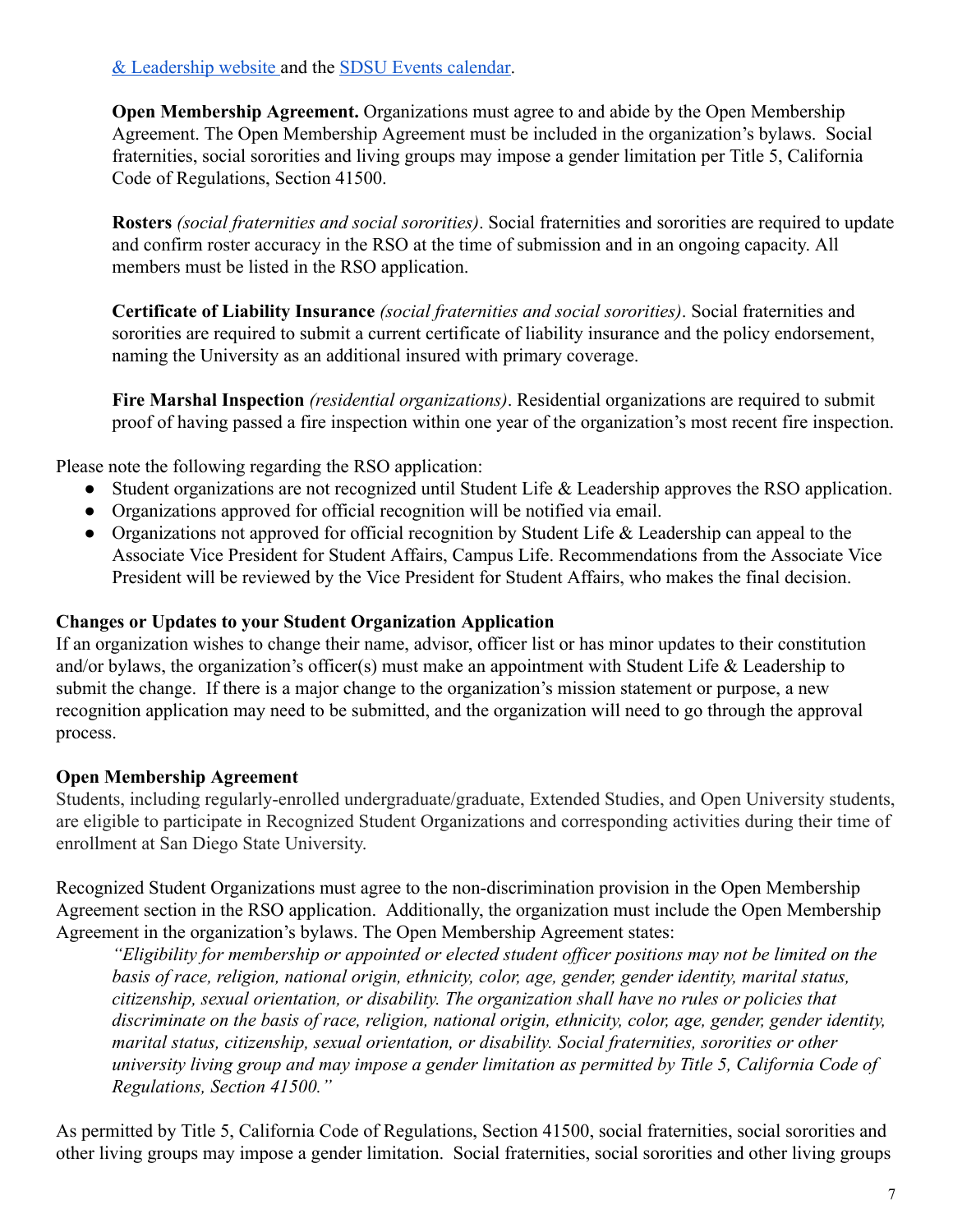may not impose any other limitations outlined in the Open Membership Agreement for memberships or officers.

The Open Membership Agreement also extends to online forums. Recognized Student Organizations may not limit, delete posts from, or "block" a San Diego State University student's participation in organizational social media or other web-based media. If an organization is concerned about a student's use of web-based media, the Recognized Student Organization are encouraged to report their concerns to Student Life & Leadership staff.

Organizations that do not uphold the Open Membership Agreement are subject to review and recognition may be withdrawn.

#### **Student Organization Code of Conduct**

Recognized Student Organizations must uphold all policies found in the Student Organization Code of Conduct. Official recognition of a student organization may be withdrawn for violations of the Student Organization Code of Conduct (refer to Section III of the handbook).

Individual students may be referred to the Center for Student Rights and Responsibilities for alleged violations of the Student Code of Conduct as specified in Section 41301 (b) (8) of the California Code of Regulations (refer to the SDSU General Catalog).

#### **Responsibilities of Recognized Student Organizations**

#### **Organization Rights and Responsibilities**

- Recognition is valid from the date of organization approval through the April 30 of the recognition period, provided there are no changes to the organization.
- The RSO recognition period begins with the opening of the RSO application on May 1 and concludes on April 30 of the following calendar year.
- All student organizations may apply for official recognition during two separate application seasons during the academic year. These application seasons include May 1-September 1 and December 1-February 1. Organizations who submit their application during the review seasons will receive priority review.
- Organizations that submit their RSO applications outside of the identified application seasons will be reviewed following the review of organizations that submit their applications during the priority review period (designated seasons). Additionally, these organizations must meet with a Student Life  $\&$ Leadership Advisor in-person who will guide students through the recognition application process.
- Please review the complete list of existing campus organizations in order to avoid duplicate organizations and to strengthen existing organizations that may have similar missions and goals.
- All organizations affiliated with national, state, and/or local groups must keep on file in Student Life & Leadership, the constitution or other governing document(s) of its affiliated group.
- Each organization will report all changes to its constitution, bylaws, or officers to Student Life  $\&$ Leadership within **two** (2) weeks after the changes are adopted. Every organization must keep a current copy of its constitution and/or bylaws on file with Student Life & Leadership.
- Each organization will operate in accordance with federal and state laws, local ordinances, university and CSU regulations, policies of the Associated Students (AS), and the constitution and/or bylaws of the organization itself, including those of any national affiliate. If the policies of an affiliate organization conflict with SDSU policies, the organization must comply with SDSU policies, including the Student Organization Code of Conduct.

#### **Membership**

#### **Membership Lists and Rosters**

Membership lists are used only for verification of requirements and reporting statistical information. All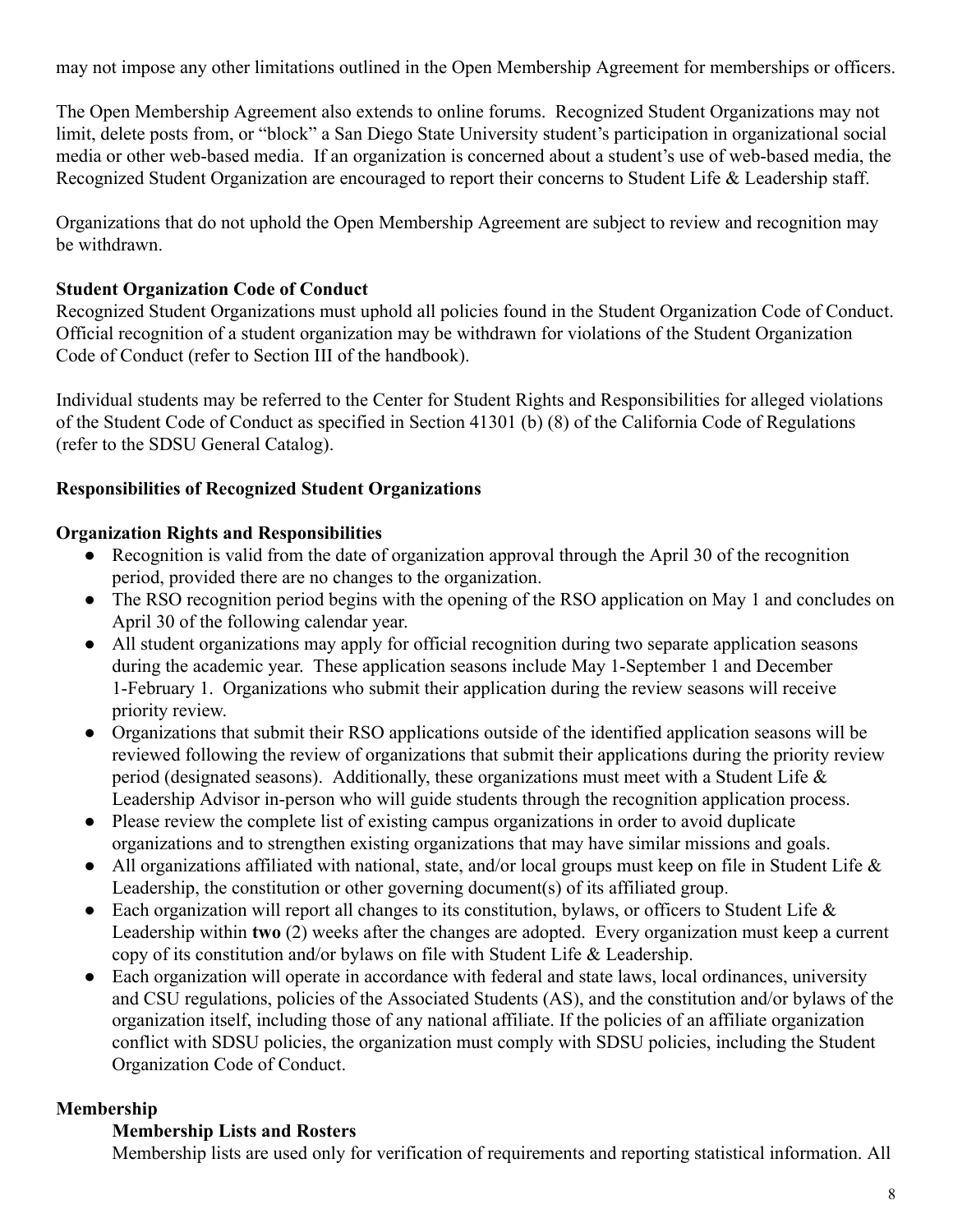organizations are encouraged to submit the membership lists in the RSO. Social fraternities and sororities are required to submit membership lists.

#### **Presiding Officers**

Officers are expected to act on behalf of the organization. Officers identified in the organization's recognition application are the only people allowed to make room reservations, submit Event Approval System requests and alter information about the organization. All officers of officially recognized organizations must be regularly-enrolled students of the University.

Undergraduate students must earn 6 units per semester while holding office and are allowed to earn a maximum of 150 semester units or 125 percent of the units required for a specific baccalaureate degree objective, whichever is greater. Students holding more than this number will no longer be eligible for office without approval from Student Life & Leadership.

Graduate and credential students must earn 3 units per semester while holding office and are allowed to earn a maximum of 50 semester units or 167 percent of the units required for the graduate or credential objective, whichever is greater. Students holding more than this number will no longer be eligible for office.

The president **and** the treasurer must maintain cumulative SDSU and total grade point averages of at least 2.0.

The chief executive officer/president/coordinator/chairperson **and** the treasurer must be in good standing and must not be on probation of any kind, including academic or disciplinary probation. If the chief executive officer/president/coordinator/chairperson or the treasurer is placed on probation, they can no longer serve as an officer of the officially recognized student organization without approval from Student Life & Leadership.

The president and treasurer of each organization are required to complete an orientation, which provides an overview of current policies, procedures, risk management, finance and funding, event planning, marketing and other resources. The president and treasurer of each organization are required to complete the Student Organization Conflict and Identity Awareness (SOCIA) training.

#### **General Members**

Up to a maximum of 20 percent of the members of a student organization may be individuals who are not CSU students (e.g., community members, students at other colleges). Only students enrolled at SDSU may hold officer positions at SDSU or vote on issues that come before the student organization.

#### **Finances and Debts**

All officially recognized organizations are responsible for debts to the University and University affiliate organizations (including Associated Students), such as telephone bills, duplication services, and clean-up after sponsoring an event. Student organizations are responsible for all expenses incurred on behalf of the organization.

#### **Benefits of Official Recognition**

- Use of SDSU's name, logo and symbols in conformity with campus policies.
- Meeting on campus, reserving A.S. and university facilities and equipment, applying for and receiving office or desk space subject to space availability.
- Scheduling and publicizing activities and events as approved by Student Life & Leadership.
- Participating in Student Life & Leadership and University events.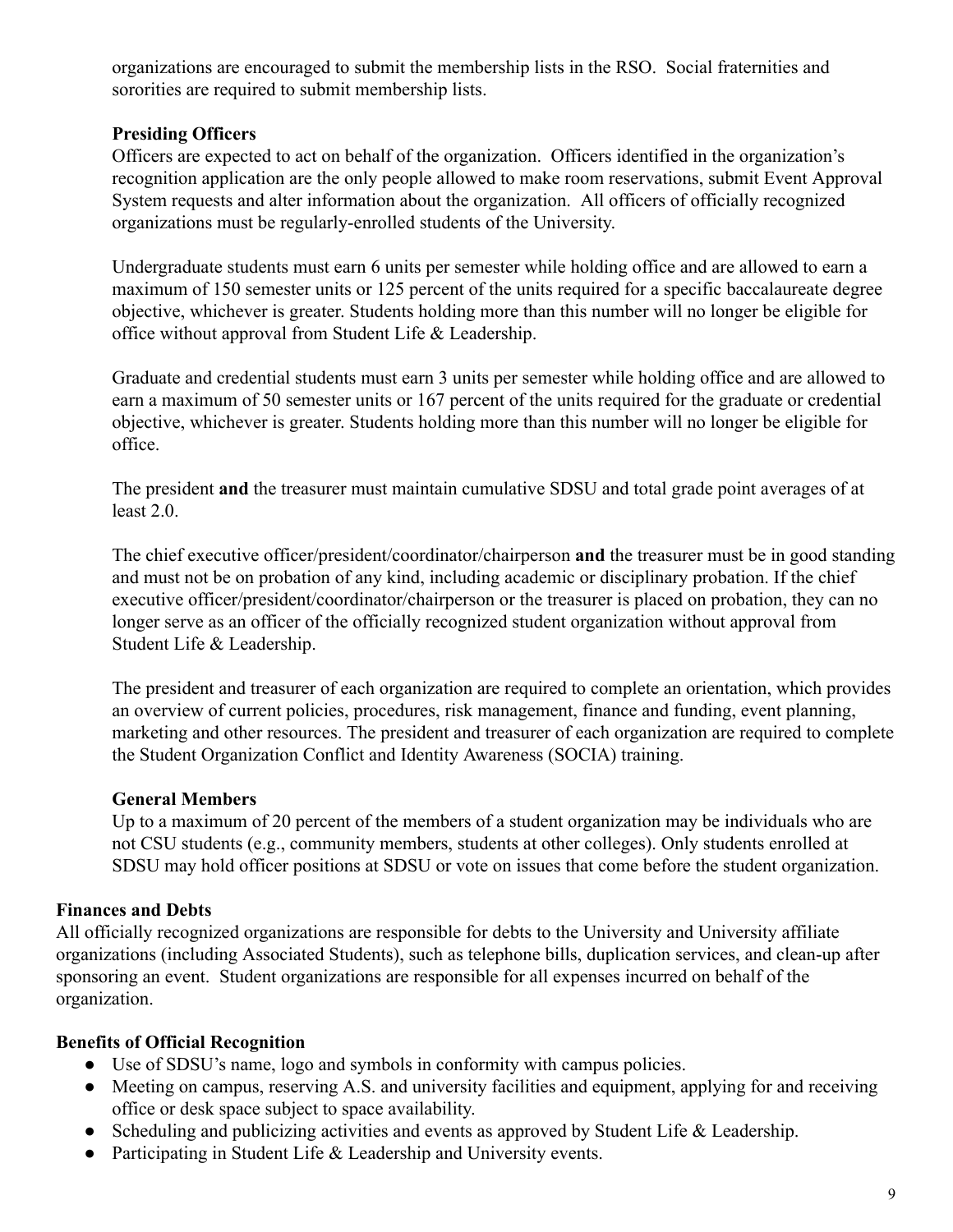- Use of [Presence](http://sdsu.presence.io/) for marketing, communication, tracking and assessment of the organization and organization-related activities.
- Gratis publicity via *The Daily Aztec* and A.S. communications when available.
- Posting of signs in reserved areas.
- Maintaining an organizational mailbox in the Office of Student Life & Leadership.
- Applying for and receiving A.S. funding of programs, subject to eligibility requirements.
- Belonging to and receiving funds from the A.S. College Council, as appropriate.
- Receiving tax-exempt charitable donations through provisions administered by A.S.
- Certifying campus recognition for national or statewide affiliated organizations.

#### **Workspace and Basement Storage**

A limited number of student organization office spaces are available within the Student Life & Leadership Office. An application process is coordinated by Student Life & Leadership. Currently recognized student organizations are eligible to apply. An email notification is sent to the president of each currently recognized student organization to announce the office space application period. Student organization offices are assigned during the Fall, Spring, & Summer periods. If provided an office space, it is the responsibility of the student organization to keep the space free of debris. All belongings must be kept within assigned designated area. Student organization office spaces shall not serve as storage for either large items nor large quantities of items. Information can also be found on the [Student Life & Leadership website](http://sll.sdsu.edu/) when each application period starts.

Recognized Student Organizations are able to apply to utilize storage space in the Conrad Prebys Aztec Student Union basement. An application process is coordinated by Student Life & Leadership during the fall, spring and summer terms. Recognized Student Organizations are eligible to apply each term and must reapply for the space each semester.

#### **Categories of Recognized Student Organizations**

There are many categories of Recognized Student Organizations at San Diego State University, including:

#### **Academic/Major Related**

Foster the appreciation of a particular academic field or discipline.

Academic or major-related organizations or department-affiliated organizations must obtain approval by their respective college's College Council.

#### **Cultural**

Foster cultural diversity and support for their members and the campus community.

#### **Greek Auxiliary Organizations**

Provide inter-chapter governance, programming, and/or recognition for the social fraternities and sororities, including the various Greek councils, Greek honoraries, and programming boards.

#### **Leadership**

Engage students in leadership education, develops leadership competencies, and empowers students to identify, understand, and utilize their leadership capabilities.

#### **Political**

Related to organized political parties or involved in political advocacy.

#### **Recreational**

Focus on recreational activities that include: activities, games, sports, hobbies, and much more.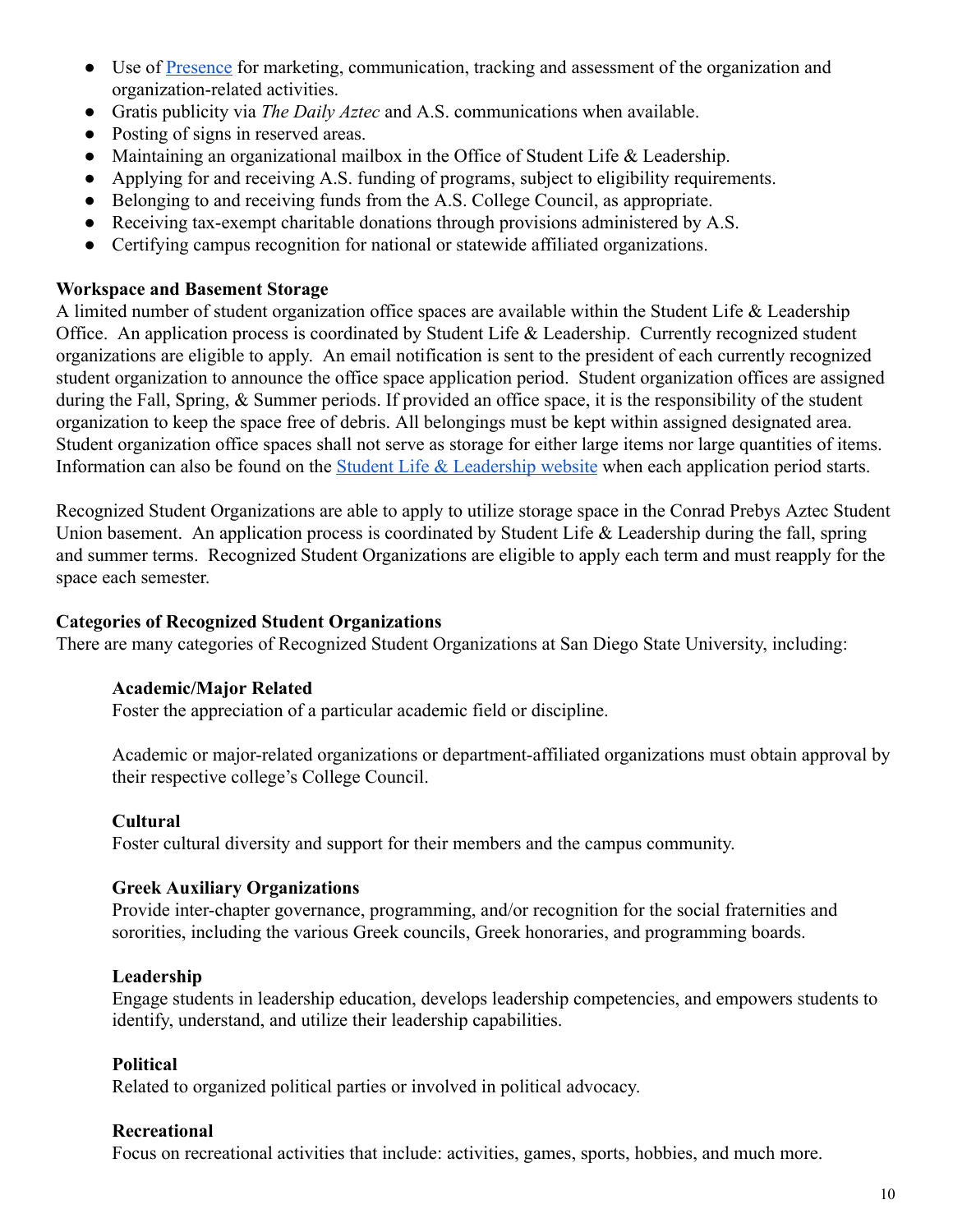#### **Religious-Based**

Serve as a support for students of a particular religious faith or denomination.

#### **Residence Hall**

Provide governance of residence halls, programming, development, and unity within campus residence halls.

#### **Service & Support**

Provide service to the campus, community, and national organizations.

#### **Social Fraternities and Sororities**

Greek letter social organizations, including both general and culturally-based organizations, create smaller communities within the larger University environment for the purposes of facilitating growth in the areas of scholarship, personal and leadership development, campus involvement and community service.

Social fraternities and sororities, their governing/coordinating councils and affiliated organizations shall be governed by the provisions of this handbook, including the Student Organization Code of Conduct and Policies for Social Fraternities and Sororities contained herein.

#### **University-Wide Honor Societies**

To recognize academic accomplishments and/or leadership contributions, and/or co-curricular achievement among SDSU students or to promote programs encouraging academic success.

Academic Honor Societies, Co-ed Department Affiliated Fraternities and Co-ed Service Fraternities will continue to receive campus recognition through and be governed by the provisions of this handbook. University-wide honor societies must receive concurrent approvals of the Academic Provost and Student Life & Leadership.

#### **Specialized Organizations**

#### **Imperial Valley Campus (IVC)**

Student organizations operating primarily at SDSU's Imperial Valley Campus should obtain applications from the Office of the Assistant Dean for Student Affairs at IVC. Such organizations must comply with the policies and procedures of that campus, as well as those contained herein, where applicable. These requests will be considered in the normal manner by Student Life & Leadership, except that such groups shall be exempt from the renewal deadline.

#### **Sport Clubs**

Sport Clubs are administered within the Associated Students Campus Recreation program. A Sport Club is a student organization designed to serve individual interests in different sports and recreational activities. These interests are competitive, recreational and social in nature. Clubs compete with other clubs, organizations, colleges, and universities and should not be confused with a varsity sport administered by SDSU Athletics.

Sport Clubs differ from varsity athletics in that they are responsible for their own expenses. Generally, coaches are not paid, nor are scholarships offered. **In some instances where compensation for** coaches is necessary, arrangements **MUST** be made through the personnel department of **Associated Students (A.S.).** The clubs are managed through A.S. Campus Recreation program and are advised by the Intramural & Sport Clubs Coordinator. Associated Students (A.S.), an auxiliary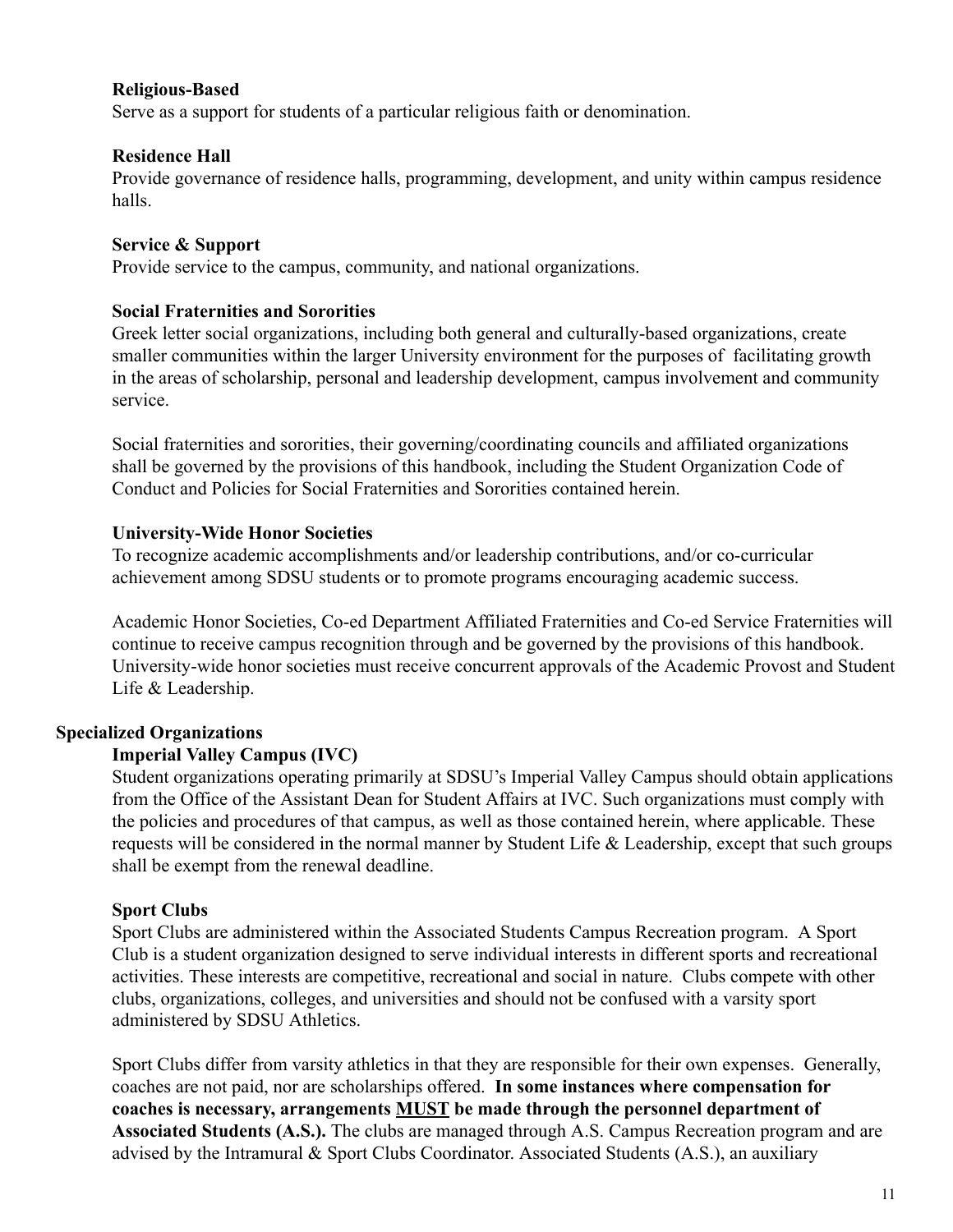corporation of the University, employs the sport club staff. A.S. does not fund the organizational costs of individual clubs. Financial commitments are met primarily through student-sponsored fundraising events.

The emphasis in sport club activities is leadership. The program tries to provide a setting in which leadership skills may be developed. Club members are responsible for writing and implementing their constitution, recruiting members, establishing dues, planning and publicizing upcoming activities. The Sport Clubs staff is hired to provide encouragement, guidance, coordination, and administrative support. One of the goals of the Sport Clubs program is to provide a high level of intercollegiate/extramural competition for as many students as are interested. Sport Clubs survive and thrive only by obtaining active student involvement and participation from club leaders.

The key to a successful sport club is that it is student-initiated and student-controlled; the emphasis is placed on participation. Each club sponsors a team offering opportunities to participate and further develop skills in a specific sport. Team leaders actively recruit new and experienced student athletes.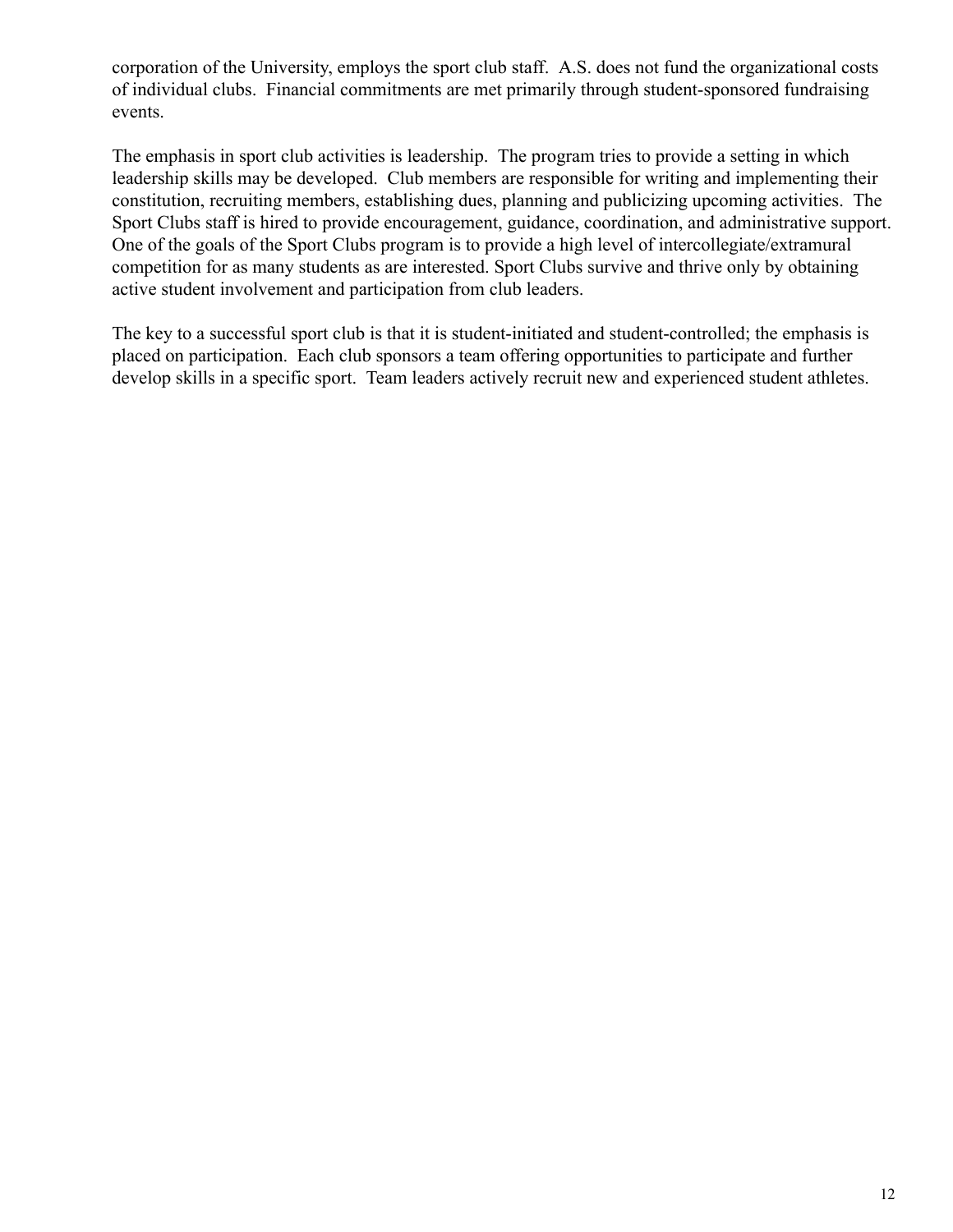## **Section II, Article B: Recognized Student Organization Banking & Finance**

#### **Student Organization Banking Guidelines**

As a part of the California State University (CSU) guideline that went into effect July 1st, 2016, Recognized Student Organizations (RSOs) will utilize one of three options for the financial management of the organization:

- **Option A:** use campus systems for your banking (at SDSU this is an Associated Students ((A.S))banking account),
- **Option B:** request an exemption to Option A and bank in *connection* with a national organization with a tax ID, or
- **Option C:** request no banking process as your student organization doesn't collect or expend funds (an A.S. form will need to be filled out which outlines the reasons and policies for selecting this option).

External bank accounts (i.e., U.S. Bank, Bank of America, Wells Fargo) will no longer be used for RSO banking unless an exemption (Option B) is requested and granted.

These banking options are intended to streamline and solidify banking transactions for all recognized student organizations.

#### **How to establish an Associated Students (A.S.) Bank Account**

The A.S. bank account process is listed below:

- Student group must be a Recognized Student Organization (RSO)
- Selection of banking option is part of the RSO application process
- A.S. Bank Account form can be obtained on the 3rd floor of the Aztec Student Union
- Key officers sign the A.S. Bank Account form (President and Treasurer)
- The on-campus advisor of the student organization and a Student Life & Leadership staff member sign off on the A.S. Bank Account form
- A.S. Bank Account forms are turned in at the 3rd floor of the Aztec Student Union

#### **How to complete an exemption to the CSU regulation**

RSOs that are affiliated with a national organization and utilize their tax ID status obtained from the IRS can seek to maintain their current banking relationship by providing:

- IRS determination letter from the affiliated National organization
- Written confirmation provided by the student organizations bank that the off-campus bank account used by the student organization uses the tax- id noted in the IRS determination letter
- Submission of tax documents (IRS 990 Form)

## **Funding Sources**

**Associated Students Finance Board** . The Finance Board acts on all requests for Associated Students funding, including those made by the AS boards and college councils. In addition, the Finance Board directly allocates money for student organizations under the jurisdiction of each of the 7 college councils, funding for AS programs and boards, as well as funding for student organizations' activities for purposes of recruiting and retaining students who are underrepresented in the SDSU population because of educational and social disadvantage. For further details, contact the AS Vice President of Finance.

Requests for funding must be submitted to the AS Office on the third floor of the Conrad Prebys Aztec Student Union. Please see <http://as.sdsu.edu/stu-org-funding/> for all forms and funding policies. Upon submission of the requests the AS Accounting Office will prepare a summary that will be presented to the FAC for review. If a request needs clarification, a representative of the Student Organization, or the College Council, will be contacted to present to the FAC and to answer questions regarding the request. All requests must have an advisor approval prior to submission to the AS Office. If approved, funds are available to spend on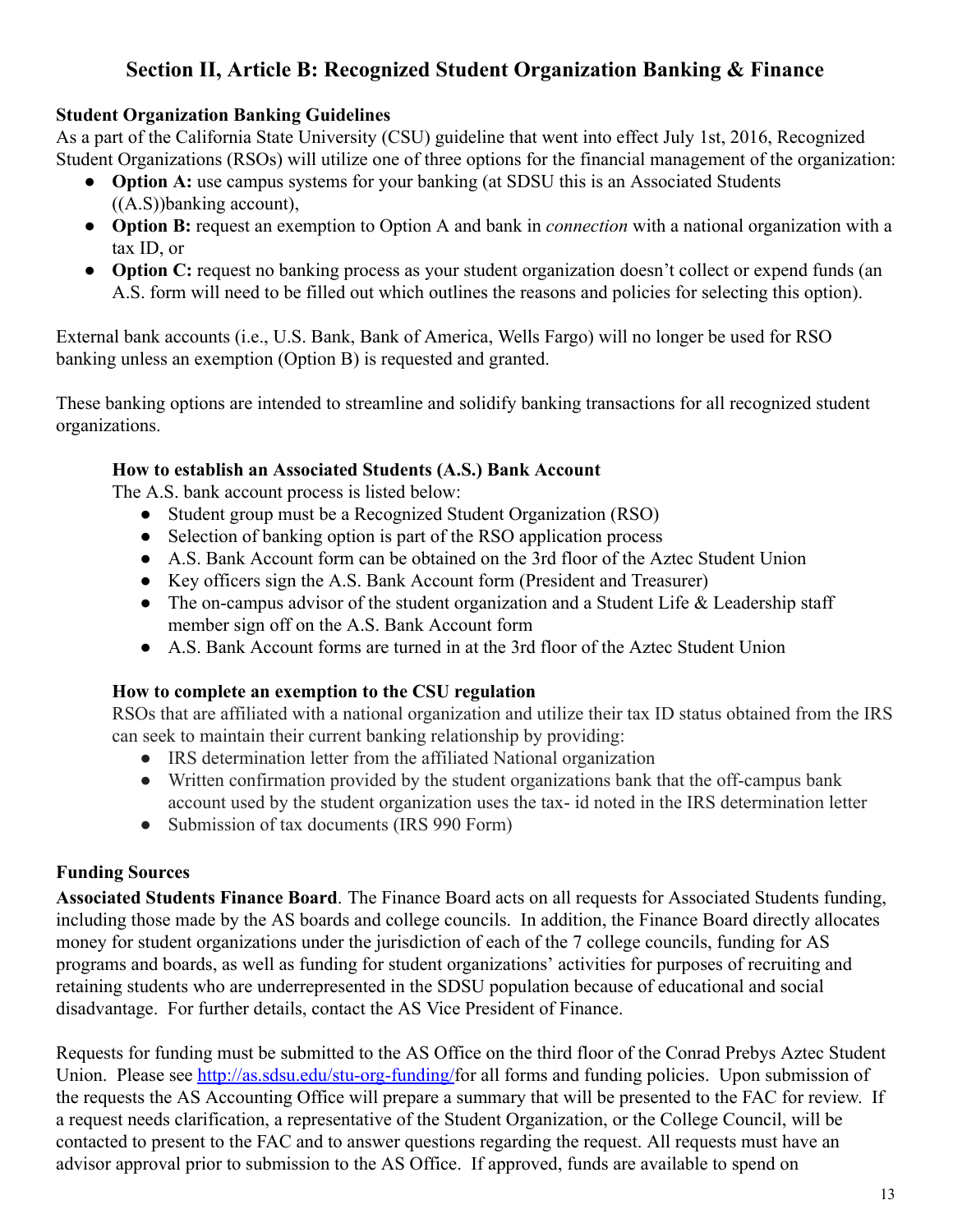the Monday after the official approval by the FAC. For further details, contact the AS Vice President of Financial Affairs.

Aztec Student Union Board. Sponsorship and partnership opportunities are available with the Associated Students' Aztec Student Union Board or "ASUB." ASUB serves as the student voice for the Conrad Prebys Aztec Student Union and handles Associated Students' entire event programming budget to enrich campus life, unite the university campus, and cultivate a unique collegiate experience that instills Aztec pride through cultural, educational, and social programs for SDSU students. To request sponsorship or partnership, fill out the required funding proposal paperwork and present your request at least ten (10) weeks prior to the event date to the Campus Program Funding (CPF) Committee during one of their weekly meetings. To qualify for CPF funding, you must be a part of a Recognized Student Organization and your proposed event(s) "must be:

- free to all SDSU students
- be held on the SDSU campus, and
- be open and inclusive to all SDSU students

## **Donations & Sponsorships**

All gifts to San Diego State University are accepted and administered by the Campanile Foundation (TCF), an official 501(c)3 auxiliary organization of San Diego State University.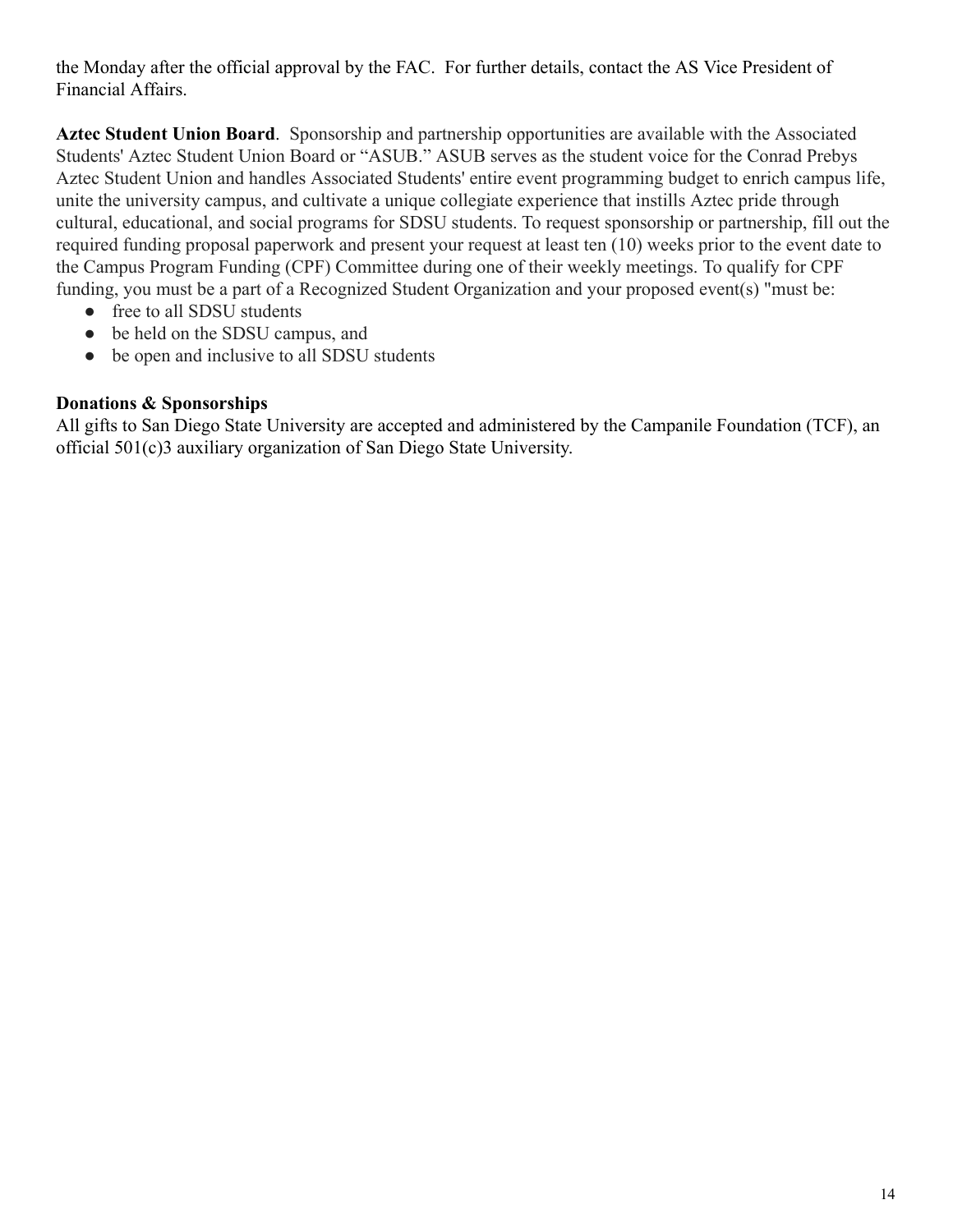## **Section I, Article C: Recognized Student Organization Advisors**

#### **Campus Recognition and Advisor Eligibility**

All student organizations must have an on-campus faculty or staff advisor in order to obtain official recognition. Advisors must be part time or full time employees of SDSU; employee eligibility and confirmation of advisor status is verified when organizations apply for official recognition. Auxiliary organization staff (including Associated Students, SDSU Research Foundation and Aztec Shops) and student assistants are not eligible to serve as advisors.

In addition to the confirmation of the advisor and employment verification, advisors must complete the training in order for the organization to gain recognition. The In-Person Advisor Orientation must be attended every three years, with supplemental, online training provided during the other two academic years.

#### **Selecting an Advisor**

Faculty and staff employed by San Diego State University (and not auxiliaries to the University) are able to serve as advisors for Recognized Student Organization. Student organizations may choose their own advisors from any department or college within the campus community who supports the purpose of the organization. The usual appointment or assignment is for one academic year, from May to April. Continuity of advising from year to year is desirable. In these cases, the organization generally requests the assignments to be renewed. The relationship between advisor and organization is to be determined by the organization and advisor themselves.

#### **Tips for students when selecting an advisor:**

- Sit down and talk as an organization about your expectations of an advisor.
- Before making a selection, consider finding someone who will have the time to devote to your organization, and finding someone who will take the role willingly and seriously.
- If possible, choose someone who shares some of the same interests of your organization and someone with whom you are in contact with regularly.
- If your organization is departmental, try to find someone in that department to be your advisor.
- When approaching your potential advisor for the first time, make certain they have a clear understanding of your organization's purpose as well as what will be required of them in their role, duties and time commitment as advisor.
- Allow the person a reasonable length of time to consider the decision.
- Once a faculty/staff member has agreed to be your advisor, they must complete an Advisor Orientation in order for your organization to complete the Student Organization recognition process.

#### **Roles and Responsibilities of Advisors**

The advisor:

- Serves as an advisor and guide.
- Is aware of the policies and procedures for student organizations contained in this handbook and knows university policy affecting such groups; also ensures that the student leaders of the organization are informed of these policies.
- Is aware of their student organization activities and programs and provides signature authority where appropriate on event approval and other pertinent forms.
- Encourages leadership development of organization's members and are informed of various leadership opportunities across campus.
- Assists with organizational continuity and officer transition.
- Alerts student leaders of possible organizational problems and encourages them to explore a variety of strategies to solve such problems.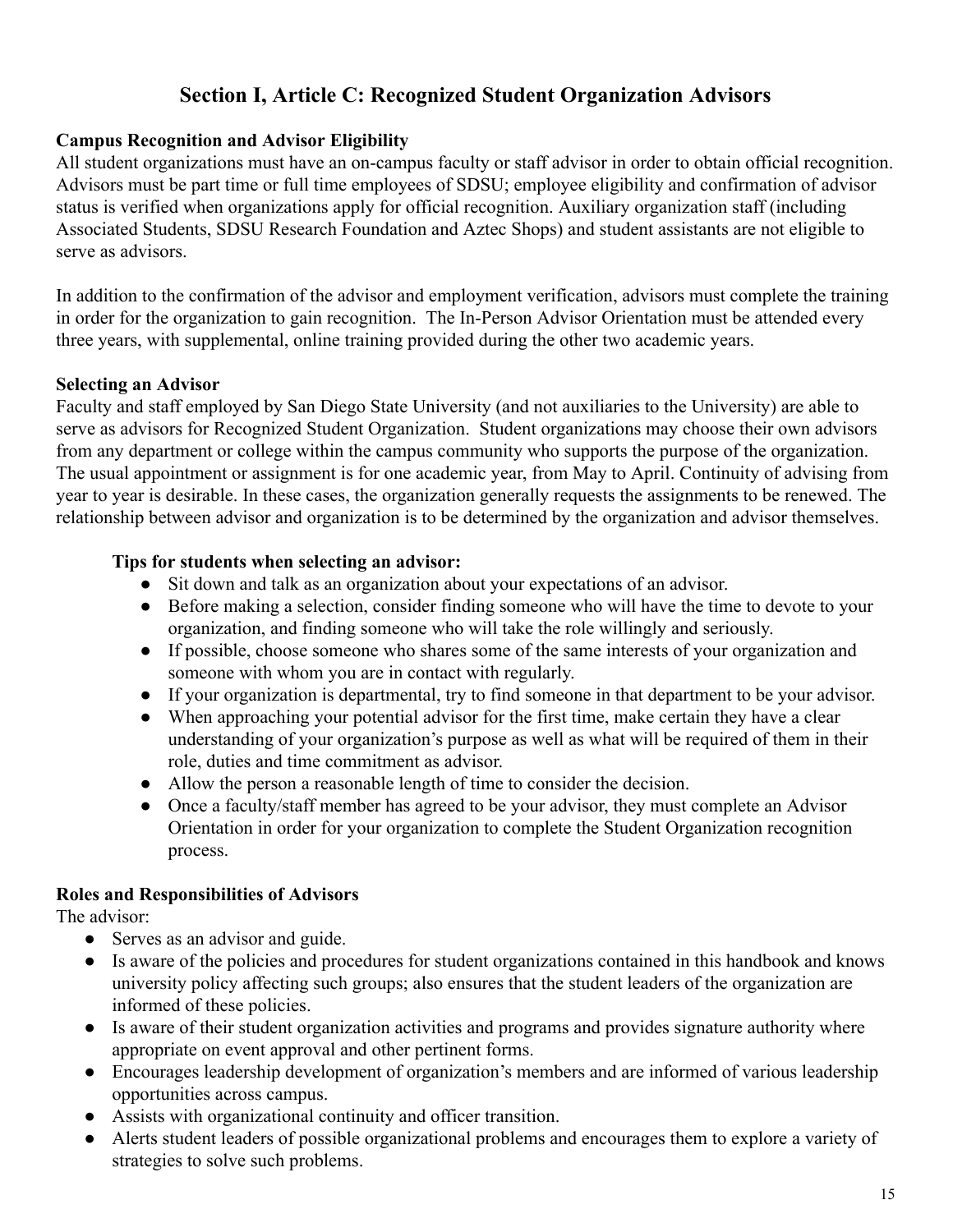- Serves, where possible, as a liaison with faculty, staff, and the outside community.
- Encourages student leaders to critically examine the organization's structure and activities to ensure compliance with university regulations and to avoid any liability.
- Has annual meeting with the officers and members of the organization to clearly define the advisor's role.
- May terminate their commitment at any time or designate an alternate during extended advisor absences by written notice to Student Life & Leadership. Whenever possible and appropriate, the retiring advisor should give assistance to the student organization in locating a suitable replacement.
- Must complete a mandatory advisor training, which provides an overview of current policies, advisor responsibilities, event approval process, student organization recognition and banking.
- If an advisor completes the in-person orientation, they will be eligible to serve as an advisor for three (3) consecutive academic years starting the academic year that the training was completed without additional required in-person trainings. If an advisor completes the revised online orientation, they will be eligible to serve as an advisor for the academic year that the advisor completed the online training.
- Will be required to attend programs, activities, or meetings sponsored by the student organization they advise that may pose safety and security concerns.

## **Responsibilities of the Organization to Advisors**

- To inform the advisor with matters concerning the overall program of the organization.
- To provide the advisor with the schedule of meetings and events.
- To send the advisor a copy of all official minutes.
- To obtain the advisor's approval *Event Approval System* requests (and other pertinent forms) for all events and activities.
- To develop, with the advisor, specific expectations in terms of notification of and involvement in organizational activities.

## **Advisor Indemnification**

As volunteers, faculty/staff advisors are indemnified by The California State University provided they adhere to University policies and procedures.

## **Resources for Advisors**

Student Life & Leadership (619-594-5221) provides oversight for officially recognized student organizations and should be utilized as a resource for advisors.

## **Working with Advisor: Tips for Students**

- At the beginning of their tenure, the organization's executive officers should meet with the advisor to determine their roles and expectations for each other. It is helpful for the advisor to work with the executive officers to develop realistic goals for the upcoming academic year.
- Learn from your advisor. The most important reason for having an advisor is to enhance the learning opportunities associated with student involvement. Any consultation with your advisor can be useful whether it is in regards to organization matters or otherwise.
- Include your advisor in the group. Relations with your advisor can remain positive by introducing them to the group and by providing the advisor time to address the organization.
- It is the responsibility of the organization to communicate its needs to the advisor. Advisors should be willing to get involved with the organization, but don't make them guess what you need.
- Allow the advisor to say "no" when needed.
- Maintain contact with your advisor. Establish and maintain lines of communication with your advisor. Consider meeting with your advisor prior to scheduled organization meetings to discuss agenda items or how to effectively conduct the meeting. Send the advisor a copy of each meeting agenda prior to the meeting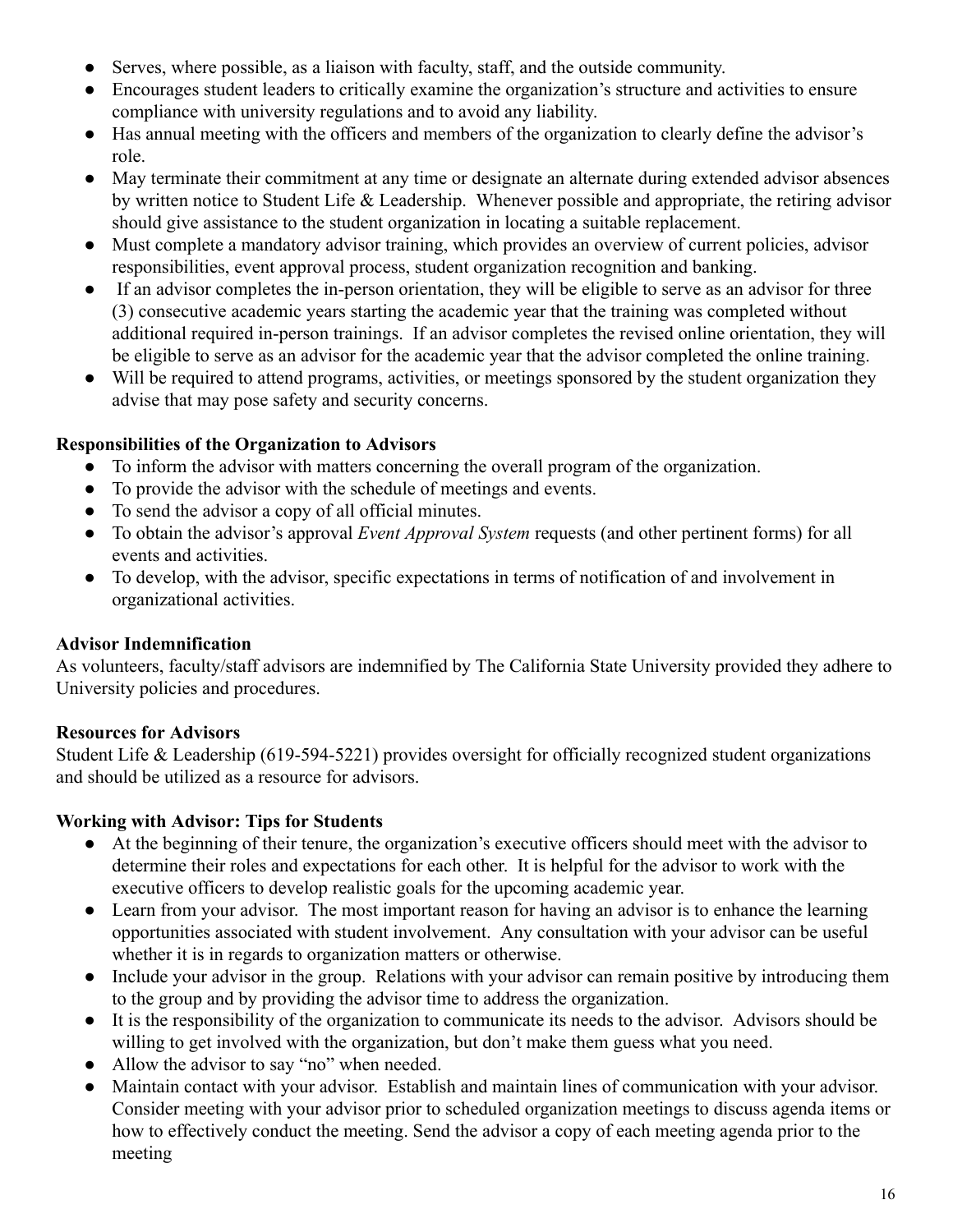- Make sure your advisor has copies of your bylaws, directories, calendars, budgets and other important organizational documents.
- Use your advisor as an observer if things in your organization seem to be stuck.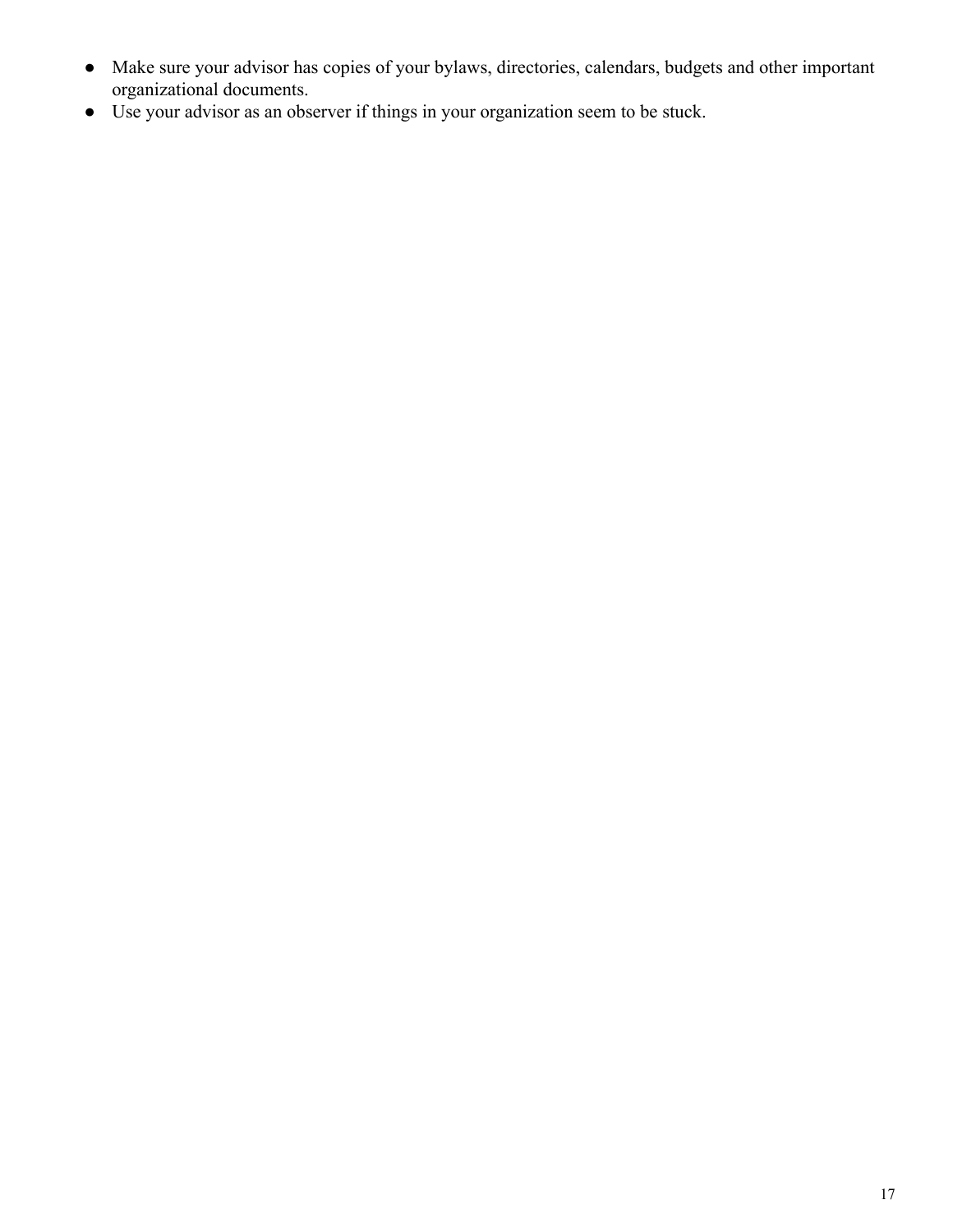## **Section II, Article A: Event Planning & Publicity**

One of the privileges associated with official recognition is the ability to utilize on-campus facilities for organizational events. Student Organization events on-campus are subject to University approval through Student Life & Leadership. Student Life & Leadership staff are available to advise you as you plan your events.

It is the intent of the University to promote a wide variety of activities and to aid student organizations where possible in the sponsorship of successful events. Student Life & Leadership may offer suggestions as to the time and place for the event, means of promotion, security and safety stipulations, as well as assist organizations in obtaining the proper approvals for events from campus entities. No on-campus or University-funded event may be held without prior University approval; therefore, purchases should not be made nor contracts signed prior to the event being submitted for approval. Promotional materials must be reviewed by Student Life & Leadership before distribution (including the Internet).

#### **Student Organization Activities, Events, and Business Meetings**

All SDSU student organization on-campus activities, meetings, and events must adhere to the established event approval process. An event is defined as any activity outside of a regular business meeting time and location where space must be reserved or secured. Space reservations must be made when stationary objects are present (i.e. table, chairs, a-frame sign etc).

There may be multiple steps and review processes involved in the successful execution of your event. The event approval process is in place to ensure that all of those steps are being followed correctly by each student organization.

**Business Meetings.** All SDSU student organizations' general membership meetings held on campus must be open to the public unless:

- It is exempted by the organization's state or national policies or charters;
- It is a closed session that was previously included on the agenda or added to the agenda with a 2/3 vote of the members and officers of the organization at the start of each meeting.

Regular business meetings are offered free of charge to Recognized Student Organizations in the Conrad Prebys Aztec Student Union through the Student Organization Weekly Meeting Reservation process. Reservations for weekly meetings are scheduled through a lottery process in April (for the following school year). After this process has been completed, availability is on a first-come, first-served basis. For more information, contact Union Programs & Services (located on the third of the Conrad Prebys Aztec Student Union).

Business meetings are always subject to the event approval process on a per-meeting basis if any portion of the meeting's activities requires further approval. Student organizations who misuse their business meetings for other purposes or events without obtaining proper approvals may be subject to disciplinary action.

#### **Student Organization Events Requiring Approval**

All student organization events held on-campus require an Event Approval System (EAS) application to be reviewed and approved by Student Life & Leadership before the event may occur. All such events that are not regular business meetings require following the event approval process. Some of the event elements that are included in the approval process, are:

- Events open to the public (campus or community)
- Fundraising (charge or donation)
- Safety and security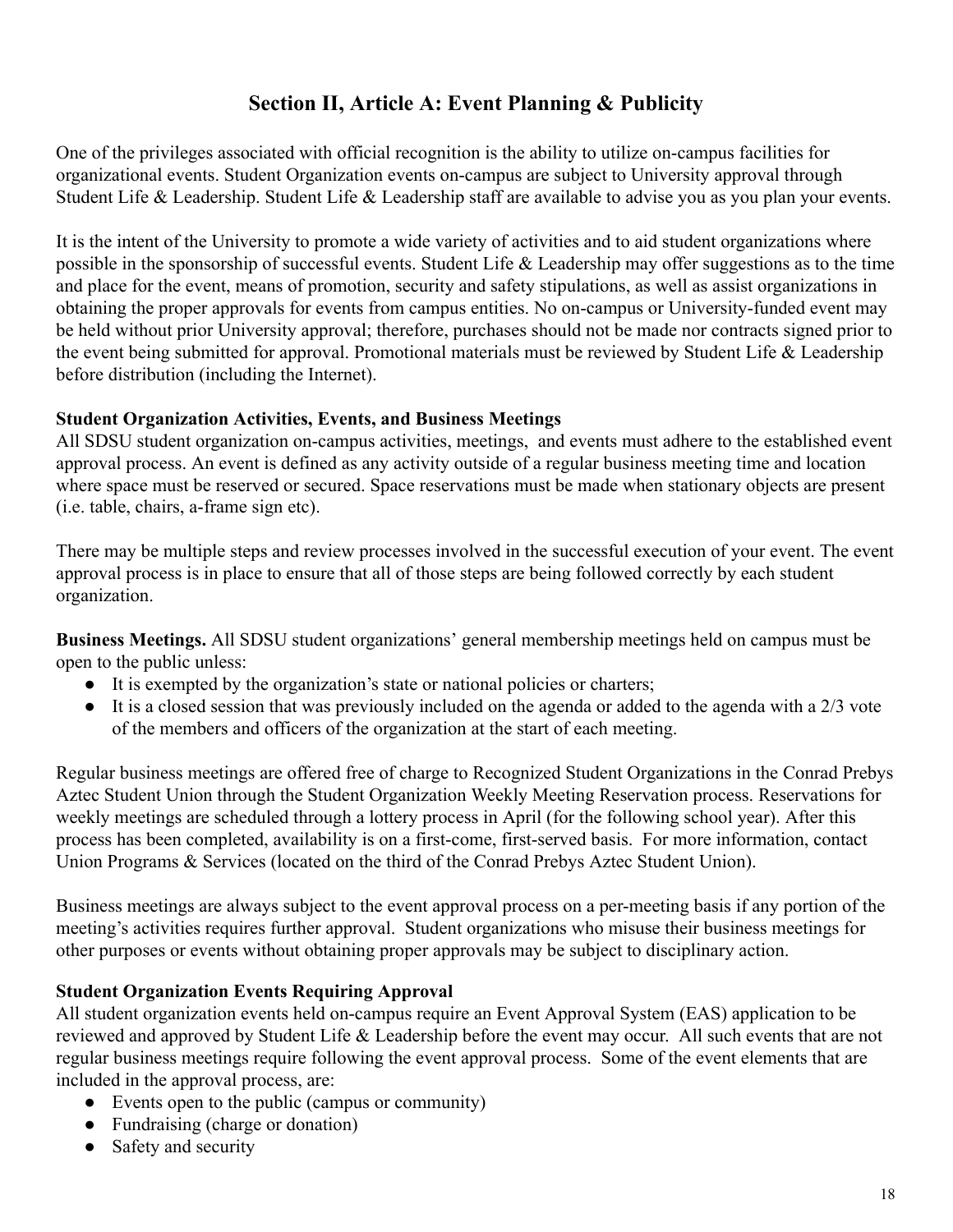- Outdoor amplified sound
- Large outdoor displays
- Dispensing of any food or beverage
- Dispensing of alcoholic beverages
- Sales of any type
- Ticketed or admission-based events
- Commercial representation
- Use of copyrighted materials for public distribution or use
- Recruitment efforts by off-campus organizations
- Transportation
- Physical activity
- Organization fairs

Reviews shall involve the event sponsor and a Student Life & Leadership representative to examine event logistics including staging and properties, food handling, safety, and parking. Student Life & Leadership will invite representatives from the campus community to advise on the above areas, when appropriate. During such types of events, a representative from Student Life & Leadership and the student organization's on-campus faculty/staff advisor may be required to facilitate and monitor the activities.

#### **On-Campus Event Approval Process**

There are several important steps to observe when planning your event. To make sure that your event is well organized and ready for review by Student Life & Leadership, remember to follow these steps. Keep in mind that these processes require the requestor to be a listed officer of your organization .

- Complete the Event Approval System application at: [http://sll.sdsu.edu/student\\_affairs/sll/event-planning.aspx](http://sll.sdsu.edu/student_affairs/sll/event-planning.aspx)
- Contact the appropriate facility representative (ex. Union Programs & Services) to make a tentative space reservation for the facility you would like to use.
- Make an appointment and meet with with the organization's Student Life Advisor in Student Life & Leadership to review event details and logistics

**Event applications will not be accepted less than three weeks from the proposed event date, with the** exception of time-sensitive activities related to immediate current events or issues. Contact Student Life & Leadership to request a qualified exception.

Please be aware of the following:

- All requests for events are **tentative** until reviewed by Student Life & Leadership and San Diego State University campus partner staffs.
- The student organization officer who submitted the event application, and the organization advisor, will receive an email with the status of the event.
- After approval of your event, it is a good idea to check in and reconfirm with all of the parties involved in making your event a success.
- Student Organizations can not submit an event request during finals week. Special consideration may be requested from Student Life & Leadership for an event.
- Outside of the Student Involvement Expos, Recognized Student Organizations may not table or have events during Welcome Week (first week of Fall semester). Special consideration may be requested from Student Life & Leadership.

#### **Appearances, Appeals and Waivers**

Representatives from a recognized student organization may be required to meet with Student Life & Leadership staff or called upon to provide clarification about event approval requests. Failure to appear or to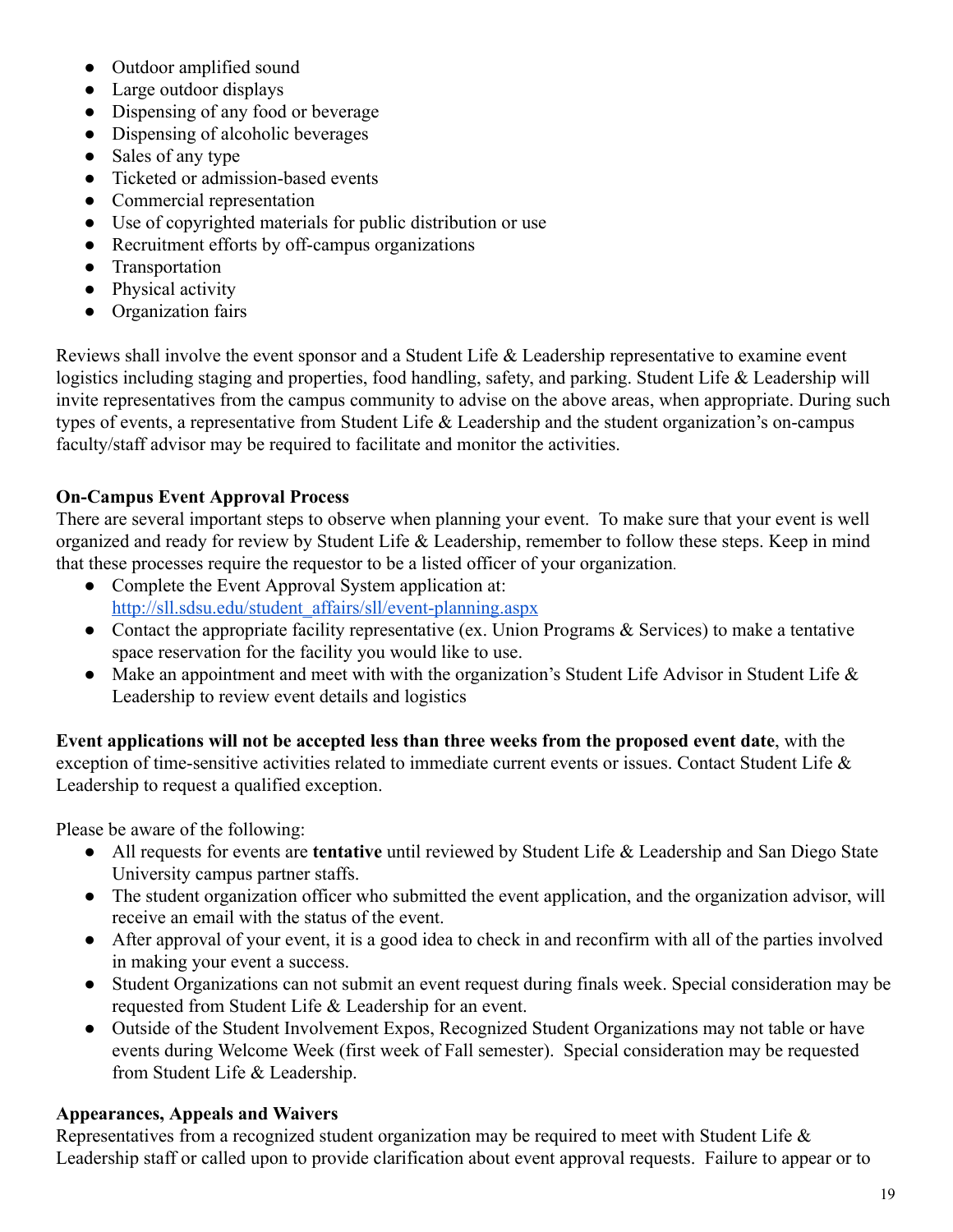respond may result in the event request not being recommended for approval.

Requests for waivers of University policies may be made in person and/or in writing directly to the Dean of Students. Appeals of decisions made by the Dean of Students should be directed to the Associate Vice President for Student Affairs, Campus Life. Recommendations from the Associate Vice President will be reviewed by the Vice President for Student Affairs, who makes the final decision. Appeals may be submitted in writing in letter form to the attention of Dean of Students.

Concerns regarding Freedom of Expression violations will require the Freedom of Expression appeal form found at [https://go.sdsu.edu/student\\_affairs/sll/files/06667-San\\_Diego\\_State\\_University\\_Appeal\\_Form.pdf](https://go.sdsu.edu/student_affairs/sll/files/06667-San_Diego_State_University_Appeal_Form.pdf) (please refer to the Foreward for more information).

## **Facilities Use and Reservations**

**Statement on Use of University Facilities** . A wide variety of campus buildings and other facilities are available for non-instructional use by students, faculty, staff, and campus guests, provided this use does not interfere with instructional and research programs of San Diego State University, and all such activity is consistent with the *Regulations for Use of SDSU Building and Grounds* . The University reserves the right to establish standards of time, place, and manner for all campus activities and events occurring on campus property or in the name of the University regardless of location, and to set further requirements on the activity itself, including but not limited to size and duration, sound level, concessions, security, ticketing, Environmental Health and Safety (EHS) standards, publicity, insurance, facility rental requirements, and damage repair. The campus auxiliaries -- Associated Students, Aztec Shops, Campanile Foundation and SDSU Research Foundation -- also own or lease facilities on behalf of the university.

**SDSU Campus Facilities**. The SDSU campus has many facilities available for use by student organizations for events and meetings. Academic, athletic, residential facilities and outdoor spaces are maintained, reserved, and managed by University departments. Conrad Prebys Aztec Student Union, Scripps Cottage, Open Air Theatre, Viejas Arena, Mission Bay Aquatic Center, Aztec Recreation Center, and Children's Center are managed, reserved, and maintained by Associated Students. Dining halls, commercial outlets, all campus eating establishments and the SDSU Bookstore are operated by Aztec Shops. Each facility is governed by the facility use policies set forth by the *Regulations for Use of SDSU Buildings and Grounds* . To reference the Policy in its entirety, please visit:

<http://bfa.sdsu.edu/safety/riskmanagement/campus-activities/guidelines.aspx>

**Campus Facilities Reservations** . Each facility is entitled to use its own set of additional regulations for use and to implement its own policies and procedures for reservations beyond those specified by the *Regulations for Use of SDSU Buildings and Grounds* . For specific information about reservation policies, please contact the department or area directly responsible for the space you wish to use.

For all SDSU facilities, the organization reserving the space or facility must be the **primary** organizer of the event and must have organization officers and members present at the event. No organization may reserve space on behalf of another organization/department, sell, sublease, or transfer services to another individual or organization. Doing so may result in disciplinary action for the student organization. All promotions for the event must be handled by, paid for by, and specify the sponsoring organization; and promotions must not specify or imply sponsorship by organizations other than those on the Event Approval Form. Off-campus promoters may not be used without the prior approval of the facility and the University. Organizations violating this policy may be subject to applicable rate charges and/or suspension of facility reservation privileges.

To ensure that your organization remains in good standing with the University and other campus entities, please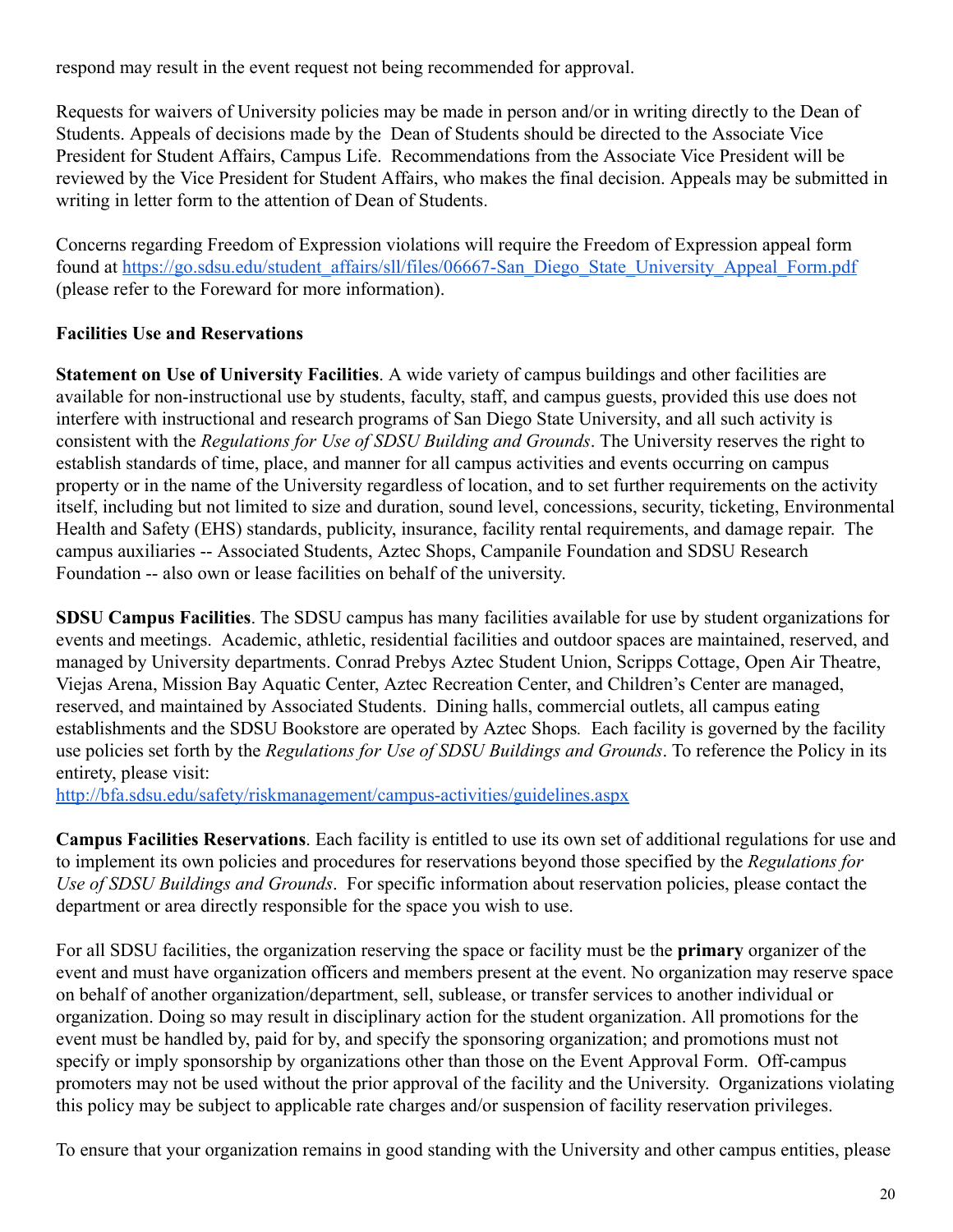make sure that you inform yourself of the cancellation policies for each of the facilities you wish to reserve, as they may differ. It is the responsibility of the student organization to cancel reservations for use of facilities *in advance* in accordance with the reservation policies set forth by each facility. Failure to comply may result in fines and/or suspension of future reservations and other student organization privileges.

Note: Recognized Student Organizations are considered the equivalent of "off-campus" users of the facilities in the summer, weekends, and during breaks between regular academic semesters. Student organizations that schedule meetings on weekends or during periods when classes are not in session will be assessed a utility and clean up fee. If admission is charged at any student event, the group will also be charged a facility rental fee.

## **University Facilities**

#### *Classrooms*

University classrooms are available for use, subject to availability. Classrooms must be reserved at least three weeks in advance and are not available until the end of the "add/drop" period at the beginning of each semester. No rooms are available during final examination periods and Commencement weekend. Food and drink are not permitted in classroom facilities at any time and the sponsoring group must clean and restore the room to its original condition. Noise from an event may not disrupt adjacent campus activities.

Ranging in seating size from 12 to 500, university classrooms are available on weekdays for student, faculty, or staff meetings and activities without a charge provided no admission or registration fee is charged. Reservation by off-campus individuals and organizations or for charge events shall be subject to room rental, utilities, and custodial charges and proof of liability coverage.

Rental agreements for after-hours, weekend (Fridays at 4:30pm through Mondays at 8:00am), and break classroom reservations are coordinated through Business and Financial Affairs. After-hours, weekend, and break classroom reservations are subject to fees. Rental agreements for weekday classroom reservations are coordinated by Student Life & Leadership at 619-594-5221.

Rental agreements for evening and weekend events in the following venues are also coordinated through Business and Financial Affairs. Rental agreements for weekday reservations are coordinated directly through each facility.

As outlined in the EAS confirmation letter, if any fees are required, organizations are instructed to complete the following:

- SDSU Facilities may charge a fee for the use of the facility, and/or for custodial and maintenance services for weekend usage. These fees are established and collected by Business Services. <http://bfa.sdsu.edu/busserv/FacilitiesRentals.html>
- Provide Business Services with the Approval Letter for use of SDSU Smart Classroom and ITS Smart Classroom Service Order
- Business Services will collect all fees and remit funds to the University Cashiers.

## *Don Powell Theatre*

The 500-seat main stage is occasionally available when not in use by the School of Theatre, Television and Film A staff supervision charge will be imposed. For weekday rental reservations, contact the Outside Events Coordinator in the School of Theatre at (619) 594-6345. The Box Office number is (619) 594-6884.

#### *Smith Recital Hall*

The 300-seat Recital Hall in the Music Building is reserved, subject to availability. For weekday rental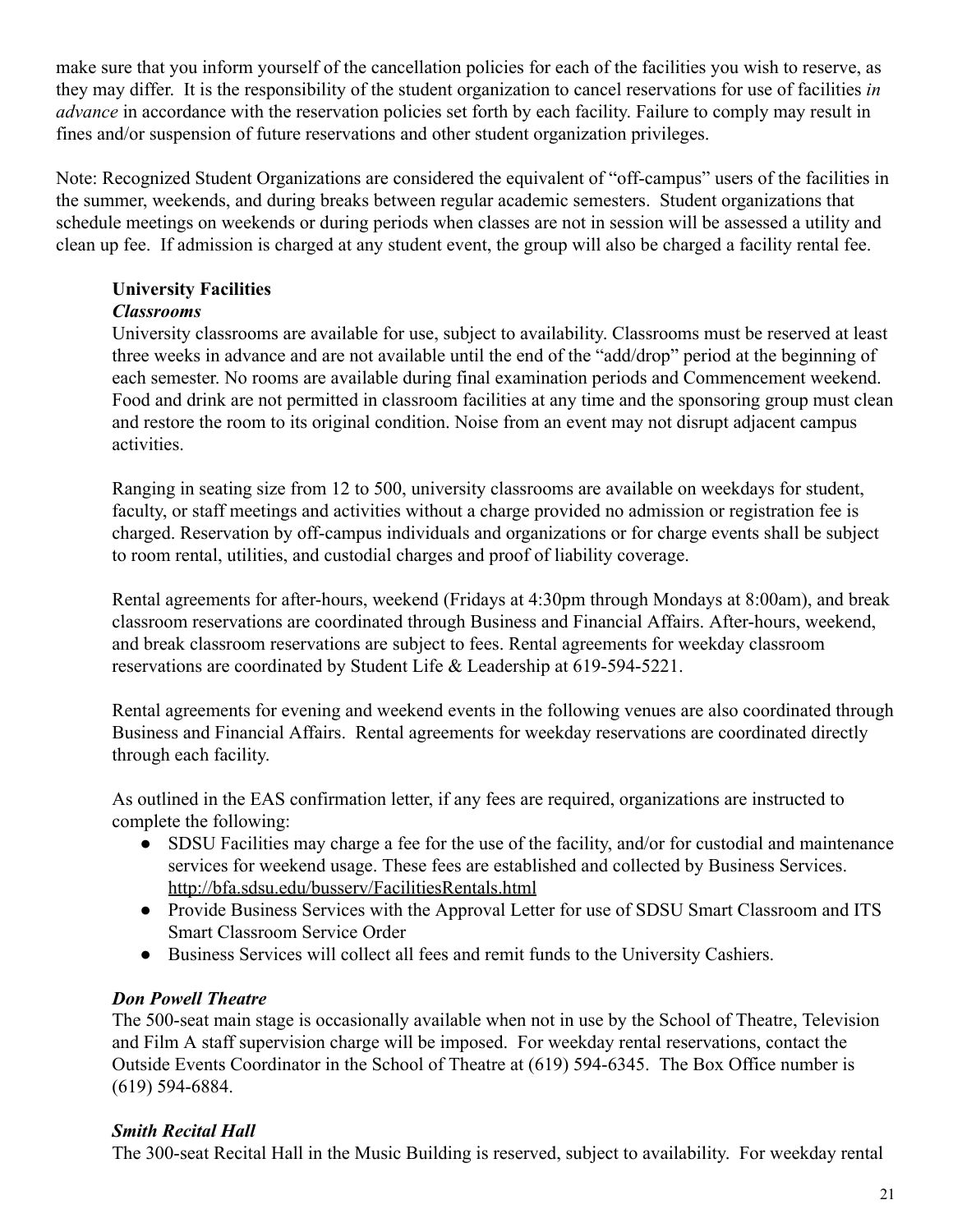reservations, contact (619) 594-1696.

#### *Sports Facilities & Recreational Space*

Student organization use of on-campus sports facilities can be arranged through Business and Financial Affairs, Business Services. Additional requirements, supervisory fees, and provision of liability insurance may be necessary to ensure the safe use of the facilities by all participants. Facility availability may be limited by use for instructional activities, intercollegiate sport practice and competition, and intramural programs.

Recognized Student organizations may also request the use of recreational space on campus. Please note that due to the high number of request for recreational space, student organizations can only use up to eight hours of recreational space per week.

#### **Associated Student Facilities**

#### *Conrad Prebys Aztec Student Union and Scripps Cottage*

The Conrad Prebys Aztec Student Union is SDSU's student union and home to the Information Booth, the Backdoor Studio, Aztec Lanes, Cal Coast Credit Union, Starbucks, Chipotle, The Habit, Oggi's, and the Aztec Market. Enjoy some fresh air and live entertainment, with your meal on the Conrad Prebys Aztec Student Union Goldberg Courtyard.

The Conrad Prebys Aztec Student Union is also home to the AS Business Office, AS Council Chambers, the Aztec Student Union Board, the AS Government Affairs Office, Union Programs and Services, Student Life & Leadership, Center for Intercultural Relations, the University Information Center, and the campus Lost and Found. Many student organizations house their offices in this central hub of activity as well.

Union Programs & Services can assist you with reserving space in the Conrad Prebys Aztec Student Union and Scripps Cottage for any size event from a large conference of several hundred people to small intimate reception for twenty.

The Conrad Prebys Aztec Student Union and Scripps Cottage offer several meeting rooms and special events spaces to meet your programming needs. Certain privileges are offered to recognized SDSU student organizations such as reservations priority and free and discounted room rental and audio-visual equipment.

RSO's are invited to participate in a lottery every April to get up to two hours of complimentary meeting space. This lottery takes place so all student organizations have an equal opportunity to apply for space. It is each student organizations responsibility to come in during the lottery intake period to submit their requests for their preferred day and time. Once this time frame has passed, it is a first come first served basis for availability. These meetings can be held weekly, every other week, or monthly.

The Conrad Prebys Aztec Student Union and Scripps Cottage facilities have a partnership with Aztec Shops and will observe and enforce exclusivity for all food service and sales taking place in the facilities in conjunction with student organization events.

Union Programs and Services also reserves the use of the following outdoor spaces where amplified sound is permitted by prior approval:

- Aztec Student Union North Grand Entry Steps
- Goldberg Courtyard
- Scripps Cottage Patio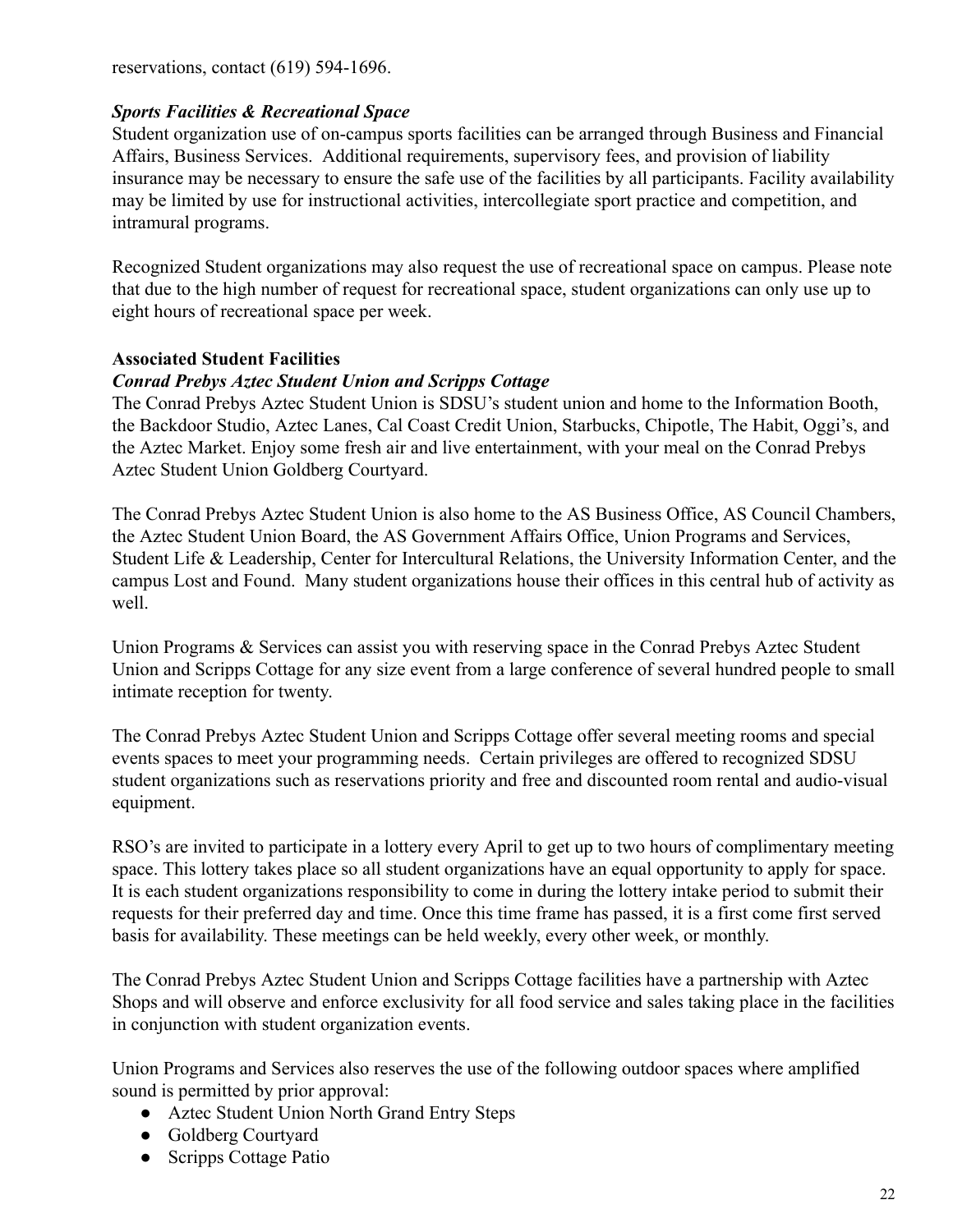● Aztec Student Union Third Floor Terrace

Please call or visit Union Programs and Services for complete information on facility policies and reserving space, or visit their web site. <http://as.sdsu.edu/aztec/meeting>

#### *Viejas Arena*

The 12,400 seat, state-of-the-art Viejas Arena is managed by Associated Students (AS). Viejas Arena is home to Aztec Men's and Women's Basketball teams, family shows, concerts, commencements and other university and community events. All event booking is handled through the Viejas Arena administrative office. Rental rates, staffing, production, parking and ticketing costs, as well as other event related expenses are charged at rates current at the time of booking.

#### *Cal Coast Credit Union Open Air Theatre*

With a capacity of over 4,900, the Open Air Theatre, a natural outdoor amphitheatre, managed by Associated Students has been host to today's most popular entertainers as well as community and campus events. All event booking is handled through the Viejas Arena Administrative office. Rental rates, staffing, production, parking and ticketing costs, as well as other event related expenses are charged at rates current at the time of booking. Certain restrictions regarding amplified sound may be imposed and approval must be obtained prior to booking.

#### *Mission Bay Aquatic Center*

The Mission Bay Aquatic Center offers for-credit and non-credit recreational programs in water skiing, wakeboarding, surfing, kayaking, sailing, Olympic rowing, windsurfing, and many other activities and also has facilities available for group activities.

#### **Aztec Shops Facilities**

The following facilities may be reserved for meetings, meals, and special events on a fee basis:

- East Commons, (619) 594-7641
- Cuicacalli Dining Hall, (619) 594-4932 or (619) 594-1633
- Faculty-Staff Club, (619) 594-5178

#### **Outdoor Spaces and Events**

To foster a variety of cultural and organizational activities on campus, to encourage the success of those endeavors, and to avoid disruption to the academic and administrative operation of the campus, the University has designated certain campus outdoor areas for specific types of events.

Student Life & Leadership reserves and manages the following outdoor spaces through the "Outdoor Space Approval Process":

- Open Air Theatre Walkway (South Centennial Hall, La Tienda, West War Memorial, East War Memorial, West OAT Gates, and East OAT Gates)
- Centennial Walkway
- Campanile Walkway
- Cuicacalli Walkway
- Aztec Walkway
- South Campus Plaza

Associated Students Union Programs & Services reserves and manages the following outdoor spaces:

- Scripps Cottage Patio
- Conrad Prebys Aztec Student Union: Goldberg Courtyard
- Conrad Prebys Aztec Student Union: North Grand Entry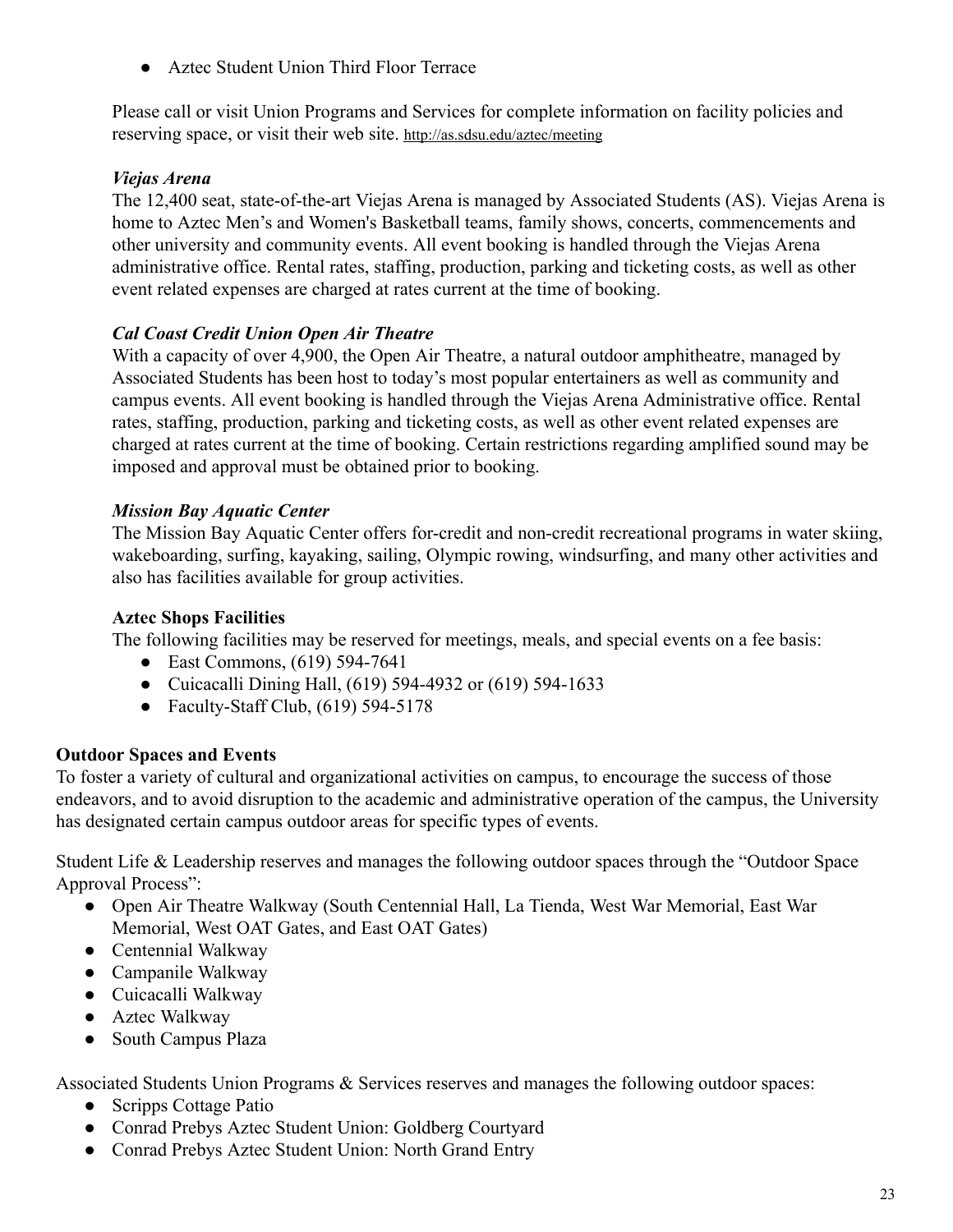Time, Place and Manner regulations have been developed for broad categories of activities, including those listed below, and should be accessed through the *Regulations for Use of SDSU Buildings and Grounds* available at: <http://bfa.sdsu.edu/safety/riskmanagement/campus-activities/guidelines.aspx>

To reserve an event in an outdoor space, visit the Student Life & Leadership website at, http://sll.sdsu.edu/student\_affairs/sll/reserve-space.aspx, to submit an outdoor space application through the EAS system. Outdoor events are defined as any activity where space must be reserved or secured. Space reservations must be made when stationary objects are present (i.e. table, chairs, a-frame, oversized signs, etc.) and/or could obstruct walkways, or foot traffic. Please remember to plan at least **three weeks in advance** of your event to allow sufficient time for processing outdoor space requests.

#### **Informational Tabling, Displays, Fairs, and Sales**

Reservations for outdoor informational tables and other displays; food, beverage, or other sales; and fairs or celebrations fall under the responsibility of Student Life & Leadership. Recognized Student Organizations are responsible for informing themselves of and adhering to all use policies for the spaces they reserve.

Recognized Student Organizations may conduct information tabling in both the Conrad Prebys Aztec Student Union and University Open Space. Tabling is permitted by prior reservation only and is subject to content-neutral permitting by Student Life & Leadership. All AS and University policies for publicity, food sales and service, commercial representation and sales, and other applicable regulations must be followed and approvals must be obtained before requests for tabling will be approved.

#### **Open Space Tabling Policy**

**Reservations.** An Event Approval Request (EAS) must be submitted to Student Life & Leadership no later than three weeks prior to the date of the event. Tabling is limited to two days per week. An organization is able to include all tabling requests for a single semester on one Event Approval Form. All requests are reviewed and given final permitting by Student Life & Leadership.

**Approvals for Commercial Sales or Representation** *.* Aztec Shops is the authorizing department for commercial sales, promotion, and representation for the SDSU campus. Signatures must be obtained from Aztec Shops at (619) 594-6954.

**Food and Beverage.** Commercial food and beverage products must be approved through the Event Approval Process with approval by Aztec Shops. All food and beverage dispensing requires an approval from EHS through the Event Approval System process. All campus food handling policies and procedures must be strictly observed.

**Permitting.** Student Life & Leadership grants tabling permits after appropriate steps have been followed by organization advisors. All required signatures must be obtained and tabling resources must be available.

**Exceptions.** Requests for exception to the policy must be made in writing to Student Life & Leadership no later than three weeks in advance and will be reviewed, as appropriate.

#### **Associated Students Conrad Prebys Aztec Student Union Tabling Policy**

**Purpose.** To provide SDSU student organizations and Associated Students with an outlet to disseminate information, to promote awareness, to recruit for involvement, and to raise funds in the AS student union facility.

**Users.** Tabling in the Conrad Prebys Aztec Student Union is limited to SDSU Recognized Student Organizations, Associated Students departments, offices within the Division of Student Affairs, and Conrad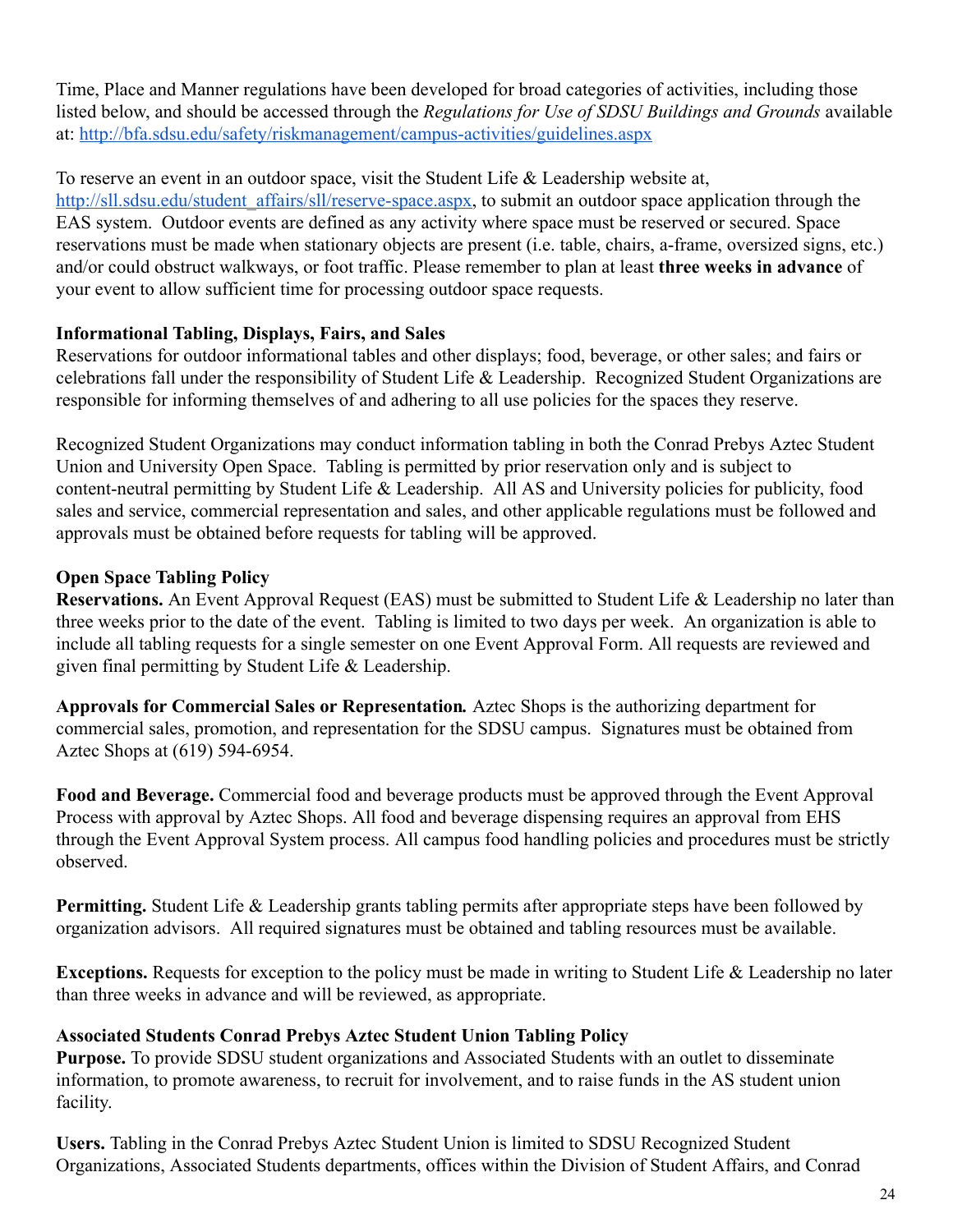Prebys Aztec Student Union lessees. Conrad Prebys Aztec Student Union does not permit tabling by off-campus entities.

**Logistics.** Tabling is permitted on the Conrad Prebys Aztec Student Union Walkway in specified tabling locations during academic semesters only, Monday-Friday, 8am-5pm. Tabling is not permitted during final examinations or academic break periods. One table and two chairs per approved request can be checked out free of charge by the Information Center in exchange for a valid Identification Card for use in Conrad Prebys Aztec Student Union **only** . Requests are processed through Union Programs and Services and an require an application submitted in the Event Approval System.

**Policy Adherence.** Associated Students upholds all University tabling policies related to the food, beverages, and commercial sales.

**Conrad Prebys Aztec Student Union Facility Guidelines.** *Items not permitted —* tents, canopies, appliances with exposed heating elements, barbecues, portable stereos and other amplified sound sources.

#### **Furniture and Audio-Visual Equipment Use**

Each facility and department is entitled to have its own rules and regulations in place regarding the use and rental of its furniture and audio-visual equipment and other property. In many instances, the use of furniture and audio-visual equipment is either free or at a greatly discounted rate to recognized SDSU student organizations. For certain equipment, special staffing fees may apply for set-up, operation, and monitoring. Some departments may place restrictions on the use of their equipment outside of their facilities. For a complete listing of the rules and regulations regarding the use of such equipment, contact the facility or department directly.

# **Campus Facilities**

#### **Classrooms**

There is no equipment checkout/rental available from the campus Instructional Technology Services (ITS) Office for student organizations to use in reserved classrooms. There are pull-down screens and overhead projectors available for use in every classroom. You can provide your own equipment to use in classrooms or request access to smart classroom technology.

#### *Smart Classroom Technology Reservations*

Rooms are available on an "as-is" basis. Use of audio-visual equipment must be arranged separately. Only authorized faculty and staff members may access audio-visual equipment or "smart classroom" equipment. The process to utilize "smart classroom" technology is listed below. This procedure is adjusted on a semester basis and may include fees:

Student organization must be recognized in order to utilize "smart classroom" technology Student organization must submit an Event Approval System (EAS) request for usage of an event in a classroom

On the EAS, student organization must indicate the need to utilize the smart classroom equipment Once student organization has received an approved EAS confirmation email from Student Life & Leadership, the organization will need to acquire keys/access to facilities and equipment:

- For RSO special events that are NOT regularly scheduled meetings, the Faculty/Staff advisor must be present
- For weekly general body meetings, an officer can check out a smart key for the semester through Key Issue (located by Public Safety):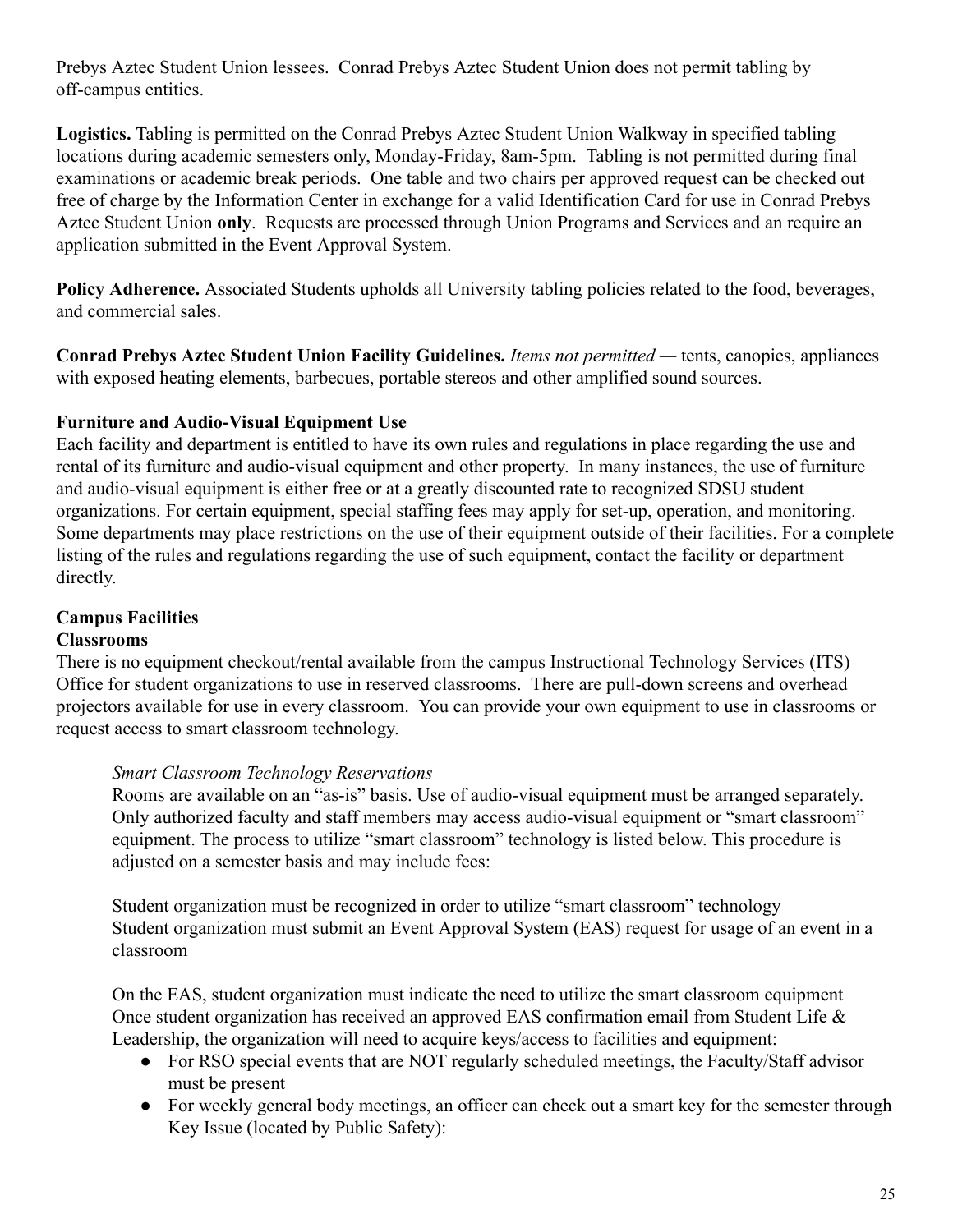- First the officer will need to view the Smart Classroom Orientation Video at: [https://youtu.be/0D\\_jPTURPK4](https://youtu.be/0D_jPTURPK4)
- The Recognized Student Organization officer must visit Student Life & Leadership to pick up a Key Authorization Request form from their organization's Student Life Advisor.
- Key Authorization Request form must be turned in to Key Issue to obtain a smart classroom key
- At the end of the term (and as indicated on the Key Issue Form), please return the smart classroom key to Key Issue.
	- If key is returned late, Public Safety will charge \$30.
	- If key is lost, Public Safety will charge \$50. Fees will be billed through Student Account Services (SAS).

Please Note: If you are utilizing the Smart Classroom equipment outside of approved event requests or viewing inappropriate items, **ITS will remotely shut the system down** . This will also put your smart room equipment usage privileges at risk of being disqualified for future terms.

## **Associated Students' Facilities**

**Conrad Prebys Aztec Student Union and Scripps Cottage Student.** For the Conrad Prebys Aztec Student Union and Scripps Cottage, all furniture and other program equipment is provided free of charge to recognized student organizations with confirmed facility reservations coordinated through Union Programs and Services. A full complement of tables, chairs, staging, and some decorative items may be requested for events according to availability.

The Conrad Prebys Aztec Student Union and Scripps Cottage offer the majority of their own audio-visual equipment inventory to student organizations. The inventory includes meeting and conference presentation equipment such as overhead projectors, LCD projectors, TV/DVDs, small portable sound systems, and computer network access. Technician staff with associated labor charges may be requested by the customer and may be required at the discretion of the Union Programs and Services for complex events.

In order to provide the best service to all of its customers, Union Programs and Services does not rent or lend its equipment out for use outside of its facilities. Requests for items not in the Conrad Prebys Aztec Student Union and Scripps Cottage inventory may be secured from a local rental company through the Meeting Services Office for a fee. All furniture and other equipment is the responsibility of the customer while in use during reservations. The loss, theft, damage, and/or destruction of any equipment or property while in the custody of the customer may be recuperated by Associated Students from the customer.

Visit the Meeting Services web site at [www.as.sdsu.edu/aztec/meeting](http://www.as.sdsu.edu/aztec/meeting) to see a listing of current audio-visual equipment and pricing as well as facility use policies.

**Viejas Arena and Open Air Theatre.** Viejas Arena and the Open Air Theatre offer professional-quality venues for special event production. Coordination of furniture, audio-visual equipment, and all staffing is arranged on a per-event basis. These venues are managed by AS and their capable staff will meet with you to coordinate your special event needs.

Visit the Viejas Arena website for venue and contact information for both facilities at [http://www.viejasarena.com](http://www.cox-arena.com/) .

**Other AS Facilities.** The Aztec Recreation Center, the Mission Bay Aquatic Center, and the Children's Center offer limited equipment in their facilities for customer use in conjunction with regularly scheduled activities.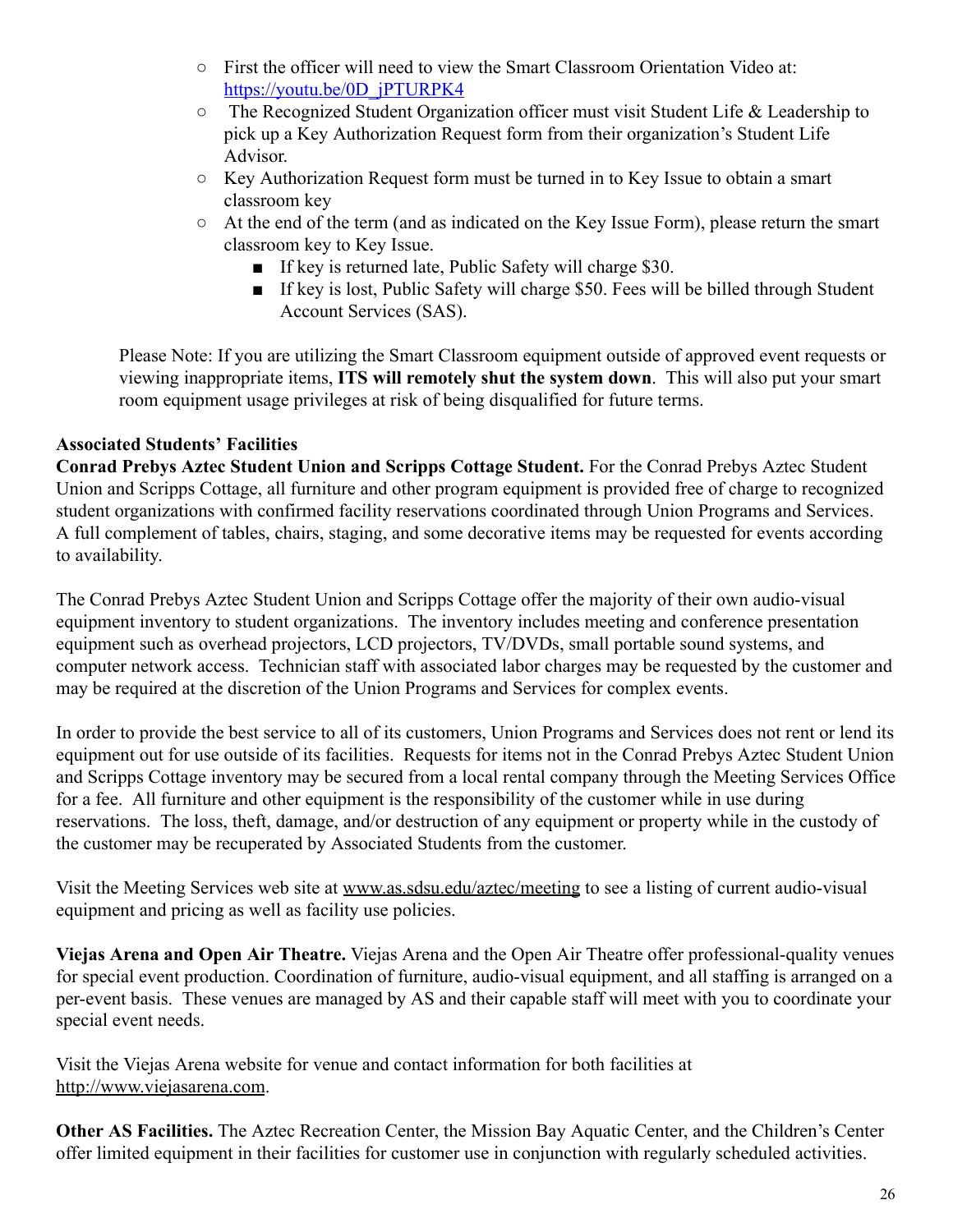For more information, contact these departments directly.

#### **Special Event Parameters**

Planning an event on the SDSU campus is a process that may have many steps for the organization with corresponding review/permitting by the University. To ensure that an organization's event is a success, there are several factors to consider when you are in the planning process, including campus policies, facility use policies, local, federal, and state laws.

Listed below are some of the various event elements that may require additional policies and/or require further review. This may not be a complete list covering every possible event or activity, so make sure to check with your advisor, Student Life & Leadership and/or your facility reservations contact if you have any questions about whether you need to make further arrangements or get additional approvals. It is the responsibility of the student organization to provide accurate information regarding the parameters of the planned event both on the Event Approval Form and to the facility reservations contacts well in advance of the event; failure to provide complete information about event parameters may result in event cancellation.

**Ticketing/Admission/Paid Registration.** The practice of charging an admission price to an event, whether by ticket or by registration, is under the management of the University. All student organization events involving admission fees for entrance are subject to review of the facility, and permitting by Student Life & Leadership. Facility rental fees will apply and the University and/or the facility may collect a percentage of ticket sales when admission is charged. Under no circumstances is it permitted for student organizations to collect fees in exchange for admission without previous permission from and arrangements made with the University and/or Associated Students Viejas Ticket Office.

When admission-based events occur in Associated Students facilities, the AS Viejas Ticket Office must be used and all associated fees for labor and supplies will be assessed to the event organizer. Under no circumstances will groups be permitted to collect funds by cash, check, or credit at the venue in exchange for admission; violation of this policy will result in disciplinary action.

**Food Service and Sales.** Aztec Shops has exclusive rights to all food and beverage service and sales on the SDSU campus. The SDSU Department of Environmental Health and Safety has official oversight for the safe provision of food and beverage on the SDSU campus. All use of food and beverage by student organizations – whether provided free of charge or in conjunction with sales – is subject to the rules, regulations, and approval of both Aztec Shops and EHS. Food and beverage of any sort may not be provided to the public or in conjunction with official events without the written approval of both Aztec Shops and EHS. Violations of this policy may result in fines and/or disciplinary action. See the section on "Food and Beverages" for more details about proper food handling and dispensing and for information about Aztec Shops.

**Cash Handling.** Student Organizations are not permitted to collect cash for campus sales. Student organizations are encouraged to use online sales systems to collect payments.

**Commercial Sales and Representation.** Aztec Shops controls all commercial sales and representation on the SDSU campus. Sales of items and services must be approved in advance in writing by Aztec Shops. Commercial representation, promotions, and affiliation or co-sponsorship in advertising must be approved by Aztec Shops in advance of your event. Commercial representation or partnerships that may portray San Diego State University to the public in any way is given strict oversight by the Office of Marketing & Communications in the division of University Relations & Development. Permission is required for activities that imply sponsorship or endorsement by San Diego State University to the general public.

**Promotion.** All promotions must be handled by, paid for by, and specify the sponsoring organization.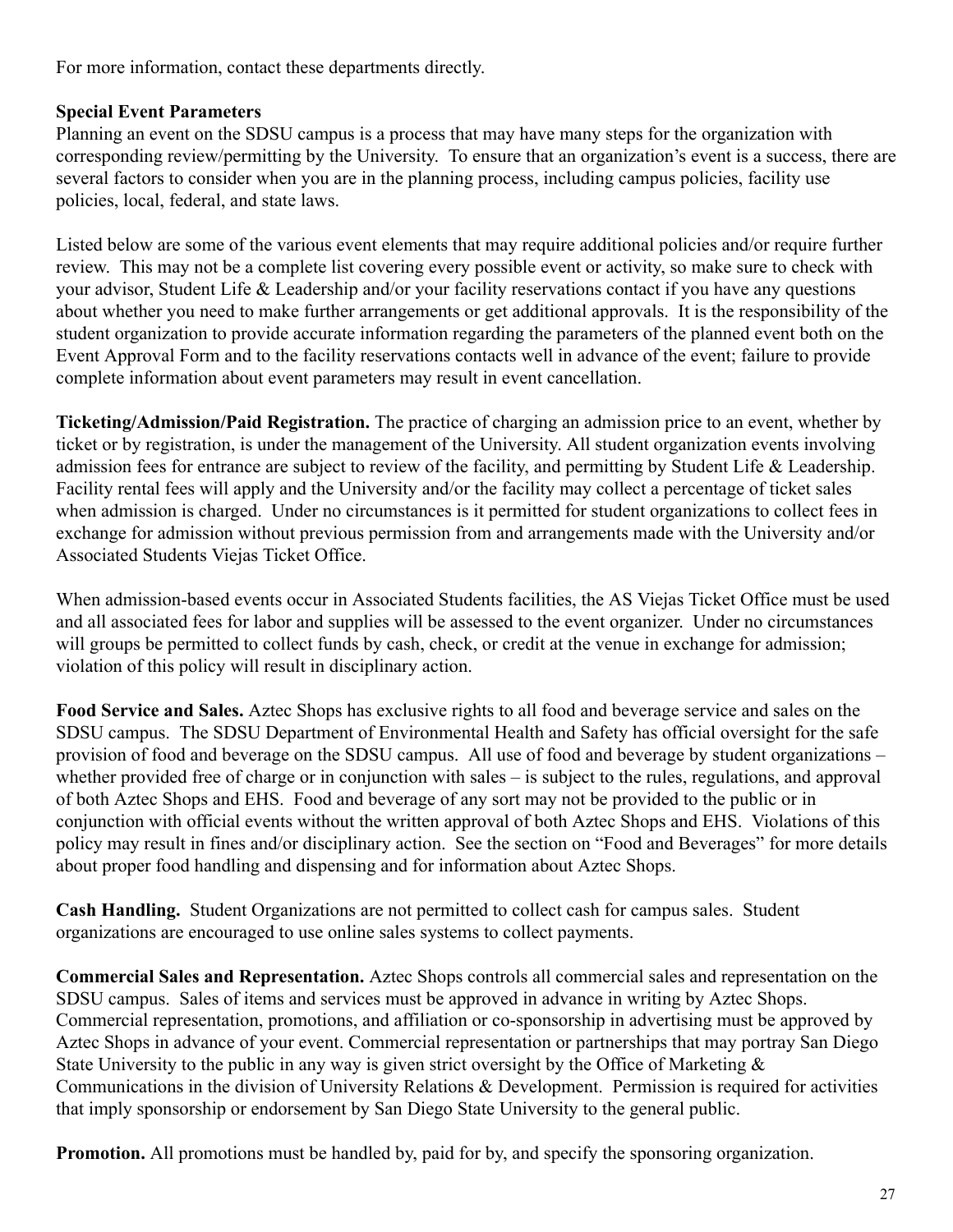Promotions must not specify or imply sponsorship by organizations contrary to those indicated on the reservation form. Organizations violating this policy may be subject to applicable rate charges and/or suspension of facility reservation privileges. All events must be equally promoted in terms of expenditure, on and off-campus (i.e., one half of the promotion expenses must be on campus). Off-campus promoters may not be used to promote events for other organizations. Organization members must be present at the event to assist in event management and coordination. Advertising on San Diego commercial radio stations is considered off-campus promotion.

**Security, Special Event, and Public Safety Staffing.** At the discretion of each facility and reviews by Student Life & Leadership, Aztec Shops, Associated Students, and/or the event planner, security, special event, and/or Department of Public Safety staffing may be determined and required for the safe execution of your event. All related fees for required security and Public Safety officers are the responsibility of the event organizer. Events that may require staffing at cost to the organization include, but are not limited to:

- Admission-based events;
- Publicly advertised events;
- Events where the capacity of the facility may be reached;
- Events where alcohol is being served;
- Dances;
- Concerts;
- Events that pose safety and security concerns; and
- Events or organizations with a history of police or incident reports, violence, or other policy violations.

Only licensed and bonded security agencies with contractual agreements with the University and its auxiliaries may provide security officers and services for University functions.

**Outdoor Amplified Sound.** The following is the official University policy, taken from *Regulations for Use of SDSU Buildings and Grounds,* for the use of amplified sound in exterior areas of the SDSU campus. Failure to follow the policy may result in disciplinary action including suspension of student organization privileges.

**Outdoor Amplified Sound Policy for San Diego State University.** Use of amplified sound in outdoor space is restricted and must be approved in advance in order to preserve the academic and research mission of the University. Amplified sound is permitted in designated campus outdoor locations from 12:00pm (noon) to 1:00pm, Monday through Friday; in the CalCoast Credit Union Open Air Theatre per pre-approved guidelines; and at Athletics events. For a list of designated campus outdoor locations See the *Regulations for Use of SDSU Buildings and Grounds:*

<http://bfa.sdsu.edu/safety/riskmanagement/campus-activities/guidelines.aspx>

Requests for exception to the permitted times, locations and/or type of sound amplification may be submitted for consideration with a reservation request for use of outdoor space through Student Life & Leadership and will considered on a case by case basis. The type of sound requested and the proximity of the location to classrooms, outdoor instructional area, and residential halls will be taken into consideration before any exception is granted. When applying for amplified outdoor sound, please consider the following:

- *Open Air Theatre*: The use of amplified sound at the Open Air Theatre is subject to approval by the Vice President for Business and Financial Affairs.
- *Aztec Central Green and Central Green Walkway*: The use of amplified sound in the Aztec Central Green and the Central Green Walkway is specifically prohibited during scheduled class times due to its close proximity to the classrooms and faculty offices located in the Adams Humanities building.
- Amplified sound is intended to be heard in the immediate area only and may not, at any time,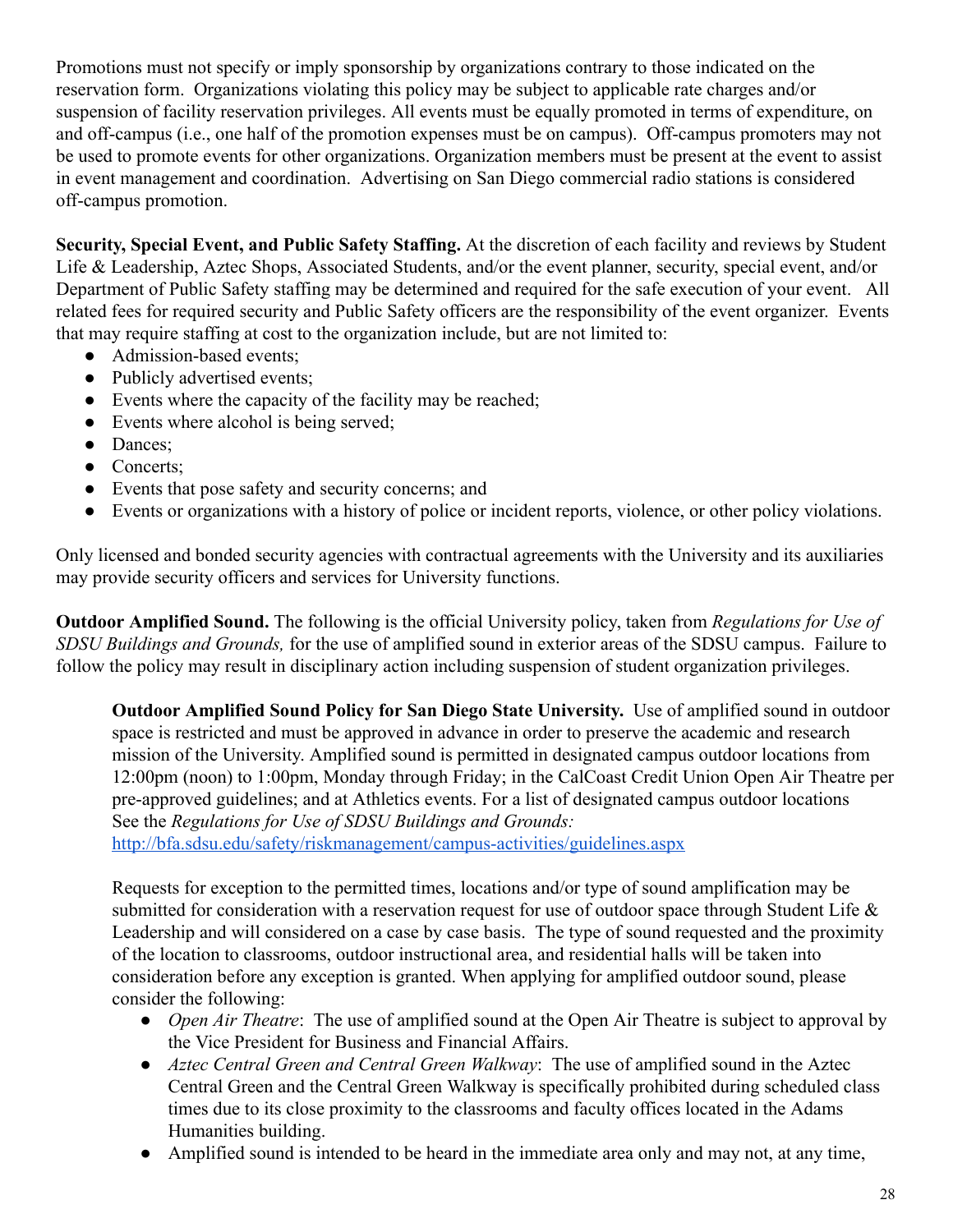exceed reasonable levels: 90 decibels when measured at 50 feet from the source utilizing an "A" scale; the sound level inside the nearest office or classroom shall not exceed 65 decibels.

- Student Life & Leadership and/or other campus officials reserve the right to enforce reasonable outdoor sound amplification levels as described herein, including, but not limited to, immediate revocation of the outdoor amplified sound permit, if necessary.
- Only one (1) event with amplified sound will be allowed at any one time.
- No outdoor amplified sound events are permitted during the final examination period.

**Publicity/Contracts/Purchases.** Publicity, contractual agreements with performers or service providers, and purchases are not to be entered into or finalized until the event has been reviewed by Student Life & Leadership. Rules, regulations, and policies must be followed with regard to publicity, contracts, and the use of University and Associated Students funds. All plans for publicity and contracts must be disclosed in the Event Approval Form and copies of supporting documents may be required by Student Life & Leadership and the facility.

**Copyrighted Materials for Public Performance.** Copyrighted materials including, but not limited to, films, videos, and music are subject by law to restrictions on public performance. It is the ultimate responsibility of the event sponsor to adhere to copyright law and secure public performance licenses for the use of copyrighted materials.

It is unlawful for student organizations to show copyrighted films to its members without obtaining a public performance license. It is relatively easy and usually requires no more than a phone call. Fees are determined by such factors as the number of times a particular movie will be shown, how large the audience will be, etc. While fees vary, they are generally inexpensive for smaller performances. The major firms that handle these licenses include:

- Criterion Picture USA, Inc. 1-800-890-9494; [www.criterionpicusa.com](http://www.criterionpicusa.com/)
- Swank Motion Pictures, Inc. 1-800-876-5577; [www.swank.com](http://www.swank.com/)
- Motion Picture Licensing Corp. 1-800-338-3870; [www.mplc.com](http://www.mplc.com/)

A student organization officer must show a public performance license or proof of permission from the copyright owner to show the work publicly on-campus.

Ownership, rental or borrowing a film/video from a library does not constitute public performance rights.

The Motion Picture Association of America (MPAA) and its member companies are dedicated to stopping film and video piracy in all its forms, including unauthorized public performances. The motion picture companies will go to court to ensure their copyrights are not violated. Lawsuits have been filed against cruise ships and bus companies for unauthorized on-board exhibitions. If you are uncertain about your responsibilities under the copyright law, contact the MPAA, firms that handle public performance licenses, or the studios directly.

Per the *United States Copyright Revision Act of 1976*, the following guidelines apply:

- All non-private exhibitors of registered copyrighted videos or DVDs must obtain a public performance license.
- The copyright laws apply whether or not an admission is charged.
- Local video stores are in the business of renting video-cassettes and DVDs for home use only and they cannot provide legal protection or advice.
- Personal ownership of the videotape or DVD and the right to show it publicly are two separate issues.
- The copyright holder retains exclusive public performance rights to that program.
- The purchase of a videocassette or DVD from any source such as a local video store or retail outlet does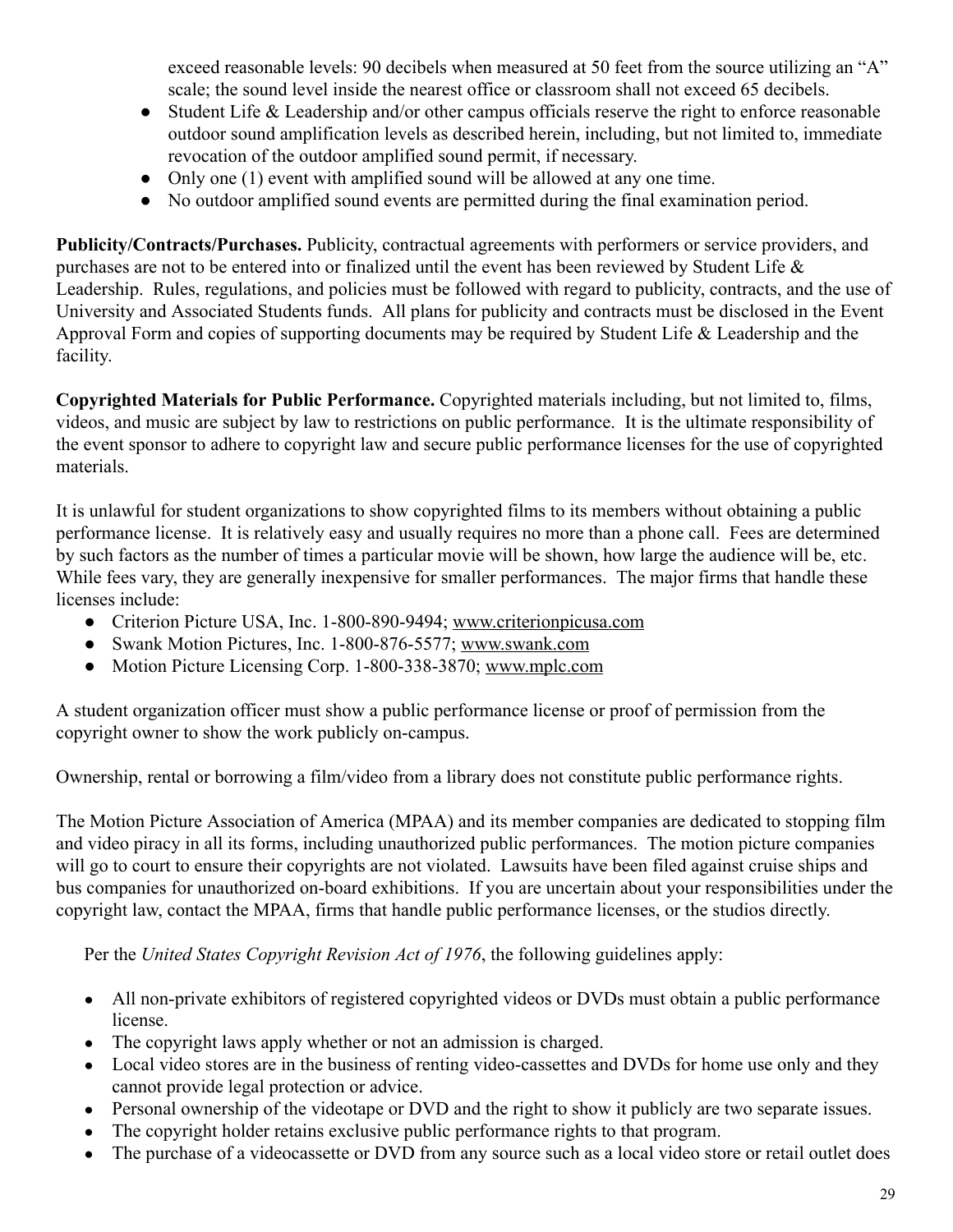not convey or carry with it the right to exhibit that cassette or DVD in public or semi-public locations.

"Willful" infringement for commercial or financial gain is a federal crime punishable as a misdemeanor, carrying a maximum sentence of up to one year in jail and/or a \$100,000 fine. Even inadvertent infringers are subject to substantial civil damages, ranging from \$500 to \$20,000 for each illegal showing.

## **Special Events**

**Campus Demonstrations.** Campus demonstrations, including picketing, are permitted on campus and are subject to university guidelines for time, place, and manner. Guidelines for demonstrations include the following:

- Demonstrations may not interfere with scheduled meetings, classes or educational programs, or vehicle or pedestrian traffic.
- No sound amplification equipment may be used unless approvals have been obtained.
- Staked signs are not permitted at any time inside campus facilities. For outdoor demonstrations, participants must comply with Section 53.30 of the City of San Diego Municipal Code, which states:
	- No person shall carry or possess while participating in any demonstration, rally, picket line or public assembly any metal stake, club, or pipe, or any length of lumber, wood, or lath, unless that wooden object is 1/4 inch or less in thickness, and 2 inches or less in width. If not generally rectangular in shape, such wooden object shall not exceed 1/2 inch in its thickest dimension.
- Participants must remain orderly, comply with federal, state, and university laws and regulations, and must not interfere with the University Police in the performance of their duties.

**Dances/Concerts/Other Large Events and Activities/Events Posing Safety and Security Concerns.** These types of events are subject to review and permitting by each facility in accordance with its use policies and by Student Life & Leadership. Each of these areas is entitled to make recommendations and requirements regarding the parameters of the event being proposed .

Restrictions on admission and publicity may be limited to allow access to SDSU students only, and all costs associated with those restrictions for staffing and supervision will be assessed to the sponsoring organization. Public Safety in conjunction with the facility will have ultimate responsibility for determining appropriate minimum security levels.

Supervision by the student organization faculty/staff advisor, representatives from Student Life & Leadership, Public Safety, and/or other representatives may be required to attend for the event to be approved. Any fees involved for supervision will be assessed to the sponsoring organization. Members of the sponsoring organization must be present to assist with the event management and execution. Appropriate staffing by the student organization will be determined by Student Life & Leadership, the facility and Public Safety.

When making determinations about the appropriate management practices for student organization special events, the facility and Student Life & Leadership will take into account the following: event and organization history; the nature of the event; publicity; safety and security concerns; legality; and adherence to the academic mission of the University.

**Fundraising Events.** Fundraising is defined as receiving monies in exchange for merchandise, entertainment, or chance to win a prize. Fundraising can be implemented to benefit the organization or as a philanthropic endeavor. Fundraising may be permitted if the project is consistent with the purpose of the organization and University policy. Student Life & Leadership must review and recommend approval of any direct solicitation at open events on campus. Fundraising events must adhere to the following:

● Requests should be submitted at least three weeks in advance on in the Event Approval System.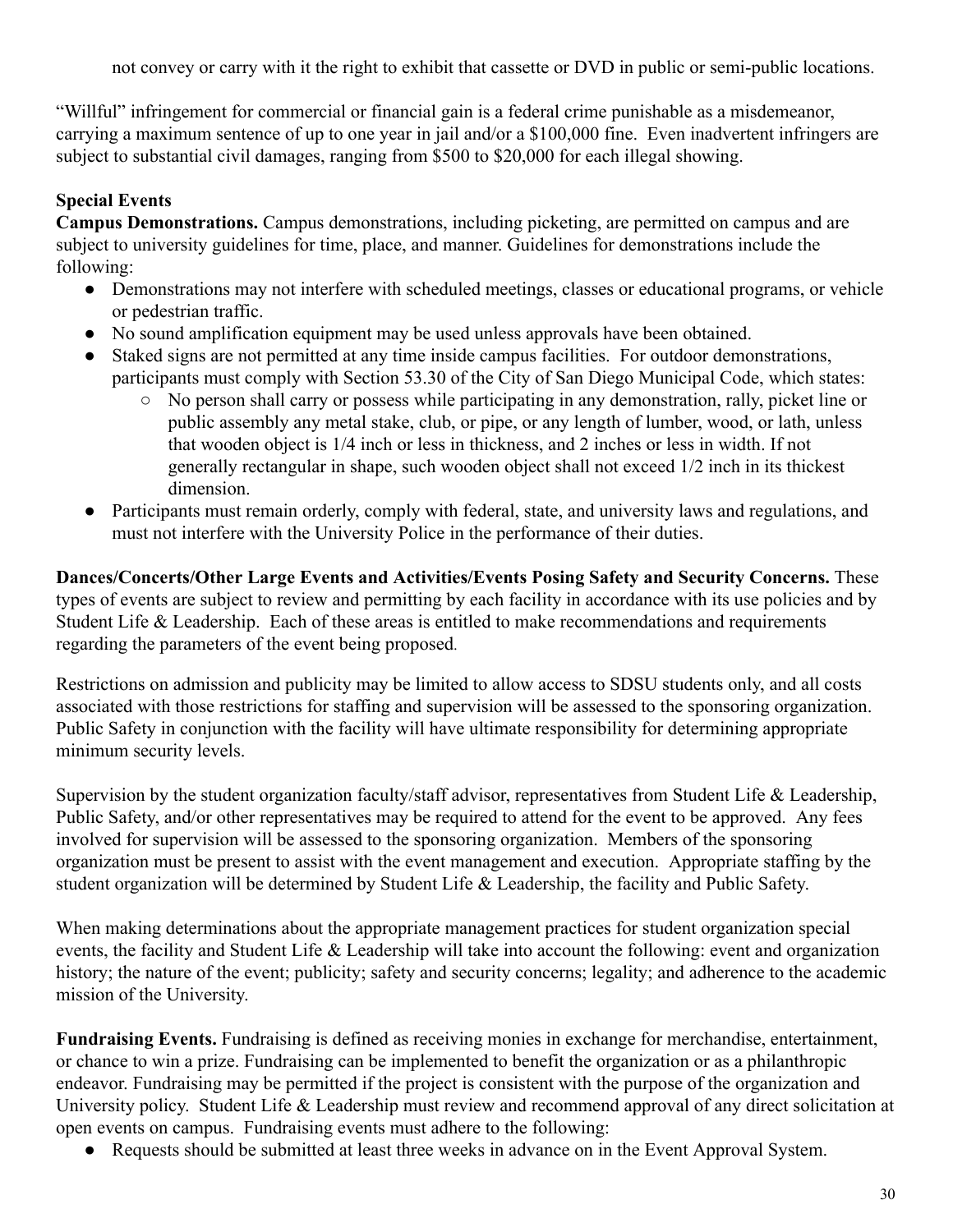- The net proceeds must be used for the stated purposes of the organization, for purposes related to the educational mission of the University, or for donation to a charitable organization.
- Organizations using the campus to raise funds must keep adequate records showing how the money was raised, the uses for the funds, and the amount raised.
- Records must be kept current and be available for inspection. Student Life & Leadership may request an audit and may require the submission of an "Accounting of Funds" within two weeks after the conclusion of the event. Failure to file the accounting of funds may lead to the withdrawal of fundraising privileges.
- Under no circumstances may any payment or profit be accrued by any individual member(s) of the organization.
- Student organizations are required to use AS Viejas Ticket Office for the sale of admission to any event in Associated Students' facilities. Use of the Ticket Office is strongly encouraged for other campus events.
- If any fundraising occurs off-campus, the activity and the organization are subject to the solicitation, registration, fundraising, and activity policies of the city or county in which the activity occurs.

**Organization Sales.** Members of officially Recognized Student Organizations may sell the organization's items on campus to raise funds for their treasury or for a designated charity, with the following conditions:

- Items must be purchased or donated. Consignment of items from a vendor is prohibited.
- Approved sales may occur only in an approved campus facility, AS facility or approved open space.
- A limit of three days per fundraising event is allowed for each organization.
- Such items are generally limited to art or craft items and may not be items for sale in the campus bookstore or conflict with exclusive contractual agreements signed by the university. Contact Aztec Shops for information about exclusive contract agreements.
- The sale of t-shirts and other clothing items is permissible only if the items are made by or for the organization and relate directly to the purpose and intent of the organization.
- General merchandise resale is not permitted. Organizations may not sell tickets or conduct credit card or service contract sign-ups on behalf of other entities.
- Organization sales are limited to recognized student organizations. Pledge/new member classes and auxiliary groups may not conduct independent fundraisers. Such fundraising must be sponsored and conducted by the parent organization and will be counted as part of the three-day limitation.
- Individuals wishing to sell commercial goods and services must contact Aztec Shops and obtain written approval.
- Use of the University name or logo in sales items must be approved in writing in advance by Aztec Shops. Requests to sell trademarked material must include written authorization. For further information, contact Aztec Shops.

**Opportunity Drawings** . Recognized Student Organizations may apply to Student Life & Leadership for permission to conduct a maximum of one opportunity drawing per academic year. The event must be submitted in the Event Approval System and a representative of the sponsoring organization must meet with Student Life & Leadership at least three weeks prior to the beginning of the activity. **Under no circumstances should tickets or publicity be printed before permitting has been recommended by Student Life & Leadership.**

An "opportunity drawing" or "free drawing" is a drawing for a service or goods with no exchange of value. No price may be included and no money or goods shall be required in exchange for a ticket. Recipients may elect to give a suggested donation to the ticket provider but the donation must be totally voluntary and not a condition for the receipt of a ticket. Opportunity drawing tickets must contain the following information:

- Name of the sponsoring organization
- Amount of the suggested donation and the word "donation"
- Major prizes offered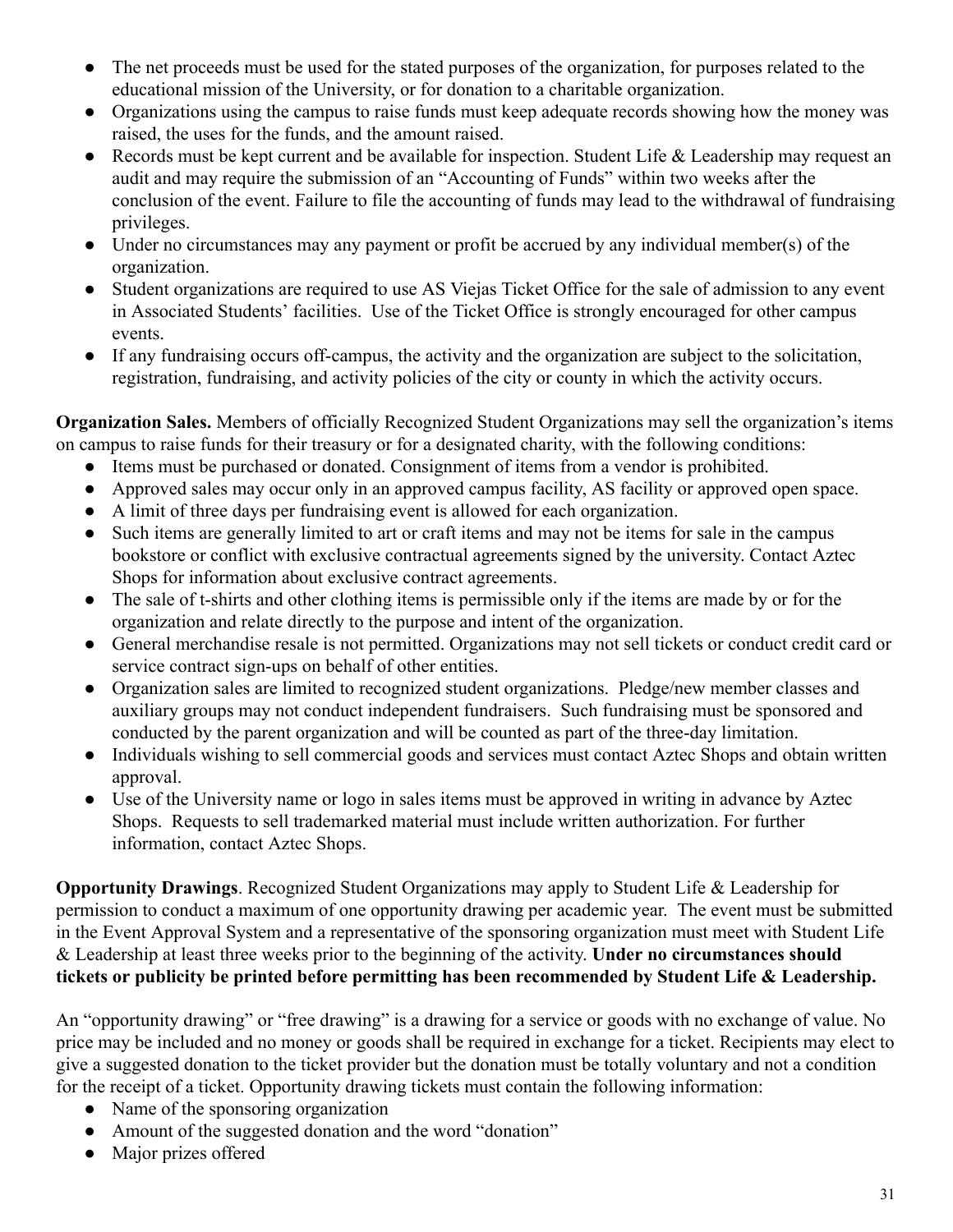- Date and place of actual drawing
- Where the proceeds are going if other than to the sponsoring organization's treasury
- Space for contributor's name, address, telephone number and email address.
- "Opportunity Drawing" on the top of the ticket. Do not use the term "raffle."

Tickets should be numbered and the recipient should receive a ticket stub with the same number as the entry ticket. Prizes may be goods or services. Prizes of cash or alcoholic beverages are not permitted. Prizes may be donated to or purchased by the organization. The name of the merchant or brand name of any prize may be mentioned in drawing publicity. Recipients of tickets cannot be required to purchase any article or service to be eligible to enter the drawing. A date, time, and place for the actual drawing must be selected prior to ticket distribution. Recipients must be given the information if requested. The drawing must be open to the public and held on campus. All prizes must be awarded even if donations are insufficient to cover costs. The actual drawing must be conducted by someone who is neutral (a non-organization member who is not a friend or a relative of any organization member) and must have at least two organization members present. Failure to comply with the "opportunity drawing" procedures, particularly in ticket form and donation solicitation, may result in activity termination and possible criminal and civil prosecution.

**Free Casino and Gaming Events.** Campus organizations may request, through Student Life & Leadership, to sponsor a free casino night. An organization representative must meet with a Student Life & Leadership advisor at least two months prior to the event to review the legal and procedural restrictions on such events. An individual organization may sponsor only one "free casino night" per academic year.

The sponsoring organization must comply with all provisions of Chapter III, Article 3, and Division 41 of the San Diego Municipal Code permitting casino parties. A casino party license must be secured from the San Diego Police Licensing Department. License applicants must provide proof of non-profit, charitable, tax exempt status, time and place of the event, equipment company information, and names, addresses, phones, and physical descriptions of all volunteers at least 30 days prior to the event.

The event must be open to the public. No person under the age of 18 is permitted. There can be no entrance fee or advance registration. Scrip or chips must be used; no money can be used. Scrip must be distributed free with no connection to any voluntary donations. Prizes must be awarded through a drawing of tickets given to game winners. Total prizes may not exceed \$5,000 and no single prize may exceed \$2,500 in fair market value. Cash may not be awarded.

All advertising must indicate that no purchase or donation is required to participate and that the event is open to the public. All volunteers must wear identification chest-high throughout the event. Organizations must scrupulously abide by these and the city's regulations. Failure to comply will result in event termination and possible administrative sanctions and criminal prosecution.

#### **Gambling of any kind is prohibited on the SDSU campus. Sale of California and other lottery tickets is not permitted.**

#### **Things to Remember When Event Planning**

- Recognized Student Organizations are reminded that no event utilizing campus facilities or funded by the University may occur without the approval of Student Life & Leadership. If the event is other than a regular meeting, an appointment must first be made with a Student Life Advisor in Student Life & Leadership.
- Organizations are responsible for being familiar with the policies and procedures of the Student Organizations Handbook and the Regulations for Use of SDSU Buildings and Grounds. Failure to "be aware of the policy" shall not be sufficient grounds for granting waivers to the policies and procedures.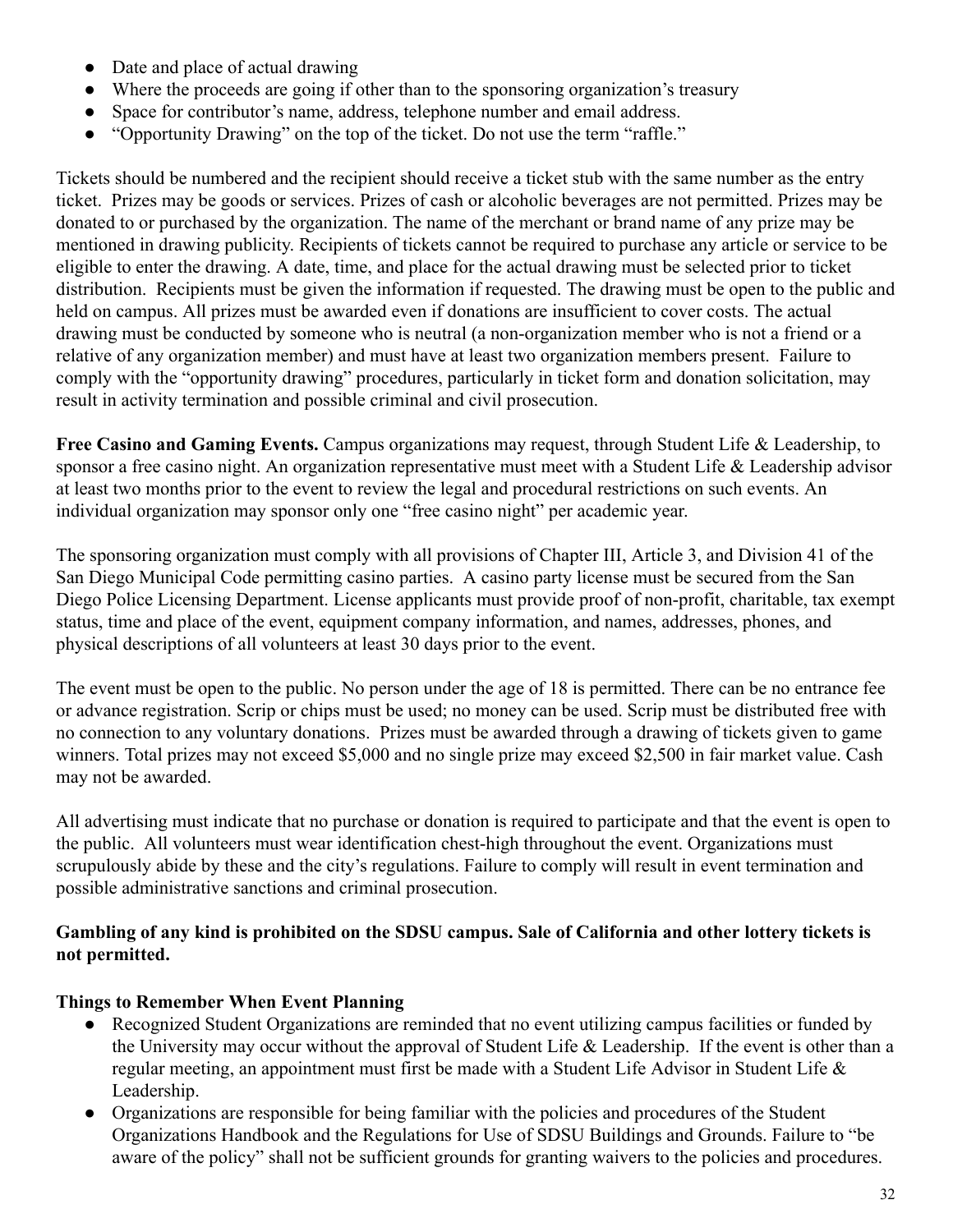- As all requests for events are tentative until permitted by Student Life & Leadership. Organizations must not enter into contracts or publicize events prior to the event being approved.
- In case of conflicts in large events on campus requested for the same date, priority will be given to the organization filing the request at the earliest date.
- Campus events are not scheduled during final examination periods or during the first week of the Fall semester. Special consideration may be requested from Student Life & Leadership for an event which is academic in nature or does not interfere with the heavy academic demands of these time periods. No Recognized Student Organization events shall occur in classrooms during finals week.
- All organizations are responsible for all voluntarily incurred debts related to their events.
- Students are not permitted to sign or agree to contracts on behalf of San Diego State University. The University will not be liable for any contract signed by the officers of student organizations or any other student or group of students.
- Student organizations that enter into written or verbal contacts fraudulently or otherwise misrepresent their organization (for example, providing a false organization identity when making a reservation at an off-campus facility) will be subject to disciplinary action.
- Each organization will operate itself and conduct all events in accordance with federal and state laws, local ordinances, official CSU and University policies, policies of Student Life & Leadership and the constitution and/or bylaws of the organization itself.
- The "SDSU Principles of Community" serve as the guiding document and set of values important to student life on our campus.

## **Food and Beverages**

San Diego State University espouses numerous policies related to food and beverages at on and off campus events. All Recognized Student Organizations are expected to be familiar with and uphold these policies, which are outlined in Section II, Article B of this handbook.

## **Fire and Electrical Safety**

All campus event participants at San Diego State University are required to adhere to Cal-OSHA and California Fire Code regulations. All participants in campus events shall comply with any request by an EHS representative to inspect their tables/booths or events to ensure compliance with regulations.

- The following cooking methods are acceptable on campus: liquid propane gas appliances; electric appliances; propane barbecues or charcoal barbecues using self-starting charcoal. Use of liquid starter fuel is prohibited. Each officially recognized student organization or department shall dispose of their used charcoal in an appropriate manner. Charcoal must be cooled and contained in a metal can before disposal into a trashcan or dumpster.
- Each table or booth where an open flame is located shall have a class "ABC" fire extinguisher within 10 feet of the flames at all times. The location of the extinguisher shall be clearly marked and identifiable to everyone in the area. At their own expense, each student organization or department is required to supply the fire extinguisher for their event.
- All open flames shall be constantly attended by a person knowledgeable in how to use a fire extinguisher. An attendant from the organization shall supervise the open flame until it has been extinguished.
- Barbequing is approved at North Campanile Walkway (east of the flagpole at the top of the steps) and Scripps Patio (one BBQ only).
- Commercial barbecues or open flame cooking equipment shall not be located closer than 10 feet from any combustible materials. Cooking equipment shall be separated from customer contact areas.
- A minimum 20 feet clearance is required between a BBQ and a building or a canopy. Overhead brush is not permitted above BBQs.
- Any material used as a structural cover (tent or canopy) shall be composed of flame-resistant material or shall be treated with a flame retardant in an approved manner.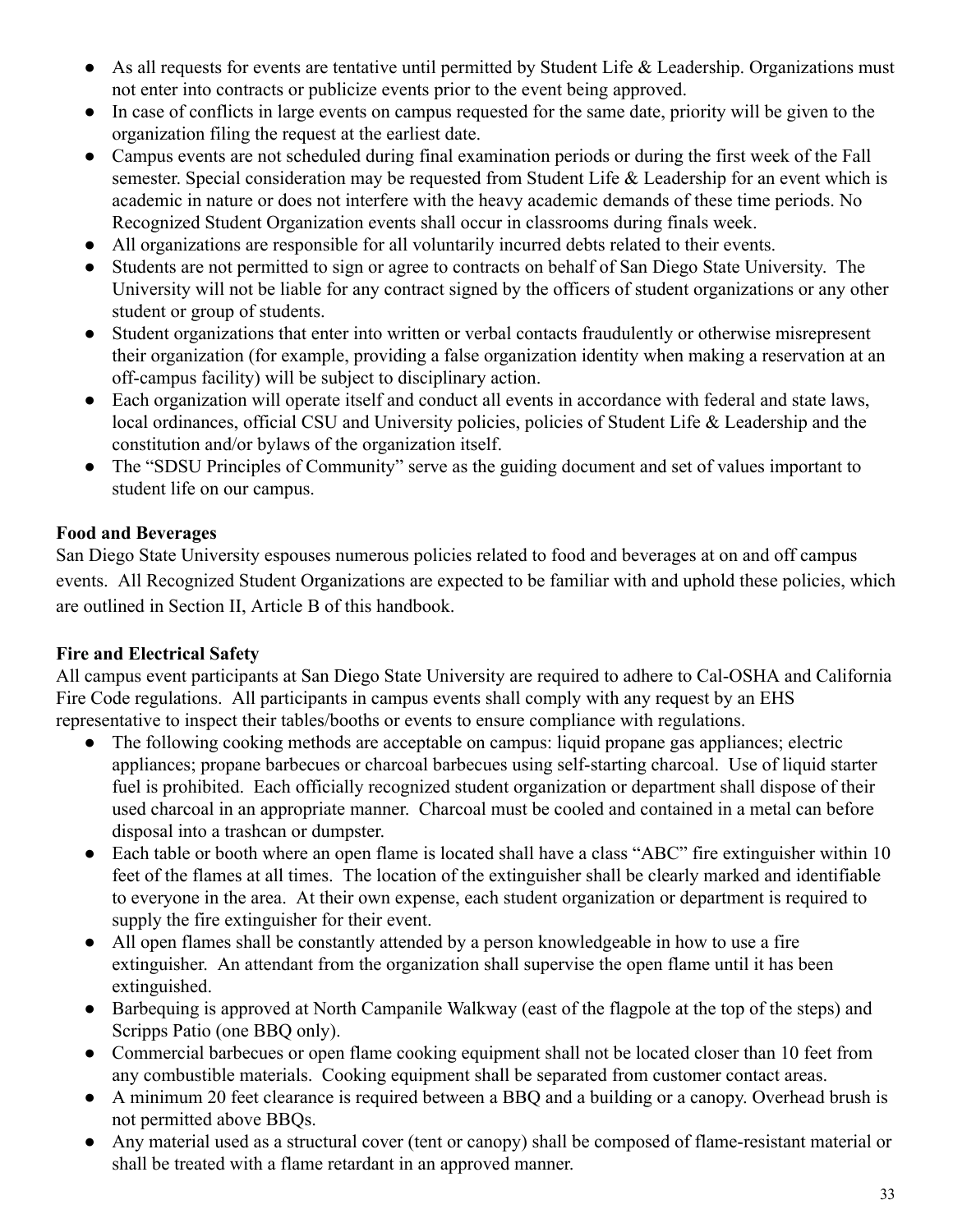- Electrical cords shall be maintained in good condition and are not to be laid in an area that is wet or could become wet. Electrical cords are not to be located in the main paths of travel and are to be taped to the ground or covered so they are not tripping hazards.
- Extension cords are approved for temporary use only.
	- Extension cords shall be UL approved, heavy-duty, and 3-pronged grounded type.
	- Extension cords shall be plugged directly into an approved receptacle for the booth.
	- Extension cords shall be grounded when servicing grounded portable appliances.
	- Cords and circuits shall not be overloaded with excessive appliances. Unless an approved power strip is used, extension cords shall serve only one portable appliance.
- Parked vehicles, booths, tables or equipment shall not impede access to fire vehicle lanes, fire hydrants, fire department connections, handrails, building exits, steps, disabled access ramps, pedestrian access, or driveways.
- A minimum 20 feet clearance is required in fire lanes at all times to allow for emergency vehicle access.
- The turning radius for emergency vehicles onto fire lanes must include a minimum of 50 feet clearance at all times.

#### **Cleanliness of Facilities and Events**

During weekly meetings, events, and activities, recognized student organizations are responsible for cleaning up all facilities used according to the following standards:

- Pickup and proper disposal of garbage
- Remove all leftover food/beverage items
- Leave room(s) in the same condition they were found
- Immediately notify facility manager of any spills and/or stains on carpets and floors

Groups who fail to conduct the minimum standard cleaning requirements may be billed for cleaning expenses or forfeit the ability to serve food at future meetings/events/activities

#### **Publicity Opportunities and Information**

**Conrad Prebys Aztec Student Union Publicity Opportunities** . Requests for use of the Conrad Prebys Aztec Student Union Electronic Message Board may be made with Union Programs and Services. There is no posting on columns, ground, or walls. No hanging of signs from columns.

**Handbills and Flyers** . Handbills and flyers may be distributed in person in open areas of the campus provided that pedestrian and vehicular traffic and building access are not obstructed. Handbills and flyers may not be distributed inside campus residence halls without prior permission. Officially recognized student organizations must clearly identify themselves on all handbills and flyers

**Bulletin Boards** . Flyers and posters smaller than 14" by 28" may be placed on any general-purpose bulletin board on campus without prior approval. Posted material must be on actual bulletin boards, not on chalkboards or board rims. Only one copy of a flier should be placed on a single board. No posting is permitted inside Love Library. Bulletin boards are routinely cleared throughout the academic year.

**Large Signs and Banners** . The posting of signs or banners larger than 18" x 22" (but not to exceed 36" x 72") is permitted only in one area on campus. Such signs may be placed on the retaining wall around the dining area just east of the Administration Building and extending to the southwest corner of the front of the building. Posting in this area shall be limited to officially recognized organizations, Associated Students, and student election candidates. No commercial posting is permitted. Banners must contain the name of the sponsoring organizations and posting date and must be taped with painters tape, not glued, to the walls only. Sponsoring groups may not remove or post over other organization's banners and are limited to only one banner per organization per area at a single time unless prior approval is obtained from Student Life & Leadership. Banners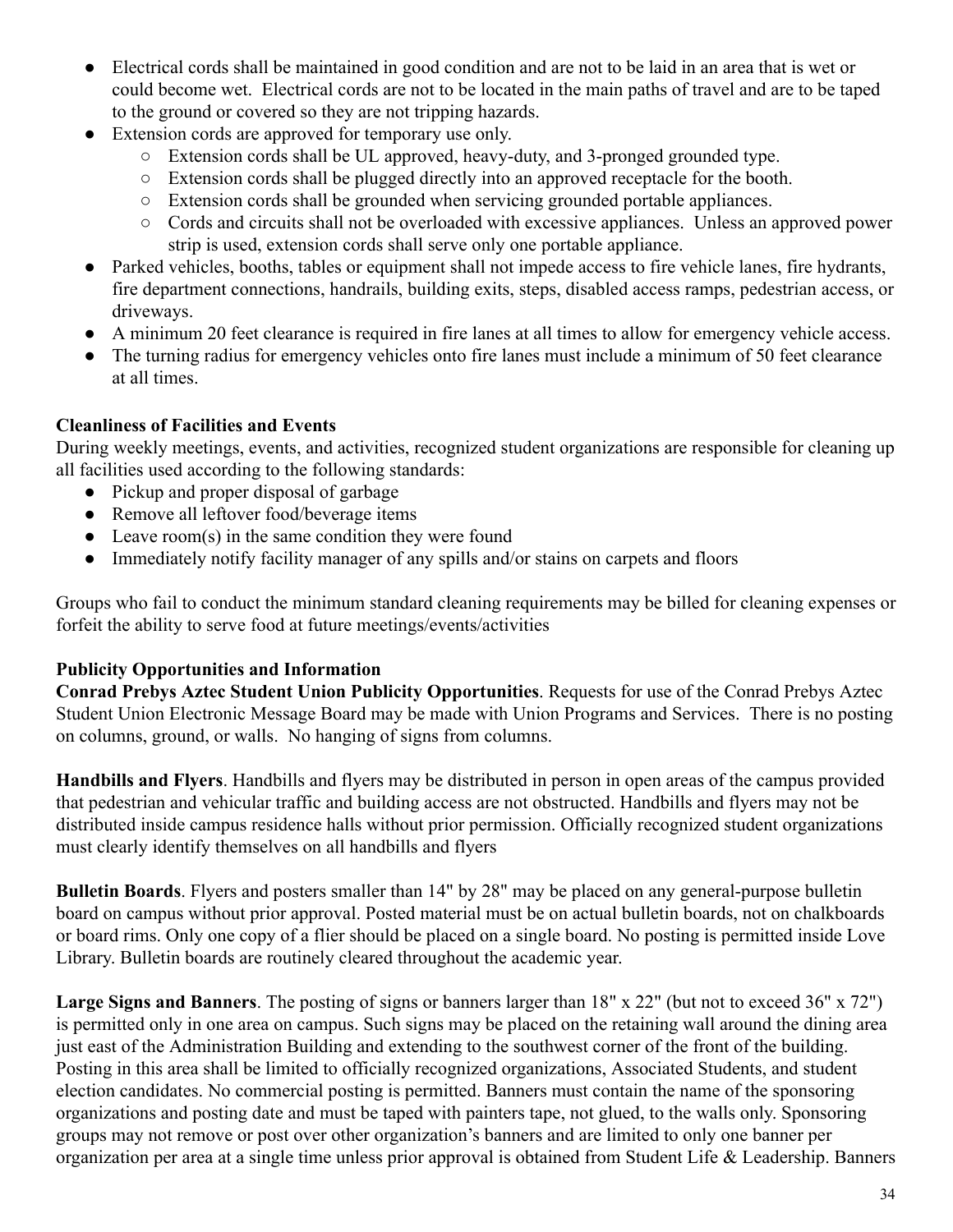must be removed within 24 hours after the advertised event or within seven days of posting.

**The** *Daily Aztec* Newspaper. *The Daily Aztec* provides a number of ways to publicize student organizations and special events. *The Daily Aztec* cannot guarantee space; however, information is always welcome. For stories, please submit a press release containing the "who, what, where, when" and contact information via e-mail or drop-off at least one to two weeks in advance. In addition to stories, both classified and display advertising is available at special student rates. To place a classified ad, call (619) 594-4199 or come by the office in the basement of the Business Administration building. To place a display ad, call (619) 594-4199.

**Residence Halls.** The posting of flyers in the campus residence halls is subject to special regulations due to solicitation and safety concerns. Inquire at the Residential Education Office for specific details and approval. Only individually addressed mail may be placed in student mailboxes. No materials may be placed under student room doors. Door-to-door solicitation is prohibited.

**Posting on Other Campuses** . If publicity is planned for other college campuses, approval should be obtained before posting. Inquiries should be addressed to the department that handles student activities at the respective college or university. Many campuses, particularly community colleges, require all posted materials to be stamped or signed by a campus official prior to posting.

**Staked Signs** . Staked signs (i.e., signs attached to stakes or poles) are not permitted at any time inside campus facilities. For outdoor demonstrations, participants must comply with Section 53.30 of the City of San Diego Municipal Code, which states: "No person shall carry or possess while participating in any demonstration, rally, picket line or public assembly any metal stake, club or pipe, or any length of lumber, wood, or lath, unless that wooden object is  $\frac{1}{4}$  inch or less in thickness, and 2 inches or less in width. If not generally rectangular in shape, such wooden object shall not exceed  $1/2$  inch in its thickest dimension."

**Illegal Publicity**. Painting, tacking, taping, gluing or stapling messages on walks, footbridges, benches, trash cans, trees, *Daily Aztec* stands, windows, walls, columns, buildings, fences, or other permanent structures (except where noted above) are not permitted. Chalking is only permitted on the Open Air Theatre Walkway.) Messages may not be written or posted on classroom chalkboards, or instructor and departmental bulletin boards without permission from the instructor or department. To publicize in residence halls please review the Residential Education Office's policies.

#### **Removal of Publicity Violating SDSU Buildings and Grounds Policy**

Violations of the Regulations for Use of SDSU Buildings and Grounds and/or the above regulations on publicity will result in the immediate removal of the material and may further result in the discontinuance of the publicity, event cancellation, charges for clean-up and, building repair, disciplinary sanctions against individuals or officers of officially recognized student organizations, and possible suspension of campus recognition.

#### **Removal of Publicity of Other Organizations by Organizations**

Student organizations shall not remove flyers, signs, or banners of other organizations, unless all of the events advertised thereon have been concluded. Violation of this policy may result in suspension of posting privileges.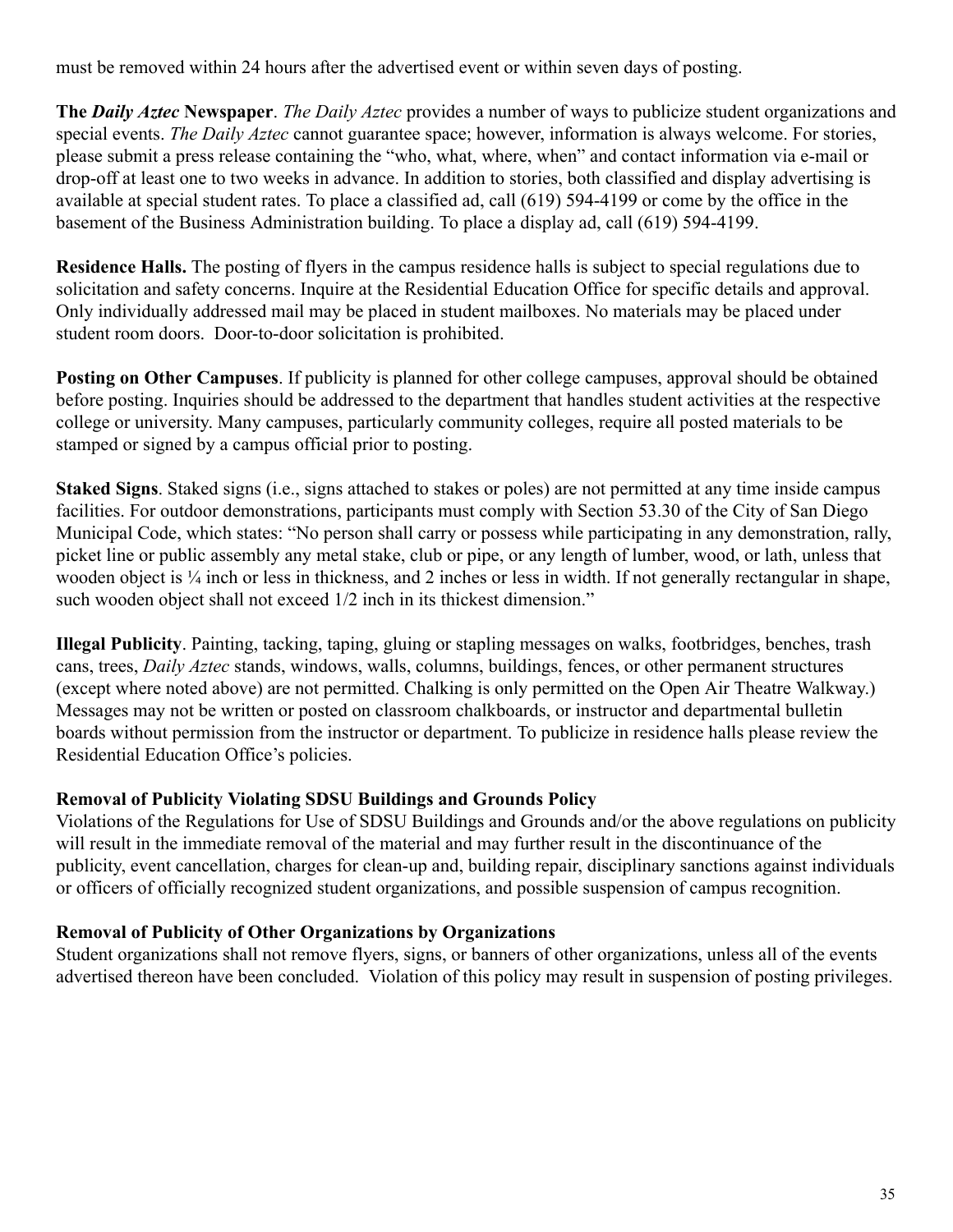## **Section II, Article B: Event Planning, Food & Beverages**

### **Food Service, Sale and Safety On-Campus**

Particular care must be taken at all stages of food handling, including transport, storage, preparation and service by officially recognized student organizations and departments wishing to serve, sell or promote food. People may potentially suffer from food poisoning or foodborne illness from contaminated food. Associated Students, Aztec Shops and the University assume no responsibility for the quality of food served, sold or promoted on campus by officially recognized student organizations and departments, or for the health of individual preparers or servers.

### **Weekly Meeting Food Guidelines for Student Organizations**

Recognized student organizations with an average of **fewer than 50 members and guests** at their weekly meeting may serve food at those meetings held on campus provided the following criteria are met:

- Food served at a weekly meeting must come from an SDSU or County of San Diego permitted retail food facilities, grocery or wholesale stores.
- Food purchased "to go" from approved vendors can be served at weekly meetings without prior approval of Student Life & Leadership, Environmental Health and Safety, and Aztec Shops. Perishable "to go" food and beverages should be served within *one hour* of purchase to ensure safety and quality. For a list of approved vendors, please contact Environmental Health and Safety.
- Non-perishable food or beverages purchased from grocery stores (e.g., Ralph's, Costco, Trader Joe's) may be served at weekly meetings without prior approval of Student Life & Leadership, Environmental Health and Safety, and Aztec Shops.
- Perishable food from grocery stores may also be served. It should be served within *one hour* of purchase to ensure safety and quality.
	- Examples of such perishable food include, but are not limited to:
		- Deli trays or deli sandwiches
		- Deli salads
		- Pre-prepared trays of cut fruit or vegetables
		- Ready-to-serve pizza
- Service or sale of **homemade food** at weekly meetings is **prohibited** . Homemade food includes, but is not limited to, home-prep marinade, home-cut fruit and vegetables and home-baked goods. Serving home-cooked food without specific approval by Environmental Health & Safety (619-594-2857) staff is a violation of campus policy and potentially dangerous to organization members.

Student organizations with **more than 50 members and guests** at their weekly meetings should come to Student Life & Leadership and meet with a Student Life Advisor who can guide you through the process of setting up a specific meeting plan for your group with the appropriate campus offices.

Recognized Student Organizations that violate any part of these guidelines will be held accountable and could be subject to appropriate disciplinary sanctions.

### **Food Event Approval Process**

**AS Facilities.** Officially recognized student organizations and departments wishing to serve, sell or promote food at an Associated Students facility must submit an Event Approval System application, potentially including a Temporary Food Facility Application Form and/or a Catering Waiver, to Student Life & Leadership at least **three weeks** prior to the event.

**Campus Facilities and Approved Open Space.** For events planned in campus facilities and outdoor areas, an application must be submitted in the Event Approval System at least three weeks prior to the event for permitting.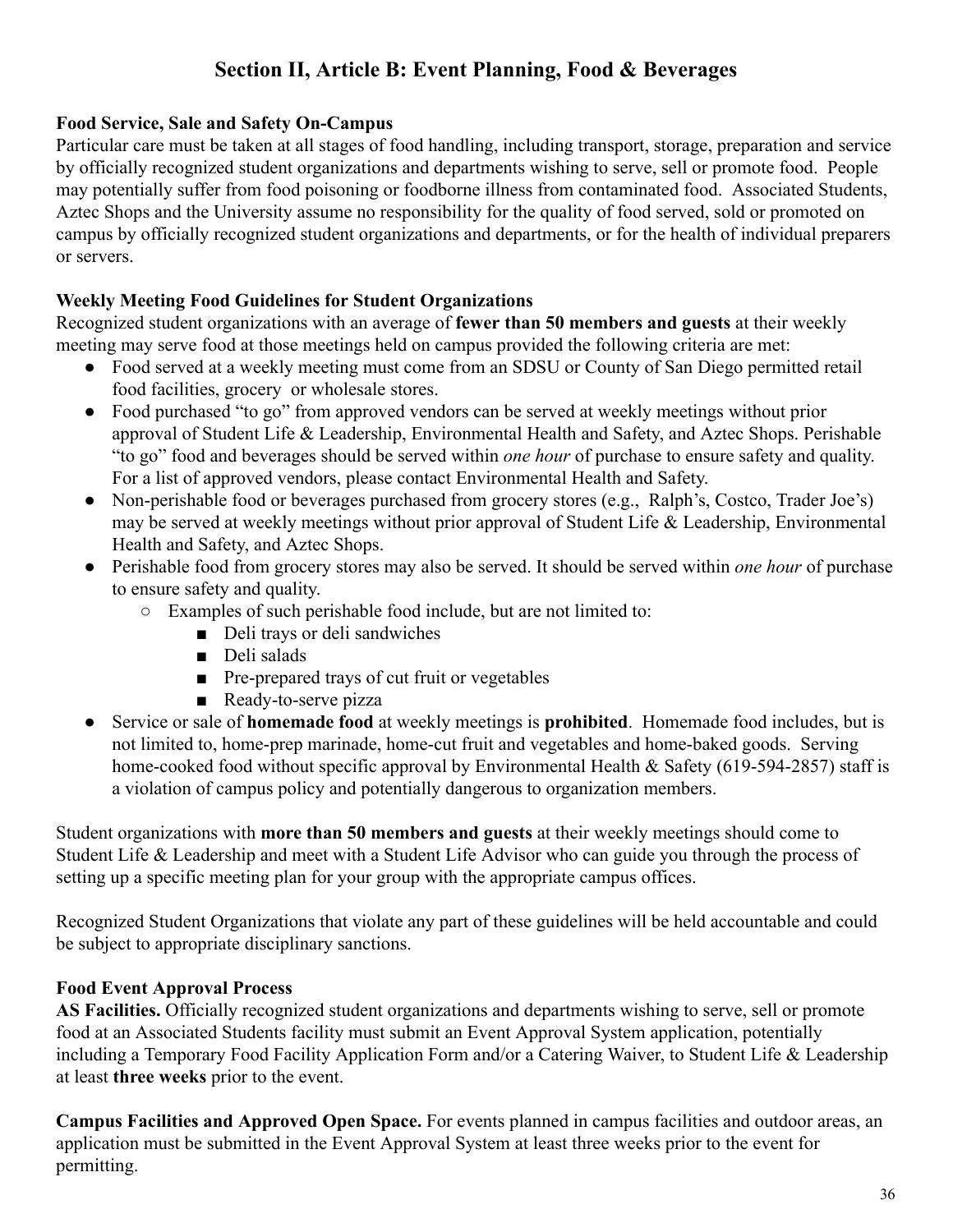**Environmental Health and Safety Requirements (any facility or open space).** Service, sale or promotion of all food and beverages requires approval from SDSU Environmental Health and Safety (EHS). A Temporary Food Facility (TFF) Application Form must be submitted to EHS for review and approval *.* EHS will issue a health permit to serve or sell food and/or beverages once the TFF Application Form is approved. The TFF Application will not be approved and the EHS Health Permit will not be issued unless the Food Service, Sale and Safety Training is completed. Post the EHS permit during your event. Food service or sale is prohibited on campus without a valid and current permit from EHS.

Student organizations are allowed to serve or sell food and beverages up to 4 events per year, up to 3 consecutive days per event (weekly meetings, high school conferences and non-perishable, pre-packaged food/beverages do not count toward limit).

Submit the TFF Application Form and additional information if applicable **at least three weeks prior to the event** for issuance of a permit.

Food preparation and handling requirements are specified in the California Health and Safety Code, Chapter 10.5: Nonprofit Charitable Temporary Food Facilities commencing with Section 114332.

Food preparation and handling requirements are specified in the California Health and Safety Code, Article 13: Temporary Food Facilities, commencing with Section 114310.

All food that is served, sold or promoted must be from an approved source. No food prepared and stored in a private home may be offered for sale or given away *.* Food may be prepared or cooked on campus immediately prior to the event.

Officially recognized student organizations and departments that serve or sell food from an off-campus food establishment must obtain the following:

- current health permit
- current health inspection report
- current food service manager certificate

Complete EHS Food Service, Sale and Safety Requirements and the TFF Application Form are available at <http://bfa.sdsu.edu/safety/ehs/environmentalhealth/food.aspx>

**Aztec Shops Catering.** Exclusive rights to all catering on campus have been granted to Aztec Shops Food Services. Aztec Shops controls all commercial sales and representation on the SDSU campus. Aztec Shops has an exclusive agreement with Pepsi, and all beverages served or sold on campus must be products distributed by Pepsi.

Call the Catering Office, (619) 594-7641, for more information. Only under extraordinary circumstances will the use of an off-campus caterer or restaurant be permitted. An off-campus source may be used only when Aztec Shops cannot meet the needs of a specific event, and they must provide proof of \$1,000,000 in product liability insurance, possess appropriate catering and food handling licenses, demonstrate the ability to prepare, transport, store, and serve food on campus safely and without campus kitchen facilities, and be subject to oversight from EHS, Student Life & Leadership, and AS (if appropriate). The AS will assess supervision and clean-up fees when an off-campus caterer is employed in its facilities. Late fees will also be assessed if the petition to use an off-campus food source is not completed by the deadline.

**Concessions** . Exclusive rights for concessions at special events on campus are exercised by the Aztec Shops.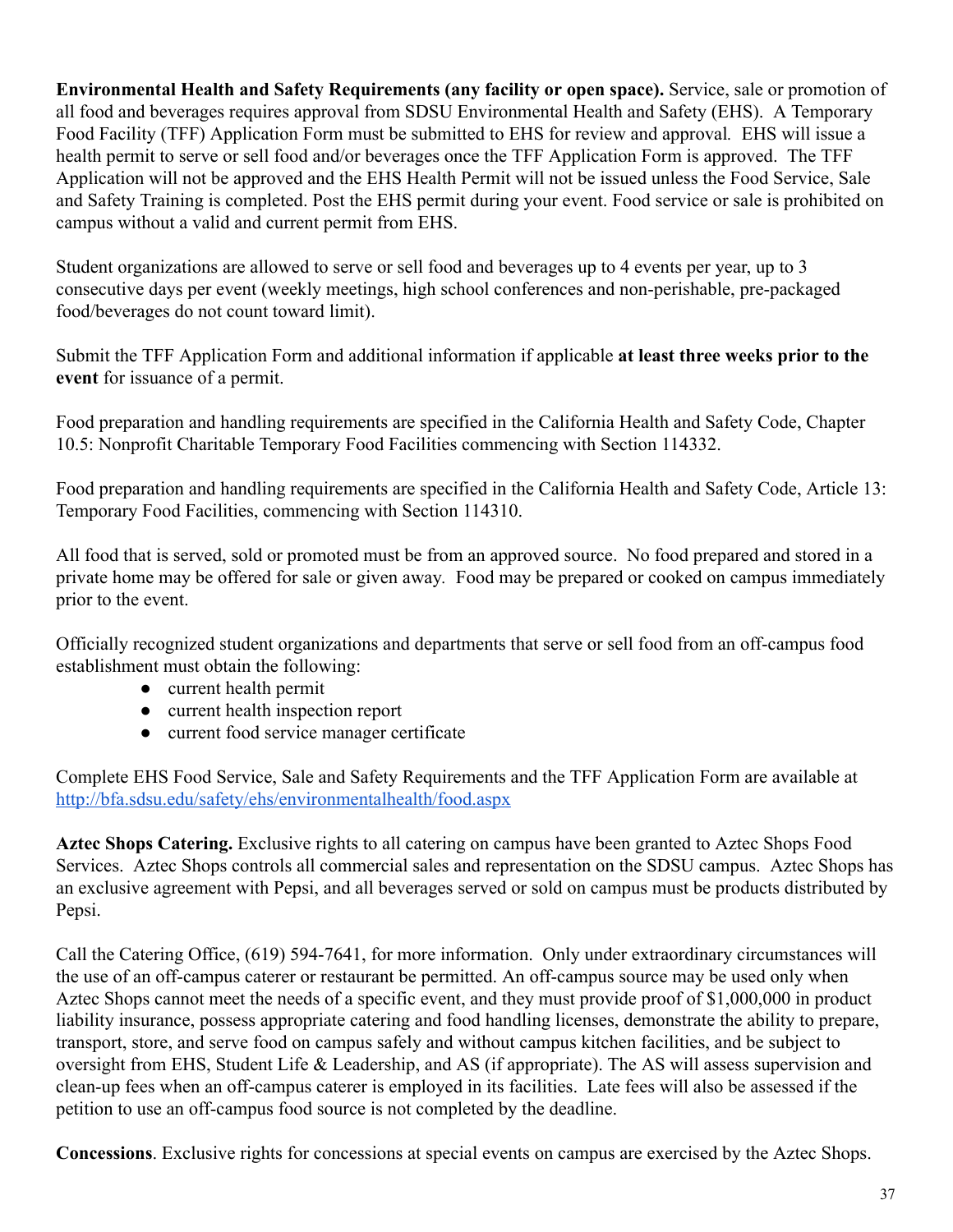Groups planning events with food concession sales should contact Aztec Shops Concessions (619) 594-7621 for arrangements or to discuss possibilities for a waiver of concession rights.

**Policy Enforcement**. The above provisions must be adhered to for consumer safety and sponsor protection. Food events will be monitored, and food may be confiscated or the food handling or cooking operation suspended by the EHS representative. If the above provisions are violated, the event may be terminated by Student Life & Leadership or other campus officials. Future food events may not be permitted by the University.

### **Food and Beverages at Off-Campus Events**

The University does not issue food permits or conduct food service inspections for off-campus events. However, student organizations are encouraged to follow the "Food Service, Sale & Safety Training" information (http://bfa.sdsu.edu/ehs/pdf/StudOrgFoodSafe.pdf) on the Environmental Health & Safety Temporary Food Facilities website.

### **Food Handling Guidelines**

No matter the location of the event, practicing proper food handling techniques will protect your members and guests from food-borne illness and food contamination. Here are some tips to keep in mind when preparing, storing and cooking food:

- Wash Hands, Utensils, and Food Preparation Surfaces
	- Food safety begins with hand-washing even in outdoor settings. And it can be as simple as using a water jug, some soap, and paper towels.
	- Consider using moist disposable towelettes for cleaning your hands.
	- Keep all utensils and platters clean when preparing food.
- Preparing Fruits and Vegetables
	- Rinse fresh fruits and vegetables, including those with skins and rinds that are not eaten, under running tap water before packing them. Packaged fruits and vegetables labeled "ready-to-eat," "washed," or "triple washed" need not be washed.
	- Rub firm-skin fruits and vegetables under running tap water or scrub with a clean vegetable brush while rinsing with running tap water.
- Safe Grilling Tips
	- Marinate foods in the refrigerator, not on the counter or outdoors. If some of the marinade is to be used as a sauce on the cooked food, reserve a portion separately before adding the raw meat, poultry, or seafood. Don't reuse marinade.
	- Don't use the same platter and utensils that previously held raw meat or seafood to serve cooked meats and seafood.
	- If you partially cook food in the microwave, oven, or stove to reduce grilling time, do so immediately before the food goes on the hot grill.
	- When it's time to cook the food, cook it thoroughly. Use a food thermometer to be sure the food has reached an adequate internal temperature before serving.
		- Beef, veal, and lamb steaks and roasts--145°F for medium rare, 160°F for medium, and 170°F for well done.
		- Ground pork and ground beef--160°F.
		- Ground poultry--165°F.
		- Poultry breasts--170°F.
		- Whole poultry (take measurement in the thigh)--180°F.
		- $\blacksquare$  Fin fish--145°F or until the flesh is opaque and separates easily with a fork.
		- Shrimp, lobster, and crab--the meat should be pearly and opaque.
		- Clams, oysters, and mussels--until the shells open.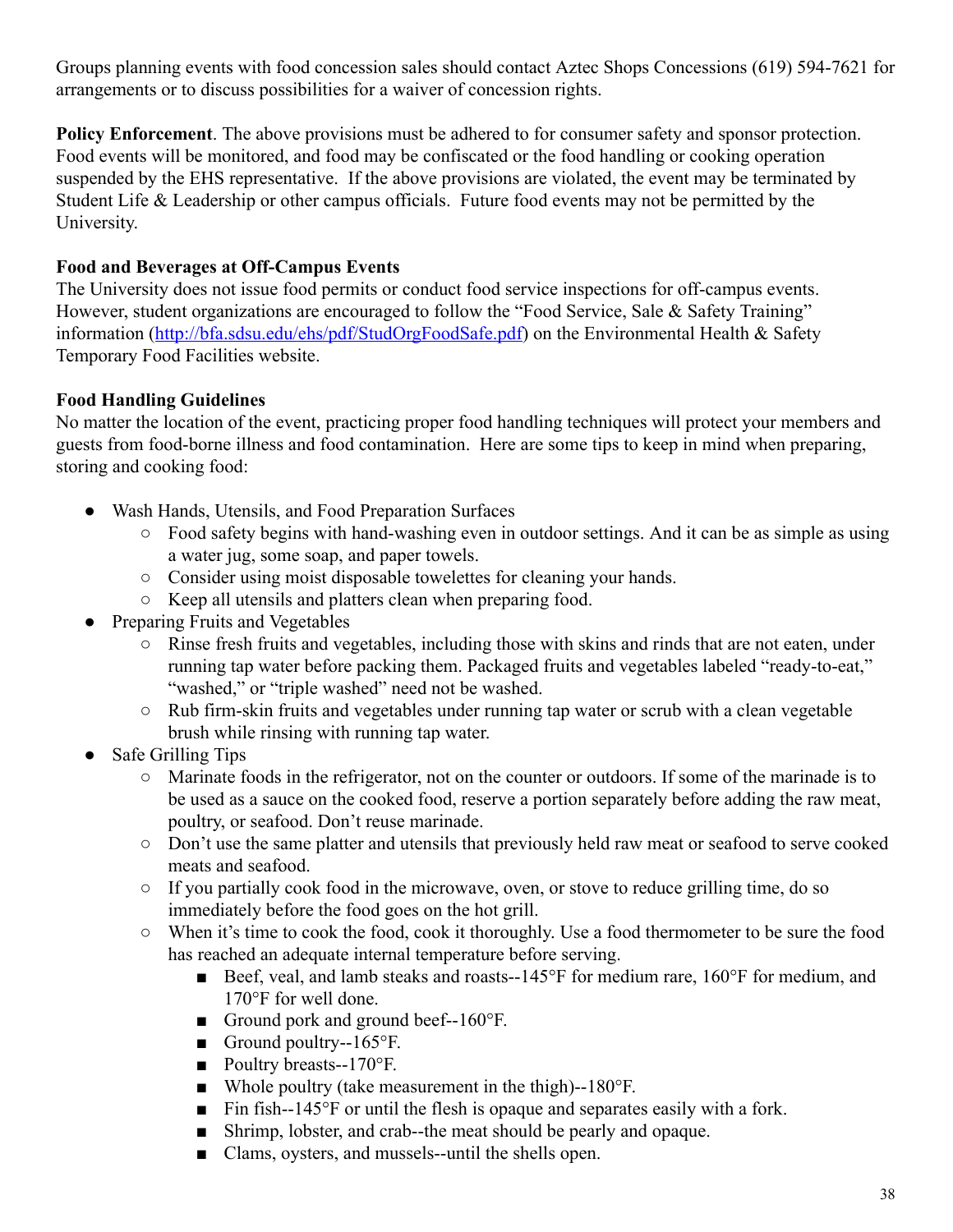- Grilled food can be kept hot until served by moving it to the side of the grill rack, just away from the coals where it can overcook.
- Liquid starting fuel is prohibited.
- Have a fire extinguisher available.
- **Serving Food Safely** 
	- Food should be handled with gloves and food service utensils or materials.
	- $\circ$  Keep cold foods cold (below 45 $\circ$ ) and hot foods hot (above 140 $\circ$ ).
	- Do not use a plate that previously held raw meat, poultry, or seafood for anything else unless the plate has first been washed in hot, soapy water.
	- Hot food should be kept hot, at or above 140 °F. Wrap well and place in an insulated container.
	- Foods like chicken salad and desserts in individual serving dishes can also be placed directly on ice, or in a shallow container set in a deep pan filled with ice. Drain off water as ice melts and replace ice frequently.
	- Don't let perishable food sit out longer than 2 hours.
	- Food should not sit out for more than 1 hour in temperatures above 90°F.
	- Keep food covered when not serving.
	- Ice used in beverages should be protected from contamination. Do not use ice used for refrigeration.
	- No smoking should be permitted around food.
	- Individuals who are sick or have cuts or burns must not serve or handle food and beverages.
	- Keep pets away from areas where food is served or stored.
- **Transporting Food** 
	- Keep cold food cold. Place cold food in a cooler with ice or frozen gel packs. Cold food should be held at or below 40°F.
	- Consider packing beverages in one cooler and perishable foods in another.
	- Meat, poultry, and seafood may be packed while it is still frozen so that it stays colder longer. Be sure to keep raw meat, poultry, and seafood securely wrapped so their juices don't contaminate cooked foods or foods eaten raw such as fruits and vegetables.
	- After washing fruits and vegetables dry them with a clean cloth towel or paper towel before packing them.
	- Keep the cooler in the air-conditioned passenger compartment of your car, rather than in a hot trunk. Limit the times the cooler is opened.

## **Alcoholic Beverages and Illegal Drugs**

**Alcoholic Beverages at On-Campus Events** . The possession, dispensing, and consumption of alcoholic beverages on campus is only permitted within designated facilities or at the special events specified below. Alcohol at an event on campus requires an Alcohol Approval Request Form with the designated University Vice President's approval and signature. Recognized Student Organizations must also provide a Risk Management Plan with specific alcohol serving and monitoring instructions. The organizer must meet with a Student Life & Leadership representative to review the Risk Management Plan. Aztec Shops has the right of first refusal and must be hired and present for the serving of alcoholic beverages. Use of such beverages is governed by the University Alcoholic Beverages Policy, copies of which are available in Aztec Center Meeting Services.

Beer and/or wine may not be served at events open to the public. Attendance at events with alcohol must be limited to the organization's members and their invited guests. Events at which alcohol will be served must have a preponderance of individuals over 21 years of age in attendance.

**Policy for On-Campus Events with Alcoholic Beverages.** Subject to this policy, consumption and possession of alcoholic beverages is limited to beer and/or wine. Distilled liquor is not permitted at any time. In sponsoring a function where beer and/or wine are served, the organization and its officers accept the following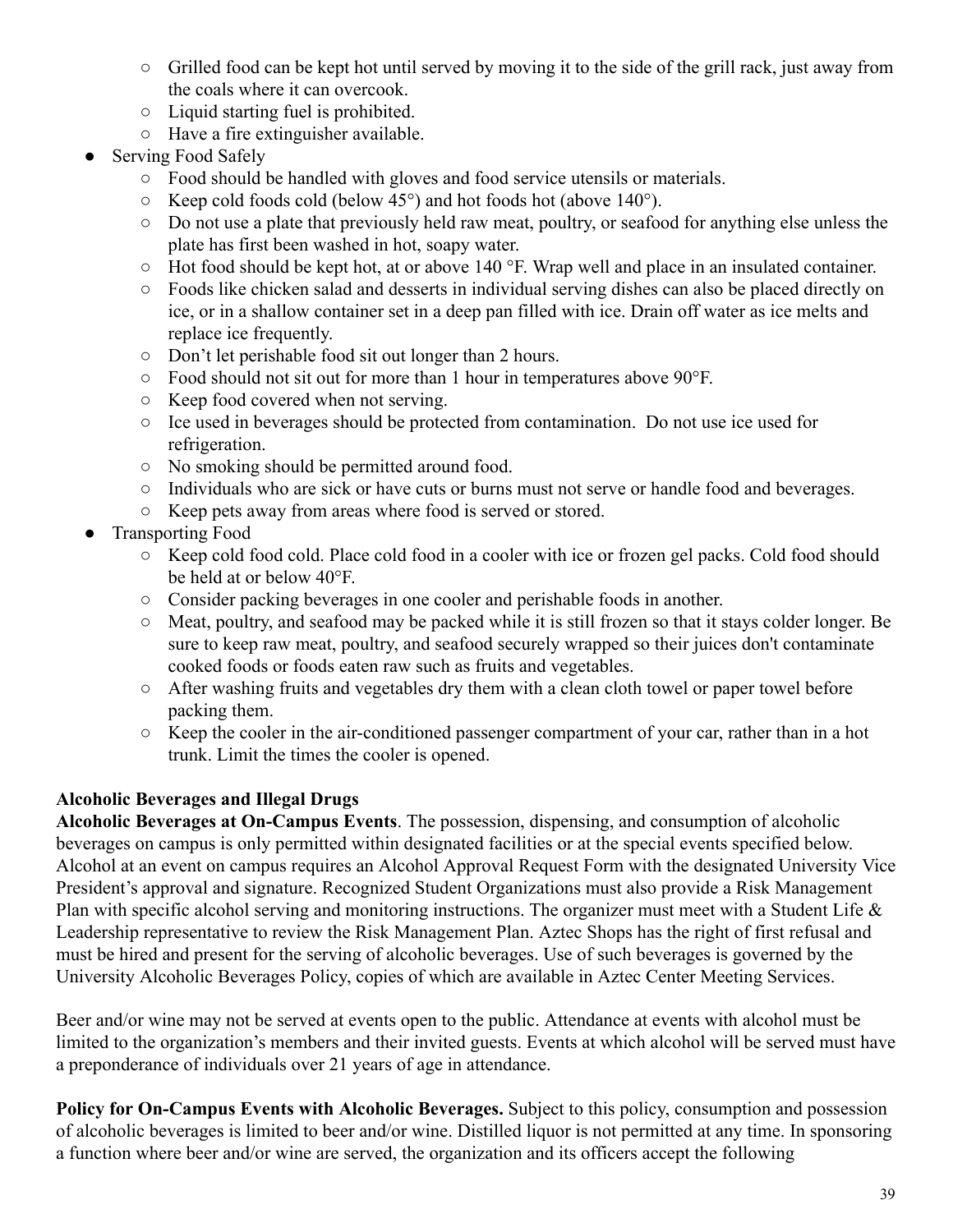responsibilities and conditions:

- Requests must be submitted to Student Life & Leadership via an Event Approval System application, completing a "Request for the use of Alcoholic Beverages" form, and a risk management plan.
- To observe all applicable federal, state, and local laws and University policies.
- To limit participation in an authorized event to members of the sponsoring organization and its invited guests.
- Serving of beer or wine must be clearly incidental and supplementary to the main purpose of the function.
- To refrain from advertising to the public the availability of alcoholic beverages or otherwise using alcoholic beverages as an event inducement. Events promoted to the public may not have alcohol served.
- To only finance beer or wine from a club treasury, excluding use of AS funds. Unless a sponsor is licensed, beer and wine may NOT be sold at student- sponsored events, nor may a specified amount or donation be collected.
- To also provide non-alcoholic beverages, to be served in the same manner as alcoholic beverages.
- To assure that no minor or intoxicated person is served alcoholic beverages. It is the responsibility of the organization to ensure that only those of legal drinking age consume alcoholic beverages.
- Aztec Shops personnel must be present to verify the proof of age of those being served.
- Food must be served at all events at which alcohol is available.
- For events on campus any alcohol must be handled through Aztec Shops Catering. Self-service is not permitted and a server must be at least 21 years old.
- Alcoholic beverages may not be removed from the room within which the serving of alcoholic beverages has been approved. The organization must provide one or more individuals to be positioned by the exits for enforcement of this condition.
- Alcoholic beverages may be served only in areas where food is normally served.
- The amount of alcoholic beverages present must be appropriate for the nature of the event, the estimated attendance, and the amount of food and non-alcoholic beverages present.
- To maintain decorum appropriate to the University setting.
- To pay for any/all damages incurred during the activity.
- To clean and restore the facility to its original condition.
- Alcohol may not be sold for fundraising or offered as a prize in a "free drawing."

**Alcoholic Beverages at Off-Campus Events** . The following policies apply to all off-campus events sponsored, organized, planned, coordinated, financed, or promoted by the organization, any activity held at an organization-related facility, or any activity that an observer would reasonably associate with the organization. For example, a social event where most of those invited are members of the same organization would normally be considered to be an organization-related event.

- Organizations are expected to be familiar with and comply with federal, local and State of California laws regulating the sale and consumption of alcoholic beverages.
- Unless held at a licensed establishment with professional bartenders, hard liquor (alcoholic beverages other than beer or wine) shall not be consumed at organization events.
- Open parties, meaning those with unrestricted access by non-members without specific invitation, where alcoholic beverages are present are forbidden. Members are responsible for the behavior (including underage drinking) of guests they invite. An organization's guest list may be requested by the University.
- At events where the number of guests exceeds the number of members, private, licensed security guards, or employees of licensed establishment, shall be responsible for checking the identification and providing wristbands or hand-stamps to persons over the age of 21 who wish to consume alcoholic beverages. The security personnel are responsible for patrolling the event to ensure that only those persons with the designated wristband or hand-stamp are consuming alcoholic beverages.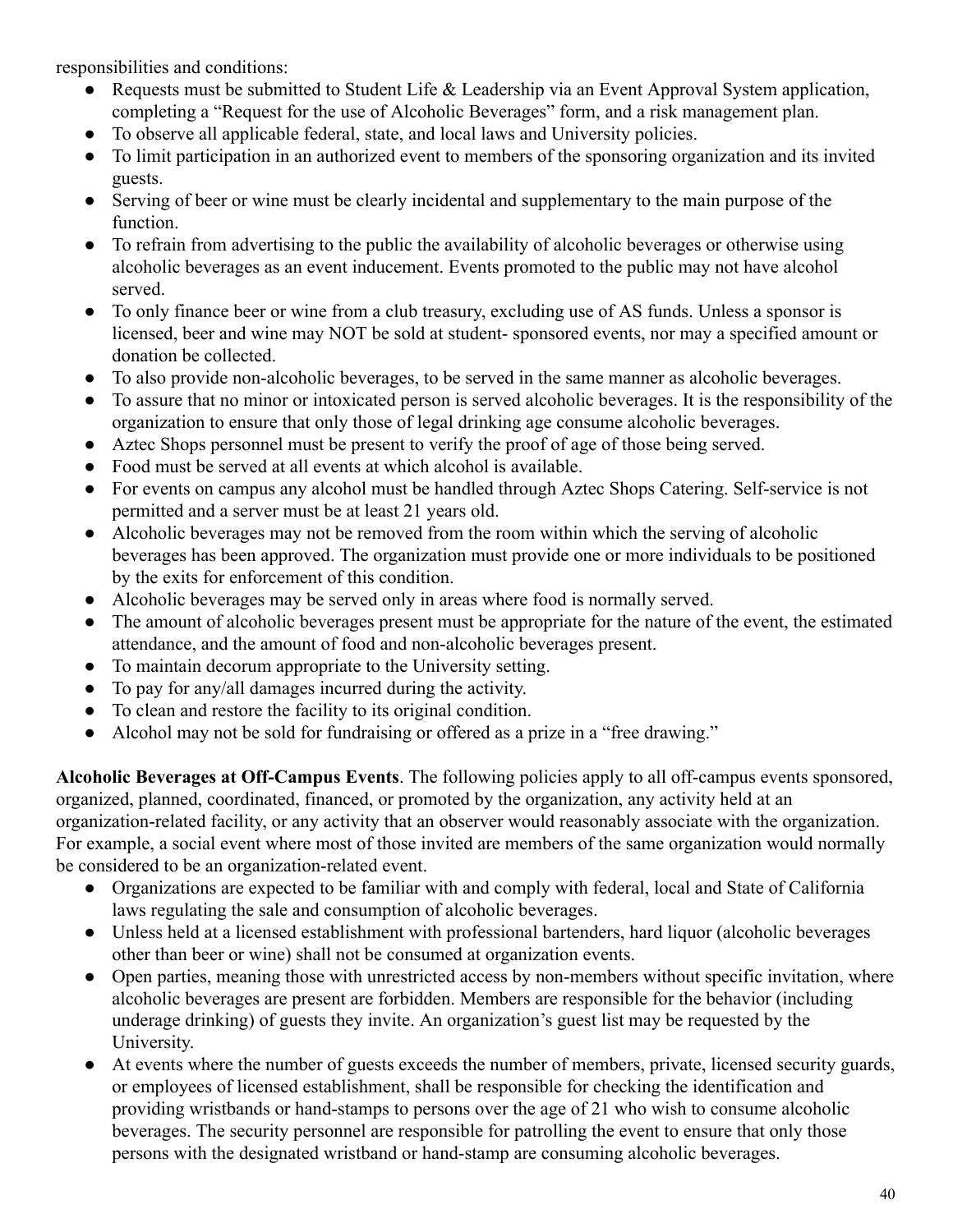- In promoting events, alcoholic beverages may not be referred to in publicity, including signs, fliers, mailings, email lists, websites, and social media announcements. Illustrations must not make reference to alcoholic beverages (i.e., no pictures of kegs, cocktail glasses, beer mugs, etc.).
- At all events where alcoholic beverages are consumed, except those held at licensed establishments where beverages are sold, provisions shall be provided for the free and conspicuous distribution of non-alcoholic beverages and food in adequate supply. An "adequate supply" of beverages is a quantity sufficient to provide at least one non-alcoholic beverage serving per hour for all members and guests. An "adequate supply" of food is a minimum of one serving for all members and guests in attendance (for example, one large pizza for each eight guests).
- No organization shall permit any person who is under the age of 21 or who is obviously intoxicated to consume alcoholic beverages at organization functions. Use of wristbands and/or private security guards hired to check age identification may be required. At joint functions each organization is responsible for keeping those under the age of 21 from consuming alcoholic beverages.
- An organization sponsoring an event has an obligation to provide for the safety of any members or guests who exhibit intoxication. This might require taking the person home and ensuring that someone is present to monitor their condition until they are sober. If the person is unconscious, is breathing irregularly, has a weak pulse, or has discolored skin, **immediate medical attention must be sought**.
- Unless the event is held within a half-mile of the SDSU campus, whenever alcohol is being consumed at an event, busses, rideshare, or public transportation must be provided. If busses are provided, no intoxicated person shall be permitted to board the bus nor may alcohol be consumed or brought onto the bus.
- No organization shall at any time compel individuals to consume alcoholic beverages.
- No money whatsoever, including "donations," entertainment fees, admission charges, etc., may be collected at any function where alcoholic beverages are provided, unless held at an establishment with a license from the California Department of Alcoholic Beverage Control.
- Organized competitions involving the consumption of alcoholic beverages (ex. drinking games) are prohibited at all organization functions.
- Neither "grain alcohol" nor any such distilled liquor that exceeds 100 proof, or above 50% pure grade alcohol per volume (e.g., "Everclear," etc.), shall be present in any form or mixture during an organization event, including those held at a licensed establishment.
- An organization may not purchase or reimburse a person for the purchase of alcoholic beverages through the use of any organization funds or credits nor may the purchase of same be undertaken or coordinated by any member on behalf of the organization.
- No organization members may provide alcoholic beverages directly or indirectly to members or guests by selling tickets or cups, by collecting admission fees or donations, by special assessments (e.g., a formal dance assessment that includes drink tickets), by taking a collection ("passing the hat"), by dues rebates, by maintaining a "social fund" or account, or by using any means of collecting monies from persons attending organization functions.
- All alcoholic beverages consumed at organization functions held off-campus must be brought by the individual members and guests attending the function for their own personal consumption or through a cash bar operated by a licensed establishment where the function is held. Drink tickets, regardless of how they are financed, cannot be given away at chapter events held at hotels, etc. – even if the tickets can be redeemed for either alcoholic or non-alcoholic beverages. Members must purchase their own drinks or drink tickets directly from the licensed establishment.
- The purchase and/or use of any bulk quantity of alcoholic beverages or providing a common source of alcohol (e.g., kegs, miniature kegs, alcoholic punch, coolers filled with canned beer, open bars, etc.) is expressly prohibited. (A keg shell present on organization premises shall be considered evidence of a violation of this policy.) Organizations that attend a jointly-sponsored event where a common source of alcohol is present shall have ten minutes to either have the source removed or have all members leave the function; otherwise, all participating organizations become jointly responsible for the presence of the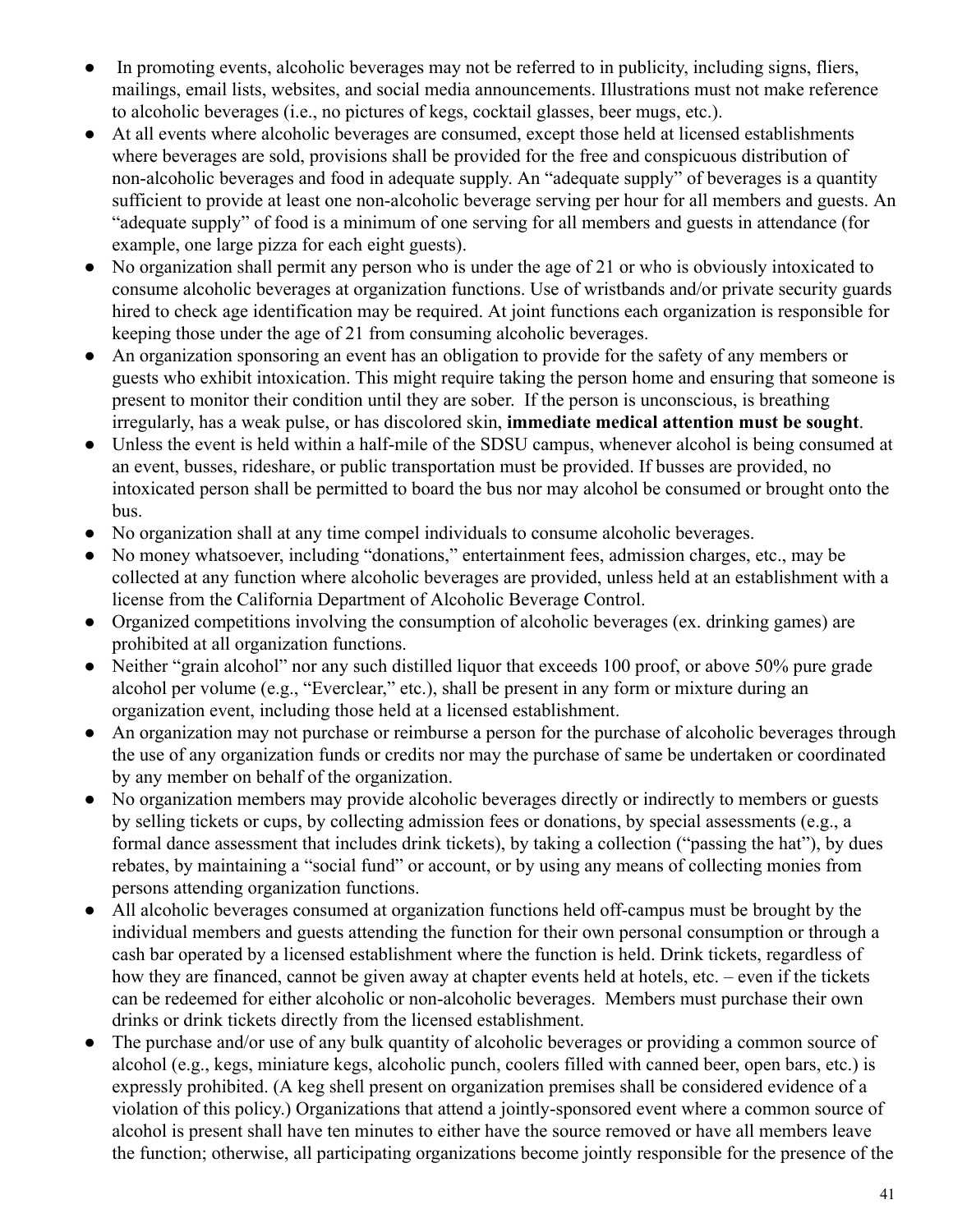common source of alcohol.

- At "BYOB" functions, individuals 21 years of age or older may bring not more than a six-pack of 12 ounce beers (two individuals arriving together may bring a twelve-pack) or a four-pack of 12 ounce wine coolers).
- Student organizations may not sponsor or co-sponsor events out of the United States where alcoholic beverages are consumed.
- No alcoholic beverages shall be present at any organization recruitment function, regardless of location. A recruitment function is defined as any activity where the primary purpose is membership recruitment.
- No alcoholic beverages shall be present at any pledge/associate/new member program or activity of social fraternities and sororities, including, but not limited to, induction, initiation or pre-initiation activities, pledge or associate member retreats, pledge/new member exchanges, new member interviews, and big brother/sister revealing. This includes bringing alcoholic beverages as gifts.
- Whenever a social event is taking place at organization-related facilities (such a Fraternity Row and fraternity and sorority chapter houses), all alcohol consumption is prohibited in bedrooms and apartments. In organization-related facilities, bottles of hard alcohol are only permitted in the rooms of residents who are over the age of 21 (unless prohibited by organizational policy). No hard alcohol may be consumed during an event held at organization-related facilities. During times when a social event is not in progress, only active members and alumni over the age of 21 (i.e., no minors or guests) shall be allowed to consume hard alcohol in the common areas of organization-related facilities.
- Commonly referred to as "Dry Period," recognized student organization, fraternity, and sorority events and activities, must be alcohol-free from August 1-October 1 during the Fall semester. Additionally, events hosted by student organizations, fraternities and sororities in the Spring term are to be alcohol-free during the first three weeks of the semester.

**Other Drugs at Organizations Events, Activities, or Facilities.** The possession, sale, distribution, and/or use of any illegal drug or controlled substance or drug-related paraphernalia (except as expressly permitted by law and University regulations), or the misuse of legal pharmaceutical drugs, at an organization-related event or at a organization-related facility is prohibited. If organization officers become aware of such activity, it is their responsibility to immediately terminate the activity and initiate disciplinary action against the responsible members. If the organization officers fail to take such action, the organization assumes responsibility for the activity.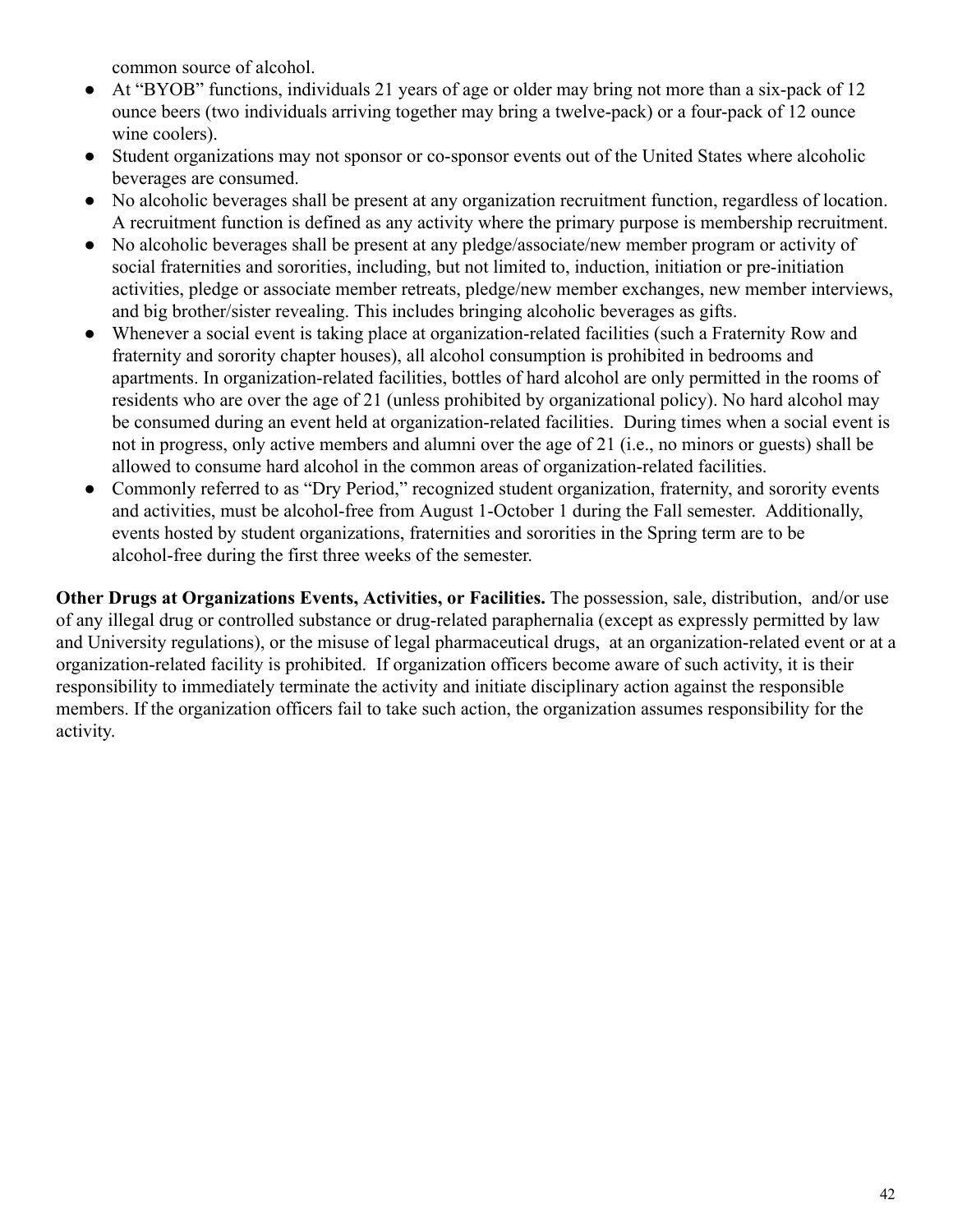## **Section II, Article C: Risk Management & Insurance Requirements**

Student organization events and activities held on campus are assessed to determine the level of risk to participants, bystanders, and the University. Complete event details are necessary in order to complete the assessment and to ensure adequate protection for all.

### **Recognized Student Organizations - Club Liability Insurance Program (CLIP)**

SDSU's new Club Liability Insurance Program provides general liability coverage for third party bodily injury or property damage to Recognized Student Organizations (RSO) and their members (some fraternal organizations excluded).

For coverage to be effective, organizations must be officially recognized by SDSU and must have a list of current members on file with Student Life & Leadership (in Presence). Coverage is provided for permitted on campus events/activities and *certain* off campus events/activities, subject to the following:

**On Campus Events and Activities.** Any on campus event/activity with a campus event permit obtained through the Event Application System (EAS). Additional requirements, as determined through the EAS process, may also apply.

**Off Campus Events and Activities.** The following off campus events/activities with campus advisor approval through Presence:

- academic related events
- community service activity
- competitions
- conferences
- social events

No coverage for events/activities where alcohol or other drugs are consumed or served.

No coverage for automobile liability (student's personal automobile coverage is primary).

Waivers are required from SDSU students participating in approved off campus RSO sponsored events/activities.

### **Special Event Insurance: On Campus Activities and Events**

For events where CLIP does not apply to the Recognized Student Organization or the activity and to determine whether or not Special Event insurance is required, an organization's event planner may be asked to complete a **Risk Assessment,** which can be found on the Event Approval System (EAS) application or by visiting the SDSU Risk Management website.

Students sponsoring activities or events in campus outdoor space or in campus facilities (including facilities managed by the Associated Students) that present a liability exposure to the University may be required to purchase Special Event Insurance, unless evidence of general liability insurance is on file with the university. Special Event Insurance premiums are determined by the type of activity, number of participants, and duration of the event. The below list of activities are typical of events that require insurance coverage:

- event attendees are off campus visitors (or event is advertised to the general public)
- event attendees or participants are minors
- event includes vendors or exhibitors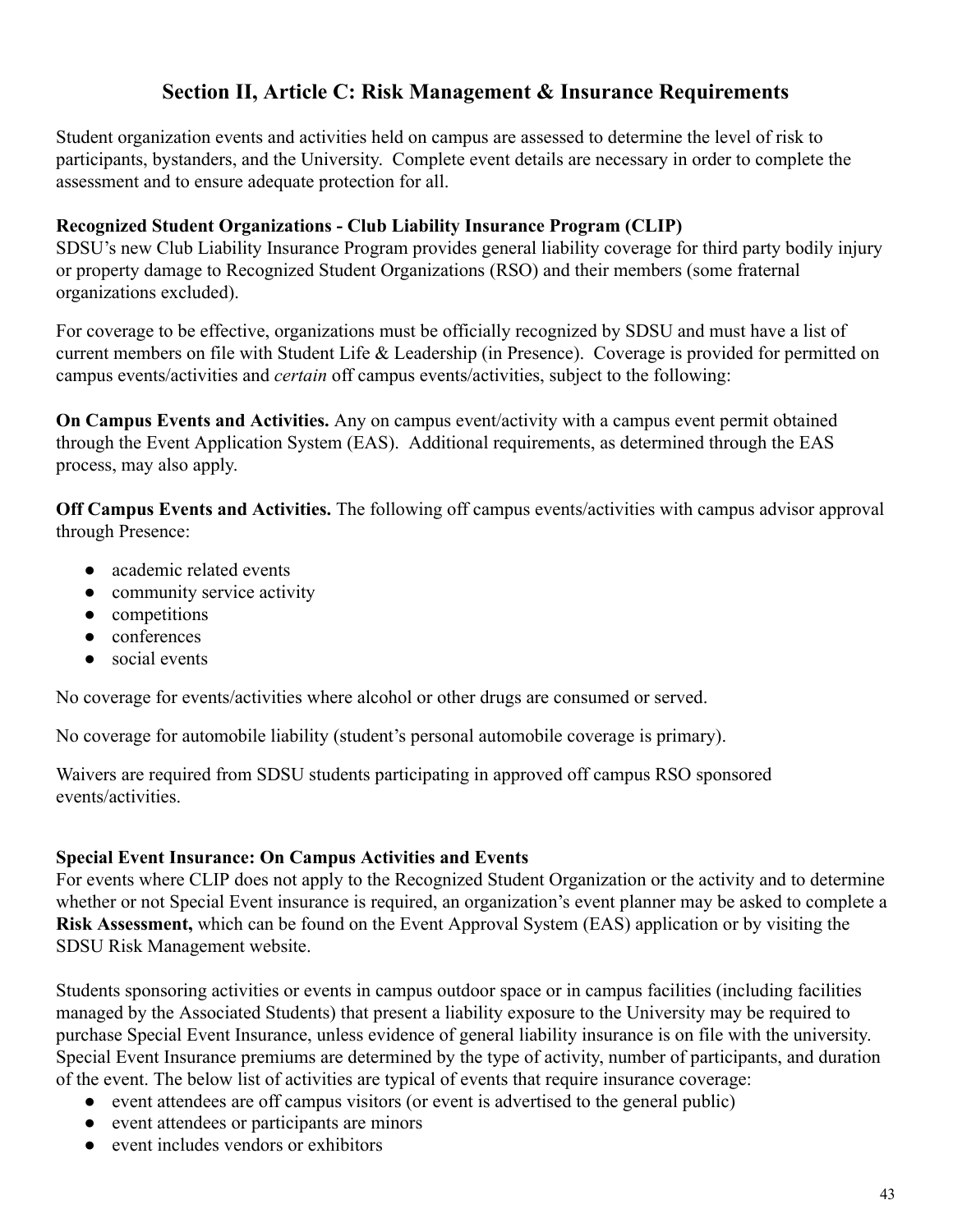- event includes musicians or entertainers
- event includes rides, mechanical devices, inflatables, or animals
- event includes alcoholic beverages served

If it is determined that Special Event Insurance is required, event planners will be provided the insurance premium which must be paid in advance of the activity or event at SDSU eCashier (appropriate pay link will be provided to event planners via email). After payment is made, a Certificate of Insurance will be provided to the event planner via email.

Waivers may also be required (see **Release of Liability** below for additional information).

### **Off Campus Activities and Events**

Students planning activities or events off campus may be asked to provide evidence of general liability insurance when renting a facility or off campus space. Please note, outside of CLIP, *the university does not provide insurance covering student sponsored off campus events* . Students may not sign contracts or agreements obligating the University.

Students participating in off campus activities or events are not covered for automobile liability by the university. *Personal vehicle liability insurance is primary coverage should an accident occur.*

### **Release of Liability (Waivers)**

A Release of Liability (Waiver) may be required for on campus activities, regardless of whether or not Special Event Insurance is required. Examples of activities that will normally require a waiver include:

- events that include physical activity
- events that include rides or inflatables
- events that include colored cornstarch or henna
- events that include water
- events that include minors

When waivers are required, each activity participant must sign a Release of Liability (Waiver) prior to participation. The Release of Liability (Waiver) must include the activity date, location, and complete description. To determine whether or not waivers are required, event planners may be asked to complete a **Risk Assessment** which can be found on the Event Approval System (EAS) application or by visiting the SDSU Risk Management website.

Signed waivers must be kept on file for **three years** following the activity (if the participant is a minor the waiver must be maintained for three years or until age 20, whichever is longer). Student organizations may choose to submit all signed event waivers to the Student Life & Leadership Office to maintain for the three year period. If Recognized Student Organizations are stipulated to submit

### **Evidence of Insurance - Social Fraternities and Social Sororities**

All social fraternities and social sororities are required to submit evidence of general liability insurance naming *The State of California, Trustees of the California State University, San Diego State University, and its officers, agents, employees and volunteers* as additional insured by Endorsement.

This insurance policy will not be canceled without thirty (30) days notice to the Fraternity & Sorority Life staff, San Diego State University. Additionally, the certificate of insurance must be accompanied with an endorsement that states the additional insurance shall be primary. If the endorsement lacks this specific statement, it is inadequate. The additional insured coverage must cover all chapter activities and must include personal injury insurance.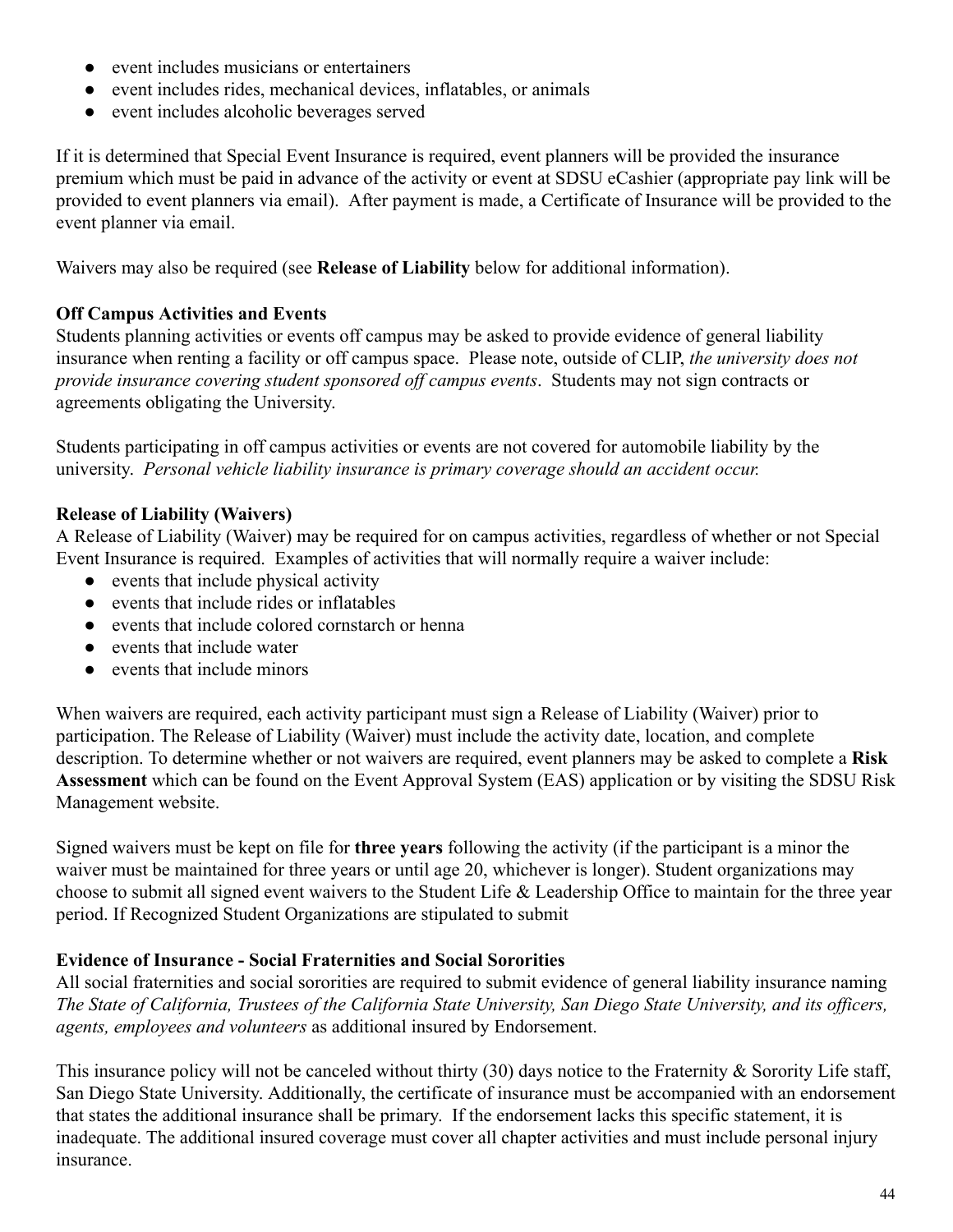The liability insurance of social fraternities and sororities is primary for San Diego State University unless there is a claim of negligence by the University not disposed of by motion or there is an adjudication by verdict or otherwise against the University on any such claim. In addition, the Additional Insured protection is provided on a primary basis for the University unless there is a claim of negligence by the University not disposed of by motion or there is an adjudication by verdict or otherwise against the University of any such claim.

**Acceptable general liability insurance limits:** \$1,000,000 each occurrence; \$2,000,000 general aggregate.

### **Evidence of Insurance - Off Campus Vendors**

Off campus vendors participating in on campus activities or events are required to provide evidence of general liability insurance naming *The State of California, Trustees of the California State University, San Diego State University, and its officers, agents, employees and volunteers* as additional insured by Endorsement. Insurance shall be primary.

**Acceptable general liability insurance limits:** \$1,000,000 each occurrence; \$2,000,000 general aggregate.

#### **Evidence of Insurance - Vehicles on Campus**

Evidence of automobile liability insurance must be provided before vehicles may be driven on to campus.

**Acceptable automobile liability limits:** \$1,000,000 combined single limit (each accident)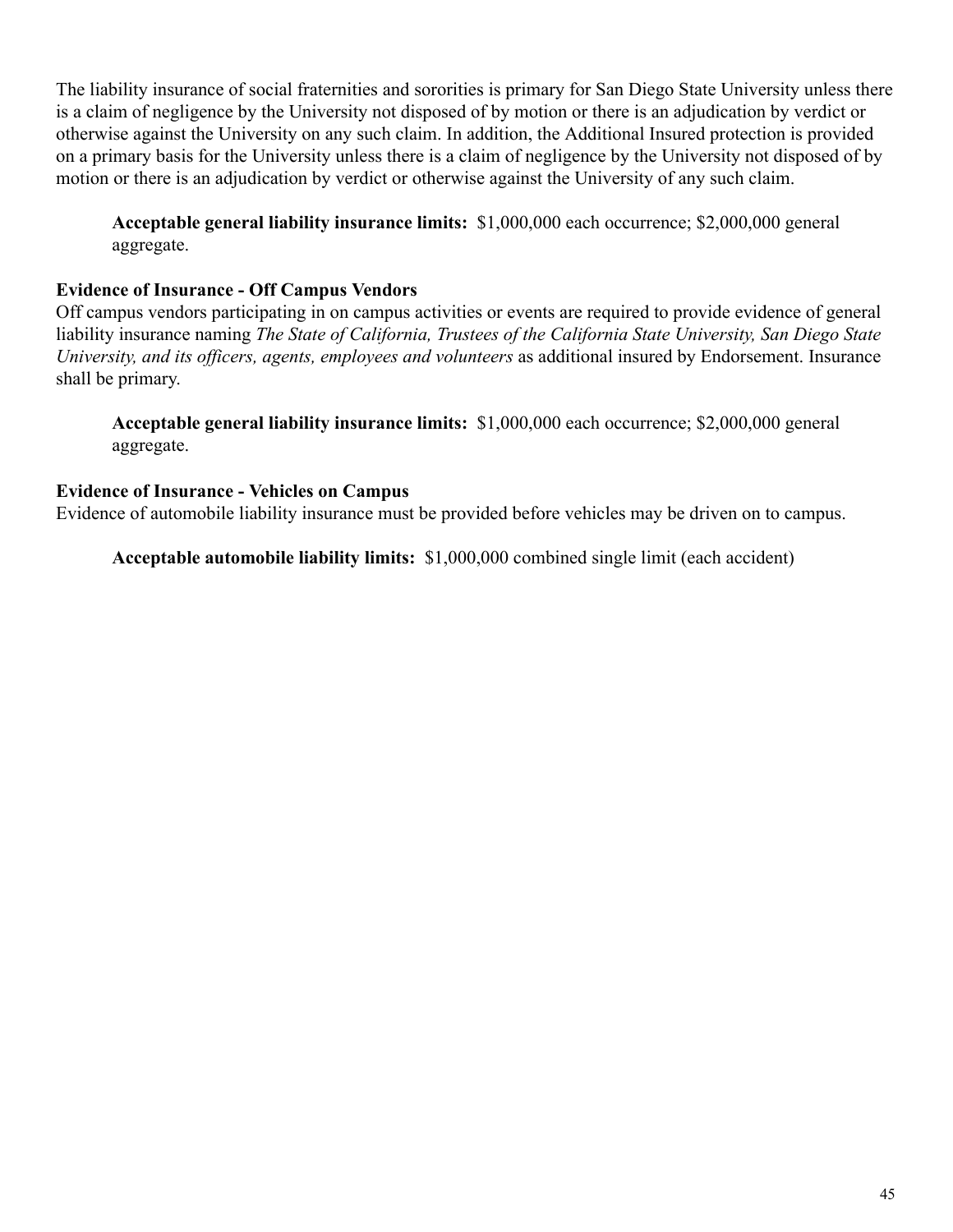## **Section II, Article D: Organizational Travel**

### **Associated Students Travel Approval**

The CSU Chancellor's Office requires Associated Students to recognize authorized travel by recognized student organizations for those trips that are budgeted in the organization's AS budget. Student travel not funded from AS travel funds is not authorized by the University or Associated Students, and therefore, **will not be reimbursed or considered official University or AS travel** . For information on AS travel allocation approval and required forms, please see: <http://as.sdsu.edu/stu-org-funding/funding.php?pg=4>

### **Associated Students Travel Funding**

AS travel allocations are limited to \$700 per Recognized Student Organization per academic year, with maximum per diem expenses. See<http://as.sdsu.edu/stu-org-funding/funding.php?pg=4> for more details.

### **Sport Club Travel**

Sport Club teams are recognized by the AS Campus Recreation Board and follow guidelines established for these programs. Failure to do so may result in trip cancellation, loss of AS facility and equipment usage, and loss of official campus recognition. Contact the Aztec Recreation Center for more information..

### **Air Travel**

Student air travel sponsored by, or pursuant to a program of the California State University, any campus of the CSU, any student body organization on, or with any combination thereof, is governed by the CSU Executive Order 1068 and the SDSU Policy on the Selection of Air Carriers, copies of which are available in Business Affairs (AD-320). These policies define the types of air carriers that may be used and the levels of insurance that must be maintained by them. In addition, all students participating in CSU-affiliated programs, which require air travel, shall be informed in writing that participation in such programs is voluntary and that air travel involves risks to personal safety, which could result in damage to property, injury, or death.

Students participating in such travel shall be informed in writing that the CSU assumes no liability for damage, injury, or death and that students undertake such travel at their own risk. All students participating in CSU-affiliated programs which require air travel shall be required to acknowledge by signing a statement that they have been informed of the risks of air travel required by such programs, and release and hold harmless the State of California, the California State University, San Diego State University, and AS.

When selecting an air carrier for organization travel, consider, in addition to ticket price, advance purchase requirements, ticket change and cancellation penalties, convenience and congestion of the hub airport, baggage interchange privileges, comfort and services of the aircraft, and availability of alternate flights if a flight is missed or cancelled. Prior to airport departure, be sure to reconfirm ticketing arrangements and departure time. Groups should also check local weather conditions that may hamper destination airports.

#### **Other Organizational Travel**

Except for official University business and Associated Students authorized and funded travel, personal travel by students is done at their own risk.

When travel involves groups of 25 or more students, the organization is strongly encouraged to hire private transportation such as busses or shuttles, especially for events where alcoholic beverages are consumed.

Use of personal automobiles for transportation exposes the owner and driver to considerable liability. For the protection of all involved, all drivers shall have a valid driver license, shall have automobile liability insurance as required by California law, and shall observe all traffic laws, particularly with regard to speed limits. The vehicle shall be properly maintained in safe mechanical condition and the driver and all passengers shall use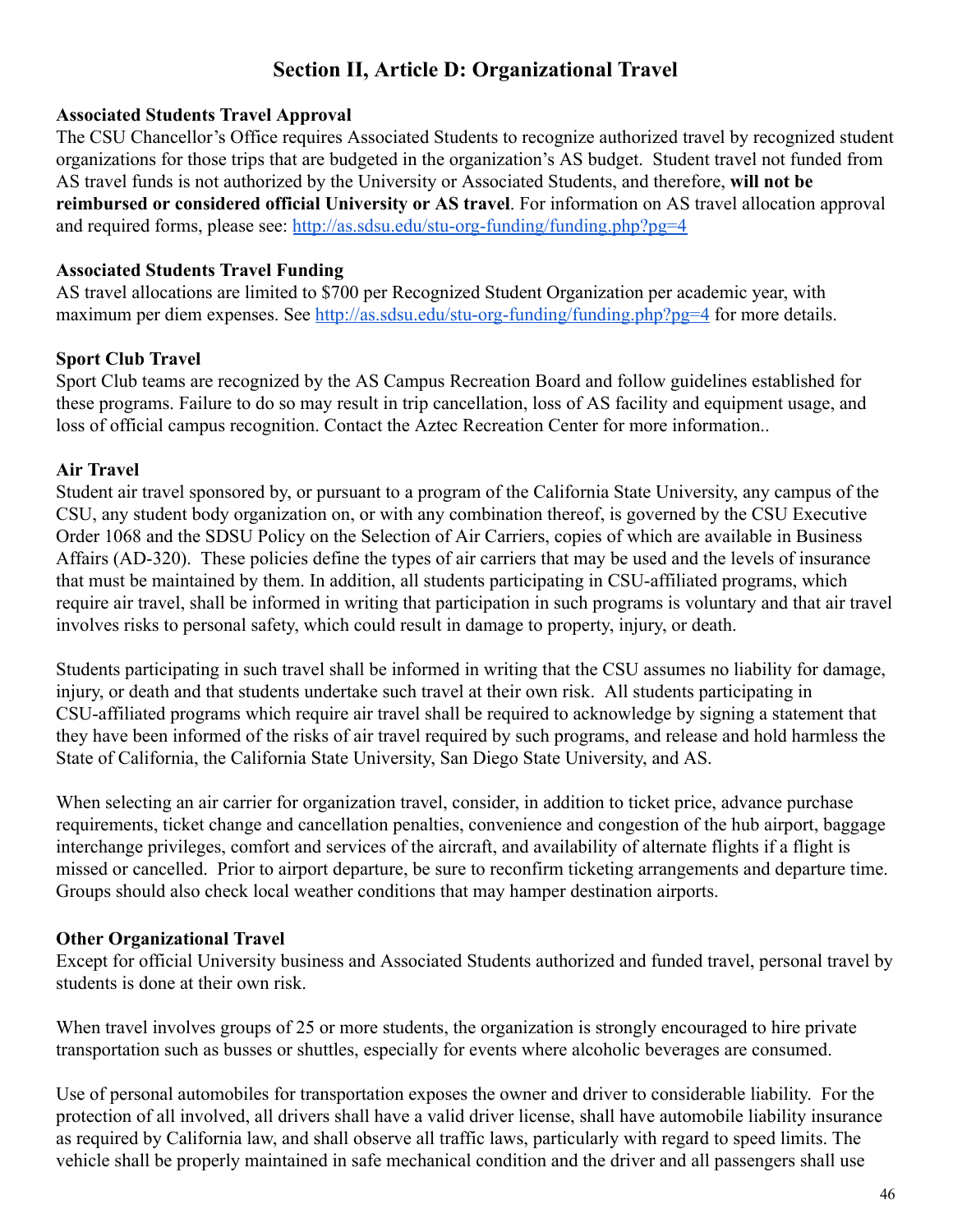seat belts. The driver shall abstain from the consumption of alcohol, drugs or medicine that would impair vehicle operation, and shall not be inattentive (e.g. use of cellular telephones). All drivers shall be alert and well rested and take breaks from driving during longer trips. Drivers shall not drive more than ten hours per day.

If alcohol is being consumed at an event and busses or public transportation are not being provided, the organization must provide designated sober drivers who shall not consume any alcohol whatsoever at the event or within six hours prior to driving. Designated sober drivers are not required for events within walking distance (a half-mile) of the campus; however the organization has the responsibility to provide safe transportation home for any member or guest who becomes intoxicated.

Groups contemplating rental of vehicles for travel should pay particular attention to the vehicle condition at the rental time, driver eligibility stipulations, and insurance limitations. Important: Drivers of 10-, 12- or 15 passenger vans must have a Class B driver license with a passenger endorsement.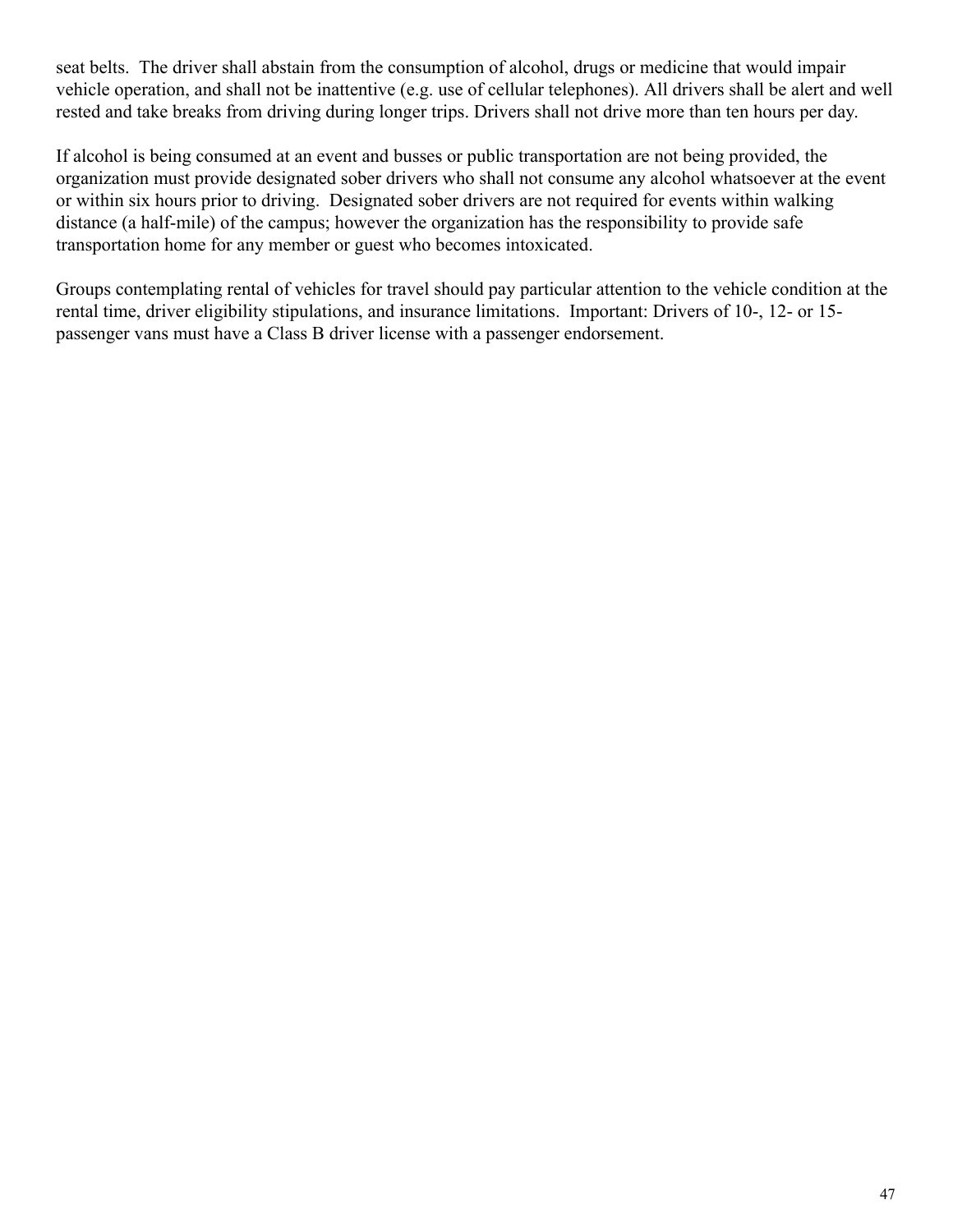## **Section III, Article A: Student Organization Code of Conduct**

#### **a. Campus and Organizational Community Values**

The University is committed to maintaining a safe and healthy living and learning environment for students, faculty, and staff. Student organizations should choose activities that contribute to this end.

Student organizations recognized by SDSU are subject to this Student Organization Code of Conduct. The University may hold a student organization responsible for the actions of its members when the behavior or activity is related to the organization. Misconduct need not be officially approved by the organization membership in order to be grounds for sanctions against the organization.

The following are some of the pertinent campus policies that may relate to your event or organization. For other campus policies, please search the SDSU website or if you have additional questions or need more information, please contact Student Life & Leadership.

#### **b. Grounds for Student Organization Discipline**

Behavior by a student organization that is not consistent with this Student Organization Code of Conduct is addressed through an educational process that is designed to promote safety and good citizenship and, when necessary, impose appropriate consequences.

In addition, the individual members of student organizations will be held accountable for violations of the Student Code of Conduct, as outlined in Section 41301 of the California Code of Regulations and published in the *[SDSU General Catalog](http://arweb.sdsu.edu/es/catalog/)* .

The following are the grounds upon which student organization discipline can be based:

**(1) Aiding and Abetting.** Aiding, abetting, encouraging, permitting or assisting a student or student organization to do any act that would violate a University policy or applicable law; or that could subject the student or student organization to discipline.

**(2) Alcohol.** Violation of applicable law or University policy regarding the use, possession, manufacture, or distribution of alcoholic beverages while on or off campus. (See Section II of the *Student Organization Handbook* and the *SDSU Alcohol and Substance Policies* )

#### **(3) Animals,** including:

- 1. Animals shall not be used in pranks or otherwise for amusement or ceremony in connection with any student organization function or activity.
- 2. Recognized Student Organizations are expected to uphold University policies for animals, as outlined in Section 26 of the Regulations for Use of SDSU Buildings and Grounds, which include:
	- a. No person shall bring an animal onto the university campus unless the animal is secured to a leash no more than (6) feet in length and in the hand of a person at all times.
	- b. Dumping of unwanted pets or animals on the campus is prohibited.
	- c. No animals are allowed in any of the buildings on campus with the exception of an animal serving legally defined disabled or handicapped persons, per Americans with Disabilities Act. These service animals must be licensed in accordance with county regulations, wear a vaccination tag, and may not be disruptive.
	- d. Animals maintained for official instructional and/or approved research purposes are exempt from the above regulations.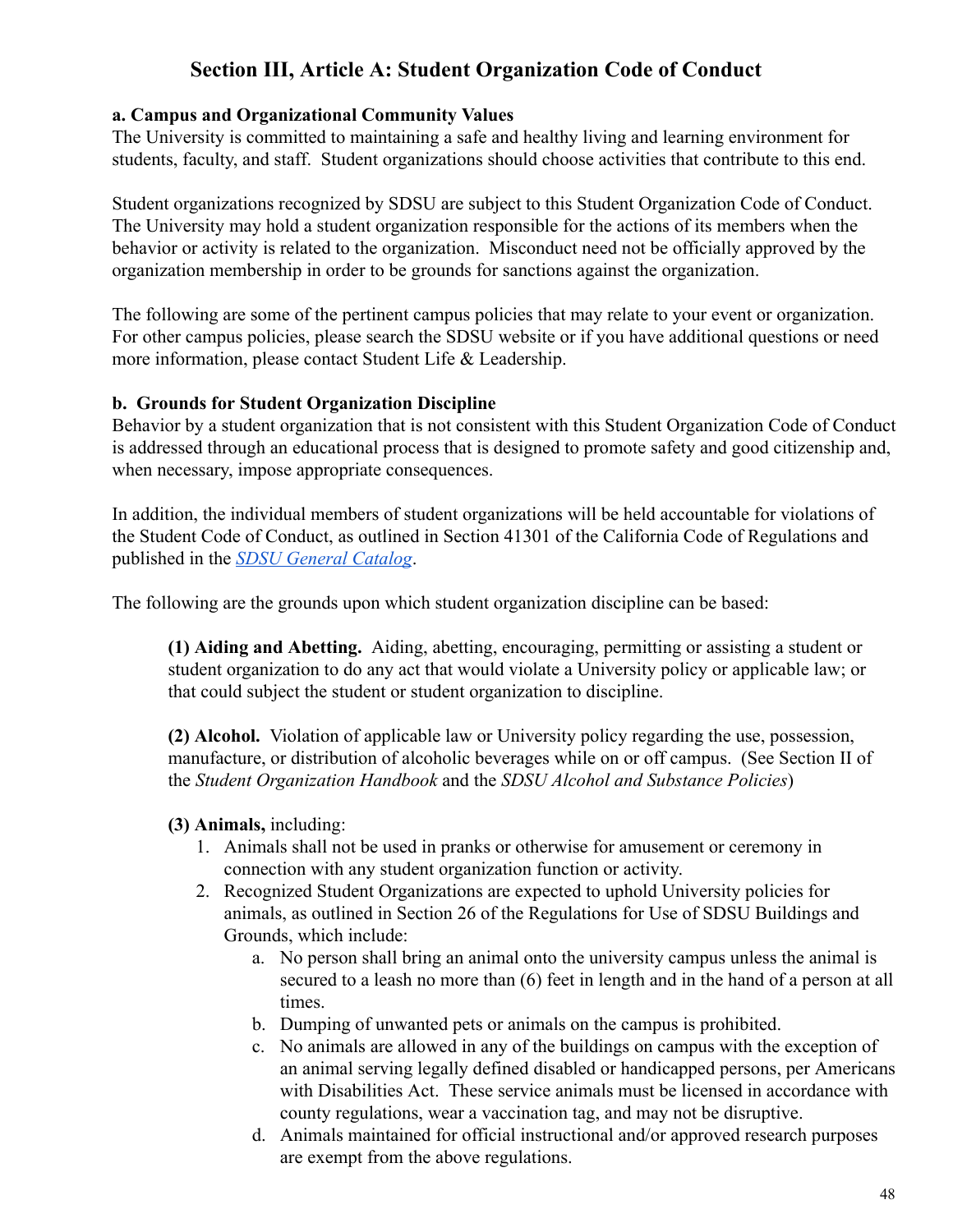e. All California state laws dealing with the care and human treatment of animals are enforced on the campus by University Police.

**(4) Assassin Games** . Games involving simulated weapons, such as "secret agent," "tag," and "assassin," are exceedingly dangerous and have resulted in the deaths of students nationwide. Student organizations may not organize or engage in such games regardless of location.

**(5) Auctioning Policy.** In accordance with the principles of the SDSU Principles of Community, fundraising events by student organizations involving the auctioning of a date or to perform services must comply with the following guidelines:

- 1. If held on campus property, a release of liability waiver must be signed by all participants (including the individuals participating in the auction and the winning bidders).
- 2. An advisor must be present for the entire duration of the event the event.
- 3. All participants must do so willingly and without coercion.
- 4. The event shall not be organized or promoted in any way so as to intend or suggest the services being offered for auction extend beyond the offer of accompaniment for a meal and/or entertainment.
- 5. Date/service auctions should not have appearance of and the "trappings" of slave auctions.
- 6. Lewd conduct, remarks and gestures should not be allowed during the event.
- 7. Participants shall not be required to attend a date with or provide services to the highest bidder if they are uncomfortable doing so. If the event participant does not attend the date or provide services, the bidder shall receive all money they paid during the auction.
- 8. The sponsoring organization is encouraged to provide a gift certificate(s) for the event participant and bidder to use on the "date" (restaurant, movie theater, etc.).
- 9. The "date" or service should only occur in public (not inside a private residence), during the hours of 8:00 a.m. and 10:00 p.m.
- 10. The "date" should end at the conclusion of the meal, event or entertainment.
- 11. Alcohol may not be present at the auction event. No alcohol shall be consumed during auction, the "date," or the service provided, regardless of the age of the participants.
- 12. "Double-dating" with another participating couple is strongly encouraged.
- 13. If any guidelines are not followed at any time, the advisor must address the behavior immediately and may shut down immediately.

**(6) Charitable Donations** . Charitable donations must be made in accordance with the The Internal Revenue Service has tightened the reporting requirements surrounding the receipt of charitable donations. Charitable donations, whether in the form of cash or donated goods and service, must be promptly receipted with notation of any fair market value. Donations must be made to a current 501(c) (3) or similar tax-exempt organization. For Recognized Student Organizations, this may be through Associated Students or the Campanile Foundation. For some, specifically those who have their own Federal Tax ID number, they may use their Federal Tax ID or their national or state parent affiliation.

**(7) Chalking.** Per the Regulations for Use of SDSU Buildings and Grounds, chalking is only permitted on the Open Air Theatre Walkway and on the first floor of the Conrad Prebys Aztec Student Union Chalkboard.

### **(8) Compressed Gas Cylinders,** including:

*(Examples: helium tanks for balloons and carbon dioxide tanks for carbonated beverages)*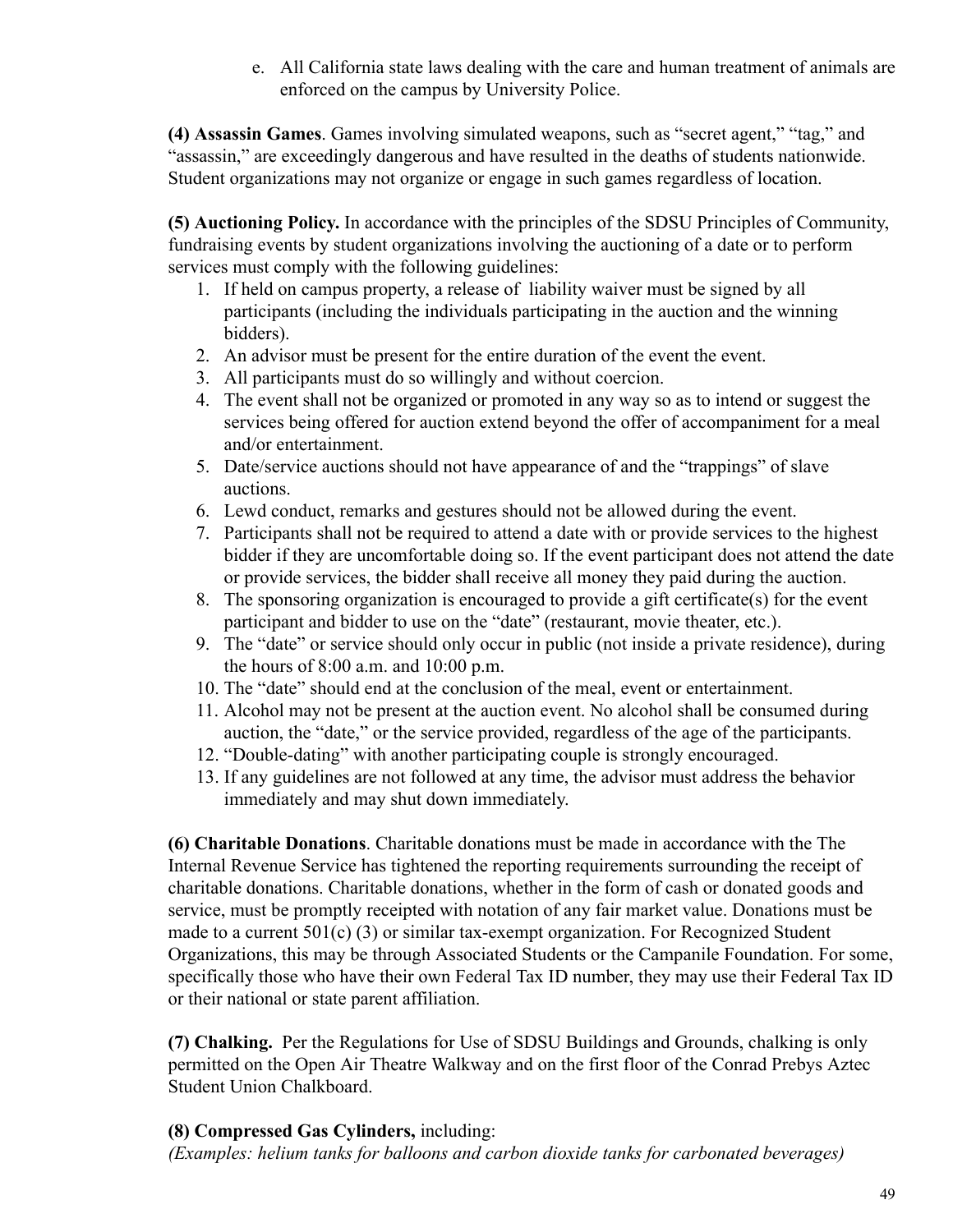- 1. All gas cylinders in service, storage, or during transport while empty or full, shall be securely held in substantial racks or secured to other rigid structures in a manner to prevent them from creating a hazard by tipping, falling or rolling.
- 2. Compressed gas cylinders shall be stored with regulators closed when not in use and labeled at all times, without regulators connected, and valve protection caps shall be securely attached.
- 3. During movement, cylinder caps shall be in place.
- 4. Gas cylinders shall be protected from sunlight or other heat sources.
- 5. Incompatible oxygen and fuel gases in storage shall be separated by at least 20 feet.

## **(9) Contracts and Financial Management** , including:

- 1. Organizations may not enter into contracts using the name of the Associated Students or San Diego State University, nor are the Associated Students or the University responsible for financial loss of student organization activities.
- 2. Contracts and purchases for on campus events should not be completed prior to securing both the event approval by Student Life & Leadership and the confirmation of organization or AS funding.
- 3. Student organizations are responsible for voluntarily incurred debts to the University, Associated Students, Aztec Shops, and the SDSU Research Foundation and are expected to maintain good credit ratings in the community and employ principles of sound business practice in financial dealings with members.

**(10) Discrimination.** Discrimination in membership policies on the basis of race, religion, national origin, ethnicity, color, age, gender, gender identity marital status, citizenship, sexual orientation, gender identity or expression, or disability (except that the prohibition on membership policies that discriminate on the basis of gender does not apply to social fraternities or sororities or to other university living groups).

## **(11) Dishonesty** , including:

- 1. Furnishing false information to an official of the University or of a University auxiliary organization or law enforcement agency.
- 2. Misrepresenting the identity of the organization or misrepresenting the organization to be an authorized agent of the University or a University auxiliary.
- 3. Forgery, alteration, or misuse of a University document, key, or identification instrument.
- 4. Collective behavior by organization members involving cheating, plagiarism, or other forms of academic dishonesty intended to gain unfair academic advantage or organizational involvement in facilitating academic dishonesty.

**(12) Disorderly Behavior.** Disorderly, lewd, indecent, or obscene behavior at a University related activity, or directed toward a member of the University community.

## **(13) Disruption**, including:

- 1. Unauthorized entry into, presence in, use or misuse of University property
- 2. Willful, material and substantial disruption or obstruction of a University-related activity or any on-campus activity
- 3. Participating in an activity that substantially and materially disrupts the normal operations of the University, or infringes on the rights of the members of the University community
- 4. Willful, material and substantial obstruction of the free flow of pedestrian or other traffic, on or leading to campus property or an off-campus University-related activity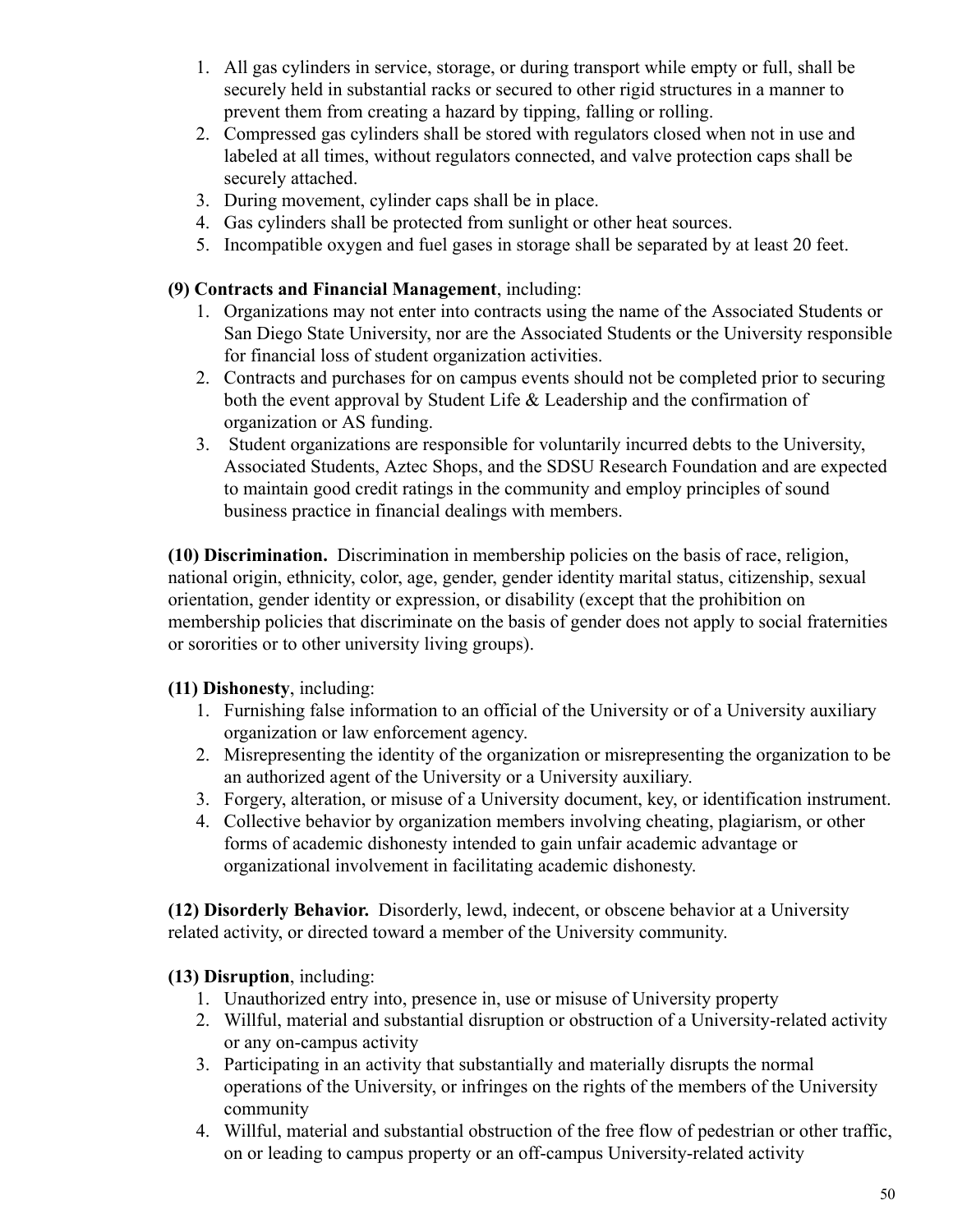- 5. Impeding an individual or vehicle from entering or exiting a location or otherwise blocking the individual or vehicle's path of travel
- 6. Disorderly, lewd, indecent or obscene behavior at a University related activity or directed toward a member of the University community
- 7. Unauthorized destruction or damage to University property or other property in the University community

**(14) Drones (Unmanned Aerial Vehicles).** As stated in the Regulations for Use of SDSU Buildings and Grounds, drones are currently prohibited on campus without prior approval from University Police. Therefore, the unauthorized use of drones (UAV) on San Diego State University property by student organizations is prohibited without prior approval.

**(15) Electronic and Mobile Payment Services.** Although not a University recommended or endorsed method of funds collection, electronic and mobile payment services (e.g. PayPal, Venmo, Cash) may be used to collect funds for organizations. Currently, withdrawals from these applications cannot be directly deposited into an Associated Students bank account. To this end, it is the responsibility of the individual member whose bank account is linked with the payment service account to ensure that the organizational funds (e.g. dues, fundraising, donations) are deposited into the Associated Students, or if exempt, the organization's, bank account. The organization's member linked with the Venmo account assumes all financial liability for the funds, including the withdrawal, deposit into the organization's account and any federal tax liability. Additionally:

- 1. Funds cannot be collected or used to purchase items that are violation of policy or law.
- 2. Funds collected using electronic and mobile payment services may not be used as petty-cash and may not be used for purchases prior to being deposited into the organization's bank account.
- 3. Funds collected using electronic and mobile payment services must be deposited in the student organization's bank account within 5 business days of the end of the event.
- 4. It is prohibited to misappropriate funds collected using electronic and mobile payment services by Recognized Student Organizations and the individual(s) and organization may be investigated.

**(16) Failure to Comply.** Failure to comply with directions or interference with any University official or any public safety officer while acting in the performance of their duties.

**(17) Fire and Life Safety.** Recognized student organizations must follow all San Diego State University Regulations for Building and Grounds, as well as all directives by Environmental Health & Safety at SDSU, including, but not limited to:

- 1. If required, failure to submit a diagram for review and approval for campus events that include, but are not limited to, portable, prefabricated or site built structures.
- 2. Failure to comply with a request by an EHS representative while they are acting in accordance of their duties, including table/booth inspection, or ensuring compliance with regulations.

**(18) Fireworks** . Fireworks are prohibited unless a permit has been obtained from the Office of the State Fire Marshal. Requests to use fireworks shall be directed to EHS at (619) 594-6778. All requests shall be made at least 30 days prior to the date of the event. The unapproved use of fireworks is strictly prohibited.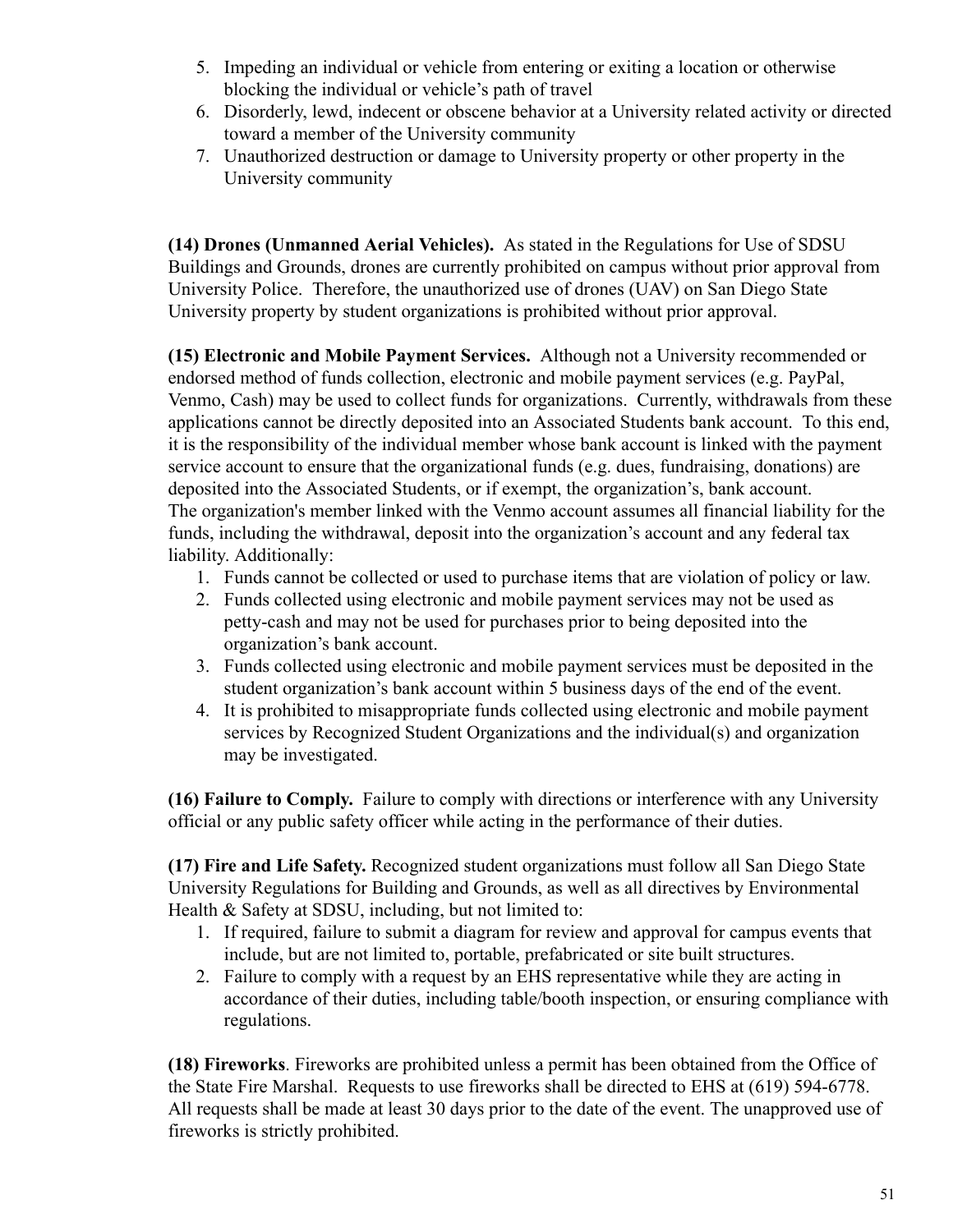### **(19) Harassment and Abusive Behavior,** including:

- 1. Recognized organizations may not engage in any organizational activities involving sexually abusive or obscene activity.
- 2. Recognized organizations may not engage in any organizational activity that makes specific members of the campus community the subject of harassment, intimidation, or hostility because of their race, religion, color, ethnicity, citizenship, gender, gender identity or expression, disability, sexual orientation, or national origin.
- 3. Recognized organizations shall not engage in any physical abuse of the person or property of any member of the campus community nor may organization members threaten such physical abuse.

**(20) Hazing or conspiracy to haze.** Joining an officially recognized organization should be a positive experience. New member activities and initiation rituals should focus upon the positive aspects of both the organization and the individual. Abusive behavior toward, or hazing of, a member of the campus community is forbidden.

- 1. Hazing is defined as any method of indoctrination, initiation or pre-initiation into a student organization, or any other organization-related activity, which, regardless of location, intent, membership status or rank of the participants, or the express or implied consent of the participants, causes, or is reasonably likely to cause, physical or mental injury, substantial mental or physical discomfort or stress, personal degradation, harassment or intimidation of or to any former, current or prospective student of any educational institution.
- 2. Hazing also includes any activity that compels a student to participate in any activity that is unlawful, publicly indecent or contrary to the policies and regulations of the University, or any activity that unreasonably and materially interferes with a student's academic efforts.

The term "hazing" does not include customary athletic events or University sanctioned events. Participation in a hazing practice will result in both individual and organizational disciplinary action, including possible expulsion.

Commission of hazing is also a misdemeanor, punishable by up to one year in jail and up to a \$5,000 fine. Hazing cases that involve serious bodily injury or death may be charged as felonies. Disciplinary action will also be instituted against officers who permit hazing to occur within their own organization and students who allow themselves to be hazed may also be subject to disciplinary action. Any proven hazing incident involving serious bodily injury will result in revocation of University recognition, and where applicable, a recommendation to national organization for revocation of the organization's charter.

**Examples** of prohibited hazing activities include, **but are not limited to** :

- Any form or physically demanding activity (calisthenics, runs, etc.) not part of an organized voluntary athletic contest or not specifically directed toward constructive work.
- Paddling, shoving, or otherwise striking individuals.
- Compelling individuals to consume or smoke alcohol, tobacco, or drugs or engage in drinking games.
- Compelling individuals to eat or drink foreign or unusual substances or compelling the consumption of undue amounts or odd preparations of food or liquids.
- Having substances thrown at, poured on, or otherwise applied to the bodies of individuals or writing embarrassing or degrading items on the bodies or clothing or possessions of individuals.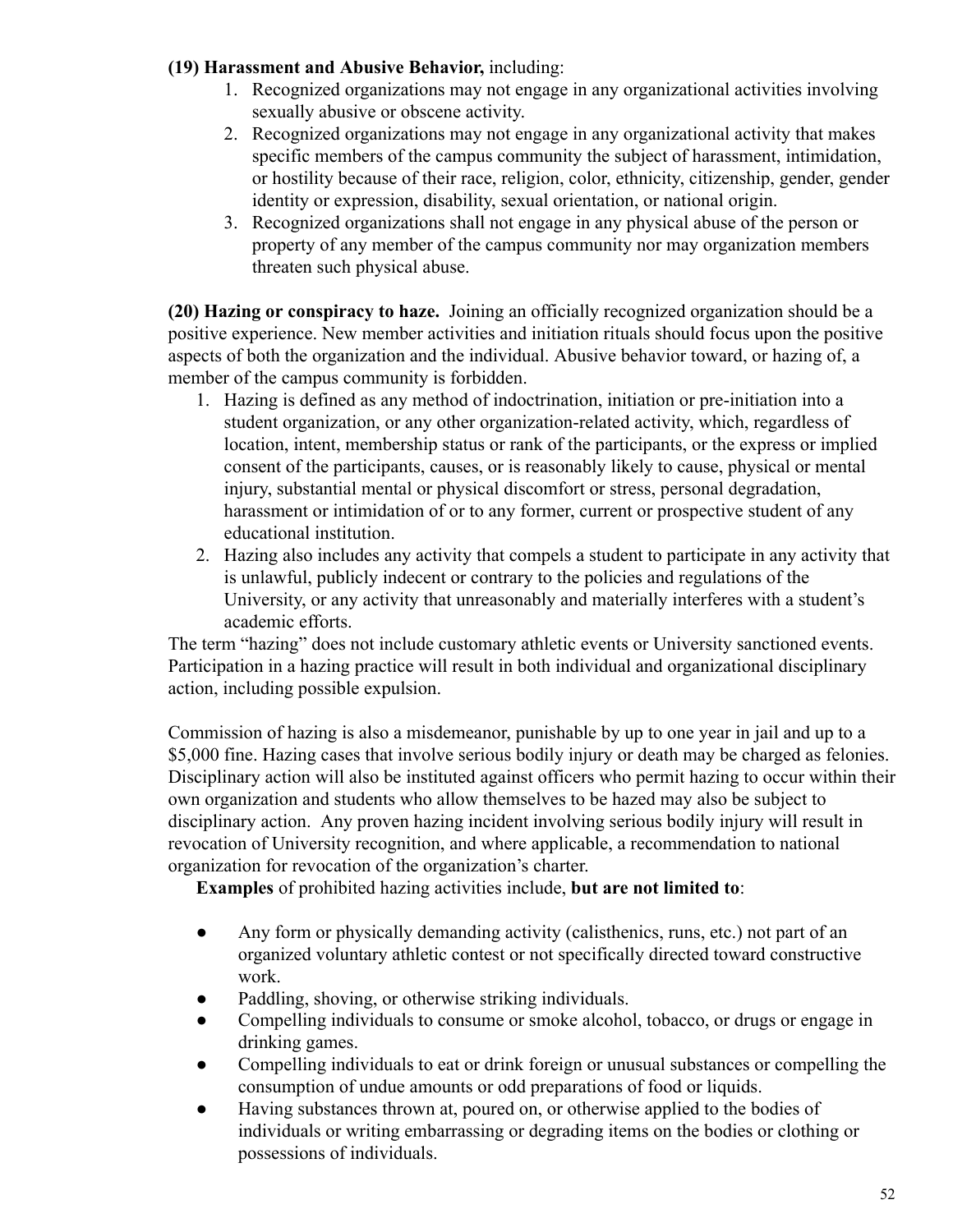- Morally degrading or humiliating games or any other activities that makes an individual the object of ridicule, amusement or intimidation.
- Abduction or transporting individuals against their will, abandoning individuals at distant locations, conducting any "kidnap," "road trip," or "ditch" that might in any way endanger or compromise the health, safety, or comfort of any individual.
- Restraining individuals or intentionally exposing them to extreme temperatures, exposure to the elements or uncomfortable conditions, or confinement to a small space.
- Causing an individual to be indecently exposed, or nonconsensual sexual contact, or sexual situations that make an individual uncomfortable.
- Activities that require a person to remain in a fixed position for a long period of time.
- "Line-ups" involving intense or demeaning intimidation or interrogation, such as shouting obscenities or insults.
- Verbal abuse or assigning derogatory names for members to use when addressing one another.
- Assigning activities such as pranks or scavenger/treasure hunts that compel a person to deface or steal property, engage in humiliating public acts, stunts of buffoonery, or harass other individuals or organizations.
- Tests of courage, bravery, or stamina.
- Physical or mental shocks, regardless of degree or nature.
- Ceremonial burials or satanic rites.
- Compelling individuals to wear or carry unusual, embarrassing, degrading, uncomfortable or physically burdensome articles or apparel.
- Depriving individuals of the opportunity for sufficient sleep (six hours continuous sleep per day minimum), comfortable sleeping arrangements, decent edible meals, or access to means of maintaining bodily cleanliness.
- Activities that interfere with an individual's academic efforts by causing exhaustion, loss of sleep, or loss of reasonable study time or by preventing an individual from attending class. New member activities shall normally conclude by midnight on school nights.
- Personal servitude or requirements that financially take advantage of a new member.
- Compelling an individual to become branded, tattooed, pierced or shaved.
- Intentionally deceiving new members prior to initiation to make them believe they will not be initiated or will be hurt or struck.
- Excluding an individual from social contact for prolonged periods of time.
- Intentionally creating a mess for others to clean up.
- Compelling individuals to engage in animal cruelty or mistreatment.
- Blindfolding individuals in a manner that may cause intimidation or place the person in danger.
- Depriving new members access to or use of cellular telephones, wallets, keys, and other personal possessions during initiation week.
- Confinement to unreasonably small, poorly ventilated, unsanitary or unlighted areas.
- Any new member, initiation, pre-initiation, or post-initiation event involving alcohol where it is expressed or implied that new members must or feel compelled to consume alcohol or other drugs.

Any activity as described above upon which the initiation or admission into or affiliation with the organization is directly or indirectly conditioned, or implied to be conditioned, or which occurs during a pre-initiation or initiation activity, shall be presumed to be "compelled" activity, the willingness of an individual to participate in such an activity notwithstanding.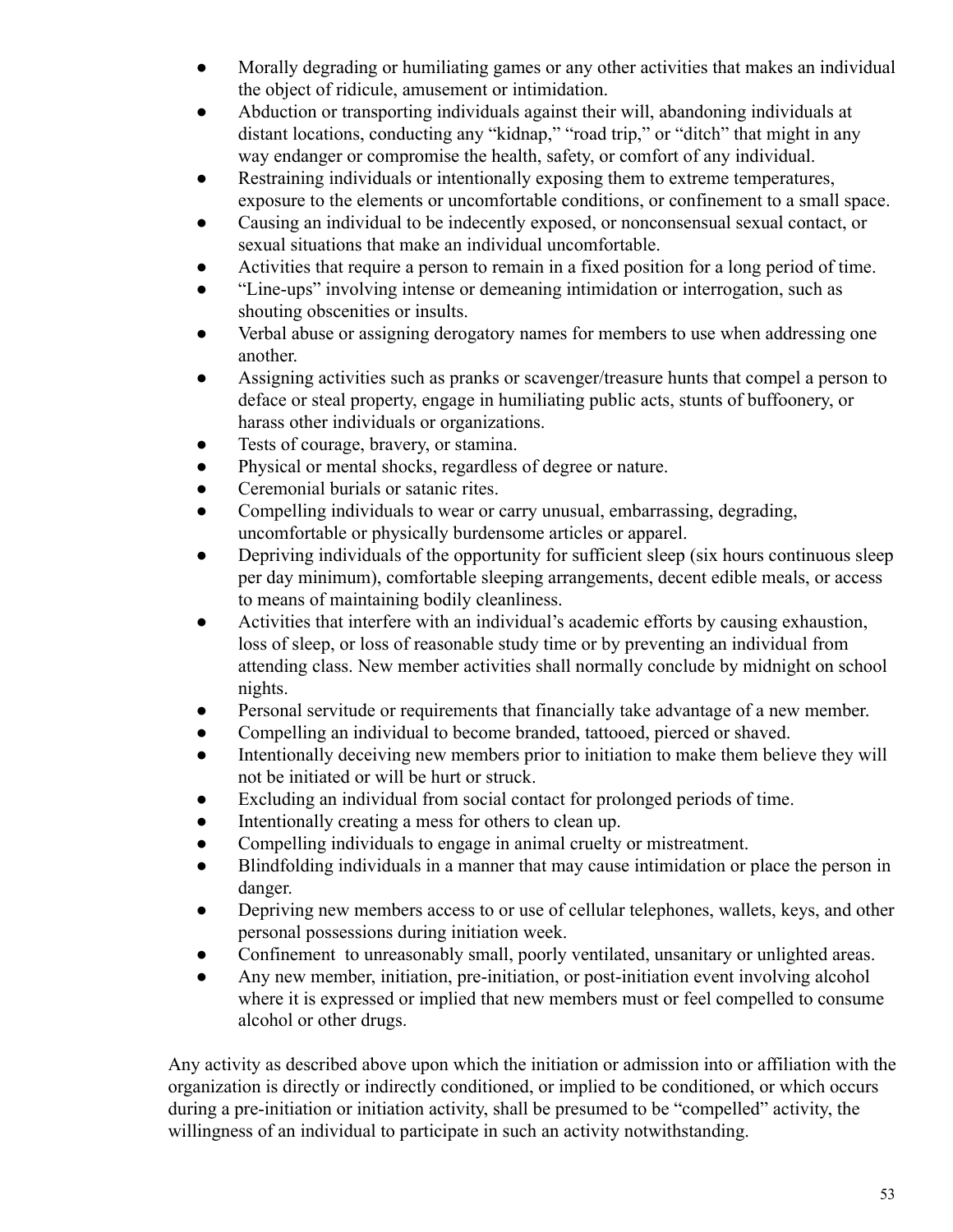A group of students acting together may be considered a "student organization" for the purposes of this policy, whether or not they are officially recognized. Neither the express or implied consent of a victim of hazing, nor the lack of active participation while hazing is going on is a defense. Apathy or acquiescence in the presence of hazing is not a neutral act, and is also a violation of this policy.

It is the specific responsibility of the organization president to ensure that this policy is communicated to and adhered to by all members and new members.

Organizations are responsible for controlling the behavior of their alumni/ae members during initiation or pre-initiation activities. If there is a concern for alumni/ae member(s) of the organization, the organization must disclose the concern to Student Life & Leadership.

Questions concerning this policy should be directed to Student Life & Leadership or the Center for Student Rights & Responsibilities.

**(21) Health and Safety.** Conduct that threatens or endangers the health or safety of any person within or related to the University community, including physical abuse, threats, intimidation, harassment, sexual misconduct, throwing bottles or objects that could result in personal injury, or where three or more members of a student organization engage in group violence or taunt others to engage in violence.

### **(22) Illegal Drugs,** including:

- 1. Use, possession, manufacture, or distribution of illegal drugs or drug-related paraphernalia, (except as expressly permitted by law and University regulation) or the misuse of legal pharmaceutical drugs at an organization-related event.
- 2. Use, possession, manufacture, or distribution of illegal drugs or drug-related paraphernalia, (except as expressly permitted by law and University regulation) or the misuse of legal pharmaceutical drugs at an organization-related facility.
- 3. Failure to terminate the such activity of organization members and initiate organization disciplinary action against the members engaged in misconduct by officers.

#### **(23) Misuse of University Technology,** including:

- 1. Misuse of computer facilities, computers, electronic media, social media, mobile applications and all other technologies owned, operated or provided by the University.
- 2. Failure to follow the campus procedures related to Smart Classroom technology for student organizations.
- 3. Misuse of the Presence platform, including the posting of events that are or may promote violation of any laws or published University policies.

**(24) Noise,** including:

- 1. Violation of municipal noise ordinances, including but not limited to failure to obtain a required noise permit for an off-campus event.
- 2. Excessive noise which disrupts the campus or surrounding community, including but not limited to use of amplified sound on campus (except as expressly permitted in compliance with the *Regulations for Use of San Diego State University Buildings and Grounds* ).

**(25) Open Membership.** Eligibility for membership or appointed or elected student officer positions may not be limited on the basis of race, religion, national origin, ethnicity, color, age,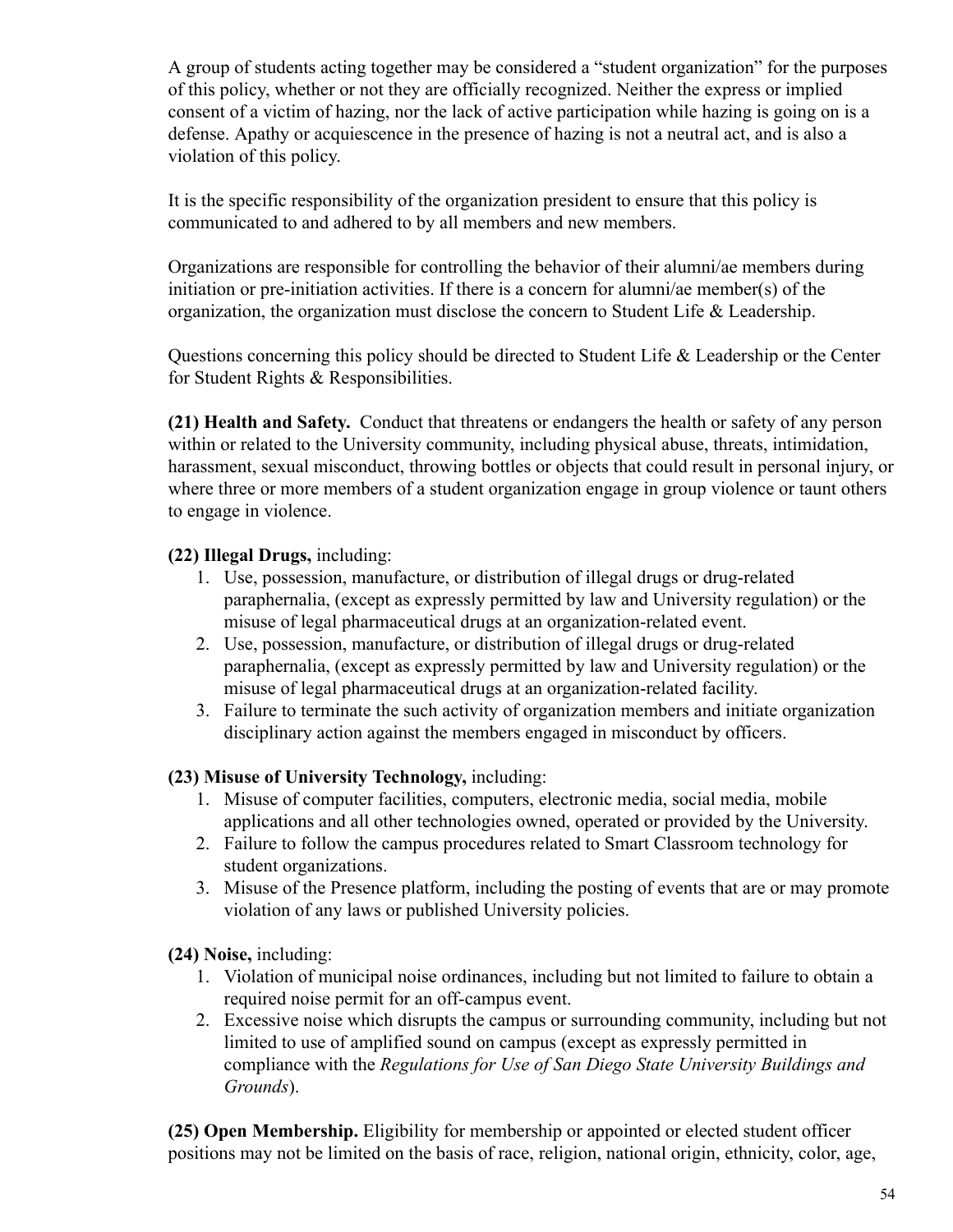gender, gender identity, marital status, citizenship, sexual orientation, or disability. The organization shall have no rules or policies that discriminate on the basis of race, religion, national origin, ethnicity, color, age, gender, gender identity, marital status, citizenship, sexual orientation, or disability. Social fraternities, sororities or other university living group and may impose a gender limitation as permitted by Title 5, California Code of Regulations, Section 41500.

### **(26) Organization Facilities,** including:

- 1. Operating a facility owned, leased, occupied or used by the organization in violation of local zoning ordinances.
- 2. Failure to maintain safe and sanitary physical conditions in a facility owned, leased, occupied or used by the organization as required by applicable law and University policy.
- 3. Failure to maintain a facility owned, leased occupied or used by the organization in compliance with the exterior appearance standards.

**(27) Promoters.** Student organizations wishing to contract with promoters should contact Student Life & Leadership BEFORE entering into an agreement. Student organizations may not engage in any on-campus activities on behalf of commercial entities that involve any form of sale or contractual agreement (including credit card sign-ups).

**(28) Property Damage.** Unauthorized destruction, defacement or damage to University property or property of others, including placement of words, symbols or graphics on the property of others, or unauthorized removal, of signs or banners of other student organizations.

**(29) Recognition Reinstatement**. Student organizations that have their recognition suspended or removed must make a formal request for to be reinstated to the Office of Student Life  $\&$ Leadership and the Dean of Students before they can be considered to return to campus. This includes organizations whose national organization or affiliation removed their recognition or approval of the local organization. Once a formal request has been made, a review of the student life community will be conducted in collaboration with student organization governing boards and a decision to return will be based on feasibility of the organization in the campus community and governing board policy and procedures. This process supersedes all letters issued prior to an organization leaving or being removed from campus and this process must be adhered to prior to re-chartering

**(30) Smoking** . All Recognized Student Organization events on campus must be completely smoke-free in accordance with San Diego State University's *[Smoke Free Policy](http://newscenter.sdsu.edu/smoke_free/policy.aspx?)* . Members of the organization and guests are not permitted to smoke on SDSU's property--at the event site and at all other campus locations. Per SDSU policy, "smoking is defined as inhaling, exhaling, burning, or carrying a lighted or vapor-producing tobacco product. Tobacco is defined as all tobacco-derived or containing products, including, but not limited to, cigarettes (clove, bidis, kreteks), electronic cigarettes, cigars and cigarillos, hookah smoked products, and oral tobacco (spit and spitless, smokeless, chew, snuff)."

**(31) Student Organization Banking.** Per California State University guidelines, all student organizations, unless granted an exemption, must bank with the on-campus banking entity (Associated Students). Violations of this policy include:

1. Maintaining an off-campus bank account without an exemption, no matter the circumstance (e.g. maintaining an Associated Students account in addition to the off-campus bank account).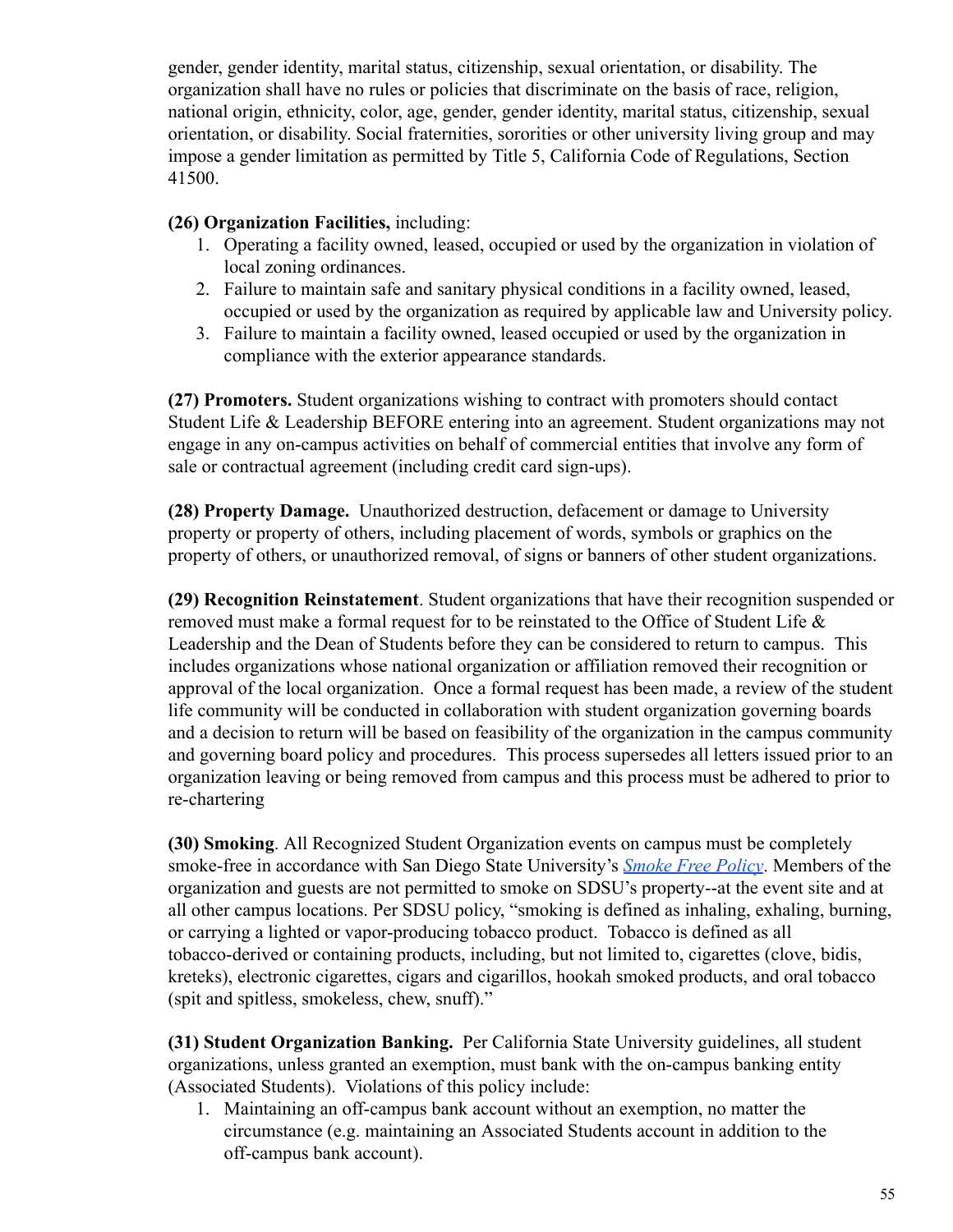2. Operating off-campus bank accounts that are in addition to and separate from the account associated with the exemption.

### **(32) Student Organization Events**

- 1. Sponsoring, co-sponsoring or conducting an on-campus event, other than a regular organization business meeting, without the approval of Student Life & Leadership (See event approval procedures in Section II of the *SDSU Student Organizations Handbook* )
- 2. Failure to comply with event approval conditions imposed by Student Life & Leadership or other University offices.
- 3. Failure to comply with the policies governing student organization events held on campus or funded by the University or a University auxiliary organization.

### **(33) Theft,** including:

- 1. Theft of property or services from the University community, or misappropriation of University resources for the benefit of the organization.
- 2. Unauthorized removal of University property from common use areas.
- 3. Possession by the student organization or presence at organization-related facilities of stolen property or University property that has been removed from common use areas without authorization.
- 4. Unauthorized mass removal of publications from campus distribution racks with the intent of limiting public access to the materials.
- 5. Theft of property or services from Recognized Student Organizations, student organization events or student organization facilities. "Pranks" where theft is involved are considered to be a violation of this policy.

**(34) Unauthorized entry** into, or presence in:

- 1. Any facility owned or operated by the University or a University auxiliary organization, or use of property or equipment of the University or a University auxiliary organization, except in accordance with University policies.
- 2. Trespassing on private property.
- 3. Violation of visitation policies of University or University auxiliary owned or operated student residential facilities and student organization residential facilities.
- 4. Violation of University policies regarding entry into and conduct inside fraternity and sorority houses.

**(35) Unauthorized use of SDSU name, symbol(s) and logo(s)** . Unauthorized use of San Diego State University or SDSU name, logo or symbols or use not in compliance with University policies.

**(36) Violation of Policies.** Violation of any published University policy, rule, regulation or presidential order, including without limitation:

- 1. Violation of University policies and procedures pertaining to student organizations set forth in the *Student Organizations Handbook*
- 2. Violation of the *Regulations for Use of San Diego State University Buildings and Grounds*
- 3. Violation of *[Conrad Prebys Aztec Student Union Building Use Guidelines](https://as.sdsu.edu/useruploads/files/forms/meeting-services/aztecstudentunion_uildingguidelines.pdf)*
- 4. Violation of any other published University policy, rule, regulation or presidential order.

**(37) Violations of Law.** Any organization-related act chargeable as a violation of federal, state, or local law.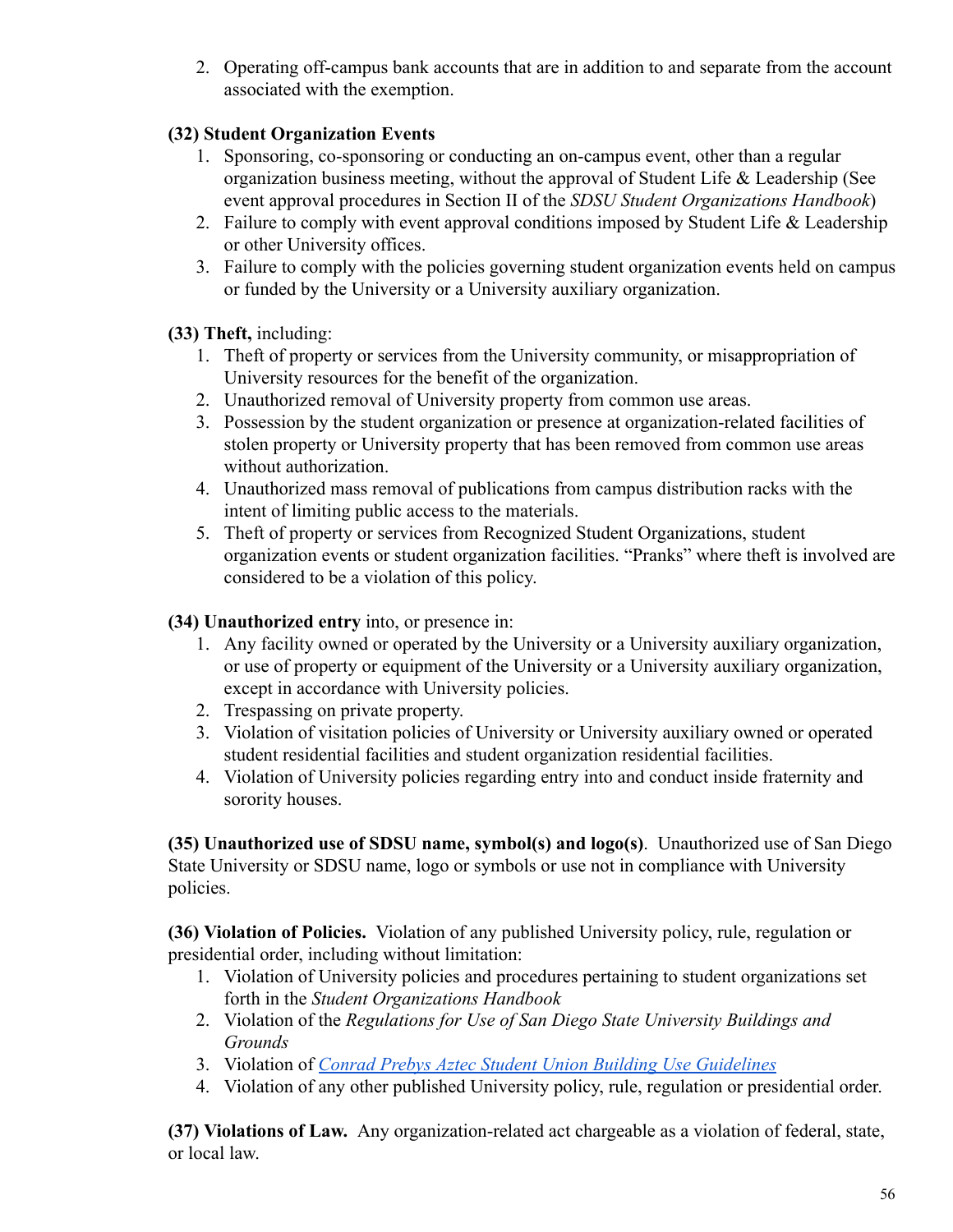#### **(38) Violation of the Student Organization Conduct Procedures** , including:

- 1. Falsification, distortion, or misrepresentations of information related to a student organization discipline matter.
- 2. Disruption or interference with the orderly progress of a student organization disciplinary matter.
- 3. Attempting to discourage a person from participating in a student organization disciplinary matter.
- 4. Attempting to influence the impartiality of any participant in a student organization disciplinary matter.
- 5. Verbal, written or physical harassment, intimidation or retaliation of any participant in a student organization disciplinary matter.
- 6. Failure to comply with the sanction(s) imposed under a student organization disciplinary proceeding.

**(39) Weapons** . The possession and/or use of firearms, ammunition, fireworks, explosives, highly flammable materials, weapons, projectile devices, guns, knives, pellet/air soft or BB guns, replica weapons, dangerous chemicals or any other weapon or material or instrument which poses or may imply a risk of danger is prohibited on campus, at University-related events, and at all student organization functions and facilities (with the exception of properly stored kitchen knives, janitorial supplies and activities with prior authorization of the University President or designee).

### **c. Application of this Code**

Sanctions for the conduct listed above can be imposed on student organizations. Student Organization conduct is within the jurisdiction of the SDSU Student Organization Code of Conduct regardless of whether it occurs on or off campus. Nothing in this Code may conflict with Education Code Section 66301 that prohibits discriminatory action against students based on behavior protected by the First Amendment.

#### **d. Procedures for Enforcing this Code**

The University, through authority given by the University President to the Vice President for Student Affairs and the Office of the Student Life & Leadership, maintains the exclusive right to impose sanctions upon student organizations for acts that violate this Student Organization Code of Conduct. The Office of Student Life & Leadership shall develop and adopt procedures to ensure student organizations are afforded notice and the opportunity to be heard before the University imposes any sanction for a violation of the Student Organization Code of Conduct.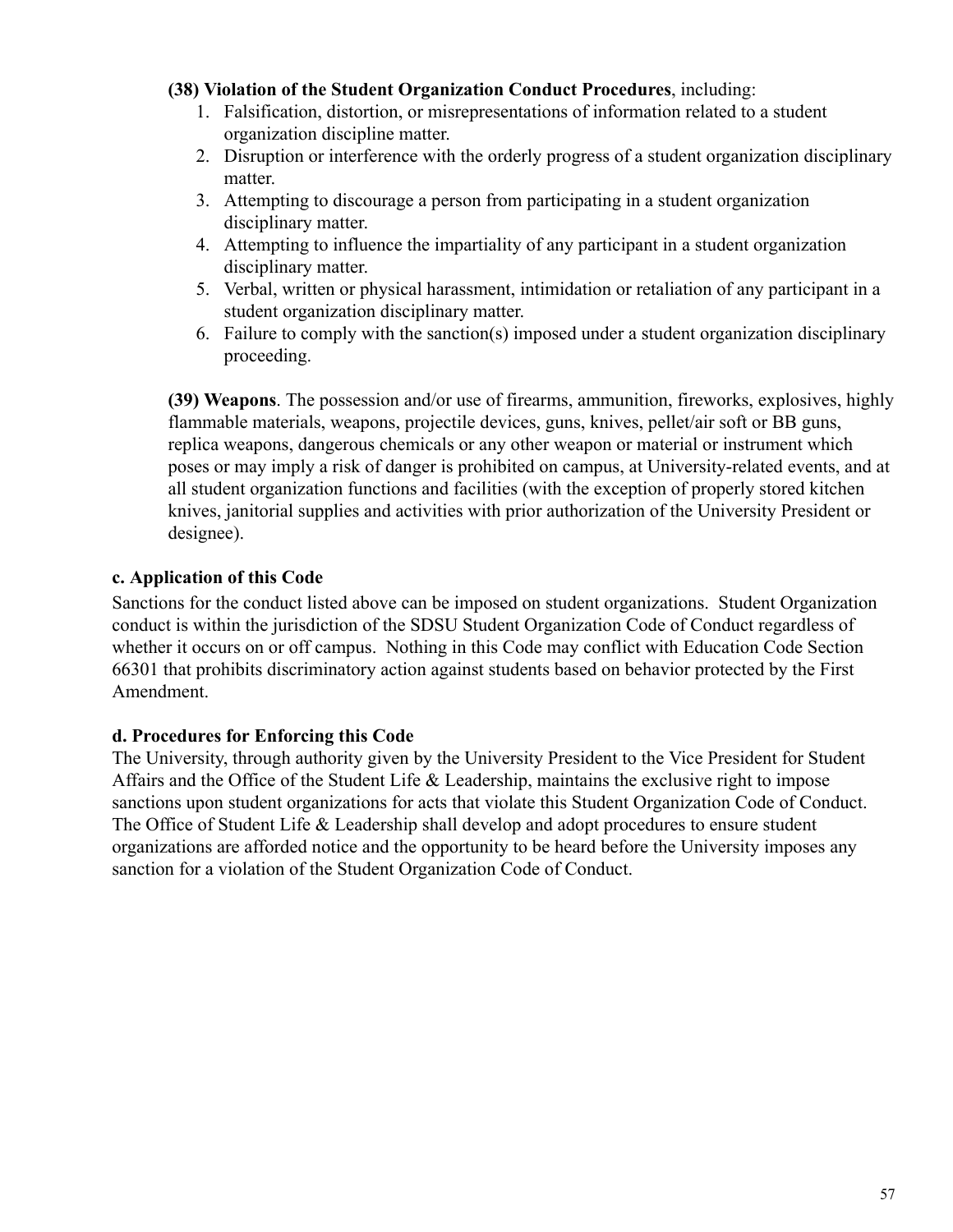## **Section III, Article B: Student Organization Conduct Process**

#### **Investigation**

Whenever it appears that a student organization has violated the Student Organization Code of Conduct, a report should be directed to the Office of Student Life & Leadership. Reports can be be submitted via the [Student](https://cm.maxient.com/reportingform.php?SanDiegoStateUniv&layout_id=5) Organization Incident Report Form. Concerns may also be submitted by calling Student Life & Leadership at 619-594-5221 or by emailing  $d$ eanofstudents@mail.sdsu.edu.

The Vice President for Student Affairs or designee shall select a Student Life & Leadership staff member to facilitate the judicial process. ("Facilitator"). The Facilitator shall conduct or coordinate a preliminary investigation into any alleged violations and determine whether to initiate disciplinary action.

In cases where individual students are alleged to have violated the Student Code of Conduct, an investigation will be conducted by the Center for Student Rights & Responsibilities. If that investigation concludes that a student organization appears to have violated the Student Organization Code of Conduct, the findings will be referred to the Office of Student Life & Leadership for disciplinary action regarding the organization.

#### **Interim Sanction**

The Vice President for Student Affairs or designee may immediately impose an interim sanction where there is reasonable cause to believe that such an action is required to protect the safety and well-being of members of the community, to protect University property, or to ensure the maintenance of order. This may include, but is not limited to, cases involving hazing, incidents involving injury or violence, illegal drug activity, or a pattern of serious violations. The interim sanction may include a temporary suspension of official recognition and/or restrictions on specific activities including, but not limited to, participation in campus events, hosting activities, conducting meetings and recruiting members.

Whenever an interim sanction is imposed, a disciplinary proceeding shall be convened at the earliest possible time, pending normal process requirements. The interim sanction may remain in effect until a final decision has been reached, including any appropriate appeals process, at the discretion of the Vice President for Student Affairs or designee.

#### **Informal Conference**

If the Facilitator determines a violation may have occurred, the Facilitator shall provide written or electronic notice of the allegations to the student organization's president or chair. This electronic document is called a "Notice to Appear."

The Facilitator shall conduct an informal conference with the organization president and representatives of the designated student organization governing council. A student organization's faculty/staff advisor and, if applicable, alumni/community advisor and an additional officer/representative of the organization may accompany the organization president to the conference. Attorneys are not permitted. The Facilitator may invite other persons with information about the alleged violation to participate in the informal conference.

The purpose of the informal conference is to gather facts, assess the possibility of immediate solutions, determine whether there is evidence of a violation of the Student Organization Code of Conduct or whether further investigation is necessary, and to discuss potential sanctions if a violation occurred.

If a student organization fails to appear at an Informal Conference, the Facilitator will determine if the absence was for good cause, in which case the Informal Conference will be rescheduled. Otherwise, the Facilitator will review the information available and make a determination of responsibility.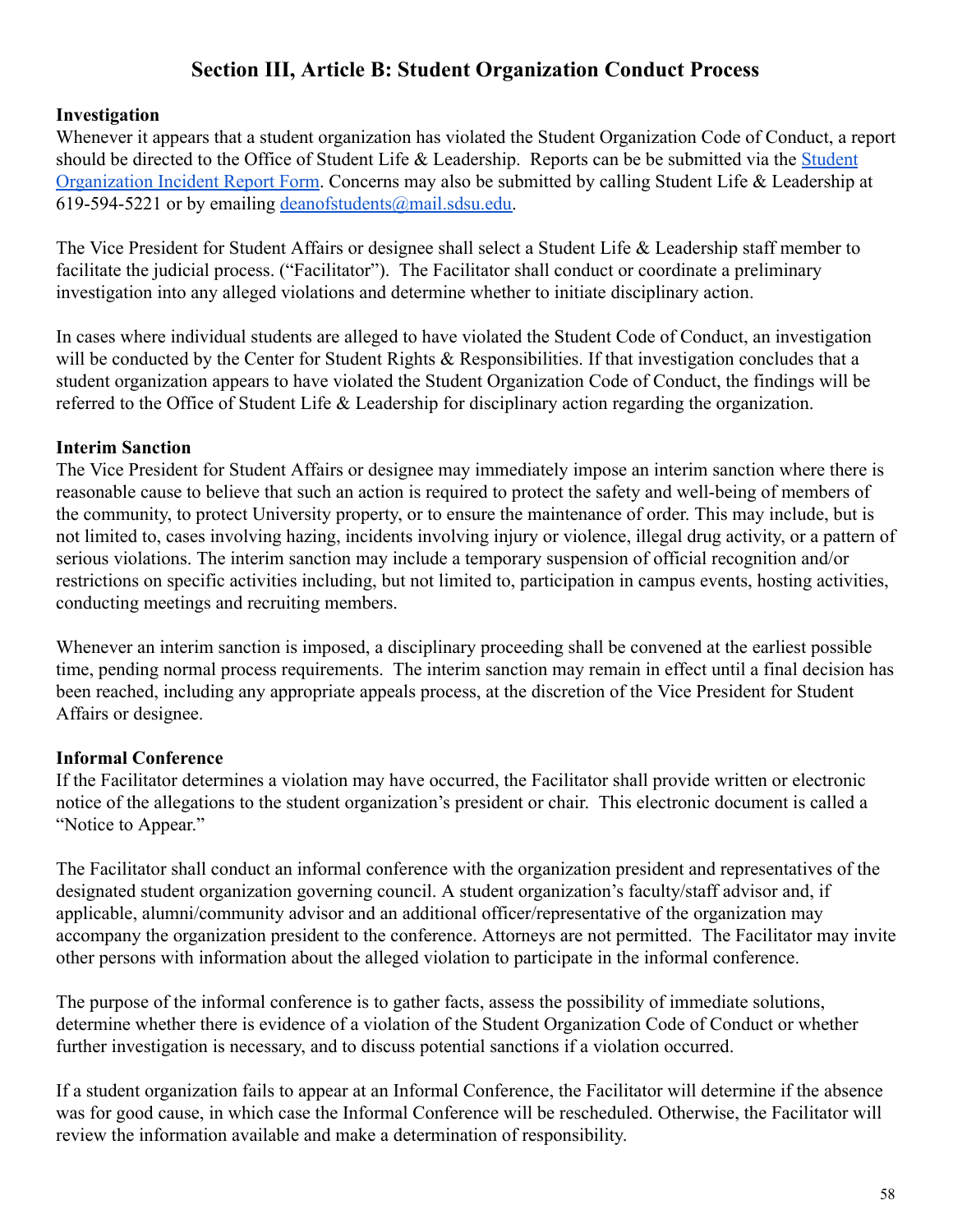### **Decision Letter & Settlement Agreement**

Following the Informal Conference, the Facilitator will render a decision and send it to the organization electronically. The decision letter will include the findings of the investigation, level of responsibility of the organization, and sanctions/stipulations if a level of responsibility is found.

If the Facilitator finds evidence that a violation did occur, the Facilitator will send the organization a settlement agreement, which is a document that states that the organization agrees to the terms of the decision. The president of the organization must sign the document or submit a letter of appeal within ten (10) business days of receipt of the letter.

The decision letter and settlement agreement are subject to the prior approval of the Dean of Students. If the sanction includes revocation or suspension of campus recognition, the decision letter and settlement agreement shall be reviewed and approved by the Office of the Vice President for Student Affairs prior to being sent to the organization.

### **Evidence and Standard of Proof**

The University bears the burden of proving that the student organization engaged in misconduct by a preponderance of the evidence.

A "preponderance of evidence" means that quantity and quality of evidence which, when fairly considered, produces the stronger impression, and has the greater weight, and is more convincing as to its truth than the evidence in opposition – or in other words, the facts as determined by the Facilitator or Student Organization Hearing Panel indicate that it is more likely than not that the student organization violated the Student Organization Code of Conduct.

Formal rules of evidence applied in courtroom proceedings do not apply to student organization hearings. Evidence relevant to a case, by the Facilitator or Student Organization Hearing Panel Chair, is admissible at a hearing. This may include direct evidence, circumstantial evidence, documentary evidence, hearsay evidence, and signed statements. This does not imply that all evidence admitted is equivalent in weight. Unduly repetitive information may be excluded.

### **Appeal Process**

If the organization does not accept the terms of the decision and settlement agreement, the organization has the right to appeal.

Grounds for an appeal include:

- the decision was not based on substantial evidence
- there is significant new evidence not available at the time of the hearing
- the applicable policy was not properly interpreted
- the sanction is unreasonable for the offense
- the organization was not afforded due process

To initiate the appeal process, the president of the organization must submit a letter (electronically) within ten (10) business days to the Facilitator and Dean of Students. The letter should detail which part(s) of the decision that the organization is appealing and why the organization believes the appeal is justified.

If the Facilitator rendered the original decision, the appeal is heard by the Dean of Students.

In cases where the decision is made directly by the Dean of Students due to an interim sanction, the appeal would be heard by the Associate Vice President of Student Affairs for Campus Life in the Office of the Vice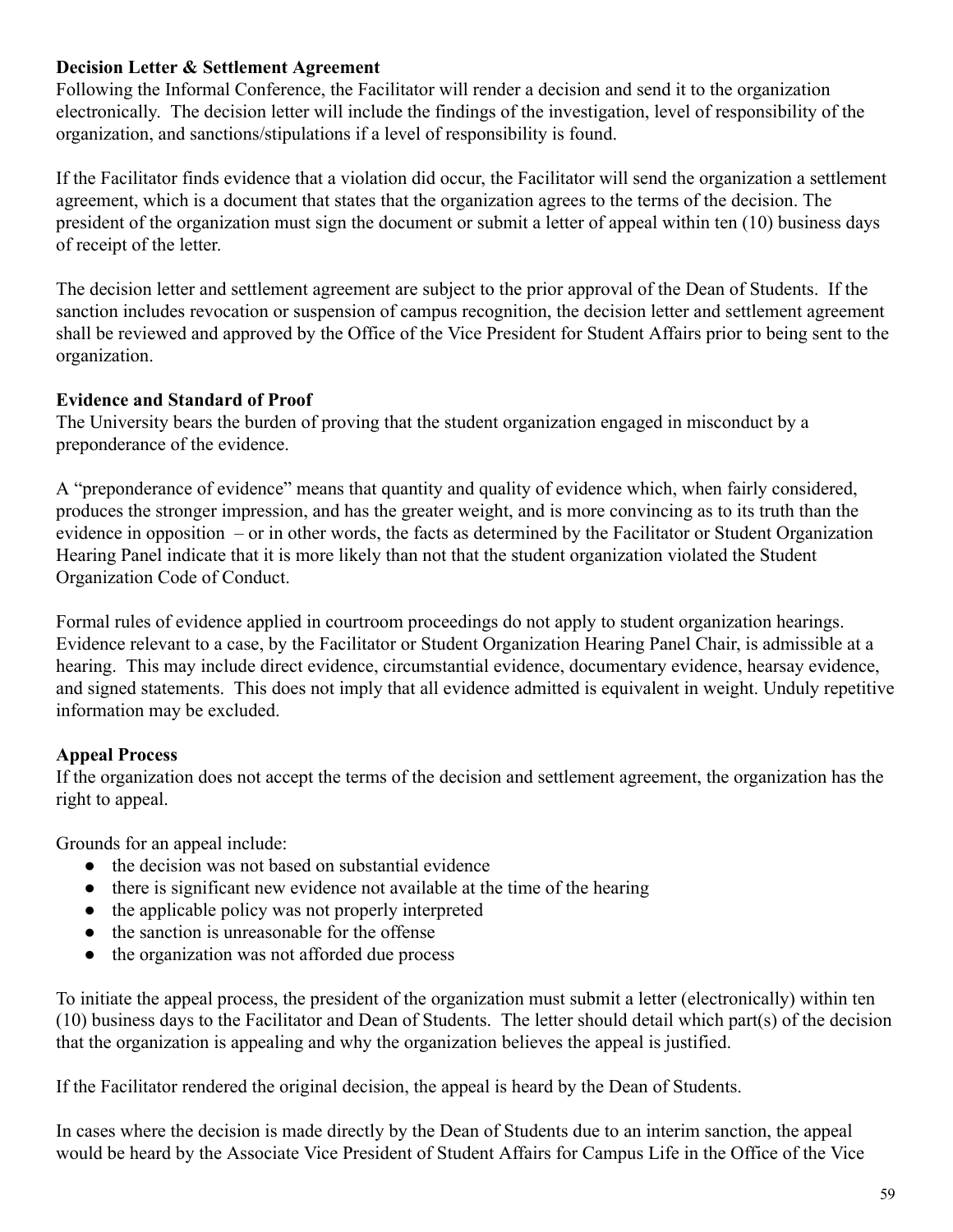President for Student Affairs.

During the appeal process, the Dean of Students or Associate Vice President of Student Affairs will review the case file of the organization, including all information presented during the course of the investigation.

Upon reviewing the case file, an appeal meeting will be convened with organization representatives, the Facilitator, the Dean of Students and when appropriate, the Associate Vice President of Student Affairs. The president, faculty/staff advisor(s), alumni/ae advisor(s) and an additional officer/representative are invited to the appeal meeting.

The administrator hearing the appeal, including the Dean of Students or Associate Vice President for Student Affairs, may:

- Sustain the original decision
- Modify the original decision in a specified way
- Revoke the original decision
- Refer the organization to a formal hearing

The decision of the administrator hearing the appeal is final and will be communicated through an electronic letter to the organization, Facilitator, Dean of Students and Associate Vice President. Additionally, the letter may be sent to the faculty/staff advisor, alumni/ae advisor(s) (when applicable), the president and individual responsible for judicial matters in a governing council and executive office/headquarters personnel (when appropriate).

If an organization appeals a decision, the sanctions shall not become effective until the appellate process is completed. Decisions by the Office of the Vice President for Student Affairs are final.

#### **Formal Hearing**

Formal hearings are held before the Student Organization Hearing Panel. The Student Organization Hearing Panel has jurisdiction to hear allegations of misconduct by student organizations recognized by Student Life & Leadership at San Diego State University. Allegations of individual student misconduct shall be referred to the Center for Student Rights & Responsibilities.

The Office of the Vice President for Student Affairs may determine that a case shall be heard by the Student Organization Hearing Panel, rather than the Facilitator, where the allegations of misconduct against the organization include, without limitation, hazing, incidents involving injury, alcohol or drug violations, sexual misconduct, theft, or assault. The Office of the Vice President for Student Affairs may also select the Student Organization Hearing Panel to hear cases of misconduct involving organizations with lengthy histories of violations

If the Facilitator determines that a violation likely occurred, the Facilitator shall have the discretion to refer the case for a formal hearing without offering the organization a decision.

If the Facilitator is unsure whether a violation has occurred, the Facilitator may refer the matter for a formal hearing.

If the Facilitator identifies a pattern of alleged or confirmed behavior through review of the recent conduct record of the organization, the Facilitator may refer the matter for a formal hearing.

If the organization accepts responsibility for a violation but no agreement can be reached on an acceptable sanction, the matter may be referred for a hearing for the sole purpose of determining the sanction. In this case,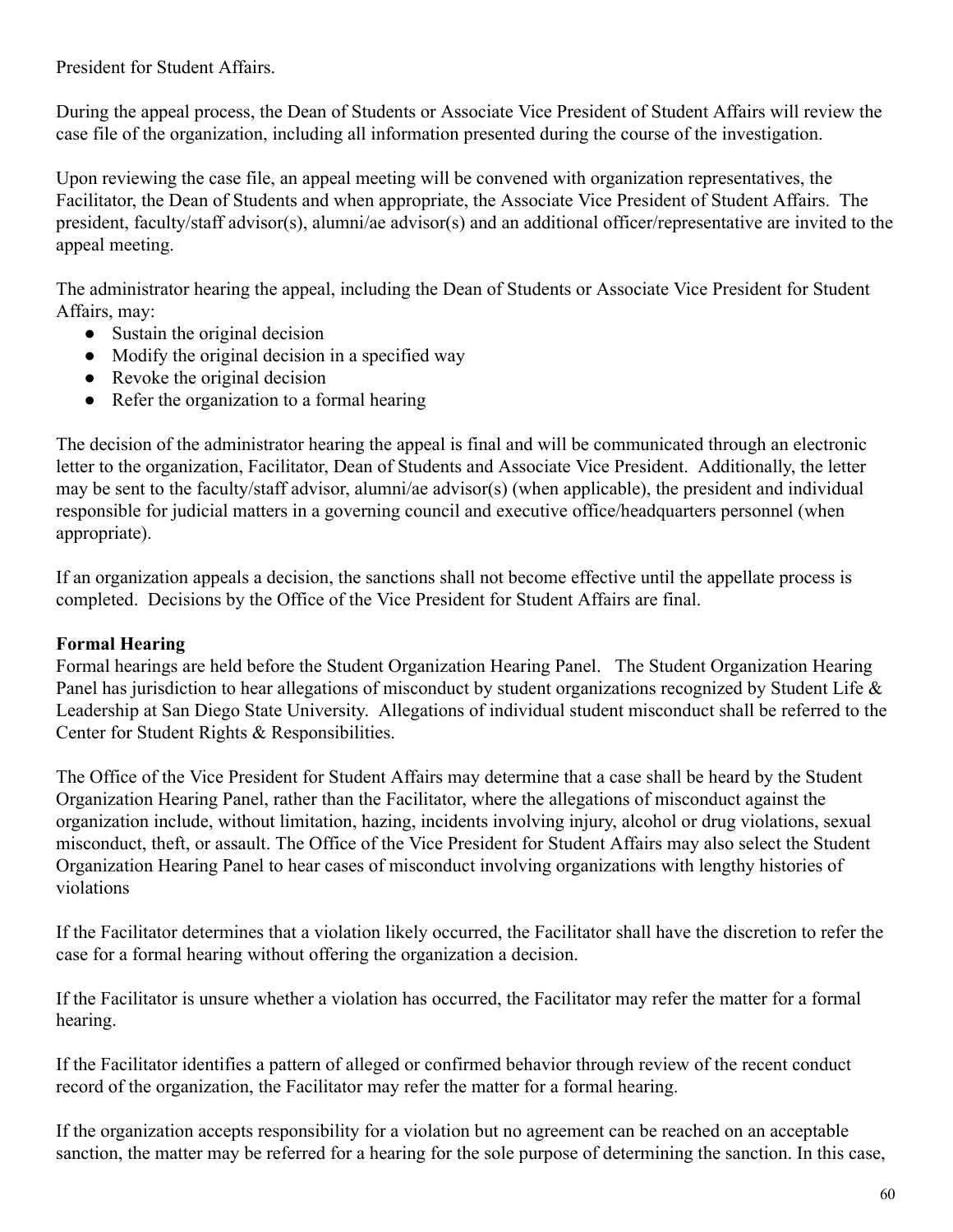the organization must submit a written statement prior to the hearing, signed by the president or chair, stipulating that the organization does not contest the charges.

A student organization may file a written request to waive its right to a hearing before the Facilitator and instead have the hearing before the Student Organization Hearing Panel.

A student organization may waive the right to a formal hearing and accept sanctions from the Office of Student Life & Leadership or the Office of the Vice President for Student Affairs. (Note: This option may be utilized when the University collaborates with the national or parent organization to jointly review and propose sanctions for alleged violations.)

Where more than one student organization is charged arising out of a single occurrence, or related multiple occurrences, the Dean of Students or the Office of the Vice President for Student Affairs may decide to consolidate the cases into a single hearing.

Student organization disciplinary hearings are independent of other proceedings, including hearings for individual student members, civil or criminal court cases, and actions taken by the organization's parent organization. The University may proceed with a student organization disciplinary hearing before, simultaneously with, or after any other proceeding.

### **Jurisdiction and Composition of the Student Organization Hearing Panel Jurisdiction**

The Student Organization Hearing Panel has jurisdiction to hear allegations of misconduct by student organizations recognized by San Diego State University – Student Life & Leadership. Allegations of individual student misconduct shall be referred to the Center for Student Rights & Responsibilities.

Formal hearings may be held before the Student Organization Hearing Panel. The Office of the Vice President for Student Affairs may determine that a case shall be heard by the Student Organization Hearing Panel, where the allegations of misconduct against the organization include, without limitation, hazing, incidents involving injury, alcohol or drug violations, sexual misconduct, theft, and assault. The Office of the Vice President for Student Affairs may also determine that the Student Organization Hearing Panel hear cases of misconduct involving organizations with lengthy histories of violations.

### **Panel Composition**

For each case, the Office of the Vice President for Student Affairs shall appoint three Student Organization Hearing Panel voting members. A Student Affairs administrator shall chair the panel. The other two panelists shall be comprised of a faculty/staff member and a student member.

For fraternity and sorority cases, the student panel member may be the judicial director or other executive board member of one of the four fraternity/sorority councils. For other student organizations, the student panel member may be an executive officer in a Recognized Student Organization. A Student Life & Leadership staff member may be designated by the Dean of Students to serve as a non-voting consultant member of the Student Organization Hearing Panel.

# **Formal Hearing Procedures**

### **Pre-Hearing**

If after an Informal Conference the alleged violation of the Student Organization Code of Conduct is not resolved, the Facilitator may refer a case for a formal hearing.

If the Facilitator refers a case for a formal hearing, the Facilitator shall prepare a referral for the Student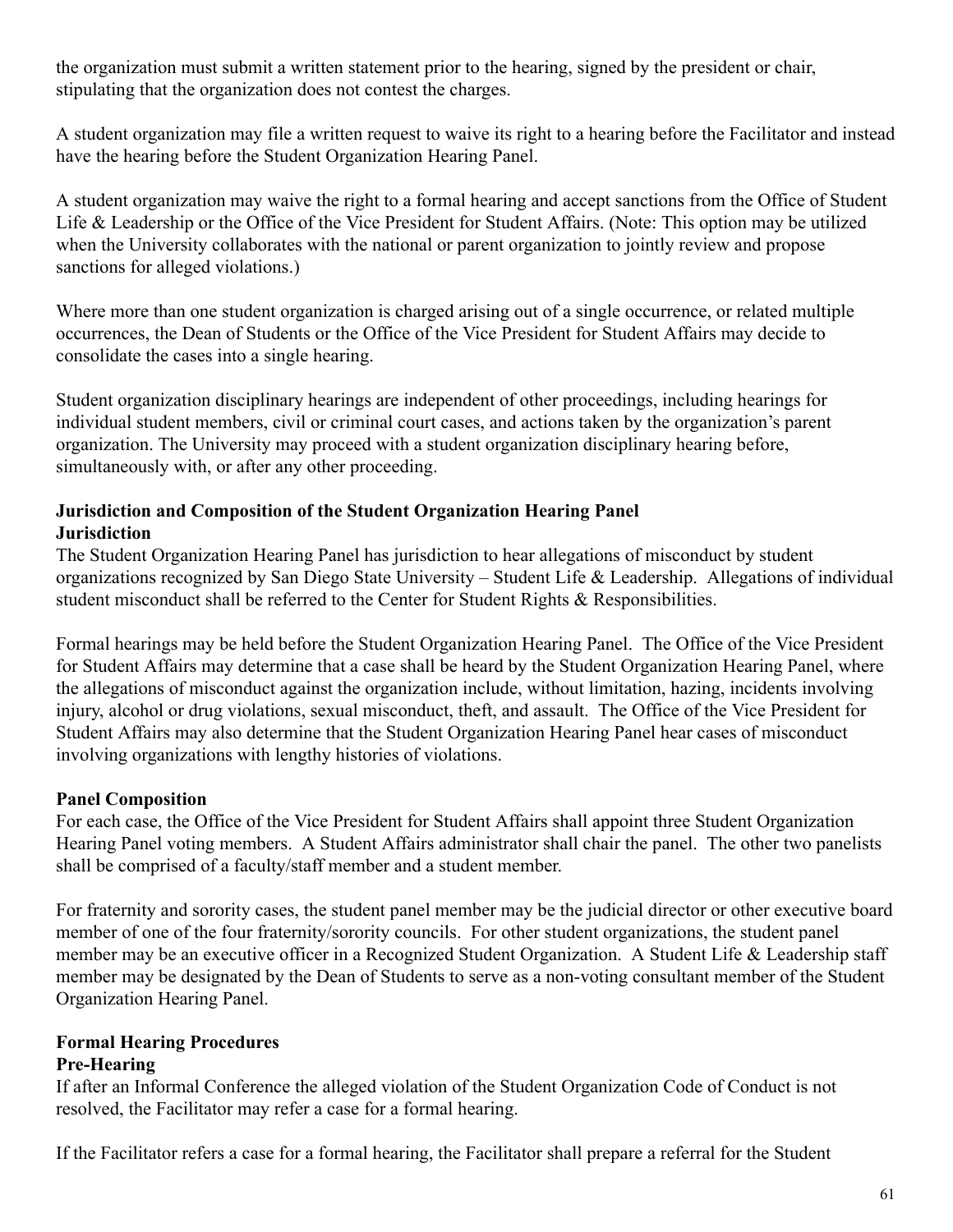Organization Hearing Panel. This referral shall include an investigation report which may include but is not limited to:

- a background description of the incident involving alleged misconduct, including date, time and place
- the organization and members allegedly involved
- potential witnesses
- summary of interviews of witnesses and/or organization members
- estimated damage to property or injury to persons
- the probable cause of the incident
- a summary of all evidence
- specific portions of the Student Organization Code of Conduct that the organization is alleged to have violated
- the disciplinary history of the organization
- a copy of the settlement agreement offered, if applicable
- supporting documentation

University Police materials cannot be distributed in advance of the hearing and must be collected at the end of the hearing.

The Facilitator shall provide the investigation report to the organization charged with misconduct and their advisor(s), the Dean of Students, other appropriate University officials, and regional and/or national officials of the student organization's parent organization (if applicable).

### **Notice**

If the Facilitator has determined that a formal hearing is appropriate, the Facilitator issues a notice of hearing. The Facilitator may issue notice to the student organization in the following manner:

- Electronically to the charged organization's email address, or
- Personal delivery to the organization's president or chair.

The Facilitator shall send a copy of the notice to the organization's faculty or staff advisor, and if appropriate to the alumni or community advisor, and regional and/or national officials of the student organization's umbrella organization/council (if applicable).

The Facilitator shall send notice of the hearing to the student organization at least five business days before the hearing, unless the five business day period has been waived by the organization.

The notice of hearing shall include:

- the section(s) of the Student Organization Code of Conduct the student organization is alleged to have violated
- a factual description of the student organizations conduct that forms the basis for the charge(s)
- a list of possible sanctions
- the date, time and location of the hearing
- the investigation report and supporting documentation
- a list of organization members required to appear as witnesses
- information about the hearing process
- notification that the student organization may be accompanied at the hearing by up to two advisors of the organization's choice, who may not act on its behalf, and who may not be an attorney
- notification that the student organization charged may elect to waive the right to a hearing by accepting the settlement agreement, if one was offered

The student organization is required to provide the Facilitator with a list of witnesses who will be testifying on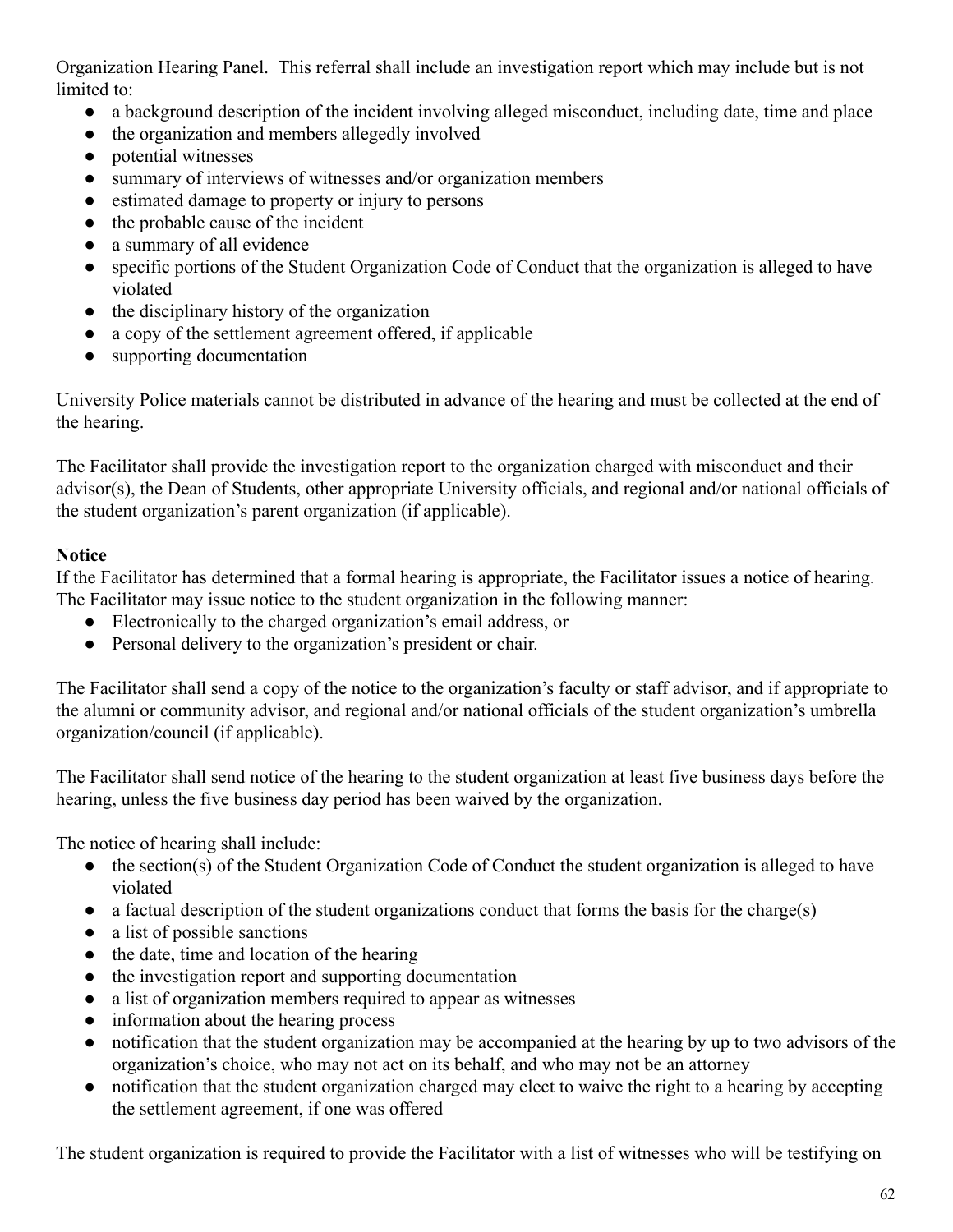behalf of the organization at least 24 hours prior to the hearing, with an indication of their relationship to the case.

### **Hearing Participants**

The following are the only individuals allowed to attend official hearings:

- the Student Organization Hearing Panel
- the Facilitator
- the student organization president or designee, and no more than two advisors (e.g., faculty or staff advisor, alumni or community advisor, or regional or national official)
- any witnesses testifying (during their testimony only)
- The president and judicial officer from the respective student organization governing council
- appropriate University officials with the consent of the Facilitator

No attorneys are permitted to participate.

An advisor may not present evidence, question witnesses, or address the Board. However, advisors may answer questions posed by the hearing panel and will have an opportunity to speak during the organization's closing statement.

If the student organization president, chair or designee fails to appear at a hearing, without notice and good cause as determined by the hearing panel chair, the hearing will continue as scheduled, the evidence in support of the charges shall be presented, considered and adjudicated.

Abusive or disrespectful behavior shall not be tolerated and may be cause for ejection from the hearing by the hearing panel chair.

### **Hearing Panel Responsibilities**

Hearings are intended to be educational rather than adversarial.

The respective chair from the Student Organization Hearing Panel shall preside over the hearing.

The hearing panel shall make findings of fact as to whether the organization has violated the Student Organization Code of Conduct and if so, recommend appropriate sanction(s).

The panel shall determine whether the student organization violated the Student Organization Code of Conduct by a majority vote. The panel shall base its determinations on factual evidence and not on guesswork, conjecture, speculation or feelings. The panel shall not allow sympathy, bias, prejudice, and favoritism to influence its determinations.

For formal hearings before the Student Organization Hearing Panel, the Facilitator shall make or cause to be made and official audio recording and inform the witnesses that their testimony is being recorded. No other recording device may be permitted in either hearing.

Panel members shall exercise care to protect the confidentiality of the hearing by not discussing the investigation report, testimony of witnesses and the deliberations of the panel outside the hearing room.

### **Settlement Agreements**

With the consent of the Dean of Students, at any time during the hearing, the organization can decide to waive the right to a hearing and accept an offered settlement agreement.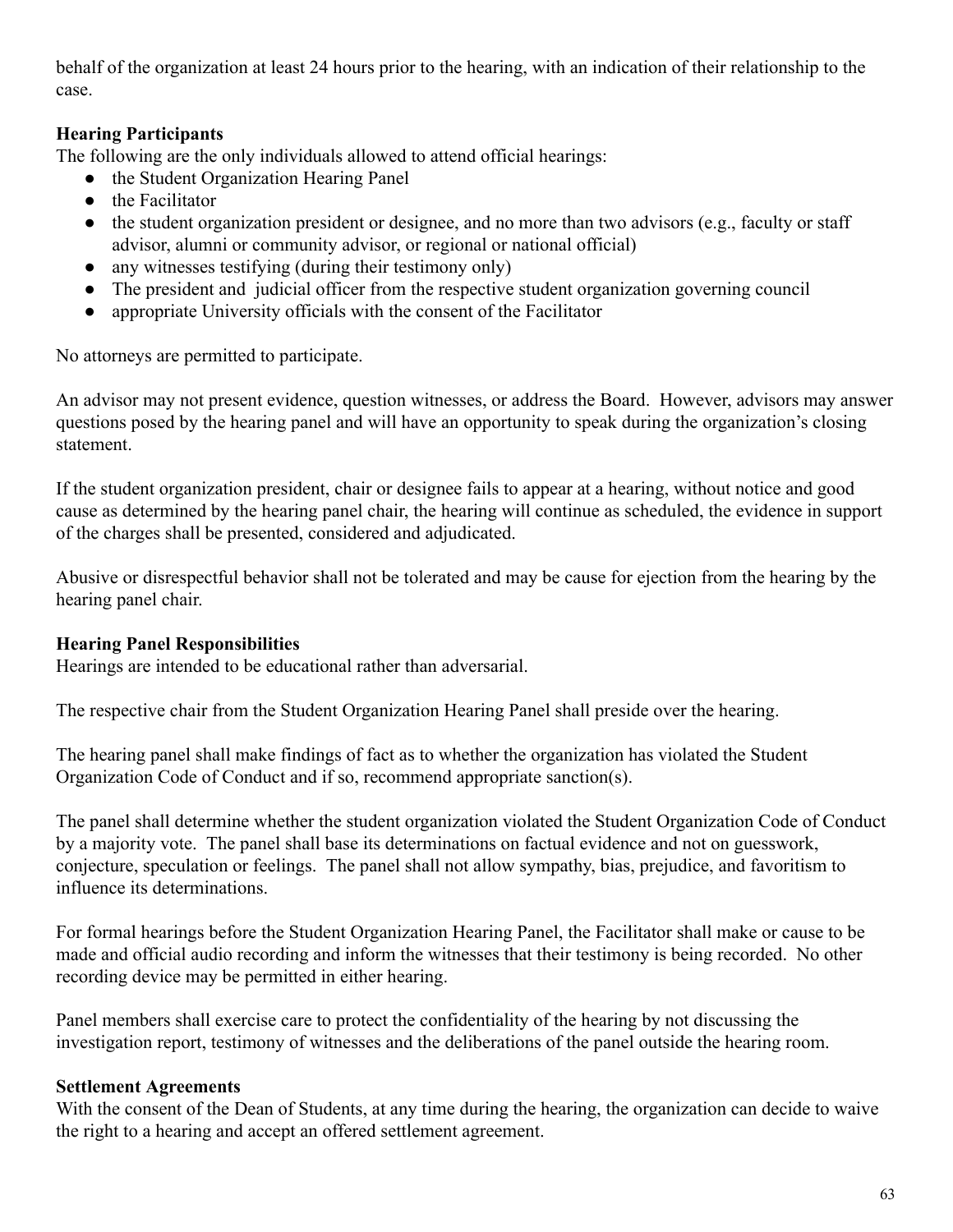The president or chair of the organization must make this waiver in writing.

## **Hearing Agenda**

The outline of the hearing shall be as follows:

- Introductions of those present at the hearing
- Summary of the hearing process and an admonition that there shall be orderly behavior during the hearing
- Explanation of the charges against the student organization
- Facilitator's opening statements, which should include the alleged violation(s), followed by the **student** organization's opening statements
- Facilitator presents evidence and witnesses after which the student organization presents evidence and witnesses
	- members of the hearing panel may ask factually-based questions of witnesses and those presenting evidence
	- the member of the hearing panel asking the question must be recognized by the presiding authority before asking questions
	- the student organization president, chair or designee shall have the opportunity to ask factually-based questions of all witnesses
- Facilitator makes concluding statements followed by the student organization's (the organization president, chair or designee) concluding statements
- Student organization is dismissed

### **Post-Hearing**

After the hearing the panel shall make findings of fact and conclusions about whether the facts demonstrate that the organization violated the Student Organization Code of Conduct.

The hearing panel deliberates in a closed session with only the hearing panel present (the Facilitator is available for consultation but only voting members are present during voting on the final decision).

If the organization is found to have violated the Student Organization Code of Conduct the panel shall recommend an appropriate sanction(s) and stipulation(s).

The chair of the panel shall send the panel's recommendations as to whether the student organization violated the Student Organization Code of Conduct to the Dean of Students and Associate Vice President for Student Affairs. The recommendation shall include findings of fact and recommended sanction(s) and stipulation(s) if the organization is found responsible. The recommendation of the panel is confidential and not shared with the organization.

The Office of the Vice President for Student Affairs shall issue a decision from a formal hearing. If the decision is that the student organization violated the Student Organization Code of Conduct, the decision shall include the sanction(s) and stipulation(s) to be imposed. Decisions will normally be issued within ten business days of the hearing.

The decision letter is sent electronically to the organization president.

Decisions by the Office of the Vice President for Student Affairs are final.

### **Sanctions & Stipulations**

Student organizations that violate the Student Organization Code of Conduct are subject to sanctions. Sanctions may include, but are not limited to, one or more of the following: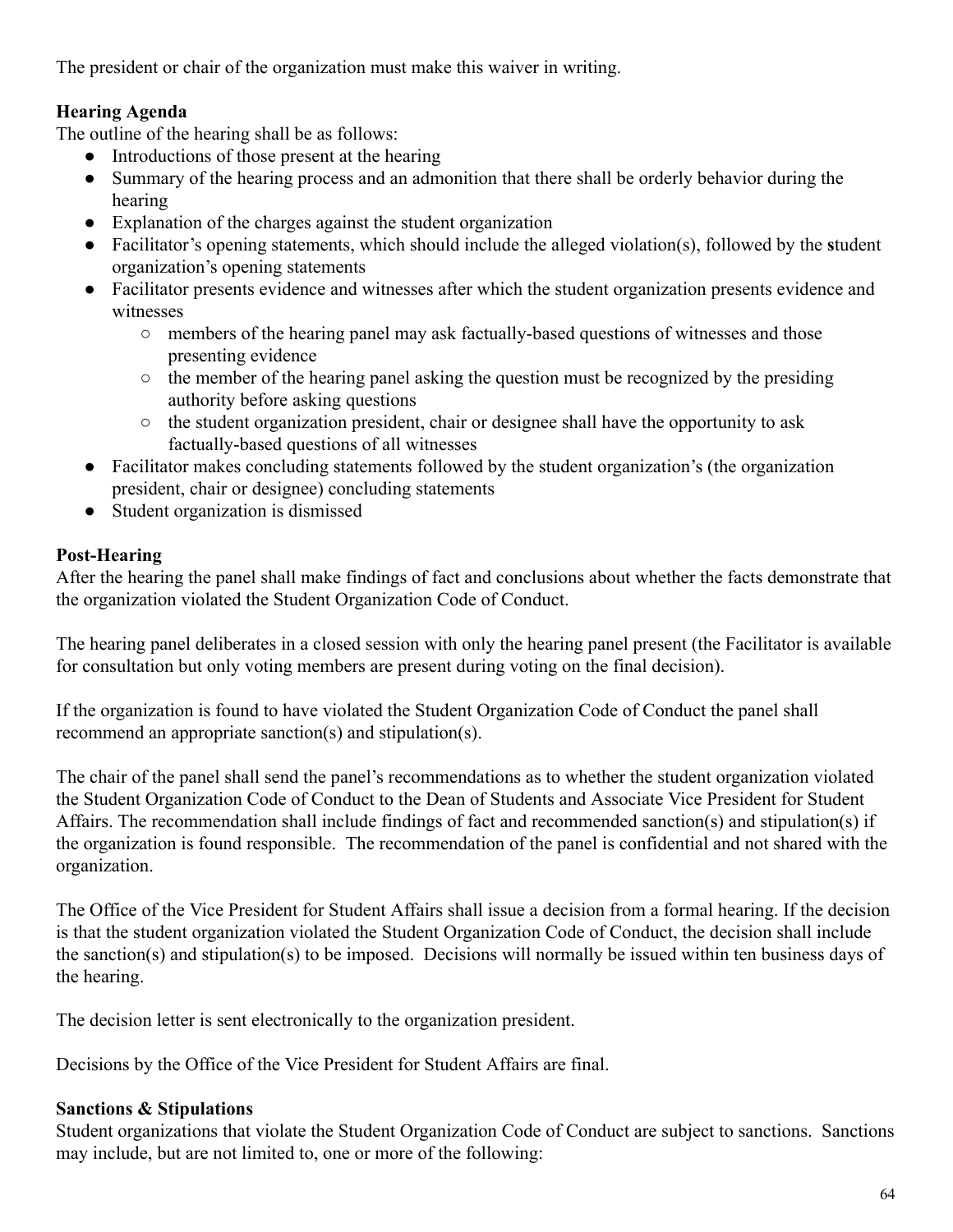**Expulsion and withdrawal of recognition** – includes but is not limited to the student organization being denied, use of University facilities, use of the University name, and use of Associated Student facilities and services. Withdrawal of recognition may be indefinite or for a specified time.

**Suspension** – suspends all privileges granted to the student organization, including campus recognition, for a specific time.

**Suspension in abeyance** – places the organization on suspension, but the University does not implement the suspension. The organization retains privileges, but must meet specified conditions. If the organization does not meet the conditions, the suspension immediately takes effect.

**Probation** – places the organization on probation for a period of time during which the organization is expected to demonstrate exemplary compliance with University policies. Probation may include conditions that the organization must meet to be removed from probation. The probationary conditions may specify the sanctions to be imposed should the organization not comply of the term(s) of probation.

**Warning** – states that the student organization's actions were inappropriate and a warning that future infractions shall not occur.

In addition to an overarching sanction, the student organization is subject to stipulations if found to be in violation of the Student Code of Conduct. Stipulations are developmental tools designed to address the specific behaviors, violations and concerns involving the organization. A few examples of common sanctions include (but are not limited to):

**Educational and developmental sanctions** – orders attendance at education seminars by organization members or requires the organization to prepare presentation(s) to educate others.

**Social restrictions** – prohibits the student organization from holding social events for a specific period.

**Alcohol restrictions** – prohibits the student organization from having alcoholic beverages present at organization-related activities and/or at organization-related facilities for a specific period.

**Restitution** – orders compensation for loss, damages, or injury that may include service, monetary or material replacement.

**Constructive requirement appropriate for the offense** – These sanctions shall be determined by the Facilitator or Student Organization Hearing Panel.

**Restriction of privileges of their respective governing councils – suspends privileges of the** organization granted by the respective governing council for a specific period.

#### **Recognition Reinstatement**

Student organizations that have their recognition suspended or removed must make a formal request for to be reinstated to the Dean of Students before they can be considered to return to campus. This includes organizations whose national organization or affiliation removed their recognition or approval of the local organization. Once a formal request has been made, a review of the student life community will be conducted and a decision to return will be based on feasibility of the organization in the campus community. This process supersedes all letters issued prior to an organization leaving or being removed from campus and this process must be adhered to prior to re-chartering.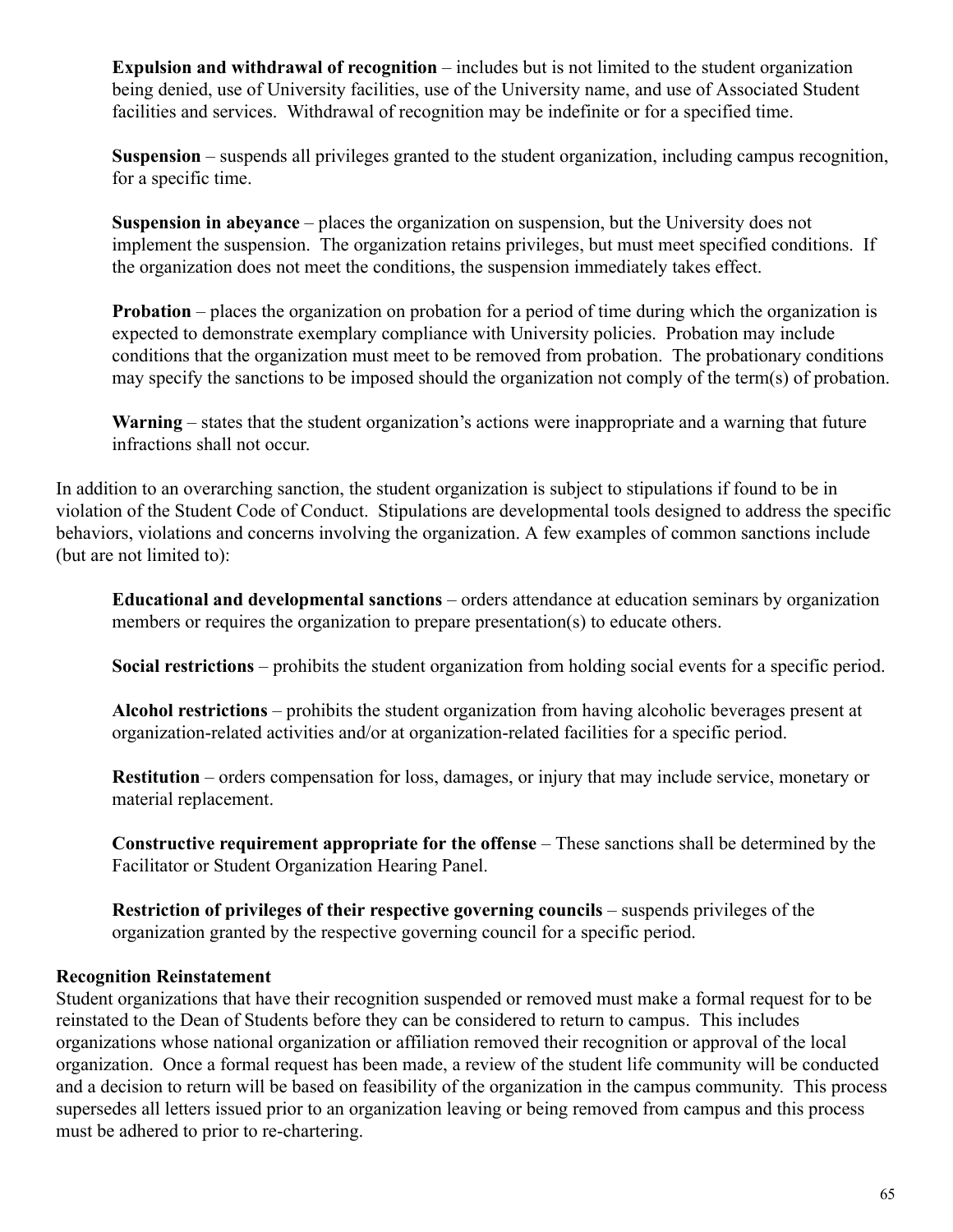Additionally, organizations within Fraternity & Sorority life must also follow the appropriate process for the council in which the organization is governed.

### **Judicial Records**

All student organization judicial records shall be maintained for at least seven years in the Office of Student Life & Leadership. Any materials used in a case become part of the judicial record and shall include, but are not limited to:

- the original report of alleged misconduct by the student organization
- the investigation report
- informal conference/hearing notices
- informal conference/ hearing evidentiary documents, minutes and audio recording
- decision letters
- appeal letter and appellate decision (if applicable)

The judicial records are confidential. The University may release a general description of the charges against a student organization (with names and personally identifiable information redacted), whether the organization was found responsible, and any sanctions imposed.

Access to student organization judicial records shall be limited to the Student Organization Hearing Panel, the student organization involved and its advisor(s) and parent organization officials (if applicable), and appropriate Student Affairs staff members. Panel members shall return hearing materials to the Facilitator at the conclusion of the hearing.

## **Accountability of Organization Officers**

Although all members are personally responsible for their own behavior, a specific organization officer may be held personally accountable for the misconduct of organization members during organized organization activities. Circumstances which might warrant this personal accountability include but are not limited to:

- Inappropriate and/or unacceptable activities which are sanctioned by the organization by means of discussion and/or planning at an organization meeting, officers' meeting, or committee meeting.
- An officer's participation in such an activity.
- An officer's failure to act appropriately upon witnessing such an activity.
- An officer's failure to act appropriately in preventing such an activity when the officer had prior knowledge.
- An officer's failure to act appropriately in taking corrective action after learning of such an activity.
- An officer's negligence in informing the organization members of established laws, regulations, policies, directives, and procedures.
- An officer's failure to cooperate fully with law enforcement personnel or with University officials, including failure to identify organization members known by the officer to be involved in an incident.

Allegations of individual student misconduct shall be referred to the Center for Student Rights & Responsibilities.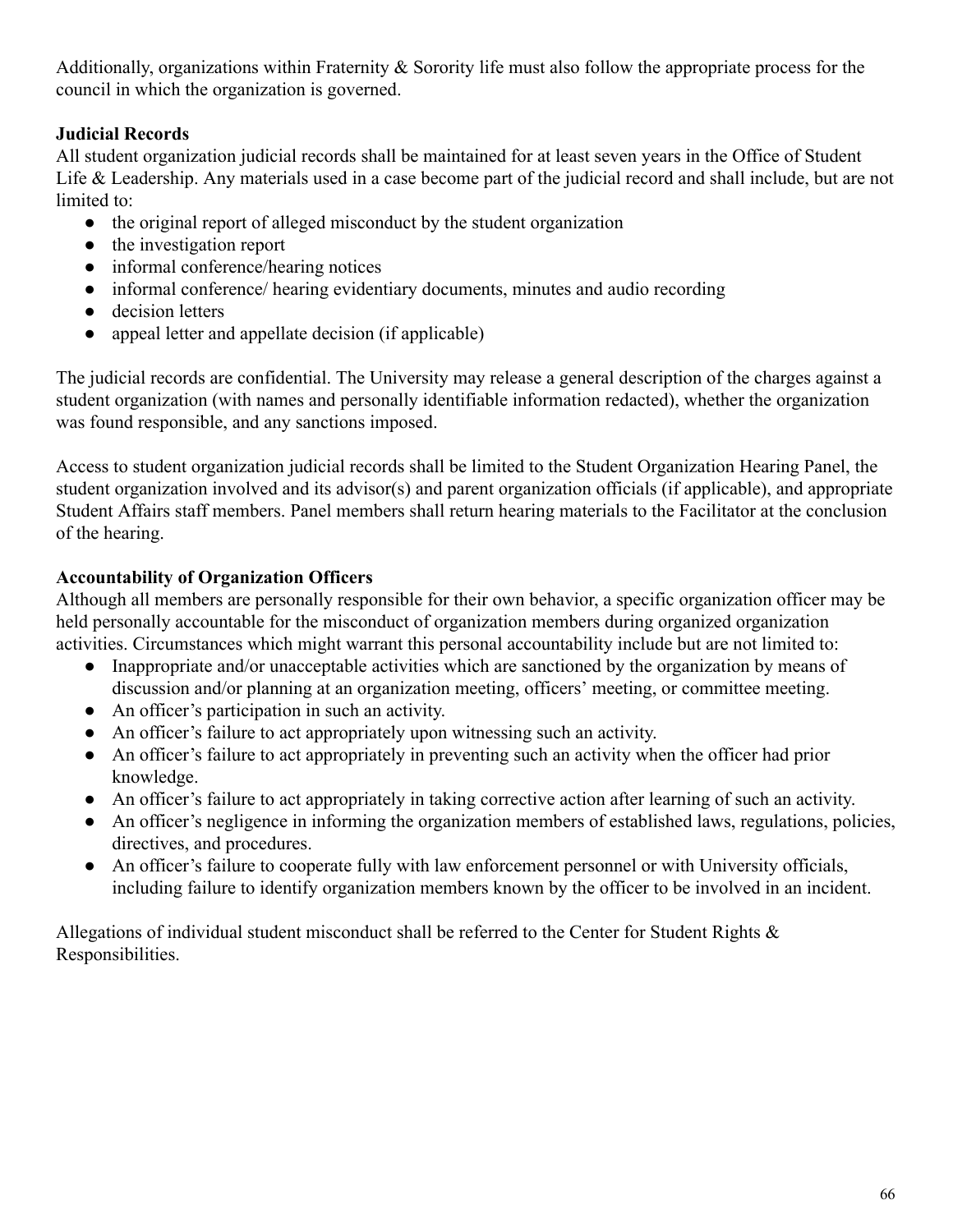## **Section III, Article C: Guidelines for Social Fraternities and Social Sororities**

All registered social fraternities and social sororities must be recognized by San Diego State University through the Recognized Student Organization process annually. As Recognized Student Organizations, social fraternities and sororities must uphold the policies outlined in the Student Organization Code of Conduct, the Student Organization Handbook, as well as all SDSU published policies and local, state, and federal laws. The guidelines set in this section are in addition to content found in the Student Organization Handbook and corresponding Student Organization Code of Conduct.

### **Definition of Social Fraternities and Sororities**

Social fraternities and sororities (women's fraternities) are recognized student organizations whose primary purpose is the personal development of their members, as distinguished from honorary, professional, departmental and service fraternities. Some social fraternities and sororities are culturally, pride, and/or special interest based. Social fraternities and sororities may select members according to subjective criteria consistent with the University's nondiscrimination policies. Social fraternities and sororities are entitled to single-gender membership, provided they qualify under the provision of Section 86.14 of the regulations promulgated under Title IX of the U.S. Education Act of 1972.

### **Greek Governing/Coordinating Council**

All social fraternities and sororities must affiliate with a Greek governing/coordinating council recognized by Fraternity & Sorority Life. Current councils are:

**College Panhellenic Association (CPA)** . Governing/coordinating council for sororities that are members of the National Panhellenic Conference.

**Interfraternity Council (IFC).** Governing/coordinating council for general national fraternities that are (typically) members of the North-American Interfraternity Conference.

**National Pan-Hellenic Council (NPHC)**. Governing/coordinating council for the historically African-American fraternities and sororities that are affiliated nationally with the NPHC. **United Sorority and Fraternity Council (USFC)** . Governing/coordinating council for culturally-based fraternities and sororities, which was established at SDSU in 1997.

#### **Membership Requirements, Rosters and Auxiliary Organizations**

No social fraternity or sorority may pledge (associate) or initiate any individual who is not matriculated and regularly enrolled for credit in at least three units at San Diego State University or any student who is not in academic good standing (i.e., not on academic probation). A student who is taking only Extended Studies or Open University classes is not considered to be a regularly enrolled SDSU student. Prospective members must complete the Greek PREP (Pre-Recruitment Educational Program) prior to joining a fraternity or sorority.

Students on disciplinary probation for risk behaviors involving alcohol, drug, and community issues are ineligible to be pledged or initiated into a fraternity or sorority. This includes, but is not limited to, underage drinking,, providing alcohol to minors, public intoxication, intoxication requiring medical or police transport, illegal possession or use of drugs, drug sales, vandalism, harassment, fights, physical or sexual assaults, hazing, and possession of weapons on campus. Students with university disciplinary cases pending regarding risk behaviors are not eligible until their case has been adjudicated, which may not correspond to organization pledging or initiation dates. Students may become eligible when their probationary period is completed or by approval of the Dean of Students. Chapters are required to notify Student Life & Leadership of pending initiations ten days prior so that eligibility can be checked.

All active initiates must be regularly enrolled in three or more units at San Diego State University. A chapter may, however, grant local affiliation privileges to qualified individuals. To qualify for local affiliation, an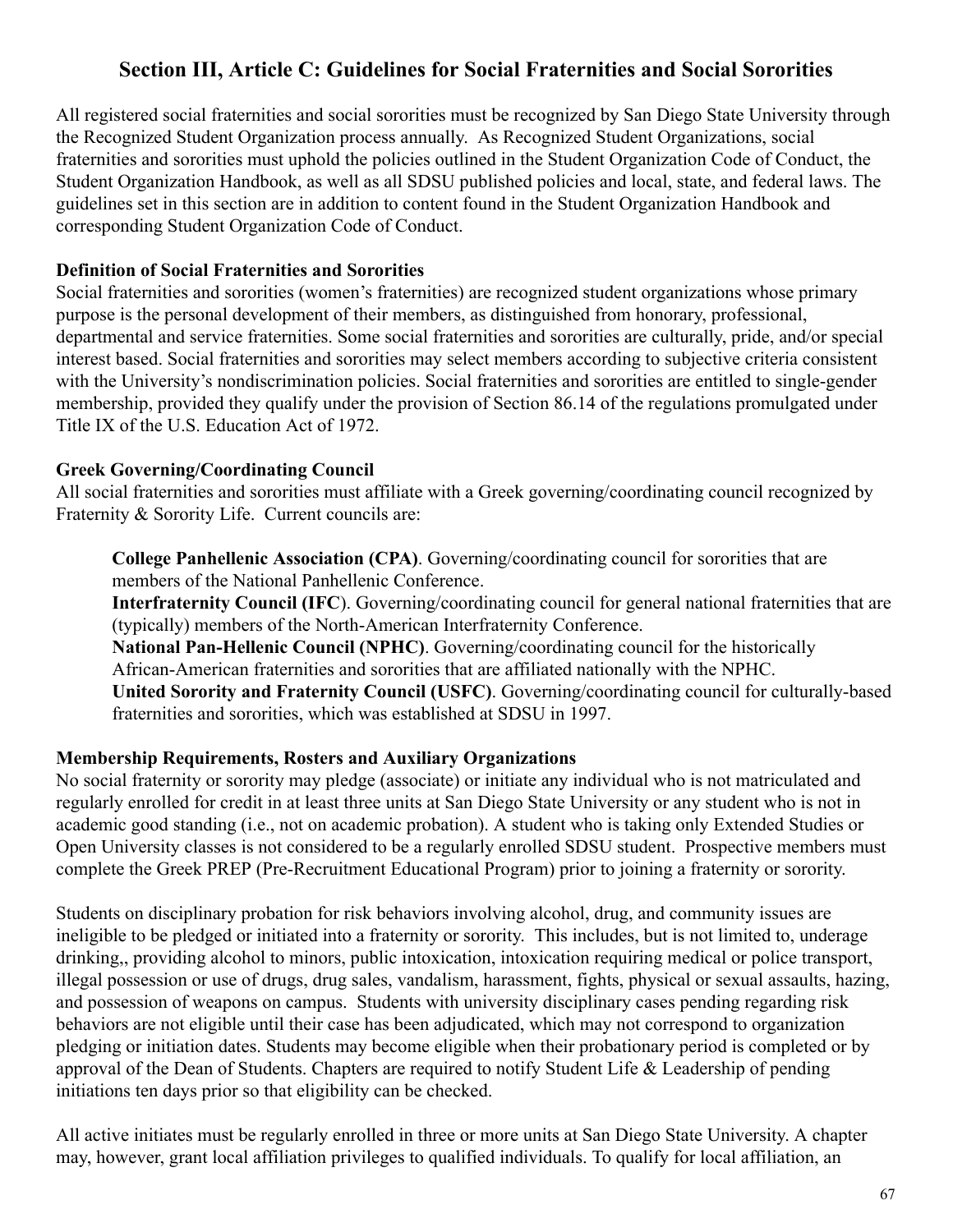individual must be an initiated member of the fraternity/sorority and be attending San Diego State University or another college or university in the San Diego area. Students who have been suspended or expelled from San Diego State University for disciplinary reasons are not eligible. Local affiliates may participate in chapter functions, but they shall not be eligible to hold office. The Greek governing/coordinating councils may restrict the participation of local affiliates in official council functions. Local affiliates shall not participate in the SDSU intramural sports program.

As provided by federal law, a social fraternity or sorority may elect to restrict its membership to one gender or may offer membership to either gender. A fraternity or sorority that restricts membership to a single gender may not, however, sponsor an auxiliary organization or activity for members of other gender(s) which connotes membership of any kind in their organization (e.g., "little sisters," "sweethearts," etc.) other than full membership as ascribed by their local and/or (inter)national constitution and bylaws. Fraternity/sorority activities which shall be considered evidence that a group of students who are members of other gender(s) are operating as an auxiliary organization include, but are not limited to, membership recruitment/rush, group meetings, collection of dues, group officers, inclusion on chapter composites, etc. Mentorship programs which do not include any type of membership privileges are not included in this prohibition.

Chapters shall update their official rosters maintained by Fraternity & Sorority Life within one week of membership updates/changes. The roster shall include the names of any local affiliates.

#### **Recognition Reinstatement**

Student organizations that have their recognition suspended or removed must make a formal request for to be reinstated to the Dean of Students before they can be considered to return to campus. This includes organizations whose national organization or affiliation removed their recognition or approval of the local organization. Once a formal request has been made, a review of the student life community will be conducted and a decision to return will be based on feasibility of the organization in the campus community. This process supersedes all letters issued prior to an organization leaving or being removed from campus and this process must be adhered to prior to re-chartering.

The approval from the Dean of Students provides the opportunity for the fraternity/sorority to apply for the expansion/extension process of the governing/coordinating Greek Council. This process will be a collaborative effort between the governing/coordinating councils and Student Life & Leadership. Council decisions for expansion/extension must be approved by the Dean of Students.

#### **Inter/National Charters**

Prior to chartering, each chapter with a national/ international affiliation must submit a copy of the national/international organization's governing documents or make them available for inspection by Fraternity & Sorority Life staff upon request and shall promptly submit any changes to the national/international organization's membership requirements as they occur.

With the exception of establishing fraternities and sororities, all recognized fraternities and sororities must be chartered with their national/international organization. Each chartered organization must remain in good standing with the national/international fraternity/sorority and the University. If a chapter's University recognition is revoked, the University will request that the national/international organization withdraw the charter from the local chapter. If the national/international organization revokes a charter of a recognized fraternity or sorority on campus, the fraternity or sorority may not be recognized by the University.

### **Liability Insurance**

All social fraternity and sorority chapters are required to submit a certificate of liability insurance in the amount of at least one million dollars which states the amounts of coverage and names the University as an additional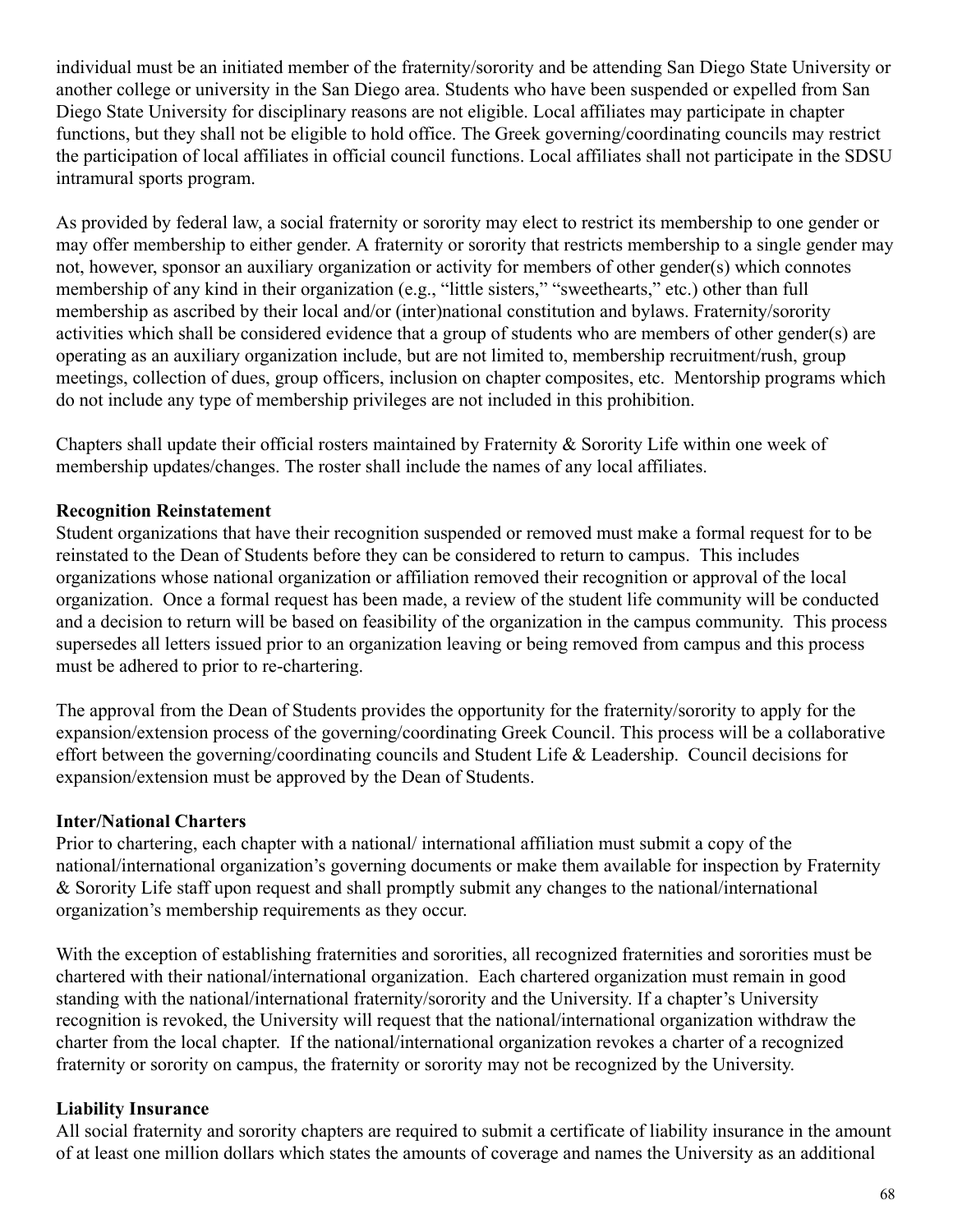insured, using the following language in the certificate:

*"The State of California, The California State University Board of Trustees, and all its other departments, boards, commissions and its officers, employees, and agents are hereby declared to be additional insured under the terms of this policy. This insurance policy will not be canceled without thirty (30) days notice to the Coordinator of Fraternity and Sorority Life, San Diego State University."*

Additionally, the certificate of insurance must be accompanied with an endorsement that states the additional insurance shall be primary. If the endorsement lacks this specific statement, it is inadequate. The additional insured coverage must cover all chapter activities and must include personal injury insurance.

The liability insurance of fraternities or sororities is primary for San Diego State University unless there is a claim of negligence by the University not disposed of by motion or there is an adjudication by verdict or otherwise against the University on any such claim. In addition, the Additional Insured protection is provided on a primary basis for the University unless there is a claim of negligence by the University not disposed of by motion or there is an adjudication by verdict or otherwise against the University of any such claim.

### **Chapter Advisors**

Each social fraternity and sorority shall have a primary chapter advisor or advisory board. The primary chapter advisor may be their required faculty/staff advisor or an appointed alumni/graduate advisor. Regardless of alumni/graduate advisor participation, as Recognized Student Organizations, all fraternities and sororities must have a faculty/staff advisor.

The chapter advisor or advisory board, or faculty/staff advisor shall:

- Meet regularly with chapter officers.
- Be familiar with University policies governing social fraternities and sororities and ensure that the chapter complies with such policies.
- Regularly review chapter finances.
- Review the chapter's new member development program and ensure that no chapter activities involve hazing in any form.
- Assist University officials in dealing with problems or other situations involving the chapter.
- Attend chapter advisor meetings.

### **Recruitment/Intake**

Social fraternities and sororities are permitted to participate in recruitment/intake during periods coordinated between the governing Greek council and University, with approval by the Dean of Students. Social fraternities and sororities must be Recognized Student Organizations with a minimum status of "Recognized with Conditions" in order to participate in chapter recruitment/intake activities. Established fraternities and sororities that are not recognized may not host chapter-specific recruitment/intake events/processes. Expansion/extension efforts may participate in recruitment through the coordination with Fraternity & Sorority Life staff and work to be recognized in the academic year of the expansion/extension.

Chapters facilitating an intake process must coordinate with Fraternity & Sorority Life, including scheduling a meeting with the Assistant Director of Student Life & Leadership for Fraternity & Sorority Life and completing intake documents.

Alcohol and other drugs may not be present or consumed at, before, or after any recruitment, intake or new member function/activity.

### **Greek Accreditation**

Chapters shall submit a Greek Accreditation evaluation by the Sunday before finals during the Fall and Spring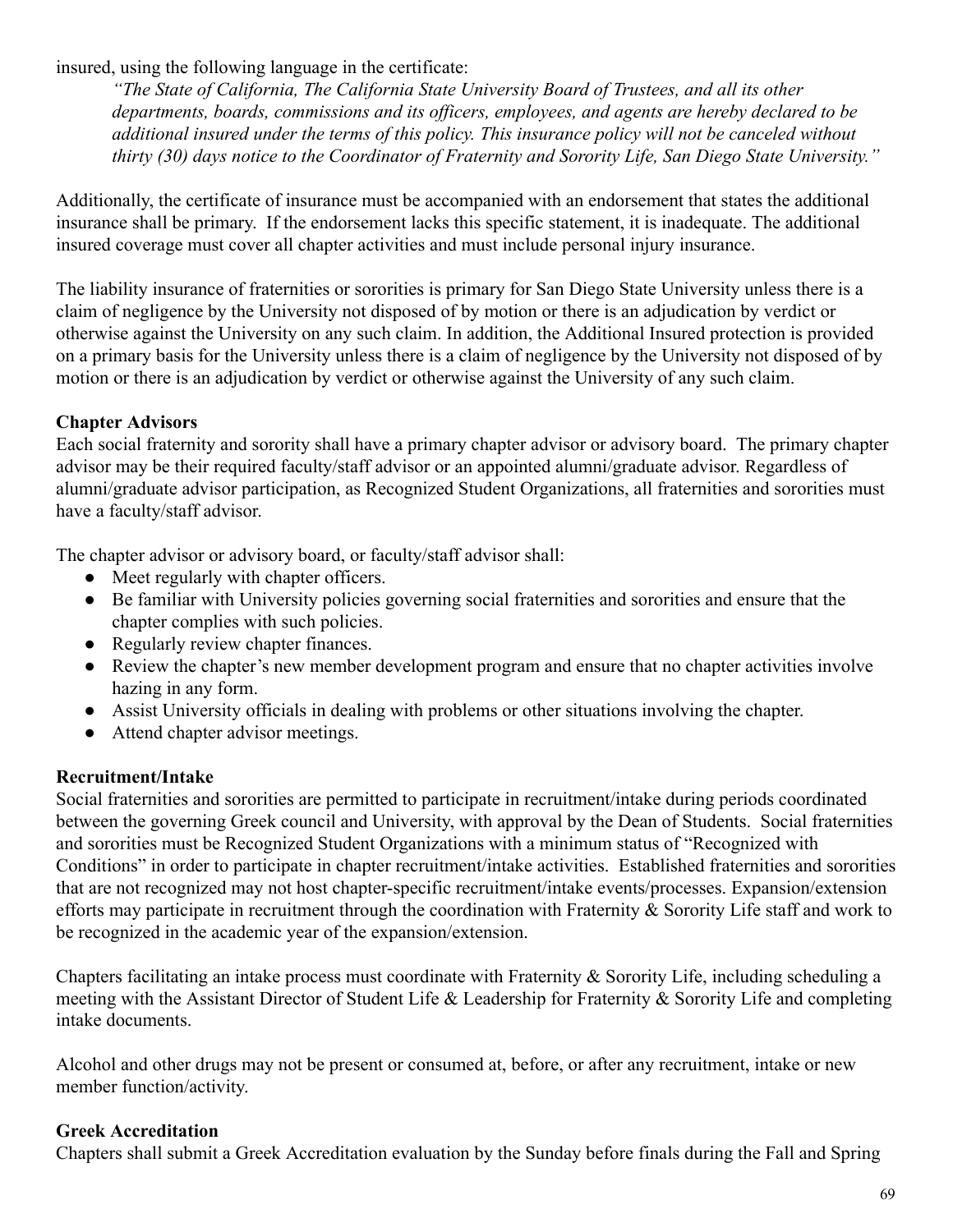terms. The Greek Accreditation is a tiered model with the following statuses: Accredited, Achieving, Excelling and Not Accredited. All fraternities and sororities must attain, at minimum, the Accredited level to be endorsed by Student Life & Leadership. The guidelines for Greek Accreditation are updated and available on the SDSU Fraternity & Sorority Life website (www.greeklife.sdsu.edu). The results of the evaluation are published on the Fraternity & Sorority Life website.

### **Chapter-Related Facilities**

**Definition of Chapter House.** Some social fraternities and sororities operate a recognized chapter house. A facility is considered to be a chapter house if it meets at least two of the criteria below:

- Organizational functions, meetings, events, and/or offices are located at the chapter house.
- The house is owned or leased by the organization.
- Advertisements indicate that the house is the main gathering location for the organization.
- There are letters or signage indicating that the organization functions in or at the house.

Any event or activity held on chapter property or chapter-related facilities shall be deemed to be chapter-related for the purposes of the policies contained in this handbook and in the Student Organization Code of Conduct. For Fraternity Row, chapter-related facilities include the chapter house, the courtyard, hallways and other common areas, and all apartments leased to members of the fraternity.

**Zoning Requirements.** Chapters that operate a chapter house are expected to adhere to local zoning ordinances and, where required, must obtain a Conditional Use Permit from the City of San Diego and must adhere to the requirements therein. The City restricts the location of new fraternity and sorority chapter houses to designated areas. The fraternity-designated area includes the western portions of Hardy Avenue and Lindo Paseo Avenue. The sorority designated area includes College Place, College Avenue approximately one block south of Montezuma Road, and the 5700 – 6100 blocks of Montezuma Road.

**Fire Inspections.** Each chapter that operates a chapter house shall pass an annual fire inspection conducted by the City of San Diego Fire Department. Documentation of the fire inspection must be submitted to Student Life & Leadership as part of the chapter's student organization recognition process. Each chapter house must be equipped with fire/smoke detectors in all living areas.

**Maintenance of Chapter Facilities.** Social fraternities and sororities that operate a chapter house are required to maintain safe and sanitary physical conditions in the chapter house in accordance with University, state, and local regulations, and provide a comfortable home for the members of the chapter and maintain it in keeping with general standards of good housekeeping and exterior upkeep characteristic of the campus and residential neighborhood environment. This includes:

- Front yard kept clean and maintained (grass cut, bushes trimmed, free of litter of debris).
- Visible backyard neatly maintained.
- Trash cans and dumpster area kept clean enclosed or contained, out of the way of general traffic, lids kept down.
- Sidewalk and parking area clear and clean of debris.
- No visible furniture or debris on the roof or around the exterior of the house.
- Structure of house properly maintained no peeling paint, no broken windows, neat overall exterior appearance, free of graffiti.
- General street vicinity of fraternity house kept neat curb area clean of cups, cans, boxes, clutter, etc.
- No towels, laundry or other objects hanging out of windows.

Exterior banners and signs shall be in good taste appropriate for a residential neighborhood (e.g., no sexual innuendos) and shall not include any advertisement of alcoholic beverages, liquor stores, drugs, and/or drug paraphernalia.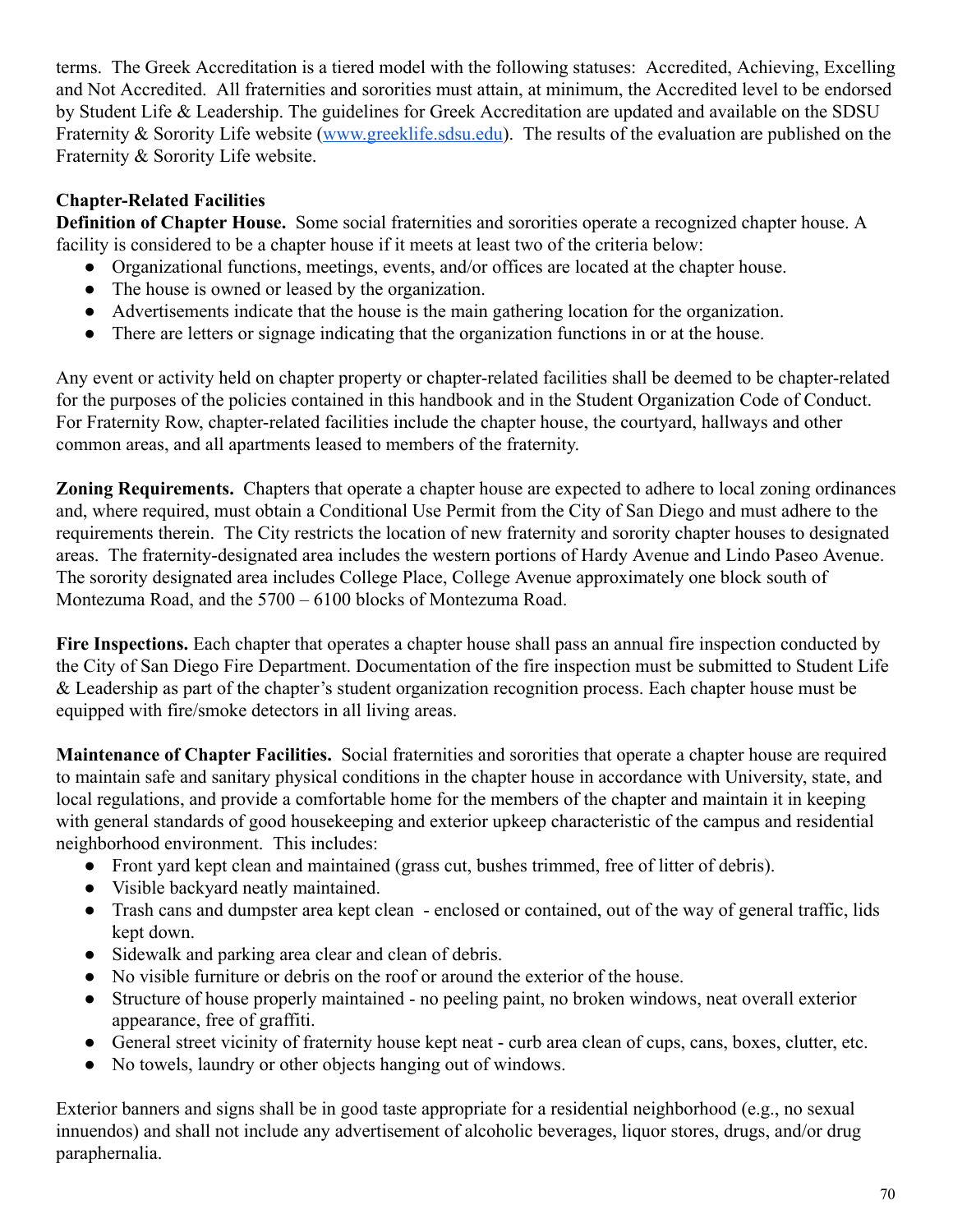Furniture and gatherings of individuals on chapter house roofs is prohibited.

**Noise and Neighbor Relations.** All chapters are expected to cooperate with the University administration and the Greek governing councils in building and maintaining constructive community relationships with neighbors in the surrounding residential area. All chapters are required to adhere to City of San Diego noise ordinances. The City ordinances specify sound level limits that vary according to zoning and time day and stipulate that amplified sound shall not be audible 50 feet away between 10:00 p.m. and 8:00 a.m.

Social fraternities and sororities with a chapter house are expected to have their functions at their respective chapter house, on campus, or with third party vendors, rather than a private residence in the community. Those social fraternities and sororities without a chapter house are expected to host events on campus and with third party vendors.

Chapters may not have busses load or unload on residential streets or block driveways or parking spaces. Buses may load and unload only on College Place, Montezuma Place, the Viejas Arena turnaround, East Campus Drive, or Campanile Drive north of Lindo Paseo Drive.

### **Raids**

"Raiding" of fraternity and sorority houses is prohibited. This includes:

- entering through other than an unlocked ground floor door; bringing alcoholic beverages into a sorority house or substance-free fraternity house
- unauthorized removal of any items; going unescorted into a chapter house between midnight and 7:00 a.m.
- causing any type of fright, injury, harassment, or property damage
- tampering with fire protection equipment
- refusing to leave when told to do so by a chapter official

### **Yard Shows**

Yard shows are considered events. Recognized Student Organizations are asked to comply with the current policies and procedures governing yard shows (public step shows on campus) and Probate Shows (neophyte or new member presentations) and all University event policies. These policies include entering new member presentations and yard shows into the Event Approval System. It is the responsibility of the sponsoring group to inform guest performers and audience members of the current policies. Guests include visitors or performers who are not registered students at San Diego State University.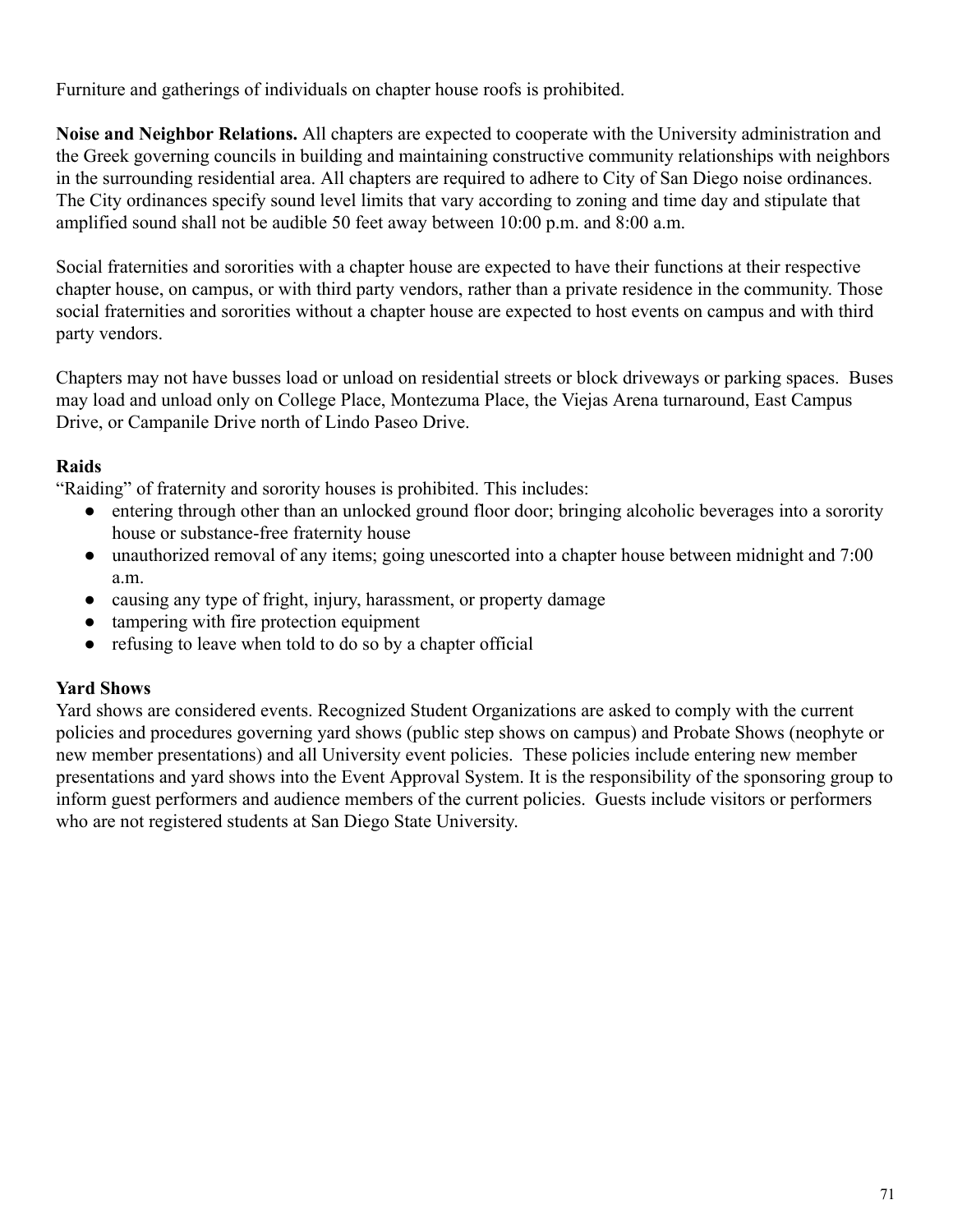# **Section IV, Article A: Student Life & Leadership Programs**

### **Student Life & Leadership**

[Student Life & Leadership](http://sll.sdsu.edu/), housed within the Division of Student Affairs, consists of Student Organizations  $\&$ Activities, Fraternity & Sorority Life, the Glazer Center for Leadership & Service, and Commuter Life. The Dean of Students oversees the functions of the Student Life & Leadership areas.

**Mission Statement**: Student Life & Leadership promotes student engagement, development, and success. We provide a balanced University experience for our diverse community through teaching, advising, and programming.

Location: Conrad Prebys Aztec Student Union, Student Life & Leadership Office (Second Floor) - Suite 210 **Telephone**: (619)594-5221 **Email:** [sll@sdsu.edu](mailto:sll@sdsu.edu)

### **Student Organizations & Activities**

The Student Organizations & Activities area oversees the annual recognition process for Recognized Student Organizations. Annually, there are over 300 Recognized Student Organizations at SDSU. Organization types include:

- Academic-major related
- Cultural
- Honor Society
- Leadership
- Political
- Recreational
- Religious based
- Residence Hall
- Service & Support
- Sports Clubs
- Associated Students Groups
- Imperial Valley Campus

The Student Organizations & Activities are also works with the Event Approval System (EAS) to facilitate event planning with Recognized Student Organizations.

**Website:** [http://sll.sdsu.edu/student\\_affairs/sll/student-orgs.aspx](http://sll.sdsu.edu/student_affairs/sll/student-orgs.aspx) **Phone:** (619) 594-5221

### **Fraternity & Sorority Life**

Fraternal organizations have been a core component of the San Diego State community since 1899. These organizations create smaller communities with the larger university environment for the purpose of facilitating growth of SDSU students. Fraternities and sororities each have a unique purpose based on values and ethics that foster the highest ideals and behavior. As a community, Fraternity & Sorority Life enacts the following values:

- Academic Achievement
- Alumni and Family Relations
- Chapter Management
- Community Relations
- Community Wellness
- Diversity Education and Inclusion
- Leadership Education and Development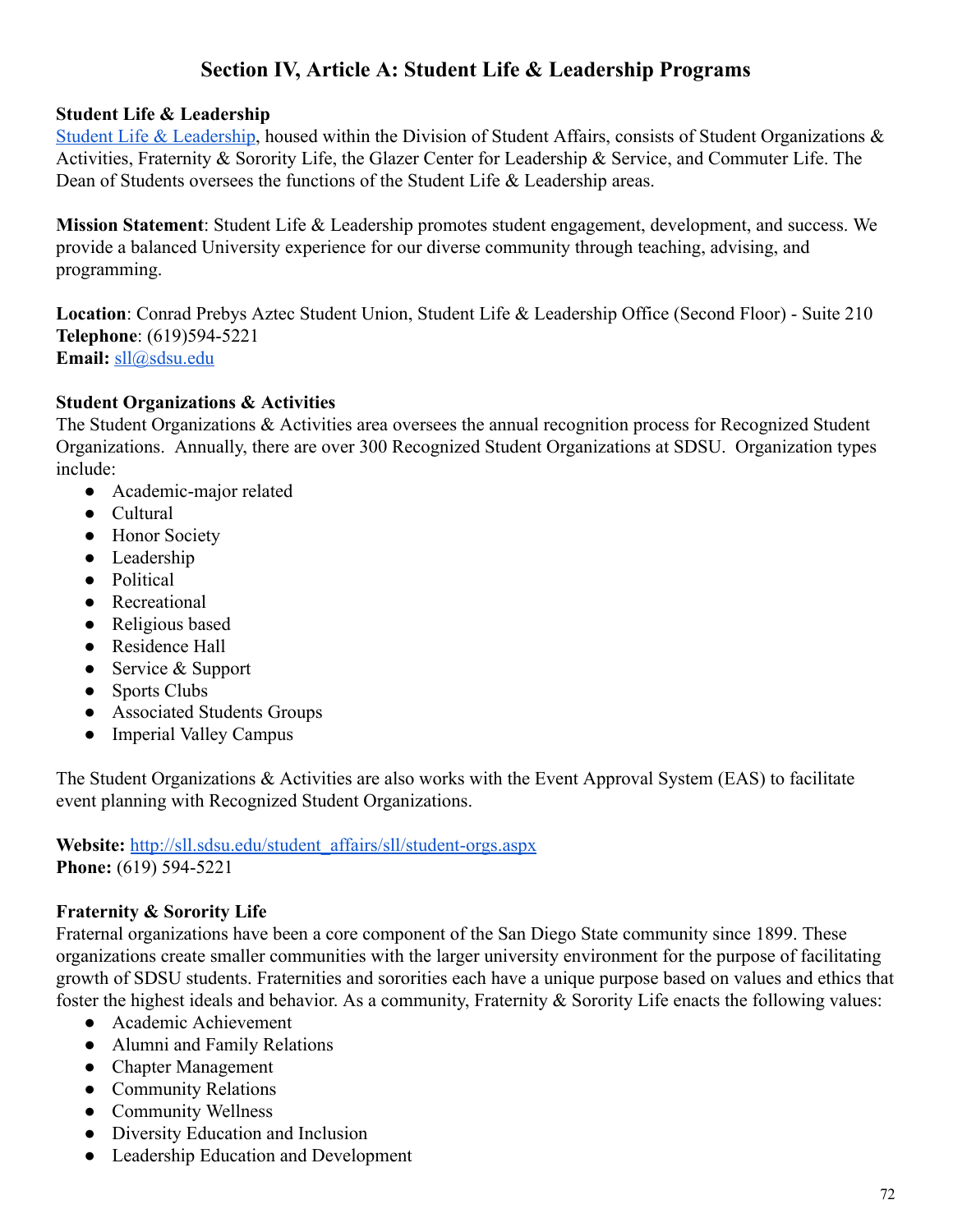● Philanthropy and Service

SDSU's social fraternities and sororities, including both general and culturally-based organizations, are represented by four governing councils: College Panhellenic Association, Interfraternity Council, National Pan-Hellenic Council, and United Sorority & Fraternity Council.

**Website:** [greeklife.sdsu.edu](http://greeklife.sdsu.edu/) **Email:** [sllfraternitysororitylife@sdsu.edu](mailto:sllfraternitysororitylife@sdsu.edu) **Phone:** (619) 594-5221

# **The Glazer Center for Leadership & Service**

**Community Service & Volunteer Opportunities.** We encourage student groups to develop ongoing service relationships that facilitate quality service partnerships between students and community organizations.

# **Community Service Projects**

Looking for a community service project? A list of [current opportunities](http://go.sdsu.edu/student_affairs/sll/leadership-service-opportunities.aspx) is posted on the Student Life  $\&$ Leadership website.

### **Community Service Reporting and Certificate**

All SDSU students are encouraged to [report](http://go.sdsu.edu/student_affairs/sll/leadership-service-forms.aspx) their completed community service hours to Student Life & Leadership. Students who report over 100 hours will receive a Community Service Certificate.

# **Aztec Unity Project**

[Aztec Unity Project](http://go.sdsu.edu/student_affairs/sll/leadership-aztec-unity.aspx) is a two-day community service/service learning project sponsored by Student Life & Leadership. The purpose of the event is to unite student organizations on campus, while helping to serve the San Diego community. For more information, contact [leadership.programs@sdsu.edu](mailto:leadership.programs@sdsu.edu).

**Leadership Opportunities.** In addition to service opportunities, the Glazer Center for Leadership & Service also facilitates several leadership programs on campus, including:

### **Peer Leadership Consultants**

Peer Leadership Consultants are SDSU students who provide resources necessary for leadership development of SDSU student organizations. Consultants are trained to facilitate leadership workshops and team building programs that are customized to meet the needs of student organizations and other on-campus student groups. Learn more about this program at [http://go.sdsu.edu/student\\_affairs/sll/leadership-peers.aspx](http://go.sdsu.edu/student_affairs/sll/leadership-peers.aspx)

### **Leadership Certificate**

The Leadership Certificate is designed around 6 main competencies: Leadership Learning (Academic), Experiential Leadership, Leadership through Service, Leadership and Mentoring, Leadership Roles and Critical Thinking/Reflection. Visit our website at [http://go.sdsu.edu/student\\_affairs/sll/leadership-certificate.aspx](http://go.sdsu.edu/student_affairs/sll/leadership-certificate.aspx) to learn more.

# **Leadership Minor**

The **SDSU** Leadership Minor seeks to develop emotionally intelligent, transformational leaders capable of taking themselves and others to higher levels of performance, purpose, and collaboration. Established in 2008, the minor is an interdisciplinary program open to all SDSU undergraduate students. The Leadership Minor consists of required coursework, experiential opportunities or Field Labs (which include internships, service learning, and formal leadership roles), plus elective coursework determined by the student, and a capstone class that integrates the art and science of leadership. The minor requires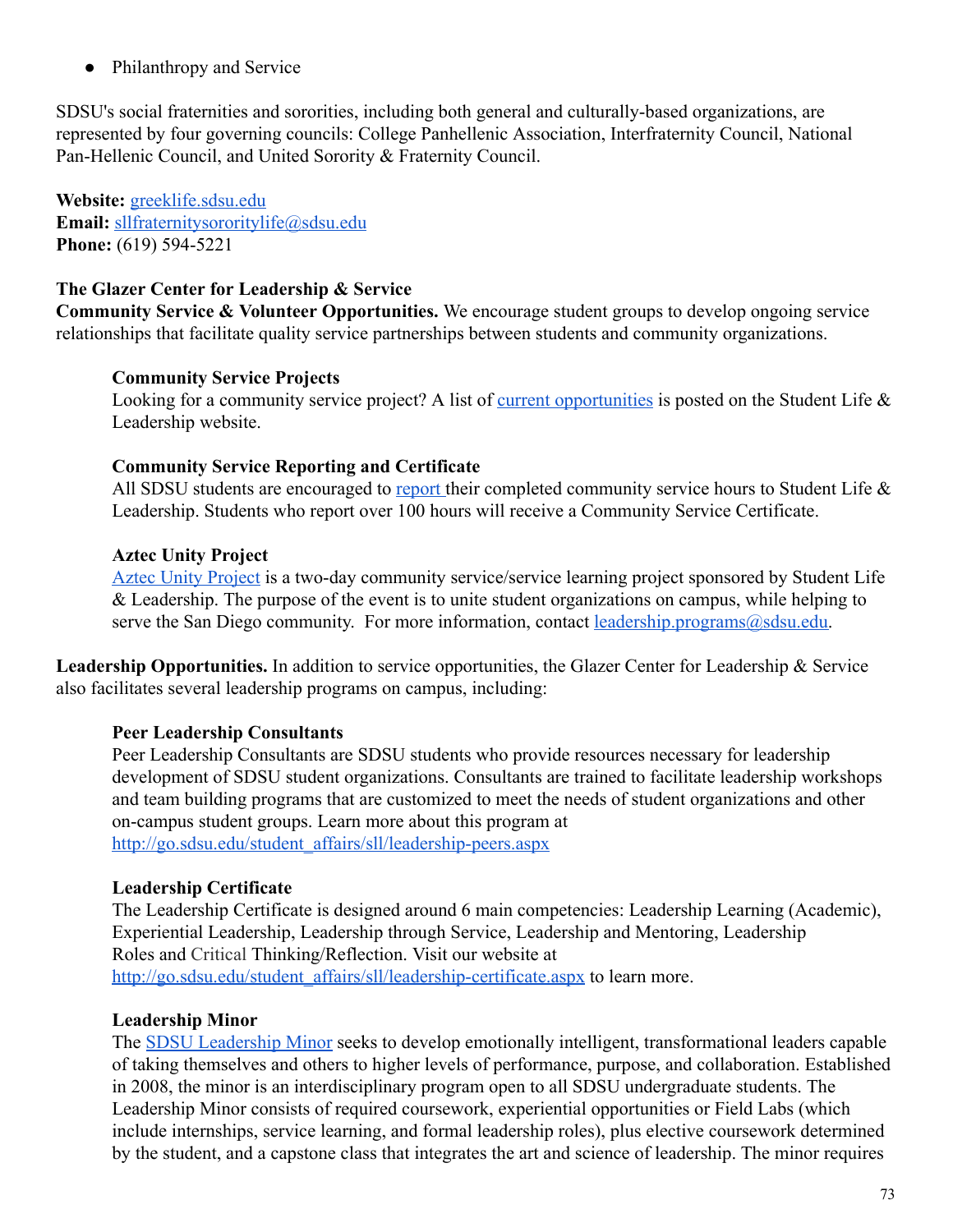the completion of 15 units.

# **SDSU Leadership Summit**

The SDSU Leadership Summit is a one-day on campus conference that exposes SDSU students to a variety of leadership topics, current issues, and sessions on personal and professional growth. The Leadership Summit is open to all undergraduate students from any university.. Learn more about the SDSU Leadership Summit at [http://go.sdsu.edu/student\\_affairs/sll/leadership-summit-conference.aspx](http://go.sdsu.edu/student_affairs/sll/leadership-summit-conference.aspx)

## **"Quest for the Best" Vice Presidential Student Service Awards**

The "Quest for the Best" awards seek to recognize outstanding student leaders who have typified and promoted the mission of the university. This Vice Presidential Student Service award is given each April to the "best of the best" at SDSU – those students who excel academically and through community and campus involvement.

Applicants are evaluated in four areas:

**Academic excellence**, including grade point average (a minimum overall G.P.A. of 3.0 is required), individual research, participation in professional and academic societies, involvement in departmental activities, etc.;

**Student involvement and commitment**, including student organizations, student government and college councils, The Daily Aztec, housing, fraternity/sorority life, athletics, honor societies, etc.;

**Community service outside the SDSU campus** , including volunteer work with medical, social service, theatrical, artistic, cultural, political entities, etc.;

Leadership qualities and development, including the degree of involvement and initiative within activities, the furtherance of intercultural understanding, and evidence of the development of positive, ethical decision-making.

Nominations are open to regularly enrolled SDSU students who have completed at least one year at SDSU and at least 75 units of college work.

**Website:** [http://sll.sdsu.edu/student\\_affairs/sll/leadership-home.aspx](http://sll.sdsu.edu/student_affairs/sll/leadership-home.aspx) **Phone:** (619) 594-5221

# **Commuter Life**

Finding one's place, making friends, and connecting academically and socially to campus are keys to success at SDSU. Through success pathways, websites, certificate programs, and other active programming, Commuter Life aims to provide students living at home and commuting to campus with important tools to help students make a positive connection to campus. Some of the Commuter Life engagement opportunities include:

- Commuter Resource Center
- Success Pathways
- Mentorship Programs
- Alliance 4 Commuter Involvement (A4CI)
- Workshops and programs

**Website:** [http://sll.sdsu.edu/student\\_affairs/sll/commuterlife.aspx](http://sll.sdsu.edu/student_affairs/sll/commuterlife.aspx) **Phone:** (619) 594-5221

### **Campus-Wide Events and Programs**

A variety of campus-wide events are open to all students and recognized student organizations have the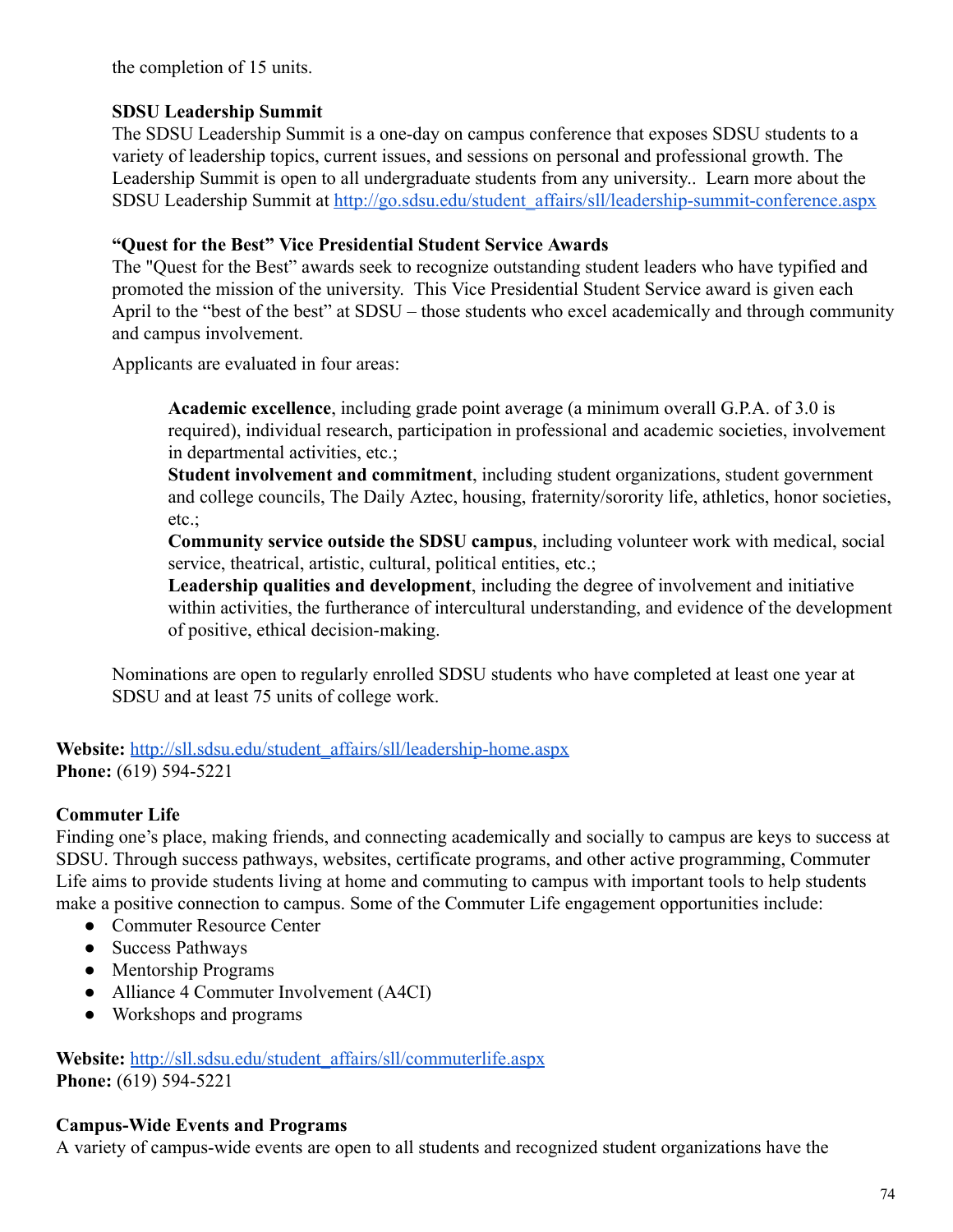opportunity to engage in meaningful ways. During the first week of the Fall term, organizations are showcased at the Student Involvement Expos during Welcome Week. Recognized student organizations are also eligible to participate in the week of events celebrating Homecoming in mid-fall, including the selection of organizational nominees for Homecoming Royals and Associated Students activities. In early spring, recognized student organizations have the opportunity to be highlighted in the Student Organization Fair at Explore SDSU, an open house for prospective students and their families. Campus-wide programming initiatives that occur in both the Fall and Spring terms include One SDSU Community and Aztec Nights.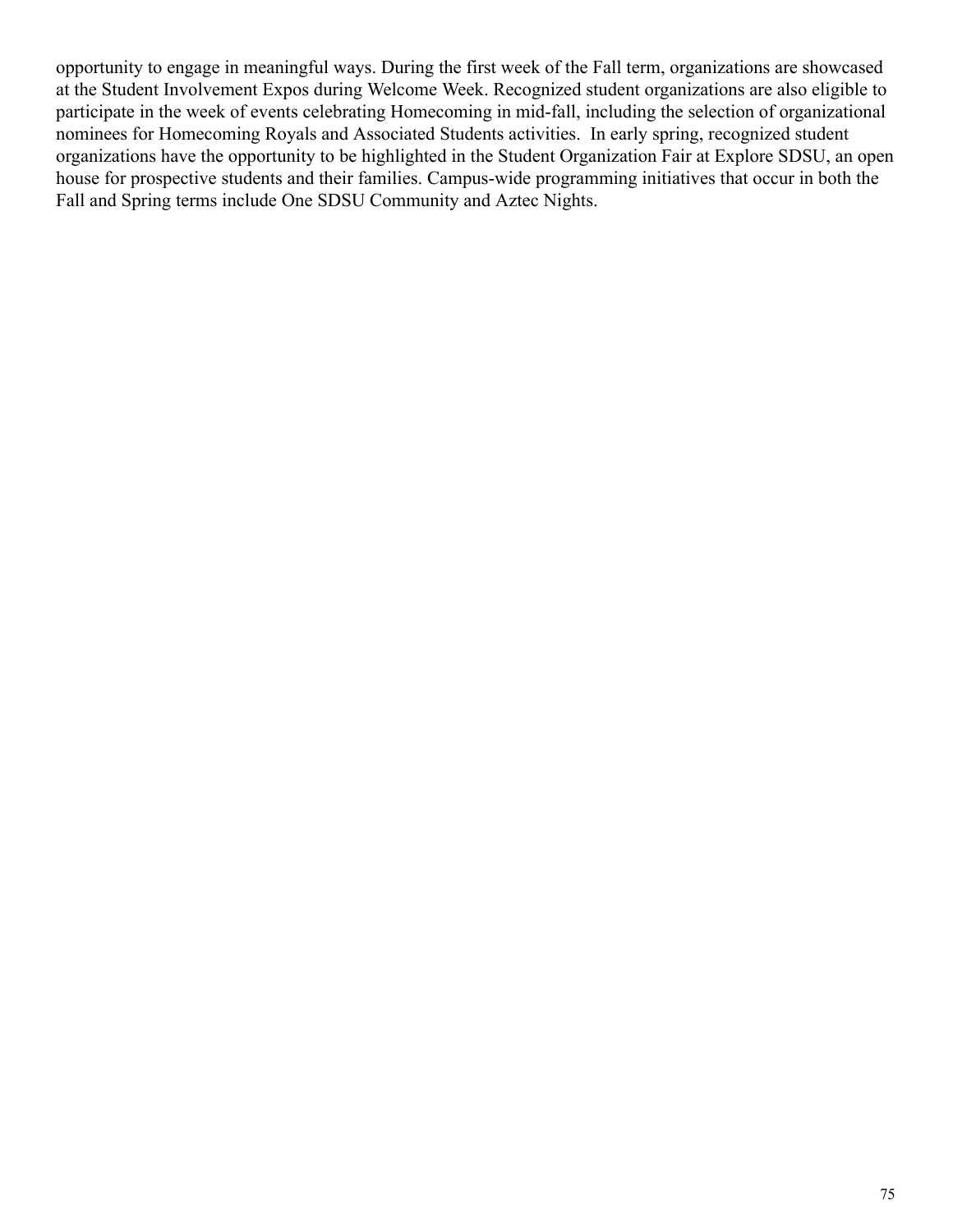# **Section IV, Article B: Campus Resources**

Many offices work together to ensure that student organizations have the resources they need to be successful. In addition to this *Student Organizations Handbook* , the *Regulations for Use of SDSU Buildings and Grounds* is another valuable tool that will help your organization meets its goals.

### **Vice President for Student Affairs**

The Vice President for Student Affairs is the chief student affairs officer who oversees the *[Division of Student](http://go.sdsu.edu/student_affairs/)* Affairs. Offices within the division are partners in the SDSU learning community, where education is enhanced both inside and outside of the classroom, providing quality support services and programs that advance student learning and development.

Your organization, in collaboration with student affairs, plays a critical role in student success and contributes greatly to the quality of campus life for students.

The Office of the Vice President for Student Affairs, on behalf of the university President, reviews all final decisions related to student organizations and activities.

# **Student Life & Leadership**

[Student Life & Leadership](http://sll.sdsu.edu/) is responsible for recognized student organizations. The office is responsible for official recognition of student organizations; approving campus events by recognized student organizations; suspension of rights or removal of official recognition for policy violations; changes to event and activity policy; and initiatives that support activities for officially recognized organizations.

Student Life & Leadership maintains official records and other information for on campus organizations including organizational contact information, officers, constitutions, bylaws, and copies of policies and materials related to student groups. Most importantly, it offers advice and guidance to student groups, their officers, and advisors. Student Life & Leadership is happy to answer questions, offer constructive suggestions and resources, and advise on event planning and the recognition process.

The following functional areas are part of Student Life & Leadership:

- [Student Organizations & Activities](http://sll.sdsu.edu/student_affairs/sll/student-orgs.aspx)
- [Fraternity & Sorority Life](http://greeklife.sdsu.edu/)
- [Glazer Center for Leadership & Service](http://sll.sdsu.edu/student_affairs/sll/leadership-home.aspx)
- [Commuter Life](http://sll.sdsu.edu/student_affairs/sll/commuterlife.aspx)
- Office of the Dean of Students

### **Associated Students (AS)**

[Associated Students](https://www.as.sdsu.edu/) provides programs, services, and activities for the student body. The AS Council is the legislative body of student government and is comprised of five executive officers, elected representatives of the seven colleges as well as representatives appointed from fifteen student cultural, social, and academic organizations. The AS provides funding and other support for student organizations. In addition, they provide room rental services and meeting rooms.

### **Aztec Shops**

Aztec Shops, Ltd., founded in 1932, is a not-for-profit corporation that functions primarily as an auxiliary of San Diego State University. The corporation provides a diverse portfolio of commercial services including operation of the bookstore and dining services on campus. Exclusive rights to all catering on the campus have been granted to Aztec Shops Food Services. Officially recognized student organizations must go through Aztec Shops for on-campus catering. Aztec Shops controls all commercial sales and representation on the SDSU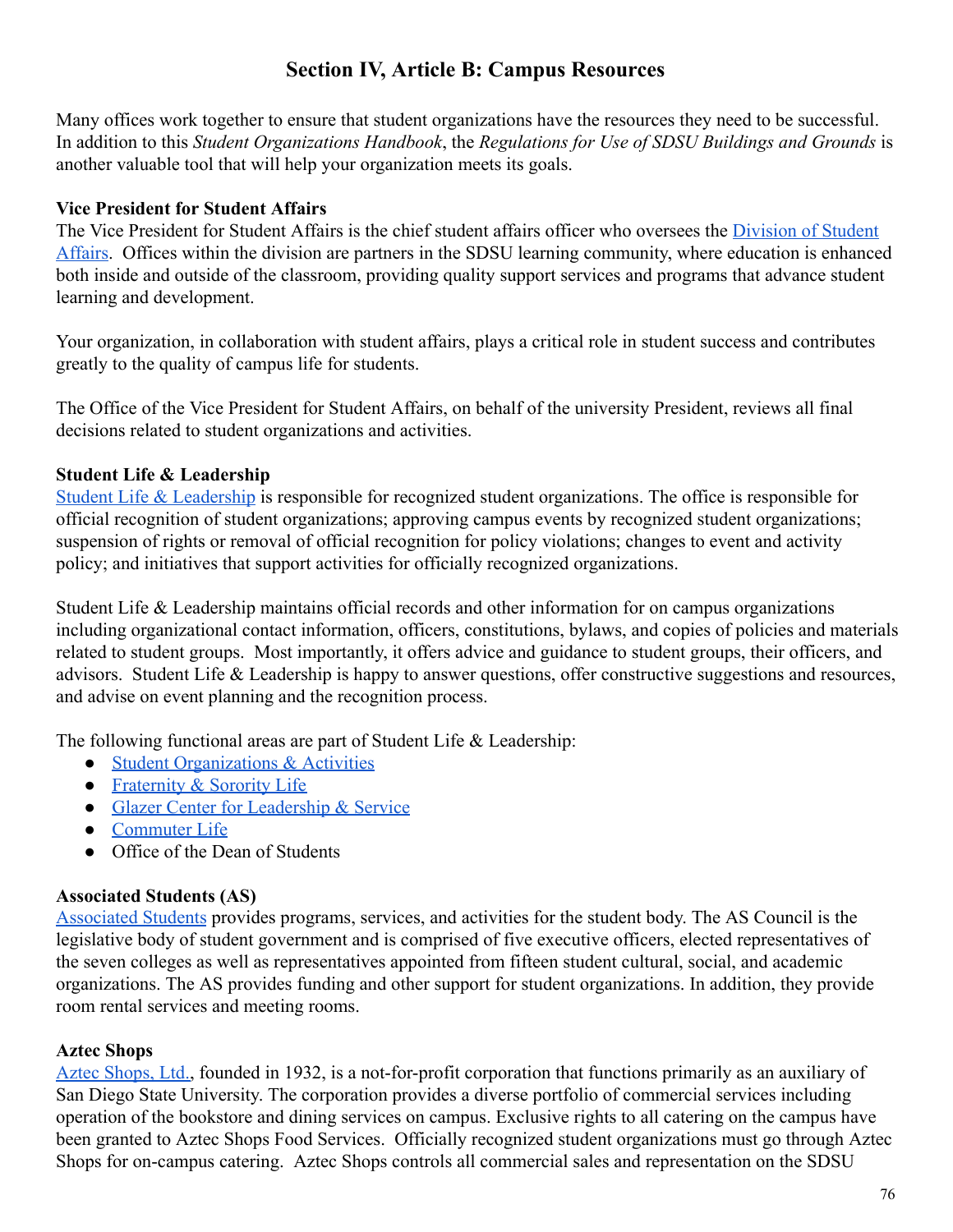#### campus.

### **Environmental Health and Safety (EHS)**

[Environmental Health and Safety](http://bfa.sdsu.edu/safety/ehs/) develops and maintains programs aimed at protecting the safety and well-being of the campus community. EHS ensures compliance with local, state and federal statutes and regulations pertaining to health, safety and environmental protection. EHS plays the official role in overseeing the safe provision of food and beverage on the SDSU campus. All use of food and beverage by student organizations – whether provided free of charge or in conjunction with sales – is subject to the rules, regulations, and approval of both Aztec Shops and EHS.

### **Regulations for Use of SDSU Buildings and Grounds**

This campus policy represents a compilation of important regulations and procedures pertaining to campus life. It is intended to inform students, faculty, staff, and campus guests of their rights and responsibilities regarding the use of institutional buildings and grounds, and to provide general guidance for enforcing those regulations and procedures deemed essential to the educational and research missions of the university. Together, the [Regulations for Use of Buildings and Grounds](http://bfa.sdsu.edu/safety/riskmanagement/campus-activities/guidelines.aspx) and this *Student Organizations Handbook* are useful tools to help your organization successfully meet its goals.

### **Campus Resource Directory**

| <b>Office</b>                                                              | <b>Location</b>                                                | <b>Website</b>                            | <b>Phone</b> (619) |
|----------------------------------------------------------------------------|----------------------------------------------------------------|-------------------------------------------|--------------------|
| <b>Associated Students</b>                                                 | Conrad Prebys Aztec Student Union 320                          | www.as.sdsu.edu                           | 594-6555           |
| <b>Associated Students: Accounting</b>                                     | Conrad Prebys Aztec Student Union 320                          | https://as.sdsu.edu/admin/policies/       | 594-6487           |
| <b>Associated Students: Aztec Lanes</b>                                    | Conrad Prebys Aztec Student Union, Aztec<br>Lanes              | www.arc.sdsu.edu/azteclanes/              | 594-2695           |
| <b>Associated Students: Aztec Recreation Center</b><br>(ARC)               | <b>Aztec Recreation Center</b>                                 | arc.sdsu.edu/index.php                    | 594-7529           |
| <b>Associated Students: Business Services</b>                              | Conrad Prebys Aztec Student Union 320                          | https://as.sdsu.edu/contact/              | 594-6487           |
| <b>Associated Students: Funding</b>                                        | Conrad Prebys Aztec Student Union 320                          | https://as.sdsu.edu/stu-org-funding/      | 594-6487           |
| <b>Associated Students: Graphics</b>                                       | Conrad Prebys Aztec Student Union 320                          | https://as.sdsu.edu/admin/forms/graphics/ | 594-2303           |
| <b>Associated Students: Information Booth</b>                              | Conrad Prebys Aztec Student Union<br><b>Information Center</b> | www.as.sdsu.edu/aztec                     | 594-6551           |
| <b>Associated Students: Intramural Sports</b>                              | <b>Aztec Recreation Center</b>                                 | arc.sdsu.edu/intramurals                  | 594-7267           |
| <b>Associated Students: Lost and Found</b>                                 | Conrad Prebys Aztec Student Union<br><b>Information Center</b> | www.as.sdsu.edu/aztec                     | 594-6551           |
| <b>Associated Students: Mission Bay Aquatic</b><br>Center                  | 1001 Santa Clara Place                                         | www.missionbayaquaticcenter.com           | (858)<br>488-1000  |
| <b>Associated Students: Open Air Theatre</b>                               | Open Air Theatre                                               | https://as.sdsu.edu/calcoast/             | 594-0234           |
| <b>Associated Students: Recreational Sports Clubs</b>                      | <b>Aztec Recreation Center</b>                                 | arc.sdsu.edu/sportclubs                   | 594-7842           |
| <b>Associated Students: Union Programs &amp;</b><br><b>Services</b>        | Conrad Prebys Aztec Student Union 320                          | www.as.sdsu.edu/aztec/meeting             | 594-5278           |
| <b>Associated Students: Viejas Arena</b><br>Administration<br>Viejas Arena |                                                                | https://as.sdsu.edu/viejas arena/#nav     | 594-0234           |
| <b>Aztec Shops: Business Services</b>                                      | <b>BS 200</b>                                                  | http://bfa.sdsu.edu/campus/busserv/       | 594-6114           |
| <b>Aztec Shops: Catering</b>                                               | East Commons, Lower Level                                      | http://www.sdsucatering.com/              | 594-7641           |
| <b>Aztec Shops: Dining Services</b>                                        | <b>Education Building Room 112</b>                             | http://www.eatatsdsu.com/                 | 594-7640           |
| <b>Black Resource Center</b>                                               | <b>Black Resource Center</b>                                   |                                           |                    |
| <b>SSE-1200</b><br><b>Career Services</b>                                  |                                                                | http://career.sdsu.edu/                   | 594-6851           |
| <b>Center for Student Rights &amp; Responsibilities</b>                    | SSW-1604                                                       | www.sa.sdsu.edu/srr/                      | 594-3069           |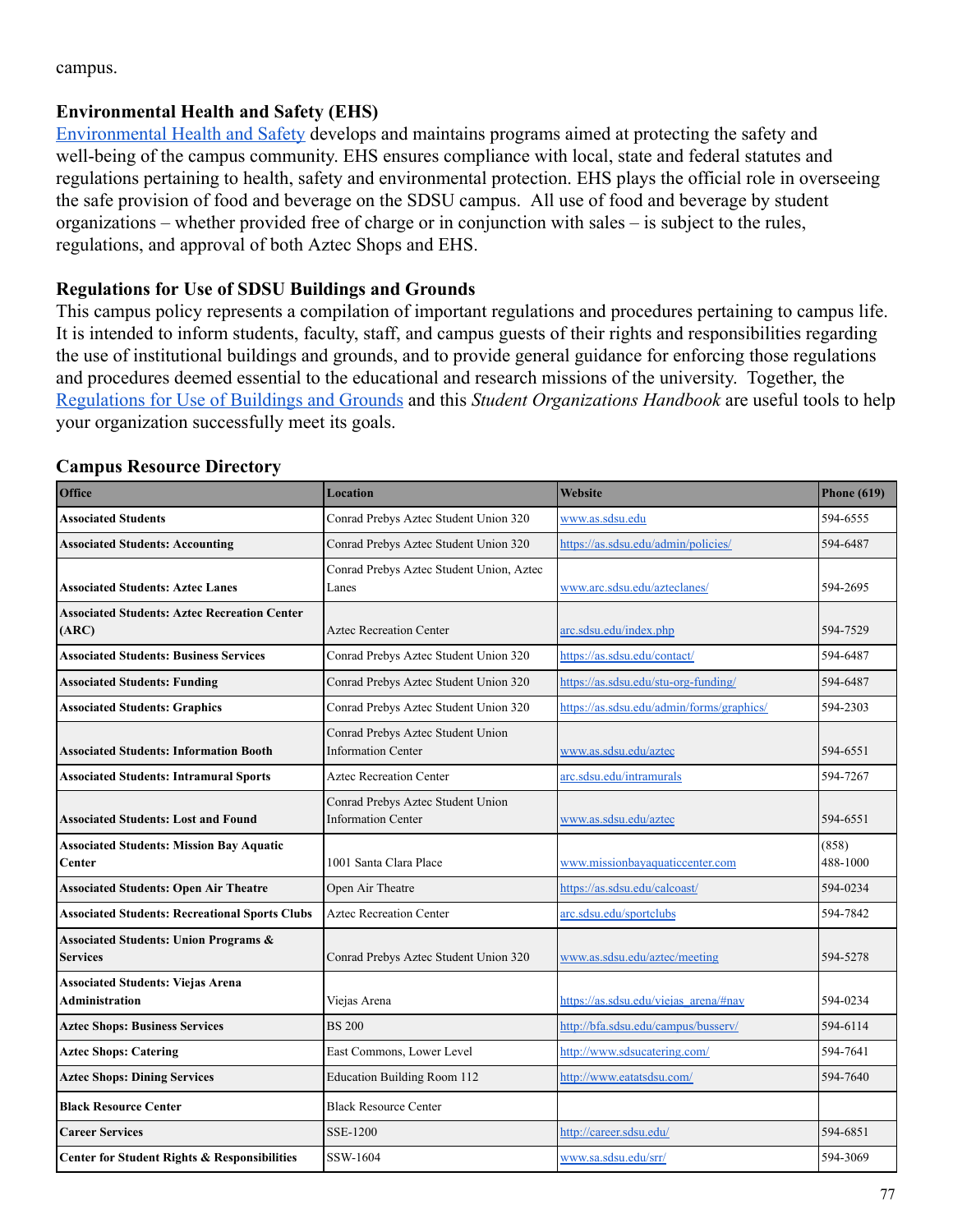|                                                                               |                                                        | http://go.sdsu.edu/student_affairs/intercultural/Def<br>ault.aspx               |                    |
|-------------------------------------------------------------------------------|--------------------------------------------------------|---------------------------------------------------------------------------------|--------------------|
| <b>Center of Intercultural Relations</b>                                      | Conrad Prebys Aztec Student Union 250                  |                                                                                 | 594-7057           |
| <b>Compact for Success</b>                                                    | SSE-2209                                               | http://compactforsuccess.sdsu.edu/compact/                                      | 594-3685           |
| <b>Counseling &amp; Psychological Services</b>                                | Calpulli Center, Room 4401                             | http://go.sdsu.edu/student_affairs/cps/Default.aspx                             | 594-5220           |
| <b>Environmental Health &amp; Safety</b>                                      | Hardy Tower 58                                         | bfa.sdsu.edu/ehs                                                                | 594-6778           |
| <b>EOP/Ethnic Affairs</b>                                                     | SSE-2109                                               | http://studentaffairs.sdsu.edu/EOP/                                             | 594-6298           |
| Financial Aid & Scholarships                                                  | SSW-3615                                               | http://go.sdsu.edu/student_affairs/financialaid/Def<br>ault.aspx                | 594-6323           |
|                                                                               |                                                        | http://healthpromotion.sdsu.edu/student_affairs/he                              |                    |
| <b>Health Promotion Department</b>                                            | Calpulli Center, Room 3201                             | althpromotion/                                                                  | 594-4133           |
| Housing Administration & Residential                                          | Office of Housing                                      |                                                                                 |                    |
| <b>Education</b>                                                              | <b>Administration/Residential Education Office</b>     | www.sa.sdsu.edu/housing                                                         | 594-5742           |
| <b>Instructional Technology Services</b>                                      | AH-1144                                                | https://its.sdsu.edu/                                                           | 594-6348           |
| <b>International Student Center</b>                                           | <b>International Student Center</b>                    | http://www.isc.sdsu.edu/student_affairs/isc/                                    | 594-1982           |
| <b>Joan and Art Barron Veterans Center</b>                                    | SSW-1661                                               | http://arweb.sdsu.edu/es/veterans/                                              | 594-5813           |
| <b>Key Issue</b>                                                              | University Police Department Outside<br>Windows        | www.dps.sdsu.edu/keyissue.htm                                                   | 594-1015           |
| <b>Marketing and Communications Office</b>                                    | Manchester Hall, 4415                                  | newscenter.sdsu.edu/marcomm/                                                    | 594-5204           |
| <b>New Student &amp; Parent Programs</b>                                      | SSW-1602                                               | http://studentaffairs.sdsu.edu/nspp/index.html                                  | 594-1509           |
| Ombudsman                                                                     | SSE-1105                                               | www.sa.sdsu.edu/ombuds                                                          | 594-6578           |
| <b>Parking Information</b>                                                    | Public Safety Building                                 | www.dps.sdsu.edu/parkinginfo.htm                                                | 594-6671           |
| <b>Physical Plant</b>                                                         | PP-107                                                 | bfa.sdsu.edu/plant                                                              | 594-6708           |
| <b>Pride Center</b>                                                           | Pride Center                                           | http://go.sdsu.edu/student_affairs/pridecenter/                                 | 594-3520           |
| RSO Event Approval & Space Reservation                                        | Conrad Prebys Aztec Student Union 210                  | http://sll.sdsu.edu/                                                            | 594-5221           |
| <b>SDSU Research Foundation</b>                                               | Gateway Center                                         | www.foundation.sdsu.edu/                                                        | 594-1900           |
| <b>Student Ability Success Center</b>                                         | Calpulli Center, Room 3101                             | http://go.sdsu.edu/student_affairs/sds/                                         | 594-6473           |
| <b>Student Health Services</b>                                                | Calpulli Center                                        | http://shs.sdsu.edu/index.asp                                                   | 594-4325           |
| Conrad Prebys Aztec Student Union 210<br><b>Student Life &amp; Leadership</b> |                                                        | http://sll.sdsu.edu/                                                            | 594-5221           |
|                                                                               |                                                        | http://go.sdsu.edu/student_affairs/sll/commuterlife.                            |                    |
| Student Life & Leadership: Commuter Life                                      | Conrad Prebys Aztec Student Union 210                  | aspx                                                                            | 594-5221           |
| Student Life & Leadership: Fraternity &<br><b>Sorority Life</b>               | Conrad Prebys Aztec Student Union 210                  | http://sll.sdsu.edu/student_affairs/sll/greeklife.aspx 594-5221                 |                    |
| Student Life & Leadership: Glazer Center for<br>Leadership & Service          | Conrad Prebys Aztec Student Union 210                  | http://go.sdsu.edu/student_affairs/sll/leadership-ho<br>me.aspx                 | 594-5221           |
| Student Life & Leadership: Student<br><b>Organizations &amp; Activities</b>   | Conrad Prebys Aztec Student Union 210                  | http://go.sdsu.edu/student_affairs/sll/student-orgs.a<br>SDX                    | 594-5221           |
| <b>The Daily Aztec</b>                                                        | Basement of the Education and Business<br>Admin. Bldg. | www.thedailyaztec.com/                                                          | 594-6975           |
| <b>University Police</b>                                                      | Public Safety Building                                 | http://police.sdsu.edu/                                                         | 594-1991           |
| <b>University Police: Emergencies</b>                                         | Public Safety Building                                 | http://police.sdsu.edu/                                                         | 594-1991 or<br>911 |
| <b>University Police: Safety Escorts</b>                                      | Public Safety Building                                 | http://police.sdsu.edu/safety-services-and-program<br>s/services/safety-escorts | 594-6659           |
| <b>Women's Resource Center</b>                                                | Women's Resource Center                                | http://go.sdsu.edu/student_affairs/wrc/                                         | 594-2304           |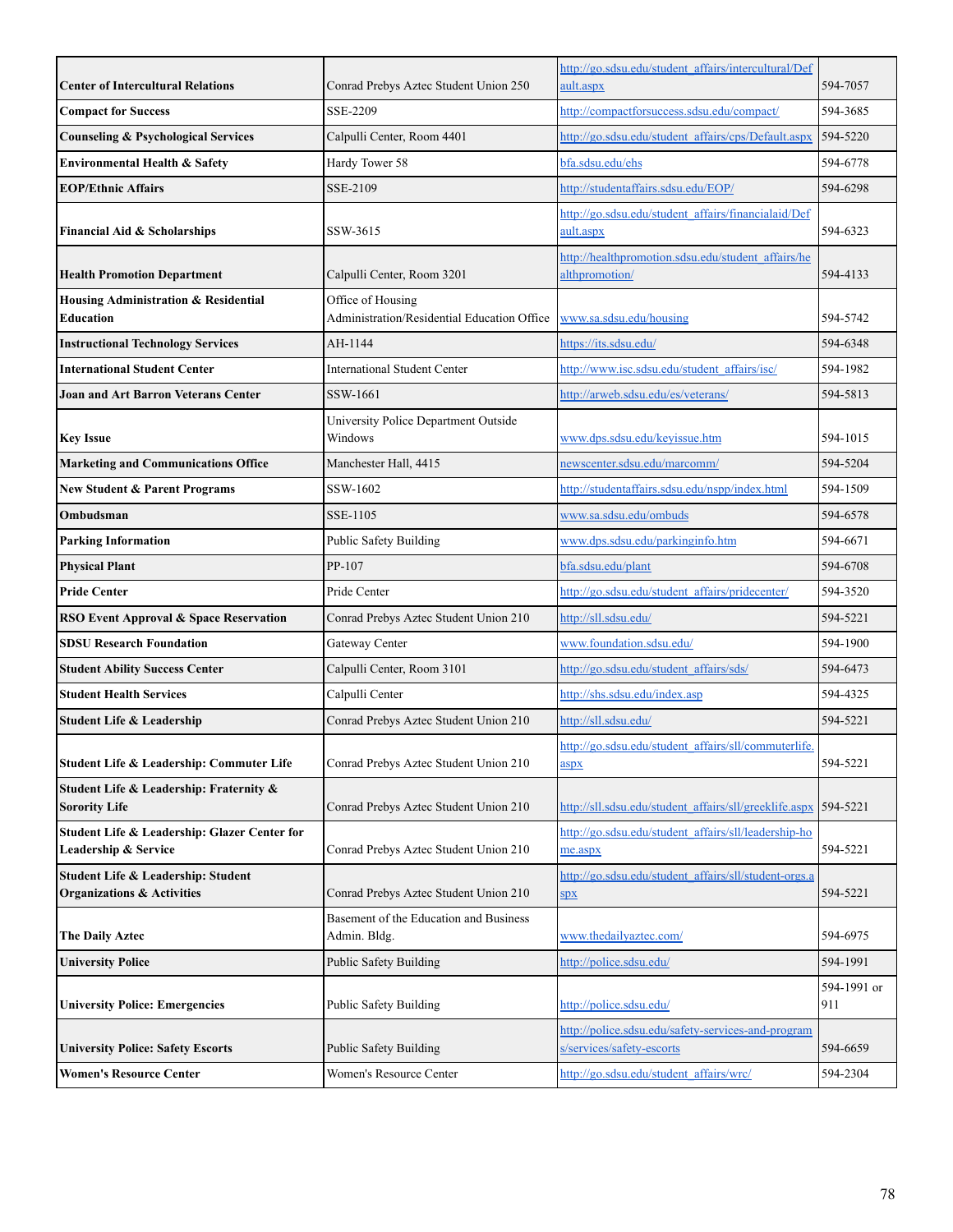# **Section IV, Article C: Presence and the Campus Life @ State (CL@S) Application**

### **Presence Overview**

Presence and the corresponding Campus Life @ State mobile application are technological resources at SDSU. The Presence platform comes with four components:

- Campus Life  $\omega$  State Application, which we are referring to as the CL $\omega$ S app
- Presence Student Portal
- Presence Organization Administrator Portal
- CheckPoint Mobile Application

All students, staff, faculty and community members are able to access the CL@S app and Presence Student Portal. This provides an innovative way of marketing and communicating information about Recognized Student Organizations and the events happening on campus.

Student leaders in Recognized Student Organizations, as well as campus departments will have access to the Presence Organization Administrator Portal and the CheckPoint Mobile Application. These components of the platform will provide organizations with the ability to craft their own marketing, which is then communicated on the app and portal. Additionally, the CheckPoint app provides the opportunity to track the individuals attending meetings, programs and events.

### **CL@S App**

The CL@S app will pull all events happening within a 30-day window from the Presence portal and will communicate it with those using the app. Staying up-to-date on the programs and events on campus is vital in being connected to the University. Now, one can do this from the palm of their hand.

### **Presence Student Portal**

The Presence Student Portal takes the app a step further. Those on the portal can see events occurring at any point--not just in a 30 day window. Additionally, folks can explore student organizations and discover how to join. Information on campus departments and University programs is also available. The portal can be thought of as a virtual Student Involvement Expo that houses information on all Recognized Student Organizations, including fraternities and sororities, and their events.

Although anyone can visit the portal, undergraduate students can create an account. To do so, go to the Presence Student Portal and click "Login" in the top right corner and select "create an account" on the login page. There will be a prompt to enter an email address. In order to link the Presence account to their Red ID, the same email address that is listed on WebPortal must be used.

### **Presence Organization Administrator Portal**

For Recognized Student Organizations that want to espouse who they are, what they do, and understand who they are impacting, the Presence Organization Administrator Portal is key. Each organization has the opportunity to have one administrator account. The account must be associated with a general organizational email that can be transitioned annually. This account will allow the organization to update their organizations and create events. Once an organization is Recognized or Recognized with Conditions, Student Life & Leadership will grant access to the Student Organization Administrator Portal to the organization's president.

### **CheckPoint App and Analysis**

In addition to marketing and communications, Presence has the opportunity to track and analyze data. Not only can organization's espouse events on campus, organizations and the University are able to understand who is participating in meetings, programs, and events. Much like other events hosted on campus, for example--Aztec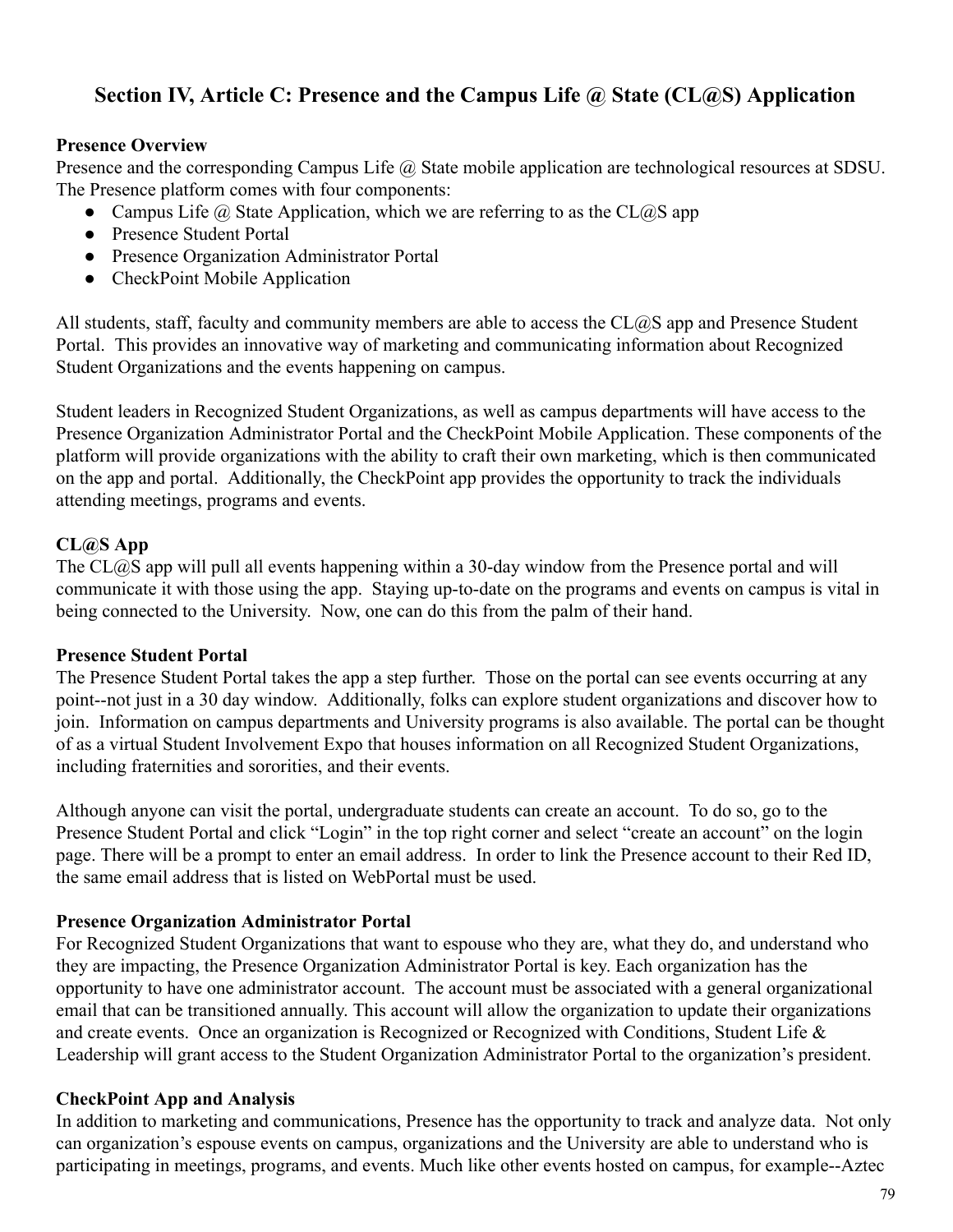Nights, this involves "swiping in" or entering a student's Red ID. Student Life & Leadership has purchased card readers that can be checked out to use at student organization events.

Once an individual has swiped in using the CheckPoint app, the student organization administrator will be able to login and receive a list of individuals who attended the event. On a separate screen and not associated with specific student names, organizations can analyze who is attending with an understanding of things like the majors of attendees.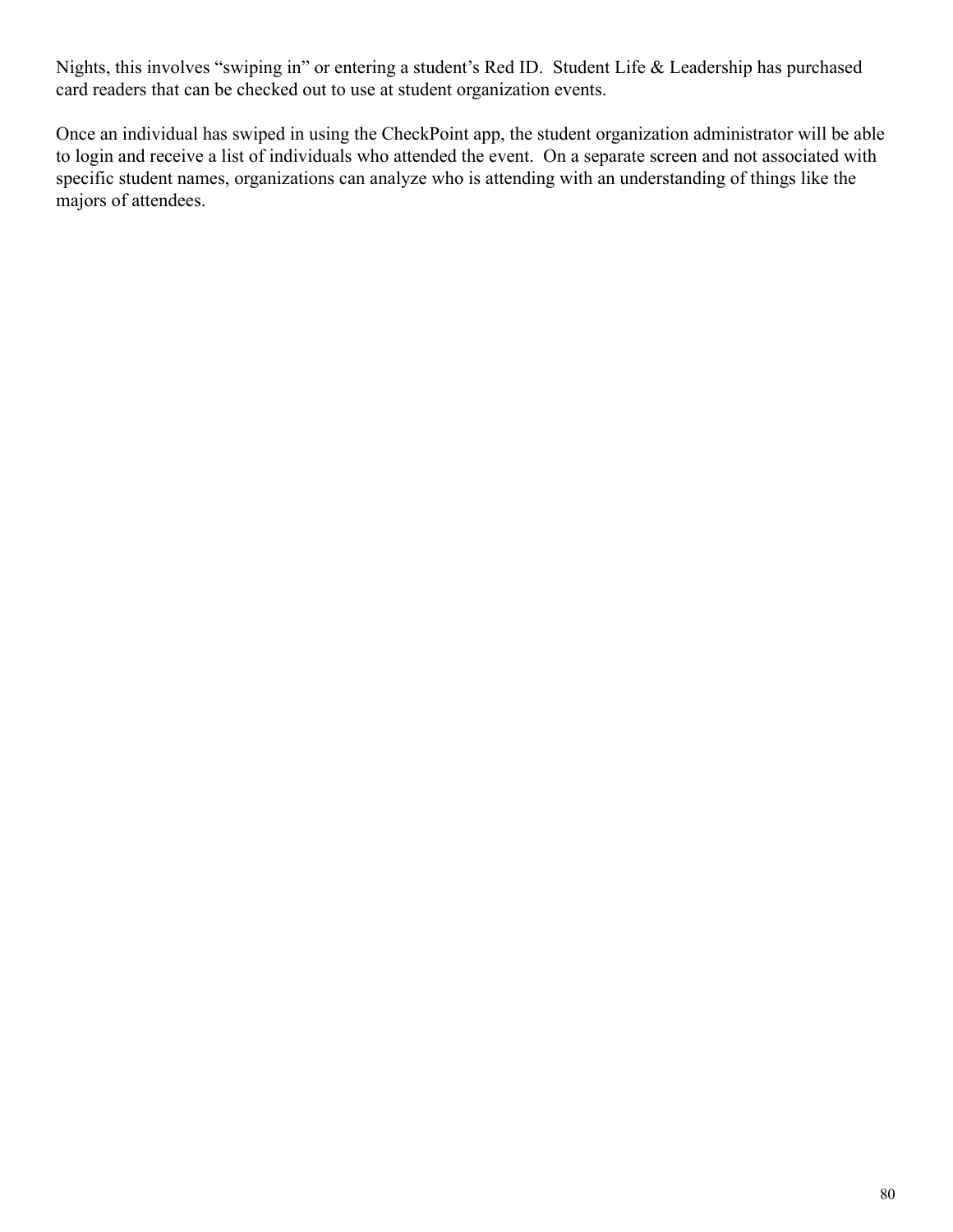# **Addendum I: Event Application and Permitting for Recognized Student Organizations**

## *The following policy is effective for events implemented by Recognized Student Organizations and Non-SDSU Entities beginning August 1, 2019.*

In a large, dynamic campus community such as San Diego State University (SDSU), the use of space for events on campus is sought after and limited. There is a need for structuring a process that provides an opportunity for individuals and organizations to request, be approved, and assigned space in a timely manner. No on-campus or University-funded event may be held without prior University approval. At SDSU, Student Life & Leadership (SLL) assists Recognized Student Organizations in obtaining the proper permits for events from campus entities.

The timeline for events requests and permits varies based on the elements of the specific event. To address the necessitated structure and complexity of events, the University has implemented a tiered programming model for campus activities. The Event Application System (EAS) Tiered Model features four tiers that address the following elements: the activity, space type, audience, size, safety and security assessment, event insurance, risk management, publicity, speaker(s), performer(s), Fire Marshal review, outdoor amplified sound, food, alcohol, Environmental Health & Safety review, funding sources, event registration and ticketing, commercial activity, and fundraising. The elements of the activity determine the tier, and therefore, the timeline for the event application submission, review, and University approval.

| <b>EAS Tiered Model</b> |  |
|-------------------------|--|
|                         |  |

|                                                                                                                                                                                                                                | <b>Tier One</b>                                                                                                                                                      | <b>Tier Two</b>                                                                                                           | <b>Tier Three</b>                                                                         | <b>Tier Four</b>                                                                           |
|--------------------------------------------------------------------------------------------------------------------------------------------------------------------------------------------------------------------------------|----------------------------------------------------------------------------------------------------------------------------------------------------------------------|---------------------------------------------------------------------------------------------------------------------------|-------------------------------------------------------------------------------------------|--------------------------------------------------------------------------------------------|
| <b>Event Application</b><br><b>System (EAS)</b><br><b>Submission and</b><br><b>Permitting* Timelines</b><br>*University permitting is<br>contingent on the<br>successful completion<br>and review of all required<br>materials | <b>EAS</b> Submission:<br>2 weeks in advance<br><b>SDSU</b> Permit:<br>48-hours in advance                                                                           | <b>EAS</b> Submission:<br>4 weeks in advance<br><b>SDSU</b> Permit:<br>1 week in advance                                  | <b>EAS</b> Submission:<br>8 weeks in advance<br><b>SDSU</b> Permit:<br>2 weeks in advance | <b>EAS</b> Submission:<br>4 months in advance<br><b>SDSU</b> Permit:<br>4 weeks in advance |
| <b>Activity Description</b>                                                                                                                                                                                                    | Simple Tabling<br>Regular Meetings Basic<br>Workshops Basic Student Programs<br>Organization gathering<br>(ex. tabling event to<br>promote a single<br>organization) | Multiple Groups Tabling<br>Events<br>(ex. Student Involvement (ex. Film Screening)<br>Expos)                              | Programs<br>Events                                                                        | Large Scale Activities<br>Programs<br>Events<br>(ex. Relay for Life)                       |
| <b>Space Type</b>                                                                                                                                                                                                              | <b>Outdoor Tabling</b><br>Classrooms during<br>regularly-scheduled<br>hours<br><b>CPASU</b> Meeting Rooms                                                            | All reservable space in<br><b>CPASU</b><br>Classrooms during<br>regularly-scheduled and<br>weekend hours Outdoor<br>space | All reservable space on<br>campus                                                         | All reservable space on<br>campus                                                          |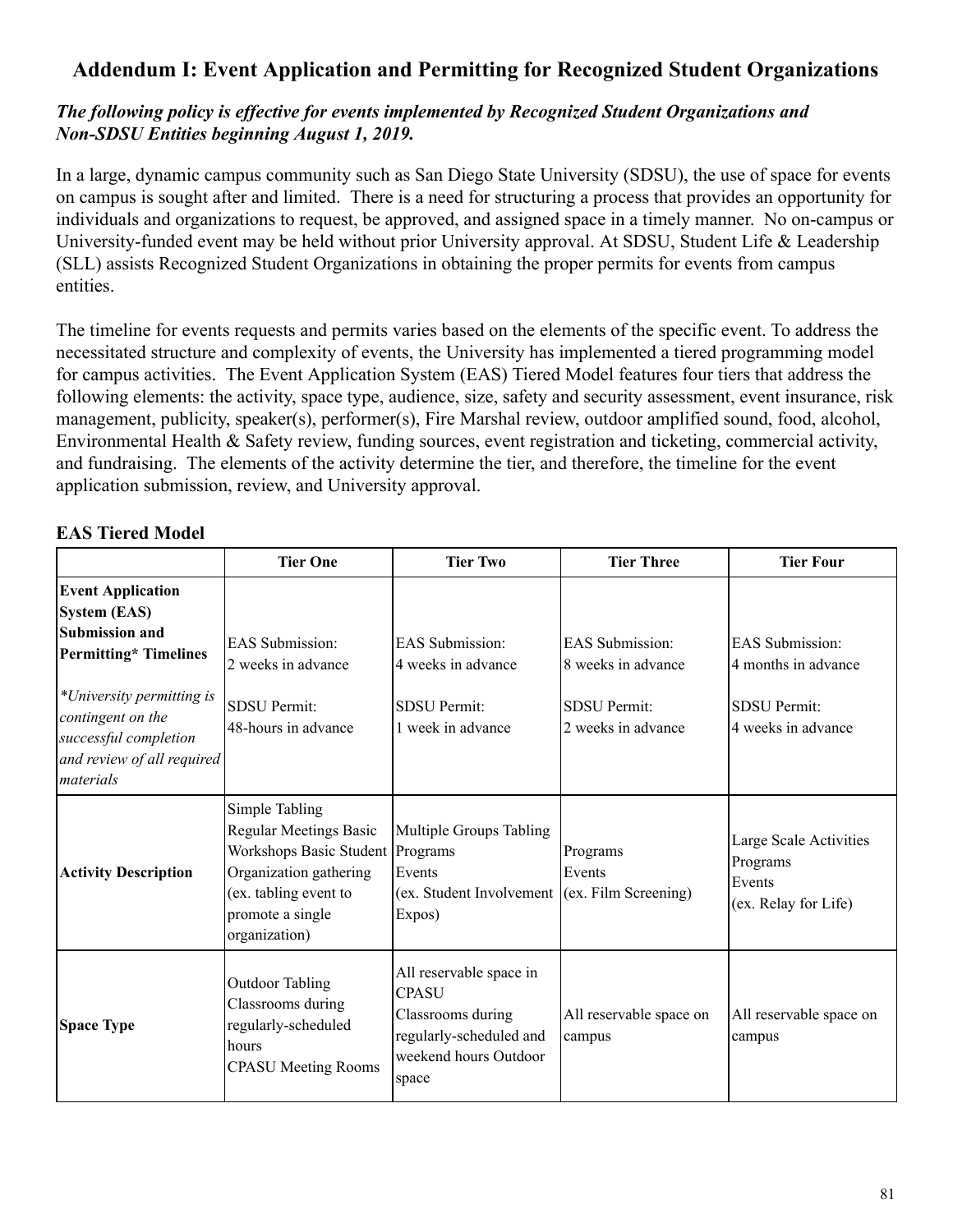| <b>Audience/Participants</b>                      | Tabling participants<br>Organization members<br>and advisors | Organization members<br>and advisors Invited<br>guests | Open to the SDSU<br>Community Invited<br>Guests                                                                                                            | Open to the general<br>public                                                                               |
|---------------------------------------------------|--------------------------------------------------------------|--------------------------------------------------------|------------------------------------------------------------------------------------------------------------------------------------------------------------|-------------------------------------------------------------------------------------------------------------|
| <b>Crowd Size</b>                                 | $200$                                                        | $<$ 300                                                | 301-500                                                                                                                                                    | $501+$                                                                                                      |
| <b>Safety &amp; Security</b><br><b>Assessment</b> | Not necessitated                                             | Not necessitated                                       | May be necessitated                                                                                                                                        | Speaker brings their own<br>security protocol Speaker<br>requests security                                  |
| <b>Risk Management:</b><br><b>Event Insurance</b> | Not necessitated                                             | Not necessitated                                       | May be necessitated                                                                                                                                        | Special Event Insurance<br>Required                                                                         |
| <b>Risk Management</b>                            | Not necessitated                                             | Not necessitated                                       | May be necessitated, risk<br>management assessment<br>required and any<br>corresponding directives plans, and waivers<br>must be followed (ex.<br>waivers) | Necessitated, all<br>processes including risk<br>management assessment,<br>requirements must be<br>followed |
| Publicity                                         | Within the Organization                                      | <b>SDSU</b> Community                                  | SDSU Community<br><b>Invited Guests</b>                                                                                                                    | Inside and Outside of the<br>University<br>Public                                                           |
| Speaker(s)                                        | SDSU Faculty and Staff<br>SDSU Students<br>SDSU Alumni       | SDSU Faculty and Staff<br>SDSU Students                | Local, off-campus<br>contracted speakers                                                                                                                   | Nationally and<br>Internationally<br>Recognized Speakers                                                    |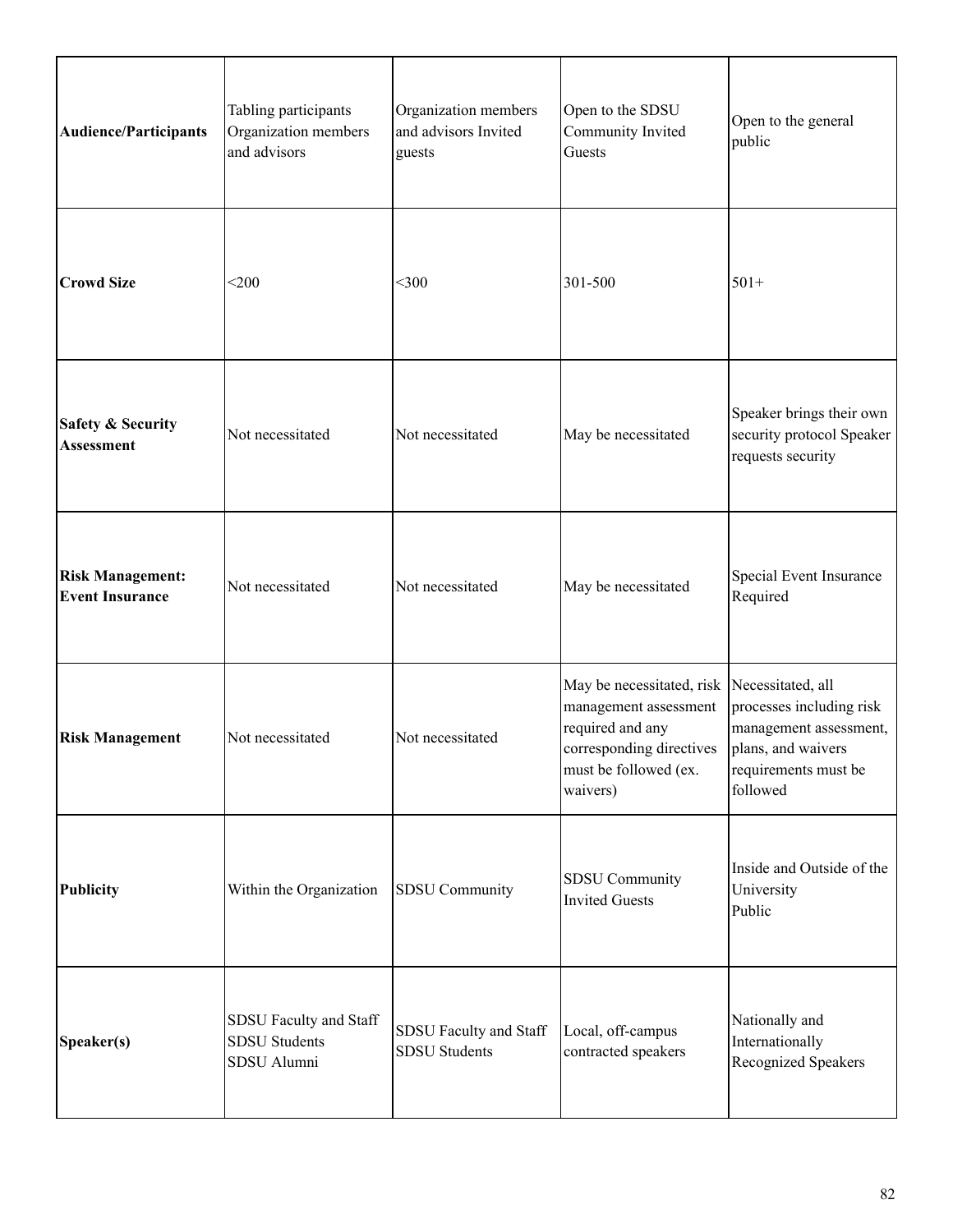| Performer(s)                                       | SDSU Faculty and Staff<br><b>SDSU Students</b><br>SDSU Alumni     | SDSU Faculty and Staff<br><b>SDSU</b> Students | Local, off-campus<br>contracted performers                                                                                                                                                                      | Nationally and<br>Internationally<br><b>Recognized Performers</b>                                                                                                                                              |
|----------------------------------------------------|-------------------------------------------------------------------|------------------------------------------------|-----------------------------------------------------------------------------------------------------------------------------------------------------------------------------------------------------------------|----------------------------------------------------------------------------------------------------------------------------------------------------------------------------------------------------------------|
| <b>Fire Marshal</b>                                | Not necessitated                                                  | May be necessitated                            | May be necessitated                                                                                                                                                                                             | May be necessitated                                                                                                                                                                                            |
| <b>Outdoor Amplified</b><br><b>Sound</b>           | Outdoor Amplified<br>Sound is not part of the<br>event            | May be requested                               | May be requested                                                                                                                                                                                                | May be requested                                                                                                                                                                                               |
| Food                                               | Food is not part of the<br>event                                  | May be included;<br>on-campus vendors          | May be included; on and<br>off campus vendors                                                                                                                                                                   | May be included; on and<br>off campus vendors                                                                                                                                                                  |
| <b>Alcohol</b>                                     | Alcohol is not part of the Alcohol is not part of the<br>event    | event                                          | Alcohol requests may be<br>part of the event;<br>University processes,<br>including approval from<br>the Office of the Vice<br>President for Student<br>Affairs (VPSA) and risk<br>management plans<br>required | Alcohol requests may be<br>part of the event;<br>University processes,<br>including approval from<br>the Office of the Vice<br>President for Student<br>Affairs (VPSA)and risk<br>management plans<br>required |
| <b>Environmental Health</b><br>& Safety (non-food) | Not necessitated                                                  | Not necessitated                               | May be necessitated                                                                                                                                                                                             | May be necessitated                                                                                                                                                                                            |
| <b>Funding Sources</b>                             | No cost or organizational No cost or organizational<br>funds used | funds used                                     | <b>Student Success Fee</b><br>Campus Programming<br>Funds Organizational<br>Funds Campus/Auxiliary<br>Funding                                                                                                   | Campus/auxiliary<br>Funding<br>Funding sources outside<br>of the University<br>Tickets anticipated to pay<br>for event                                                                                         |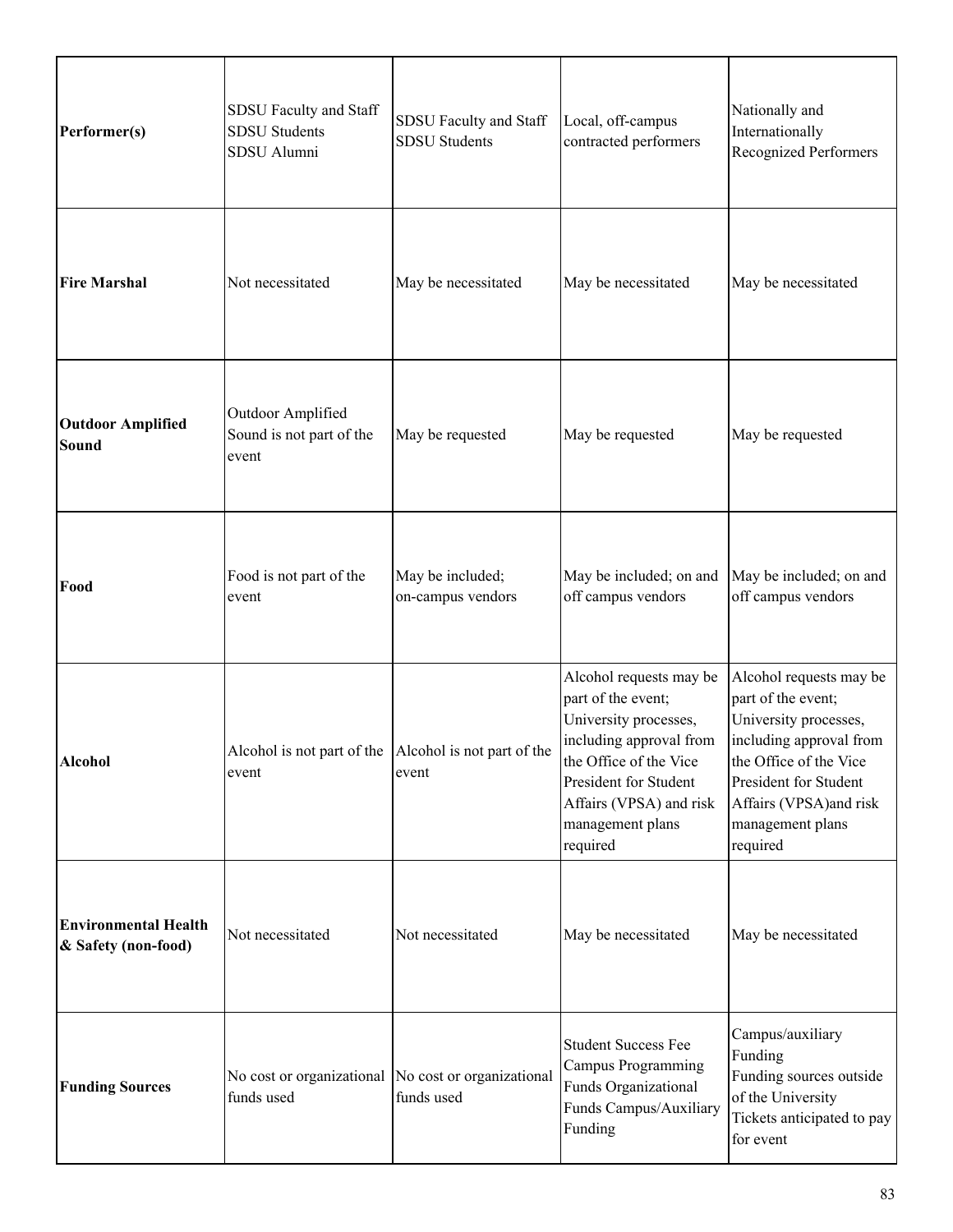| <b>Ticketing</b>                        | Ticketing is not part of<br>the event                                                       | Tleketing is not part of<br>the event                | Ticketing may be part of<br>the event and University                     | Ticketing may be part of<br>the event and University<br>process must be followed process must be followed                     |
|-----------------------------------------|---------------------------------------------------------------------------------------------|------------------------------------------------------|--------------------------------------------------------------------------|-------------------------------------------------------------------------------------------------------------------------------|
| <b>Commercial Activity</b><br>and Sales | Commercial activity<br>and/or sales is not part of and/or sales is not part of<br>the event | Commercial activity<br>the event                     | Commercial activity<br>and/or sales may part of<br>the event; University | Commercial activity<br>and/or sales may part of<br>the event; University<br>process must be followed process must be followed |
| <b>Fundraising and</b><br>Philanthropy  | There is no collection of<br>funds for the event                                            | Fundraising/philanthropy<br>may be part of the event | Fundraising/philanthropy<br>may be part of the event                     | Fundraising/philanthropy<br>may be part of the event                                                                          |

### **Tier One**

Tier One events must be submitted in the Event Approval System at least two weeks prior to the date of the event. Tier One events are activities that include simple tabling, regular meeting spaces and basic workshops facilitated by University employees and students. The event proposals do not include food, beverages, or outdoor amplified sound requests. Additionally, the activities do not necessitate risk management, safety and security assessment or Fire Marshal approval.

Tier One events must be permitted in the Event Application System (EAS) and require that space reservations are reserved through outlined processes. Spaces that may be utilized for Tier One events include approved outdoor tabling locations, classrooms during regularly-scheduled hours and meeting rooms in the Conrad Prebys Aztec Student Union. Tier One events must be permitted by the University 48-hours in advance in order for the event to take place.

### **Tier Two**

Tier Two events must be submitted in the EAS at least four weeks prior to the date of the event. Tier Two events are programs and activities that include multiple groups tabling at one event (ex. expos) and programs publicized outside of the organization. The event proposals may or may not include food, beverages, or outdoor amplified sound requests. Tier Two activities do not necessitate risk management, safety and security assessment or Fire Marshal approval. Additionally, the events do not include contracts with off-campus vendors/speakers.

Tier Two events must be permitted in the EAS and require that space reservations are reserved through outlined processes. Spaces that may be utilized for Tier Two events include approved outdoor tabling locations, classrooms during regularly-scheduled and weekend hours, and all reservable rooms in the Conrad Prebys Aztec Student Union. Tier Two events must be permitted by the University one week in